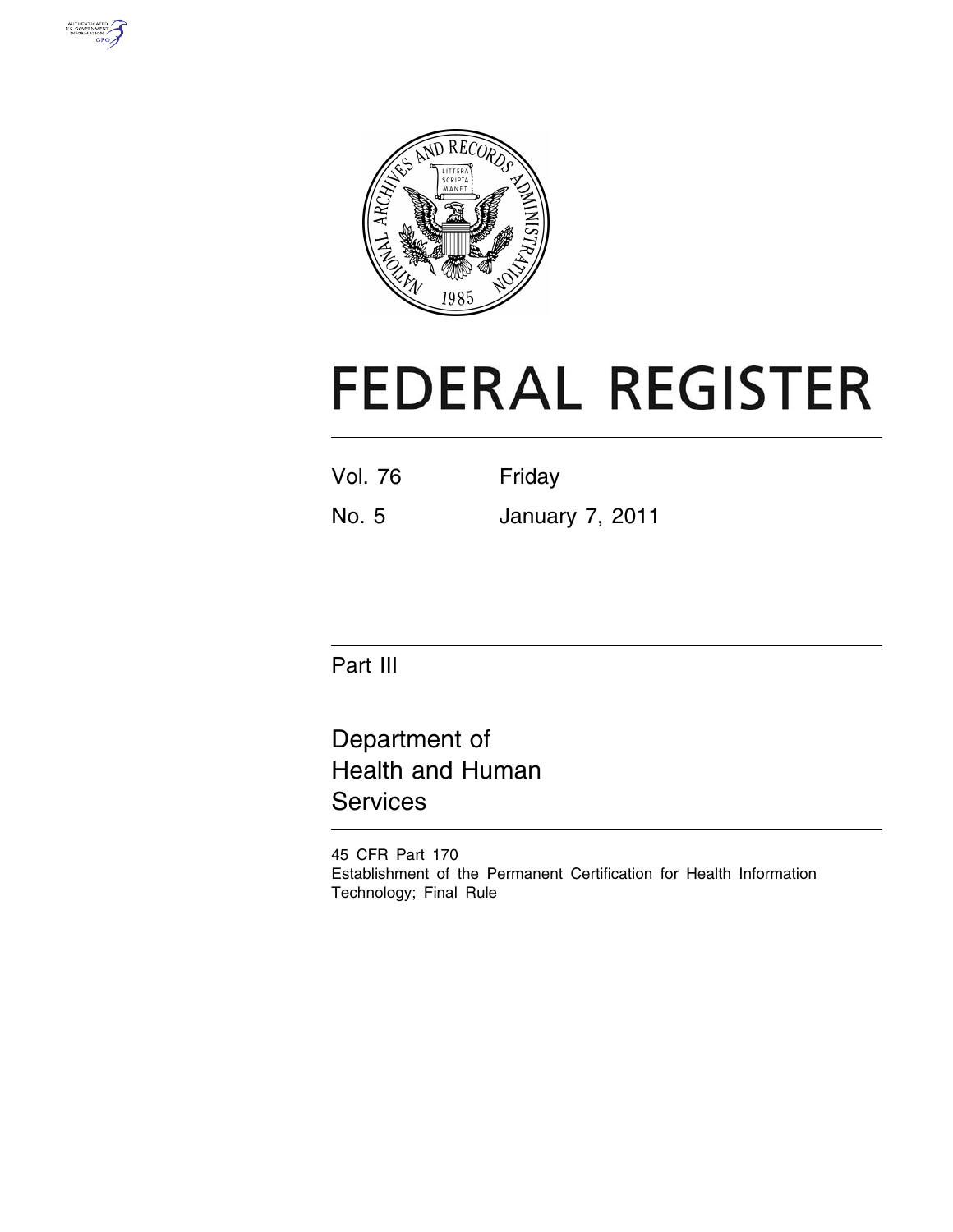#### **DEPARTMENT OF HEALTH AND HUMAN SERVICES**

# **Office of the Secretary**

#### **45 CFR Part 170**

**RIN 0991–AB59** 

# **Establishment of the Permanent Certification Program for Health Information Technology**

**AGENCY:** Office of the National Coordinator for Health Information Technology, Department of Health and Human Services.

# **ACTION:** Final rule.

**SUMMARY:** This final rule establishes a permanent certification program for the purpose of certifying health information technology (HIT). This final rule is issued pursuant to the authority granted to the National Coordinator for Health Information Technology (the National Coordinator) by section 3001(c)(5) of the Public Health Service Act (PHSA), as added by the Health Information Technology for Economic and Clinical Health (HITECH) Act. The permanent certification program will eventually replace the temporary certification program that was previously established by a final rule. The National Coordinator will use the permanent certification program to authorize organizations to certify electronic health record (EHR) technology, such as Complete EHRs and/or EHR Modules. The permanent certification program could also be expanded to include the certification of other types of HIT.

**DATES:** These regulations are effective February 7, 2011. The incorporation by reference of certain publications listed in the rule is approved by the Director of the Federal Register as of February 7, 2011.

# **FOR FURTHER INFORMATION CONTACT:**

Steven Posnack, Director, Federal Policy Division, Office of Policy and Planning, Office of the National Coordinator for Health Information Technology, 202– 690–7151.

# **SUPPLEMENTARY INFORMATION:**

#### **Acronyms**

- APA Administrative Procedure Act
- ARRA American Recovery and
- Reinvestment Act of 2009
- CAH Critical Access Hospital
- CCHIT Certification Commission for Health Information Technology
- CGD Certification Guidance Document
- CHPL Certified Health Information Technology Products List
- CMS Centers for Medicare & Medicaid Services
- CORE Committee on Operating Rules for Information Exchange®
- CAQH Council for Affordable Quality Healthcare
- EHR Electronic Health Record
- FACA Federal Advisory Committee Act
- FFP Federal Financial Participation
- FFS Fee for Service (Medicare Program) HHS Department of Health and Human
- Services
- HIPAA Health Insurance Portability and
- Accountability Act of 1996 HIT Health Information Technology
- HITECH Health Information Technology for Economic and Clinical Health
- ILAC International Laboratory Accreditation Cooperation
- ISO International Organization for Standardization
- IT Information Technology
- LAP Laboratory Accreditation Program
- MA Medicare Advantage
- MRA Mutual/Multilateral Recognition
- Arrangement NIST National Institute of Standards and
- Technology NPRM Notice of Proposed Rulemaking
- NVCASE National Voluntary Conformity Assessment System Evaluation
- NVLAP National Voluntary Laboratory Accreditation Program
- OIG Office of Inspector General
- OMB Office of Management and Budget
- ONC Office of the National Coordinator for Health Information Technology
- ONC–AA ONC–Approved Accreditor
- ONC–ACB ONC–Authorized Certification Body
- ONC–ATCB ONC–Authorized Testing and Certification Body
- OPM Office of Personnel Management
- PHSA Public Health Service Act
- RFA Regulatory Flexibility Act<br>RIA Regulatory Impact Analysis
- RIA Regulatory Impact Analysis<br>SDO Standards Development Or
- SDO Standards Development Organization
- Social Security Act

#### **Table of Contents**

I. Background

- A. Previously Defined Terminology
- B. Legislative and Regulatory History
- 1. Legislative History
- a. Standards, Implementation
- Specifications, and Certification Criteria b. Medicare and Medicaid EHR Incentive
- Programs
- i. Medicare EHR Incentive Program
- ii. Medicaid EHR Incentive Program c. HIT Certification Programs
- 2. Regulatory History and Related
- Guidance
- a. Initial Set of Standards, Implementation Specifications, and Certification Criteria Interim and Final Rules
- b. Medicare and Medicaid EHR Incentive Programs Proposed and Final Rules
- c. HIT Certification Programs Proposed Rule and the Temporary and Permanent Certification Programs Final Rules
- d. Recognized Certification Bodies as Related to the Physician Self-Referral Prohibition and Anti-Kickback EHR Exception and Safe Harbor Final Rules
- II. Overview of the Permanent Certification Program
- III. Provisions of the Permanent Certification Program; Analysis of and Response to Public Comments on the Proposed Rule
- A. Overview
- B. Scope and Applicability C. Definitions
- 1. Day or Days
- 2. Applicant
- 3. ONC–ACB
- 4. ONC–AA
- D. ONC–AA Status, Ongoing Responsibilities and Reconsideration of Request for ONC–AA Status
- 1. ONC–AA Status
- 2. On-going Responsibilities
- 3. Reconsideration of Request for ONC–AA Status
- E. Correspondence
- F. Certification Options for ONC–ACBs
- 1. Distinction Between Testing and
- Certification
- 2. Types of Certification
- a. Complete EHRs for Ambulatory or Inpatient Settings
- b. Integrated Testing and Certification of EHR Modules
- G. ONC–ACB Application Process
- 1. Application
- 2. Principles of Proper Conduct for ONC– ACBs
- a. Maintain Accreditation
- b. ONC Visits to ONC–ACB Sites
- c. Lists of Certified Complete EHRs and EHR Modules
- i. ONC–ACB Lists

f. Surveillance g. Refunds

Conduct

- ii. Certified HIT Products List
- d. Records Retention

3. Application Submission 4. Overall Application Process H. ONC–ACB Application Review, Reconsideration, and ONC–ACB Status

1. Application Review 2. Application Reconsideration

3. ONC–ACB Status

1. Complete EHRs 2. EHR Modules

3. Other Types of HIT

Certified Status

P. Differential or Gap Certification

Criteria

e. NVLAP-Accredited Testing Laboratory i. Separation of Testing and Certification

ii. Accreditation, Test Tools and Test Procedures, and ONC–ACBs' Permitted Reliance on Certain Test Results

h. Suggested New Principles of Proper

I. Certification of Complete EHRs, EHR Modules and Other Types of HIT

a. Applicable Certification Criterion or

J. Certification of ''Minimum Standards'' K. Authorized Certification Methods L. Good Standing as an ONC–ACB, Revocation of ONC–ACB Status, and Effect of Revocation on Certifications Issued by a Former ONC–ACB 1. Good Standing as an ONC–ACB 2. Revocation of ONC–ACB Status 3. Effect of Revocation on Certifications Issued by a Former ONC–ACB M. Dual-Accredited Testing and Certification Bodies N. Concept of ''Self-Developed'' O. Validity of Complete EHR and EHR Module Certification and Expiration of

b. Privacy and Security Certification c. Identification of Certified Status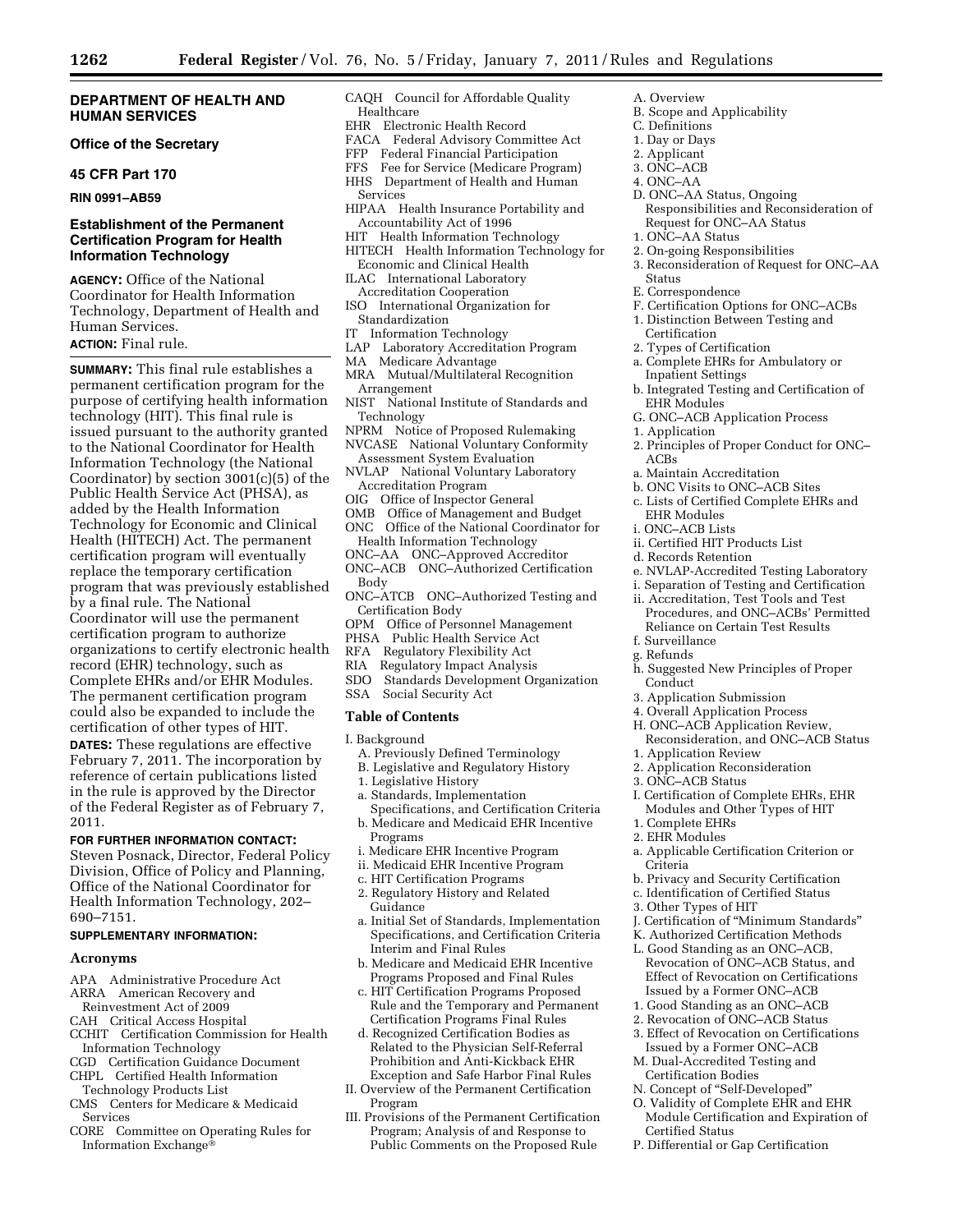- Q. Barriers to Entry for Potential ONC-ACBs and an ONC-Managed Certification Process
- R. General Comments
- S. Comments Beyond the Scope of This Final Rule
- IV. Provisions of the Final Regulation
- V. Collection of Information Requirements A. Collection of Information: Required Documentation for Requesting ONC-Approved Accreditor Status Under the Permanent Certification Program
	- B. Collection of Information: Application for ONC–ACB Status Under the Permanent Certification Program
	- C. Collection of Information: ONC–ACB Collection and Reporting of Information Related to Complete EHR and/or EHR Module Certifications
	- D. Collection of Information: Records Retention Requirements
	- E. Collection of Information: Submission of Surveillance Plan and Surveillance Results
- VI. Regulatory Impact Analysis A. Introduction
	- B. Why this Rule is Needed?
	- C. Executive Order 12866—Regulatory Planning and Review Analysis
	- 1. Comment and Response
	- 2. Executive Order 12866 Final Analysis
	- a. Permanent Certification Program Estimated Costs
	- i. Request for ONC–AA Status
	- ii. Application Process for ONC–ACB Status
	- iii. Testing and Certification of Complete EHRs and EHR Modules
	- iv. Costs for Collecting, Storing, and Reporting Certification Results
	- v. Costs for Retaining Certification Records vi. Submission of Surveillance Plan and
	- Surveillance Results vii. Overall Average Annual Costs by
	- Entity
	- b. Permanent Certification Program Benefits
	- D. Regulatory Flexibility Act
	- E. Executive Order 13132—Federalism F. Unfunded Mandates Reform Act of 1995
- 

# **I. Background**

# *A. Previously Defined Terminology*

In addition to the new terms and definitions created by this rule, the following terms have the same meaning as provided at 45 CFR 170.102.

- *Certification criteria*
- *Certified EHR Technology*
- *Complete EHR*
- *Day or days*
- *Disclosure*
- *EHR Module*
- *Implementation specification*
- *Qualified EHR*
- *Standard*

The definition of the term ONC-Authorized Testing and Certification Body (ONC–ATCB) can be found at 45 CFR 170.402.

# *B. Legislative and Regulatory History*

1. Legislative History

The HITECH Act, Title XIII of Division A and Title IV of Division B of the American Recovery and Reinvestment Act of 2009 (ARRA) (Pub. L. 111–5), was enacted on February 17, 2009. The HITECH Act amended the PHSA and created ''Title XXX—Health Information Technology and Quality'' (Title XXX) to improve health care quality, safety, and efficiency through the promotion of HIT and electronic health information exchange. Section 3001 of the PHSA establishes the Office of the National Coordinator for Health Information Technology (ONC). Title XXX of the PHSA provides the National Coordinator for Health Information Technology (the National Coordinator) and the Secretary of Health and Human Services (the Secretary) with new responsibilities and authorities related to HIT. The HITECH Act also amended several sections of the Social Security Act (SSA) and in doing so established the availability of incentive payments to eligible professionals and eligible hospitals to promote the adoption and meaningful use of Certified EHR Technology. References to "eligible hospitals'' in this final rule shall mean ''eligible hospitals and/or critical access hospitals'' unless otherwise indicated.

a. Standards, Implementation Specifications, and Certification Criteria

With the passage of the HITECH Act, two new Federal advisory committees were established, the HIT Policy Committee and the HIT Standards Committee (sections 3002 and 3003 of the PHSA, respectively). Each is responsible for advising the National Coordinator on different aspects of standards, implementation specifications, and certification criteria. The HIT Policy Committee is responsible for, among other duties, recommending priorities for the development, harmonization, and recognition of standards, implementation specifications, and certification criteria, while the HIT Standards Committee is responsible for recommending standards, implementation specifications, and certification criteria for adoption by the Secretary under section 3004 of the PHSA consistent with the ONCcoordinated Federal Health IT Strategic Plan.

Section 3004 of the PHSA defines how the Secretary adopts standards, implementation specifications, and certification criteria. Section 3004(a) of the PHSA defines a process whereby an obligation is imposed on the Secretary

to review standards, implementation specifications, and certification criteria and identifies the procedures for the Secretary to follow to determine whether to adopt any group of standards, implementation specifications, or certification criteria included among National Coordinatorendorsed recommendations.

b. Medicare and Medicaid EHR Incentive Programs

Title IV, Division B of the HITECH Act establishes incentive payments under the Medicare and Medicaid programs for eligible professionals and eligible hospitals that meaningfully use Certified EHR Technology. The Centers for Medicare & Medicaid Services (CMS) is charged with developing the Medicare and Medicaid EHR Incentive Programs.

#### i. Medicare EHR Incentive Program

Section 4101 of the HITECH Act added new subsections to section 1848 of the SSA to establish incentive payments for the meaningful use of Certified EHR Technology by eligible professionals participating in the Medicare Fee-for-Service (FFS) program beginning in calendar year  $(CY)$  2011, and beginning in CY 2015, downward payment adjustments for covered professional services provided by eligible professionals who are not meaningful users of Certified EHR Technology. Eligible professionals for the Medicare EHR incentive program are physicians as defined in section 1861(r) of the SSA. A hospital-based eligible professional furnishes substantially all of his or her Medicare-covered professional services in a hospital inpatient or emergency room setting. Hospital-based eligible professionals are not eligible for the Medicare incentive payments. Section 4101(c) of the HITECH Act added a new subsection to section 1853 of the SSA that provides incentive payments to Medicare Advantage (MA) organizations for their affiliated eligible professionals who meaningfully use Certified EHR Technology beginning in CY 2011 and beginning in CY 2015, downward payment adjustments to MA organizations to account for certain affiliated eligible professionals who are not meaningful users of Certified EHR Technology.

Section 4102 of the HITECH Act added new subsections to section 1886 of the SSA that establish incentive payments for the meaningful use of Certified EHR Technology by subsection (d) hospitals (defined under section  $1886(d)(1)(B)$  of the SSA) that participate in the Medicare FFS program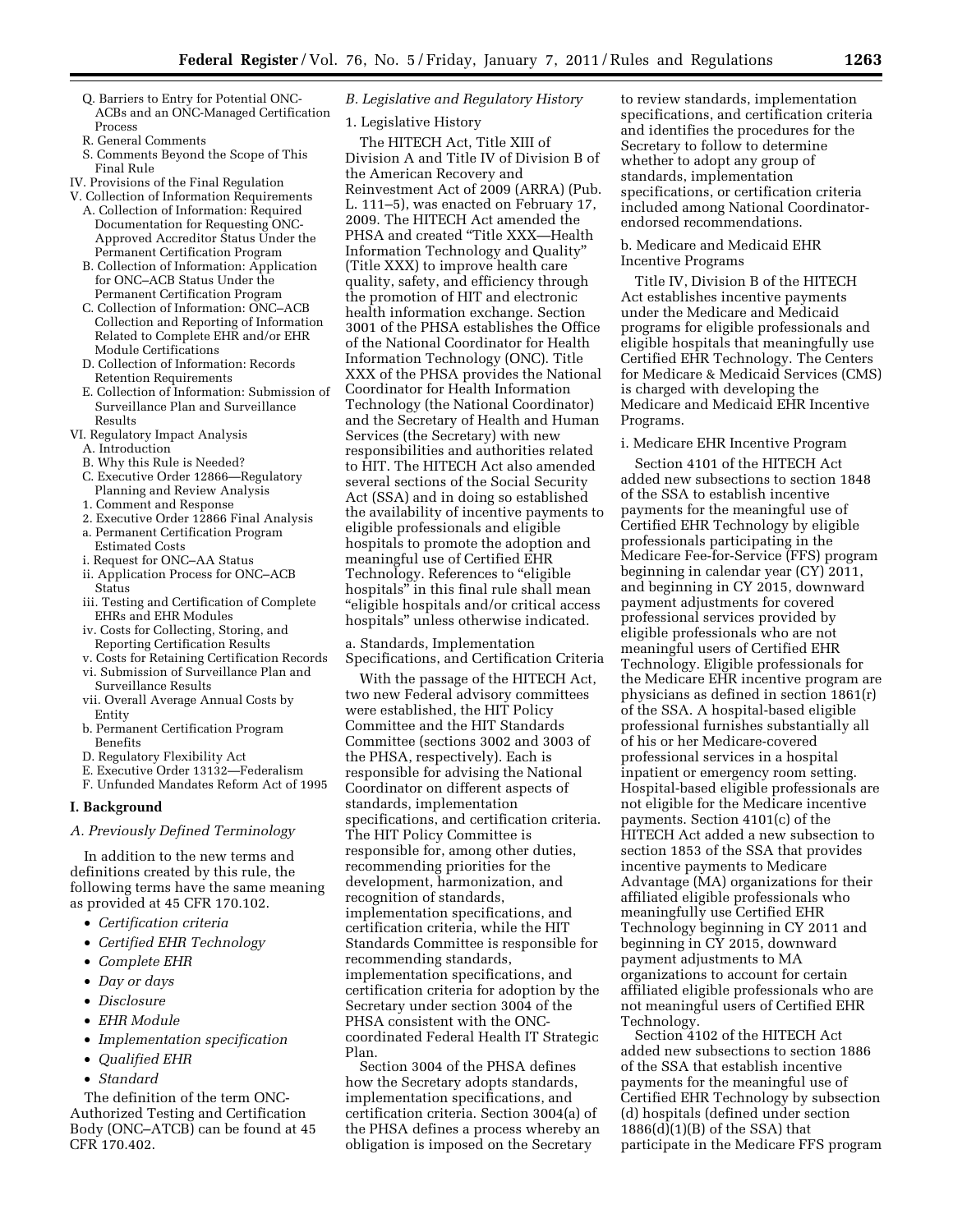beginning in Federal fiscal year (FY) 2011 and beginning in FY 2015, downward payment adjustments to the market basket updates for inpatient hospital services provided by such hospitals that are not meaningful users of Certified EHR Technology. Section 4102(b) of the HITECH Act amends section 1814 of the SSA to provide critical access hospitals that meaningfully use Certified EHR Technology with an incentive payment based on the hospitals' reasonable costs beginning in FY 2011 and downward payment adjustments for inpatient hospital services provided by such hospitals that are not meaningful users of Certified EHR Technology for cost reporting periods beginning in FY 2015. Section 4102(c) of the HITECH Act adds a new subsection to section 1853 of the SSA to provide incentive payments to MA organizations for certain affiliated eligible hospitals that meaningfully use Certified EHR Technology and beginning in FY 2015, downward payment adjustments to MA organizations for those affiliated hospitals that are not meaningful users of Certified EHR Technology.

#### ii. Medicaid EHR Incentive Program

Section 4201 of the HITECH Act amends section 1903 of the SSA to provide 100 percent Federal financial participation (FFP) for States' expenditures for incentive payments to eligible health care providers participating in the Medicaid program to adopt, implement, or upgrade and meaningfully use Certified EHR Technology and 90 percent FFP for States' reasonable administrative expenses related to the administration of the incentive payments. For the Medicaid EHR incentive program, eligible professionals are physicians (primarily doctors of medicine and doctors of osteopathy), dentists, nurse practitioners, certified nurse midwives, and physician assistants practicing in a Federally Qualified Health Center led by a physician assistant or Rural Health Clinic that is so led. Eligible hospitals that can participate in the Medicaid EHR incentive program are acute care hospitals (including cancer and critical access hospitals) and children's hospitals.

#### c. HIT Certification Programs

Section 3001(c)(5) of the PHSA provides the National Coordinator with the authority to establish a certification program or programs for the voluntary certification of HIT. Specifically, section 3001(c)(5)(A) specifies that the ''National Coordinator, in consultation with the Director of the National

Institute of Standards and Technology, shall keep or recognize a program or programs for the voluntary certification of health information technology as being in compliance with applicable certification criteria adopted under this subtitle'' (*i.e.,* certification criteria adopted by the Secretary under section 3004 of the PHSA). The certification program(s) must also ''include, as appropriate, testing of the technology in accordance with section 13201(b) of the [HITECH] Act.''

Section 13201(b) of the HITECH Act requires that with respect to the development of standards and implementation specifications, the Director of the National Institute of Standards and Technology (NIST), in coordination with the HIT Standards Committee, ''shall support the establishment of a conformance testing infrastructure, including the development of technical test beds.'' The United States Congress also indicated that ''[t]he development of this conformance testing infrastructure may include a program to accredit independent, non-Federal laboratories to perform testing.''

2. Regulatory History and Related Guidance

a. Initial Set of Standards, Implementation Specifications, and Certification Criteria Interim and Final Rules

In accordance with section 3004(b)(1) of the PHSA, the Secretary issued an interim final rule with request for comments entitled ''Health Information Technology: Initial Set of Standards, Implementation Specifications, and Certification Criteria for Electronic Health Record Technology'' (75 FR 2014, Jan. 13, 2010) (the "HIT Standards and Certification Criteria interim final rule''), which adopted an initial set of standards, implementation specifications, and certification criteria. After consideration of the public comments received on the interim final rule, a final rule was issued to complete the adoption of the initial set of standards, implementation specifications, and certification criteria and realign them with the final objectives and measures established for meaningful use Stage 1. Health Information Technology: Initial Set of Standards, Implementation Specifications, and Certification Criteria for Electronic Health Record Technology; Final Rule, 75 FR 44590 (July 28, 2010) (the ''HIT Standards and Certification Criteria final rule''). On October 13, 2010, an interim final rule was issued to remove certain

implementation specifications related to public health surveillance that had been previously adopted in the HIT Standards and Certification Criteria final rule (75 FR 62686).

The standards, implementation specifications, and certification criteria adopted by the Secretary establish the capabilities that Certified EHR Technology must include in order to, at a minimum, support the achievement of meaningful use Stage 1 by eligible professionals and eligible hospitals under the Medicare and Medicaid EHR Incentive Programs final rule (*see* 75 FR 44314 for more information about meaningful use and the Stage 1 requirements).

b. Medicare and Medicaid EHR Incentive Programs Proposed and Final Rules

On January 13, 2010, CMS published in the **Federal Register** (75 FR 1844) the Medicare and Medicaid EHR Incentive Programs proposed rule. The rule proposed a definition for Stage 1 meaningful use of Certified EHR Technology and regulations associated with the incentive payments made available under Division B, Title IV of the HITECH Act.

Subsequently, CMS published a final rule for the Medicare and Medicaid EHR Incentive Programs in the **Federal Register** (75 FR 44314) on July 28, 2010 (the ''Medicare and Medicaid EHR Incentive Programs final rule''), simultaneously with the publication of the HIT Standards and Certification Criteria final rule. The final rule published by CMS established the objectives and associated measures that eligible professionals and eligible hospitals must satisfy in order to demonstrate ''meaningful use'' during Stage 1.

c. HIT Certification Programs Proposed Rule and the Temporary and Permanent Certification Programs Final Rules

Section 3001(c)(5) of the PHSA specifies that the National Coordinator ''shall keep or recognize a program or programs for the voluntary certification of health information technology as being in compliance with applicable certification criteria adopted [by the Secretary] under this subtitle.'' Based on this authority, we proposed both a temporary and permanent certification program for HIT in a notice of proposed rulemaking entitled ''Proposed Establishment of Certification Programs for Health Information Technology'' (75 FR 11328, Mar. 10, 2010) (the ''Proposed Rule''). In the Proposed Rule, we proposed to use the certification programs for the purposes of testing and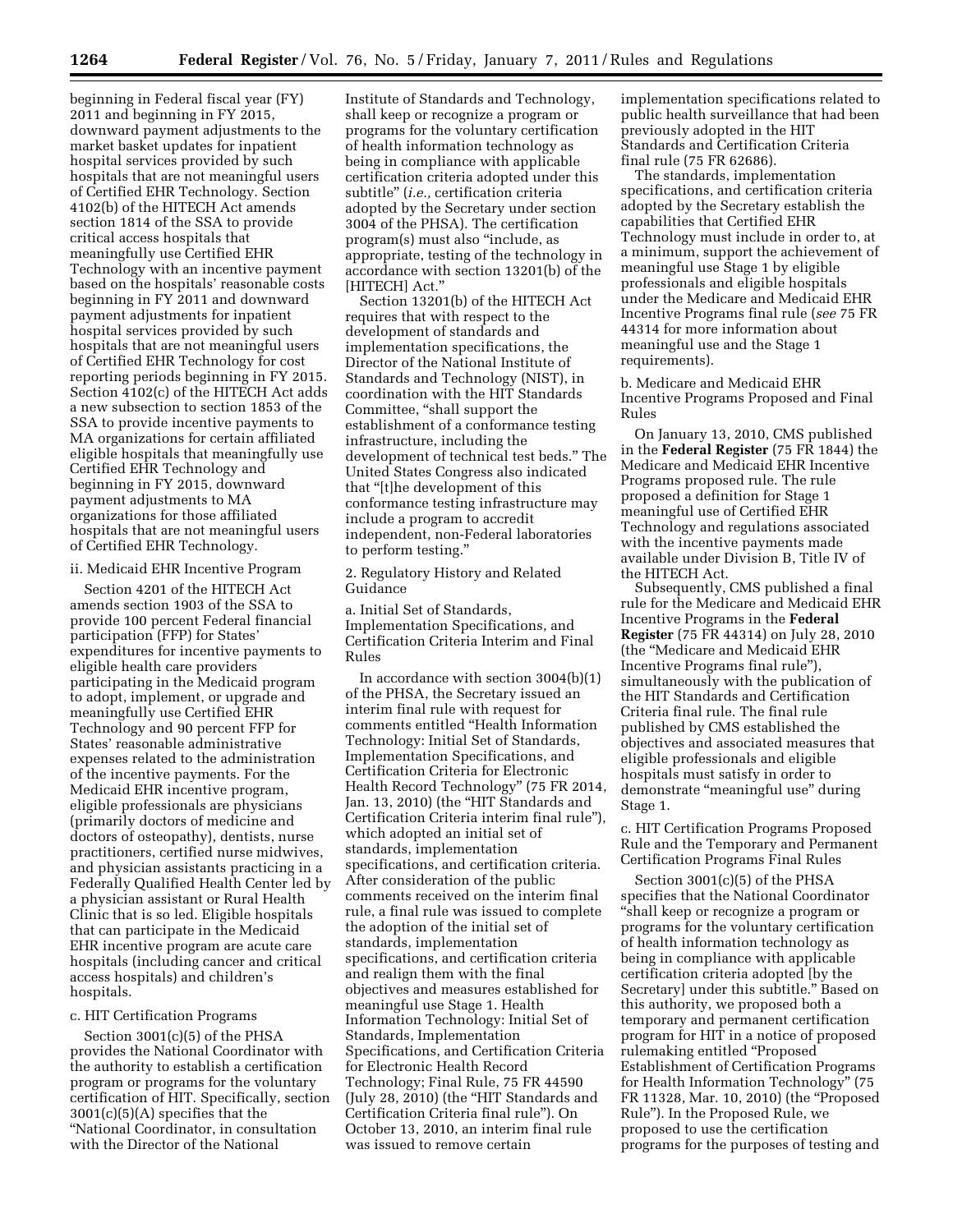certifying HIT. We also specified the processes the National Coordinator would follow to authorize organizations to perform the certification of HIT. We stated in the Proposed Rule that we expected to issue separate final rules for each of the certification programs. Consistent with our proposal, we issued a final rule to establish a temporary certification program, which was published in the **Federal Register** (75 FR 36158) on June 24, 2010 (the ''Temporary Certification Program final rule''). To conclude our proposed approach, we are issuing this final rule to establish a permanent certification program whereby the National Coordinator will authorize organizations to certify Complete EHRs, EHR Modules, and/or other types of HIT. As provided in the Temporary Certification Program final rule, the temporary certification program will sunset on December 31, 2011, or on a subsequent date if the permanent certification program is not fully constituted at that time.

d. Recognized Certification Bodies as Related to the Physician Self-Referral Prohibition and Anti-Kickback EHR Exception and Safe Harbor Final Rules

In August 2006, the Department of Health and Human Services (HHS) published two final rules in which CMS and the Office of Inspector General (OIG) promulgated an exception to the physician self-referral prohibition and a safe harbor under the anti-kickback statute, respectively, for certain arrangements involving the donation of interoperable EHR software to physicians and other health care practitioners or entities (71 FR 45140 and 71 FR 45110, respectively). The exception and safe harbor provide that EHR software will be ''deemed to be interoperable if a certifying body recognized by the Secretary has certified the software no more than 12 months prior to the date it is provided to the [physician/recipient].'' ONC published separately a Certification Guidance Document (CGD) (71 FR 44296) to explain the factors ONC would use to determine whether to recommend to the Secretary an organization for "recognized certification body" status. The CGD served as a guide for ONC to evaluate applications for ''recognized certification body'' status and provided the information an organization would need to apply for and obtain such status. Under the process specified in the CGD, the Certification Commission for Health Information Technology (CCHIT) was the only organization that both applied for and had been granted ''recognized certification body'' status.

In section VI of the CGD, ONC notified the public, including potential applicants, that the recognition process explained in the CGD would be formalized through notice and comment rulemaking and that when a final rule has been promulgated to govern the process by which a ''recognized certification body'' is determined, certification bodies recognized under the CGD would be required to complete new applications and successfully demonstrate compliance with all requirements of the final rule.

In the Proposed Rule, we began the formal notice and comment rulemaking described in the CGD. We stated that the processes we proposed for the temporary certification program and permanent certification program, once finalized, would supersede the CGD, and the authorization process would constitute the new established method for ''recognizing'' certification bodies, as referenced in the physician self-referral prohibition and anti-kickback EHR exception and safe harbor final rules. As a result of our proposal, certifications issued by a certification body "authorized" by the National Coordinator would constitute certification by ''a certifying body recognized by the Secretary'' in the context of the physician self-referral EHR exception and anti-kickback EHR safe harbor. After consideration of the public comments we received on this proposal, we determined that the ONC– ATCB and ONC–ACB ''authorization'' processes would constitute the Secretary's "recognition" of a certification body and finalized our proposal for both the temporary certification program and permanent certification program in the Temporary Certification Program final rule (75 FR 36186). Any questions regarding compliance with the exception or safe harbor should be directed to CMS and OIG, respectively.

#### **II. Overview of the Permanent Certification Program**

The permanent certification program provides a process by which an organization or organizations may become an ONC–Authorized Certification Body (ONC–ACB) authorized by the National Coordinator to perform the certification of Complete EHRs and/or EHR Modules. ONC–ACBs may also be authorized under the permanent certification program to perform the certification of other types of HIT in the event that applicable certification criteria are adopted by the Secretary. We note, however, that the certification of Complete EHRs, EHR Modules, or potentially other types of

HIT under the permanent certification program would not constitute a replacement or substitution for other Federal requirements that may be applicable.

Under the permanent certification program, the National Coordinator will accept applications for ONC–ACB status after the effective date of this final rule and at any time during the existence of the permanent certification program. In order to become an ONC–ACB, an organization or organizations must submit an application to the National Coordinator to demonstrate its competency and ability to certify Complete EHRs, EHR Modules, and/or potentially other types of HIT by documenting its accreditation by the ONC–Approved Accreditor (ONC–AA) and by meeting other specified application requirements. These organizations will be required to remain in good standing by adhering to the Principles of Proper Conduct for ONC– ACBs. ONC–ACBs will also be required to follow the conditions and requirements applicable to the certification of Complete EHRs, EHR Modules, and/or potentially other types of HIT as specified in this final rule. The permanent certification program will eventually replace the temporary certification program that was established previously by a final rule (75 FR 36158). Testing and certification under the permanent certification program is expected to begin on January 1, 2012, or upon a subsequent date when the National Coordinator determines that the permanent certification program is fully constituted. The permanent certification program has no anticipated sunset date. ONC–ACBs are required to renew their status every three years under the permanent certification program.

# **III. Provisions of the Permanent Certification Program; Analysis of and Response to Public Comments on the Proposed Rule**

# *A. Overview*

This section discusses and responds to the comments that were timely received on the proposed provisions of the permanent certification program that were set forth in the Proposed Rule. As explained in the Proposed Rule, we chose to propose both the temporary certification program and the permanent certification program in the same notice of proposed rulemaking in order to offer the public a broader context for each of the programs and an opportunity to make more informed comments on our proposals. We noted that we expected to receive public comments that were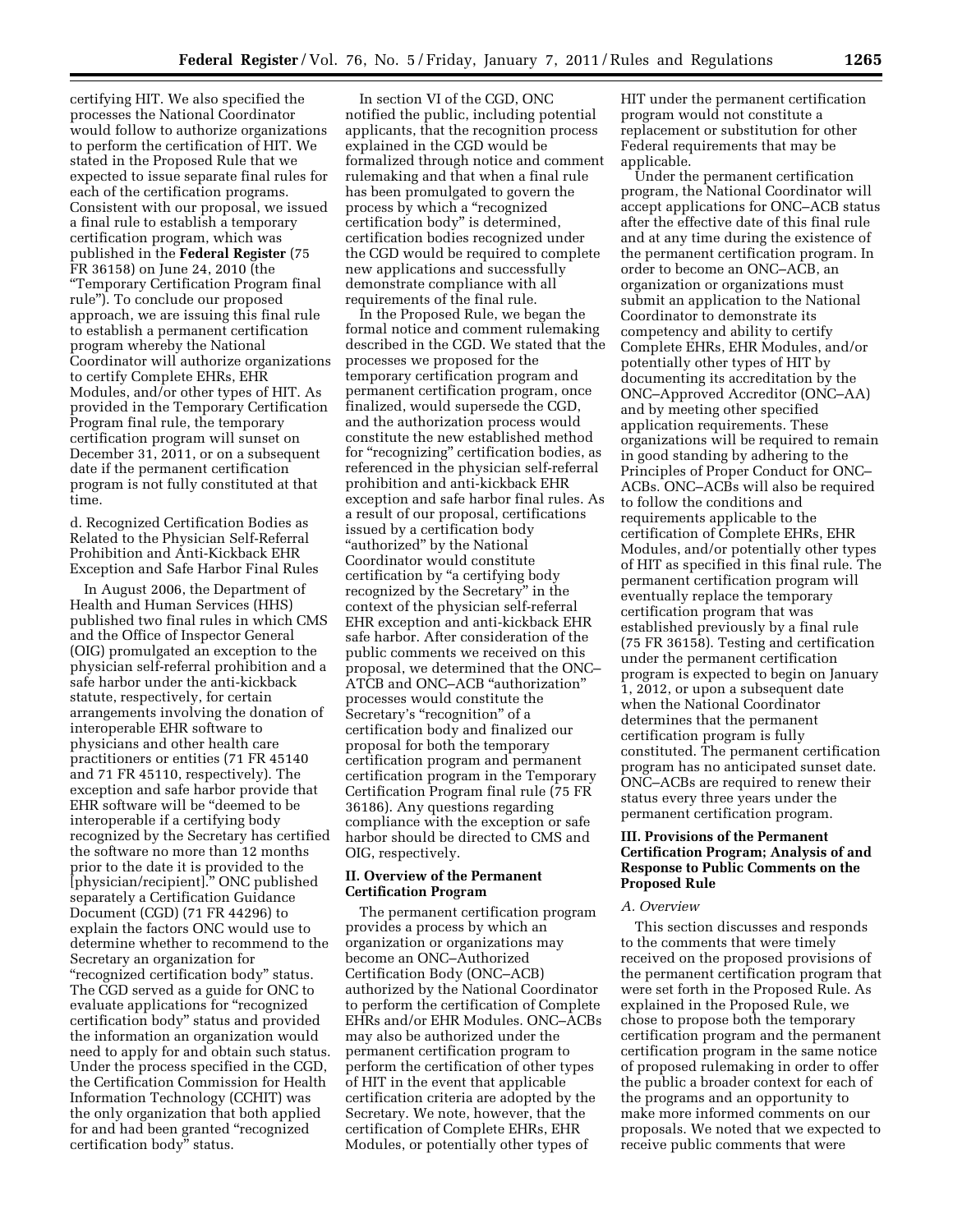applicable to both of the proposed certification programs due to the fact that we had proposed certain elements that were the same or similar for both programs. As anticipated, we received comments in response to the Proposed Rule that were applicable to both certification programs. In the Temporary Certification Program final rule, we discussed and responded to all of the comments that were applicable to the temporary certification program. Because some of those comments are also related to provisions of the permanent certification program, we discuss them again in this final rule and respond to them in the context of the permanent certification program. Many of the common elements that we proposed for both the temporary and the permanent certification programs are based on the same or similar underlying policy reasons or objectives. As a result, we often reach the same or similar conclusions in this final rule as we did in the Temporary Certification Program final rule. In responding to comments in this final rule, we often make reference to or restate parts of our responses to comments that we provided in the Temporary Certification Program final rule due to the various similarities that exist between the temporary and permanent certification programs.

We have structured this section of the final rule based on the proposed regulatory sections of the permanent certification program and discuss each regulatory section sequentially. For each discussion of a regulatory provision, we first restate or paraphrase the provision as proposed in the Proposed Rule as well as identify any correlated issues for which we sought public comment. Second, we summarize the comments received. Lastly, we provide our response to the comments and indicate whether we are finalizing the provision as proposed in the Proposed Rule or modifying the proposed provision in response to public comment, to provide clarification, or to correct inadvertent errors. Comments on dual-accredited testing and certification bodies, the concept of ''self-developed,'' validity and expiration of certifications, differential or "gap" certification, barriers to entry for potential ONC– ACBs, an ONC-managed certification program, general comments, and comments beyond the scope of this final rule are discussed towards the end of the preamble.

# *B. Scope and Applicability*

In the Proposed Rule, we indicated in § 170.500 that the permanent certification program would serve to implement section 3001(c)(5) of the

PHSA, and that subpart E would also set forth the rules and procedures related to the permanent certification program for HIT administered by the National Coordinator. Under § 170.501, we proposed that subpart E would establish the processes that applicants for ONC– ACB status must follow to be granted ONC–ACB status by the National Coordinator, the processes the National Coordinator would follow when assessing applicants and granting ONC– ACB status, and the requirements of ONC–ACBs for certifying Complete EHRs and/or EHR Modules in accordance with the applicable certification criteria adopted by the Secretary in subpart C of part 170. We also proposed that subpart E would establish the processes that accreditation organizations would follow to request approval from the National Coordinator, the processes the National Coordinator would follow to approve an accreditation organization under the permanent certification program, and the ongoing responsibilities of an ONC–AA.

*Comments.* We received comments that expressed general support for the permanent certification program. We also received a few comments regarding the extension of the scope of the permanent certification program to other types of HIT. One commenter asserted that there was a need for the permanent certification program to focus on the implementation of the nationwide health information network.

*Response.* We appreciate the comments expressing support for the permanent certification program. We intend to address the governance mechanisms for the nationwide health information network through a separate rulemaking. We will more specifically address the comments related to other types of HIT when we discuss proposed § 170.553 later in this preamble, but we note here that we are revising § 170.501 to acknowledge the possibility for ONC– ACBs to certify ''other types of HIT'' under the permanent certification program. We are also revising § 170.501 to clearly state that this subpart includes requirements that ONC–ACBs must follow to maintain their status as ONC– ACBs under the permanent certification program. These references were inadvertently left out of § 170.501 in the Proposed Rule although they were included elsewhere in the preamble discussion and regulation text.

#### *C. Definitions*

In the Proposed Rule, we proposed to define four terms related to the permanent certification program.

#### 1. Day or Days

We proposed to add the definition of "day or days" to §170.102. We proposed to define "day or days" to mean a calendar day or calendar days. We added this definition to § 170.102 in the Temporary Certification Program final rule. Further, we did not receive any comments on this definition related to the permanent certification program. Therefore, references to "day" or "days" in provisions of subpart E have the meaning provided to them in § 170.102.

#### 2. Applicant

We proposed in § 170.502 to define "applicant" to mean a single organization or a consortium of organizations that seek to become an ONC–ACB by requesting and subsequently submitting an application for ONC–ACB status to the National Coordinator. We did not receive any comments on this proposed definition. We are, however, revising the definition of ''applicant'' by removing the condition that an "applicant" must ''request'' an application. We clearly indicated in the Proposed Rule preamble that, unlike under the temporary certification program, ''applicants'' for ONC–ACB status would no longer need to request an application.

#### 3. ONC–ACB

We proposed in § 170.502 to define an ''ONC–Authorized Certification Body'' or ''ONC–ACB'' to mean an organization or a consortium of organizations that has applied to and been authorized by the National Coordinator pursuant to subpart E to perform the certification of, at minimum, Complete EHRs and/or EHR Modules using the applicable certification criteria adopted by the Secretary.

*Comments.* A commenter noted that the proposed definition would not preclude an ONC–ACB from certifying other types of HIT, but would require an ONC–ACB to be able to certify Complete EHRs and/or EHR Modules. The commenter contended that this requirement will prevent organizations that may want to certify only other types of HIT (and not Complete EHRs or EHR Modules) from becoming ONC–ACBs.

*Response.* We did not intend to preclude an organization from seeking authorization to certify only other types of HIT besides Complete EHRs and EHR Modules, when and if the option becomes available. To the contrary, as noted in proposed § 170.510, we indicated that an applicant could seek authorization to certify Complete EHRs, EHR Modules, other types of HIT, or any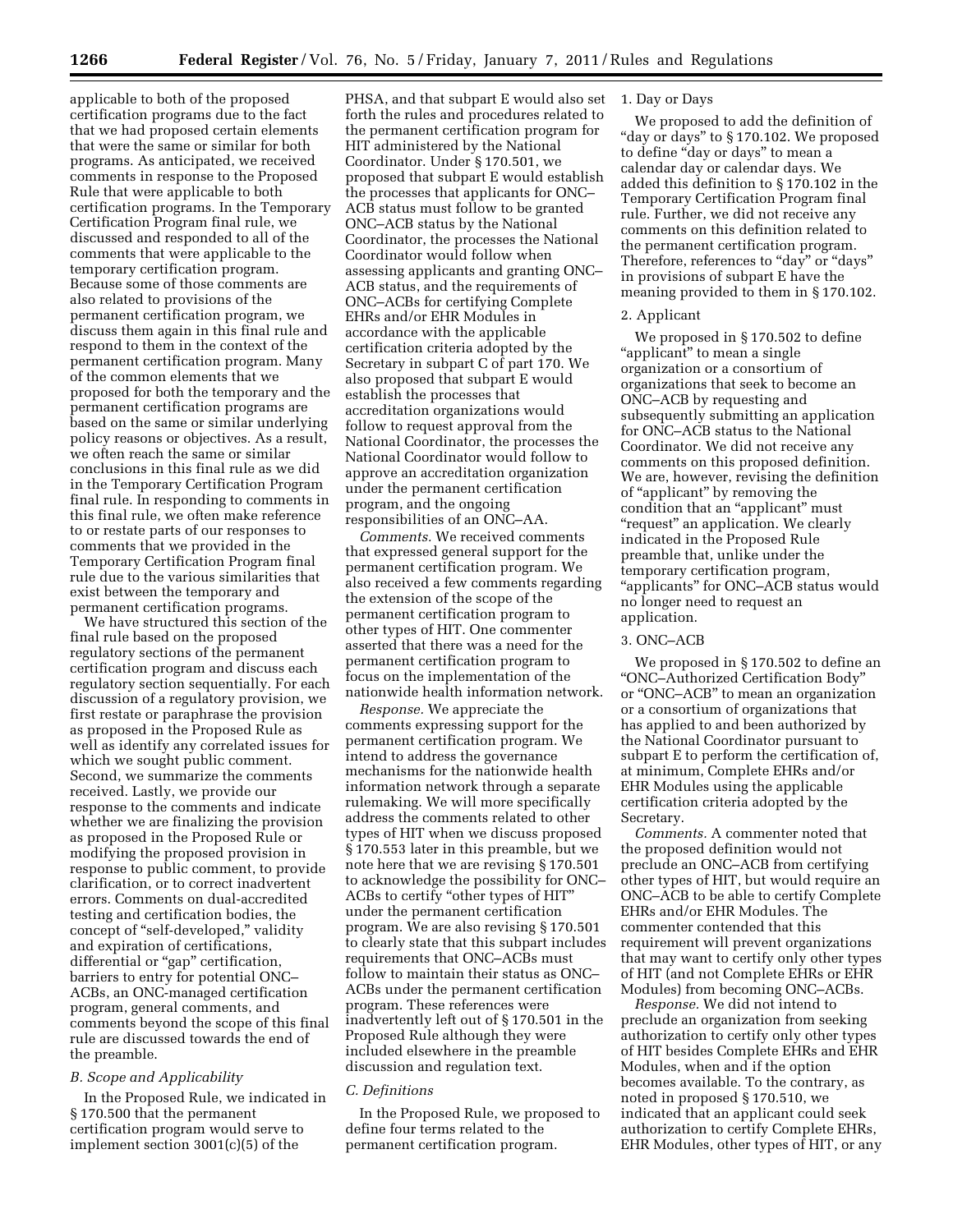combination of the three. However, as we specified in the Proposed Rule preamble and in proposed § 170.510, the Secretary must first adopt applicable certification criteria under subpart C of part 170 before authorization to certify other types of HIT could be granted to ONC–ACBs.

In response to the comment and to be consistent with our intent as expressed in § 170.510, we are removing "at a minimum'' from the definition of ONC– ACB. This will allow an organization or consortium of organizations to become an ONC–ACB that is authorized to certify only other types of HIT besides Complete EHRs and/or EHR Modules. We are also revising the definition by replacing "using the applicable certification criteria adopted by the Secretary'' with ''under the permanent certification program.'' We believe this revision more clearly reflects the focus of an ONC–ACB and is more consistent with the definition of an ONC–ATCB that we finalized in the Temporary Certification Program final rule. We note that ONC–ACBs that are authorized to certify Complete EHRs and/or EHR Modules will be required to perform certifications using the applicable certification criteria adopted by the Secretary based on the provisions of §§ 170.545 and 170.550.

#### 4. ONC–AA

We proposed in § 170.502 to define the term ''ONC–Approved Accreditor'' or ''ONC–AA'' to mean an accreditation organization that the National Coordinator has approved to accredit certification bodies under the permanent certification program.

We did not receive any comments on this proposed definition. Therefore, we are finalizing this definition without modification.

# *D. ONC–AA Status, On-going Responsibilities and Reconsideration of Request for ONC–AA Status*

In the Proposed Rule, we proposed processes for requesting ONC–AA status, the process for reviewing and approving an ONC–AA, the ongoing responsibilities of an ONC–AA, and the process for an accreditation organization to request reconsideration of its denied request for ONC–AA status.

#### 1. ONC–AA Status

We proposed in § 170.503 that the National Coordinator would approve only one ONC–AA at a time. We proposed that in order for an accreditation organization to become an ONC–AA, it would need to submit a request in writing to the National Coordinator along with certain

information to demonstrate its ability to serve as an ONC–AA. This information included: A detailed description of how the accreditation organization conforms to ISO/IEC17011:2004 (ISO 17011) and its experience evaluating the conformance of certification bodies to ISO/IEC Guide 65:1996 (Guide 65); a detailed description of the accreditation organization's accreditation requirements and how the requirements complement the Principles of Proper Conduct for ONC–ACBs; detailed information about the accreditation organization's procedures that would be used to monitor ONC–ACBs; detailed information, including education and experience, about the key personnel who would review organizations for accreditation; and the accreditation organization's procedures for responding to, and investigating, complaints against ONC–ACBs.

We proposed that the National Coordinator would be permitted up to 30 days to review a request for ONC–AA status from an accreditation organization upon receipt and issue a determination on whether the organization is approved. We proposed that the National Coordinator's determination would be based on the information and the completeness of the descriptions provided, as well as each accreditation organization's overall accreditation experience. We proposed that the National Coordinator would review requests by accreditation organizations for ONC–AA status in the order they were received and would approve the first qualified accreditation organization based on the information required to be submitted with a request for ONC–AA status. We proposed that an ONC–AA's status would expire not later than 3 years from the date its status was granted by the National Coordinator. We further proposed that beginning 120 days prior to the expiration of the then-current ONC– AA's status, the National Coordinator would again accept requests for ONC– AA status.

We specifically requested comment on whether it would be in the best interest of the ONC–ACB applicants and Complete EHR and EHR Module developers to allow for more than one ONC–AA at a time and whether we should extend the duration of an ONC– AA's term to 5 years, shorten it to 2 years, or identify a different period of time.

*Comments.* Commenters expressed support for an independent accreditation body, which they stated would provide an open and transparent process. One commenter, however, asked for clarification as to why we

proposed to have an accreditor independent of ONC. The commenter stated that the proposal seemed to introduce unnecessary overhead. A commenter also requested clarification of the requirement for an ONC–AA to conform to ISO 17011. Another commenter recommended that we require an ONC–AA to be recognized under the NIST National Voluntary Conformity Assessment Systems Evaluation, or ''NVCASE'' program. The commenter further recommended that the ONC–AA should demonstrate its ISO 17011 compliance for the ISO Guide 65 scope by being a signatory to the International Accreditation Forum's Mutual/Multilateral Recognition Agreement (MRA) for product certification, which is verified by regular peer assessments. The commenter stated that such a requirement would mirror a benchmark set elsewhere for similar Federal agency program requirements for an accreditation body (*i.e.,* the U.S. EPA ''WaterSense'' program requirements).

Many commenters recommended that there be only one ONC–AA to ensure consistency, while only two commenters expressed openness to having more than one ONC–AA at a time. One of the commenters favoring more than one ONC–AA opined that the approval of more than one accreditor would ensure that all potential ONC– ACBs could be timely accredited and that the unique needs of potential ONC– ACBs would be adequately addressed, such as in the case of organizations that seek to certify other types of HIT besides Complete EHRs and EHR Modules. The other commenter suggested that we consider approving more than one ONC–AA if we anticipate a high volume of applicants for ONC–ACB status. One commenter stated that, given the importance of the ONC–AA in ensuring that the accredited certification bodies operate in a fair and effective manner, the ONC–AA should be chosen through an open competition that would allow for the comparison of the strengths and weaknesses of all interested accreditation organizations.

Commenters expressed support for either 3-year or 5-year terms for an ONC–AA. Some commenters suggested 5 years would provide more reliability and consistency. One commenter suggested an interim review of the ONC–AA after 3 years and granting an "extension" to 5 years based on the results of the review. One commenter suggested that an ONC–AA should not be allowed to "renew" its status at the end of the proposed 3-year term. The commenter contended that this would prevent an ONC–AA from overly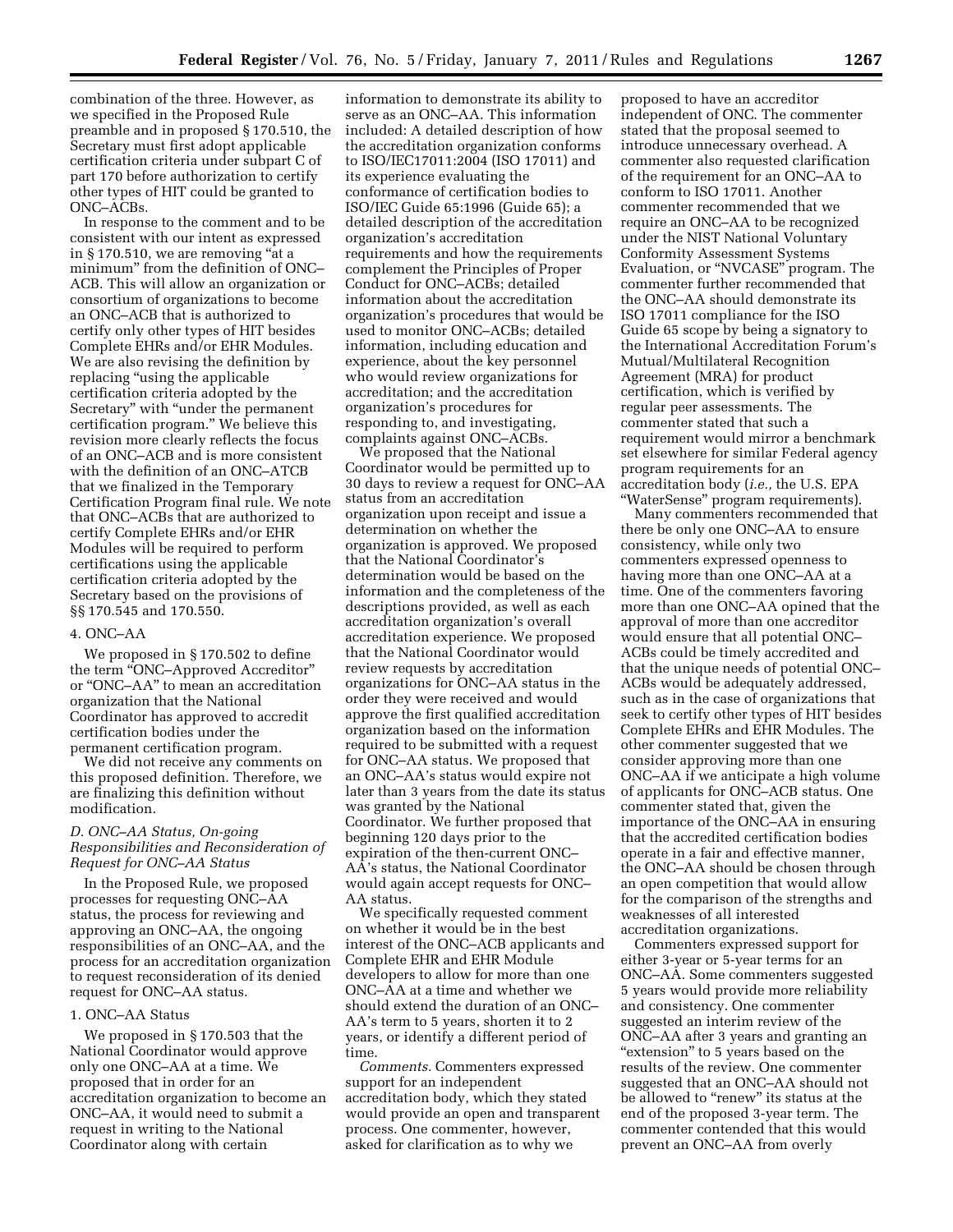influencing how certification bodies are accredited. A commenter recommended that we begin accepting and reviewing requests for ONC–AA status sooner than 120 days prior to the expiration of the then-current ONC–AA's status and suggested 180 days as a possible alternative. The commenter reasoned that more time may be necessary to review and approve an ONC–AA. A couple of commenters requested clarification regarding how we would address concerns with an ONC–AA's operations and how we would remove or replace an ineffective ONC–AA.

*Response.* We do not believe that the use of an accreditor is unnecessary overhead. As stated in the Proposed Rule, we believe that accreditation (and the use of an accreditor) is the optimal and most practical approach for the long term because specialized accreditors in the private sector are better equipped to react effectively and efficiently to changes in the HIT market and to rigorously oversee the certification bodies they accredit. Further, the impartiality, knowledge, and experience of an accreditor will instill additional confidence in HIT developers, eligible professionals and eligible hospitals, and the general public regarding the ONC– ACB selection process. We believe that conformance to ISO 17011 is an appropriate measure to assess an accreditation organization's ability to perform accreditation under the permanent certification program, among the other submission requirements specified in § 170.503. ISO 17011 was developed by the International Organization for Standardization (ISO) and specifies the general requirements for accreditation bodies that accredit conformity assessment bodies. As noted in the Proposed Rule, an ONC–AA and the ONC–ACBs would be analogous to an accreditation body and the conformity assessment bodies, respectively, as referred to in ISO 17011. The introductory section of ISO 17011 explains that a system to accredit conformity assessment bodies is designed to provide confidence to the purchaser and the regulator through impartial verification that conformity assessment bodies are competent to perform their tasks. ISO 17011 and Guide 65 are standards that have been developed by a voluntary consensus standards body, as required by the National Technology Transfer and Advancement Act of 1995 and the Office of Management and Budget (OMB) Circular A–119, and we are aware of no alternative voluntary consensus standards that would serve

the purpose for which these standards are intended to serve.

We appreciate the recommendations by the commenter, but we do not believe that it is necessary or appropriate to require an accreditation organization to be recognized under the NVCASE program or as a signatory to the International Accreditation Forum's MRA. It is our understanding that some of the requirements for recognition under the NVCASE program are similar to the requirements we have proposed for an accreditation organization to be approved as an ONC–AA. For example, the NVCASE Program Handbook states that the generic requirements for recognition as an accreditor are based on the ISO/IEC 17011 standard, and recognized accreditors of certification bodies must accredit those bodies to ISO/IEC Guide 65.1 Therefore, we do not believe that a sufficient additional benefit would result from requiring accreditation organizations to be recognized under the NVCASE program. Adding such a requirement at this point may not provide sufficient notice and time for accreditation organizations that are not currently recognized by the NVCASE program to obtain NVCASE recognition in time to be eligible for approval as the ONC–AA at the start of the permanent certification program. Although we will not require an accreditation organization to be a signatory to the International Accreditation Forum's MRA, this information could be provided as part of an accreditation organization's detailed description of its accreditation experience to be included in its submitted request for ONC–AA status.

We agree with the commenters that, as proposed, granting ONC–AA status to only one accreditation body at a time is the best way to ensure consistency among ONC–ACBs. In addition, we believe that one ONC–AA will be able to address and support the needs of the market based on our projection of approximately 6 ONC–ACBs operating under the permanent certification program. We also agree with the commenter that suggested the ONC–AA should be chosen based on a competitive process that would allow us to evaluate all interested accreditation organizations in comparison to each other and select the organization that is best qualified to serve as the ONC–AA. Under the process we proposed, the National Coordinator would review requests for ONC–AA status in the order

they are received and select as the ONC–AA the first accreditation organization that is deemed to be qualified based on the factors specified in § 170.503(b). We recognize the limitations of this approach in that it would prevent the National Coordinator from considering all of the requests for ONC–AA status that are submitted and selecting the accreditation organization that is found to be the best qualified in comparison to the entire pool of organizations that submitted requests for ONC–AA status. We believe that the permanent certification program would benefit from a more competitive approach to selecting the ONC–AA. A competitive process will ensure the best qualified organization that submits a request is chosen as the ONC–AA, which will improve the overall quality of the program and instill confidence in the general public as well as industry stakeholders.

We are revising § 170.503 to eliminate the provision for the National Coordinator to review requests for ONC–AA status in order of receipt and approve the first qualified accreditation organization. Instead, under this revised § 170.503, the National Coordinator will review all timely requests for ONC–AA status in one batch and choose the best qualified accreditation organization to serve as the ONC–AA. We are revising § 170.503(b) to provide a 30-day period during which all interested accreditation organizations may submit requests for ONC–AA status. We will publish a notice in the **Federal Register**  to announce this submission period. We are revising § 170.503(c) to permit the National Coordinator up to 60 days to review all timely submissions and determine which accreditation organization is best qualified to serve as the ONC–AA based on the information provided in the submissions and each organization's overall accreditation experience. We originally proposed to permit the National Coordinator up to 30 days to review a request for ONC–AA status and make a decision. Based on the changes to the ONC–AA approval process, the National Coordinator will likely need more time to review and compare all of the requests for ONC–AA status in one batch and determine which accreditation organization is best qualified to be the ONC–AA out of a potential pool of multiple organizations. The National Coordinator will select the best qualified accreditation organization as the ONC–AA on a preliminary basis and subject to the resolution of the reconsideration process in § 170.504. The accreditation organization that is selected on a preliminary basis is not

<sup>1</sup>National Institute of Standards and Technology, U.S. Dep't of Commerce, NVCASE Program Handbook, NISTIR 6440 2004 ED (Dec. 2004), *available at [http://gsi.nist.gov/global/index.cfm/L1-](http://gsi.nist.gov/global/index.cfm/L1-4/L2-38)  [4/L2-38.](http://gsi.nist.gov/global/index.cfm/L1-4/L2-38)*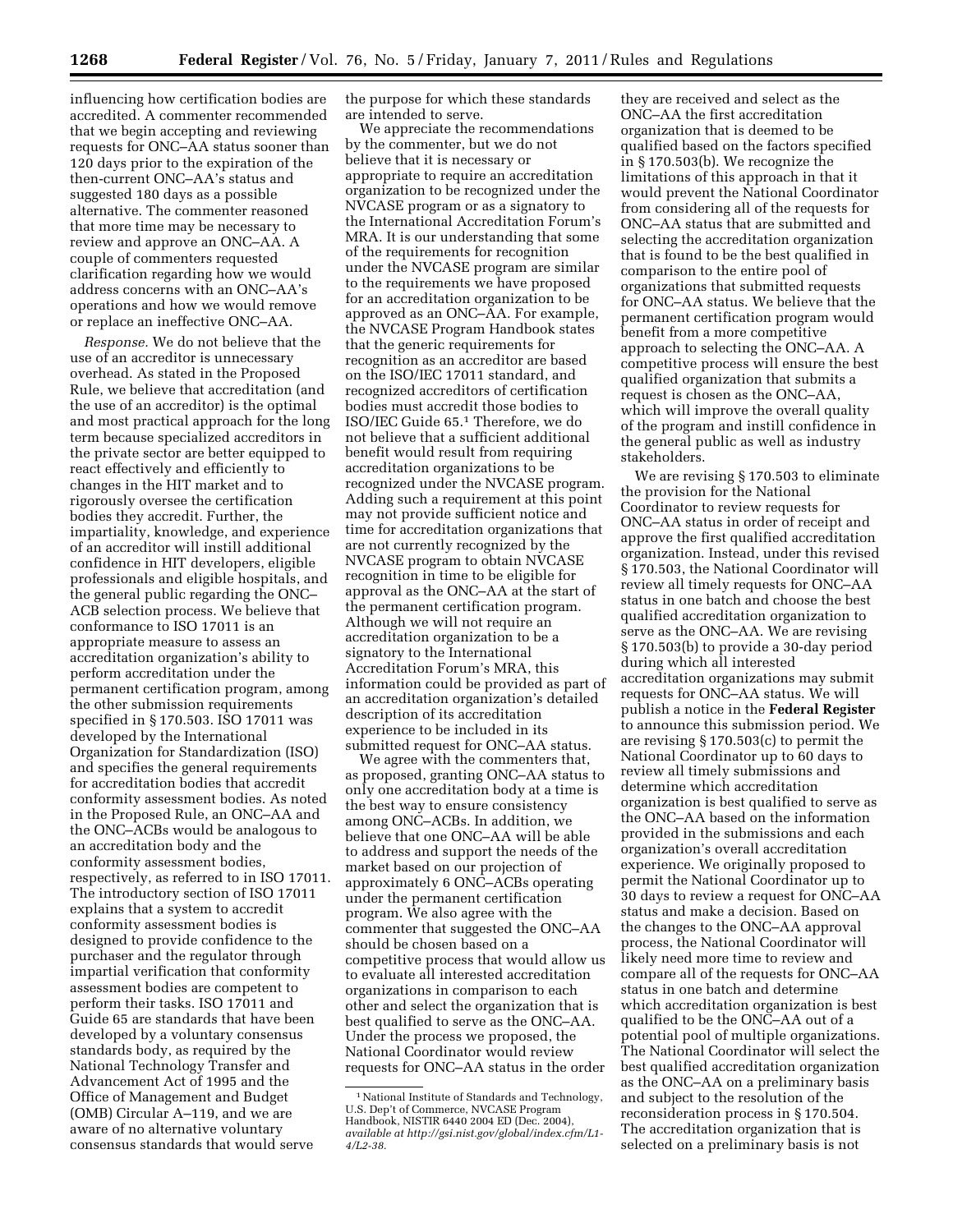permitted to represent itself as the ONC–AA or perform any accreditation(s) under the permanent certification program, unless and until it is notified by the National Coordinator that it has been approved as the ONC– AA on a final basis. All other accreditation organizations will be notified that their requests for ONC–AA status have been denied.

Any accreditation organization that submits a timely request for ONC–AA status and is denied may request reconsideration of that decision pursuant to § 170.504. In order to request reconsideration under revised § 170.504(b), an accreditation organization must submit to the National Coordinator, within 15 days of its receipt of a denial notice, a written statement with supporting documentation contesting the decision to deny its request for ONC–AA status. The submission must demonstrate that clear, factual errors were made in the review of its request for ONC–AA status and that it would have been selected as the ONC–AA pursuant to § 170.503(c) if those errors had been corrected. Requests for reconsideration that are not received within the specified timeframe may be denied. We are revising § 170.504(c) such that the National Coordinator will have up to 30 days to review all timely submissions and determine whether an accreditation organization has met the standard specified in § 170.504(b) (*i.e.,* its submission has demonstrated that clear, factual errors were made in the review of its request for ONC–AA status and that it would have been selected as the ONC–AA pursuant to § 170.503(c) if those errors had been corrected). In determining whether an accreditation organization would have been selected as the ONC–AA, the National Coordinator will evaluate those accreditation organizations that demonstrate clear, factual errors, in comparison to each other as well as to the accreditation organization that was initially selected as the ONC–AA on a preliminary basis.

We are adding a new paragraph (d) to § 170.503 and revising § 170.504(d) such that if the National Coordinator determines that an accreditation organization has demonstrated that clear, factual errors were made in the review of its request for ONC–AA status and that it would have been selected as the ONC–AA pursuant to § 170.503(c) if those errors had been corrected, then that organization will be approved as the ONC–AA on a final basis. All other accreditation organizations will be notified that their requests for reconsideration have been denied.

Conversely, if the National Coordinator determines that no accreditation organization has met the standard specified in § 170.504(b), then the organization that was initially selected as the ONC–AA on a preliminary basis will be approved as the ONC–AA on a final basis. An accreditation organization has not been granted ''ONC–AA status'' unless and until it is notified by the National Coordinator that it has been approved as the ONC– AA on a final basis, as stated in revised paragraph (f) of § 170.503.

We believe that it is appropriate to provide a 3-year term for an ONC–AA. A 5-year term may provide more consistency and reliability, but we believe a 3-year term provides an appropriate interval to fully assess an ONC–AA's performance under the permanent certification program and provide an opportunity for other interested organizations to seek ONC– AA status. We believe all interested accreditation organizations should be given the opportunity to request ONC– AA status when the National Coordinator is seeking to approve an ONC–AA. An interested accreditation organization should not be barred from ''reapplying'' simply because it previously served as an ONC–AA. Such a preclusion could prevent the National Coordinator from approving the best qualified accreditation organization or the only interested organization.

We agree with the commenter that we should begin to accept requests for ONC–AA status sooner than 120 days prior to the expiration of the thencurrent ONC–AA's status as we originally proposed. Similar to the commenter's recommendation, the National Coordinator will begin to accept requests for ONC–AA status at least 180 days prior to the expiration of the then-current ONC–AA's status. We believe this will give the market more time to transition to a new ONC–AA if we were to approve a different accreditation organization as the ONC– AA. We note, however, that if we were to approve a different accreditation organization as the ONC–AA, its status would not become effective until after the end of the then-current ONC–AA's term. As with the approval of the first ONC–AA and in accordance with the revised § 170.503(b), we will notify the public of the 30-day period for requesting ONC–AA status by publishing a notice in the **Federal Register**. Consistent with this discussion, we are revising  $\S 170.503(f)(3)$  to specify that the National Coordinator will accept requests for ONC–AA status, in accordance with paragraph (b), at least

180 days before the then-current ONC– AA's status is set to expire.

As pointed out by the commenters, we did not propose a formal process for the National Coordinator to remove or take other corrective action against an ONC–AA that is performing poorly. We recognize that an ONC–AA, like an ONC–ACB, has significant responsibilities under the permanent certification program that are inextricably linked to the success of the permanent certification program. We agree with the commenters that a specified process for the National Coordinator to address poor performance or inappropriate conduct by an ONC–AA would be beneficial for the permanent certification program and would ensure that an ONC–AA is held accountable for its actions. Accordingly, we intend to issue a notice of proposed rulemaking (NPRM) that will address improper conduct by an ONC–AA, the potential consequences for engaging in such conduct, and a process by which the National Coordinator may take corrective action against an ONC–AA. We expect to issue this NPRM in the near future and do not believe it will unnecessarily delay the implementation of the permanent certification program.

#### 2. On-Going Responsibilities

We proposed in § 170.503(e) that an ONC–AA would be required to, at minimum: Maintain conformance with ISO 17011; in accrediting certification bodies, verify conformance to, at a minimum, Guide 65; verify that ONC– ACBs are performing surveillance in accordance with their respective annual plans; and review ONC–ACB surveillance results to determine if the results indicate any substantive nonconformance with the terms set by the ONC–AA when it granted the ONC– ACB accreditation. We specifically requested public comment on these proposed responsibilities and whether there are other responsibilities that we should require an ONC–AA to fulfill.

*Comments.* A couple of commenters expressed agreement with the outlined responsibilities. One commenter suggested that the ONC–AA should provide annual reports of the results of their responsibilities. The commenter also recommended that the ONC–AA should review and/or audit all ONC– ACB processes, such as bylaws and standard operating procedures, no less than annually.

*Response.* We appreciate the expression of confidence in the ongoing responsibilities we have proposed for an ONC–AA. We also appreciate the commenter's recommendations for annual reports on the ONC–AA's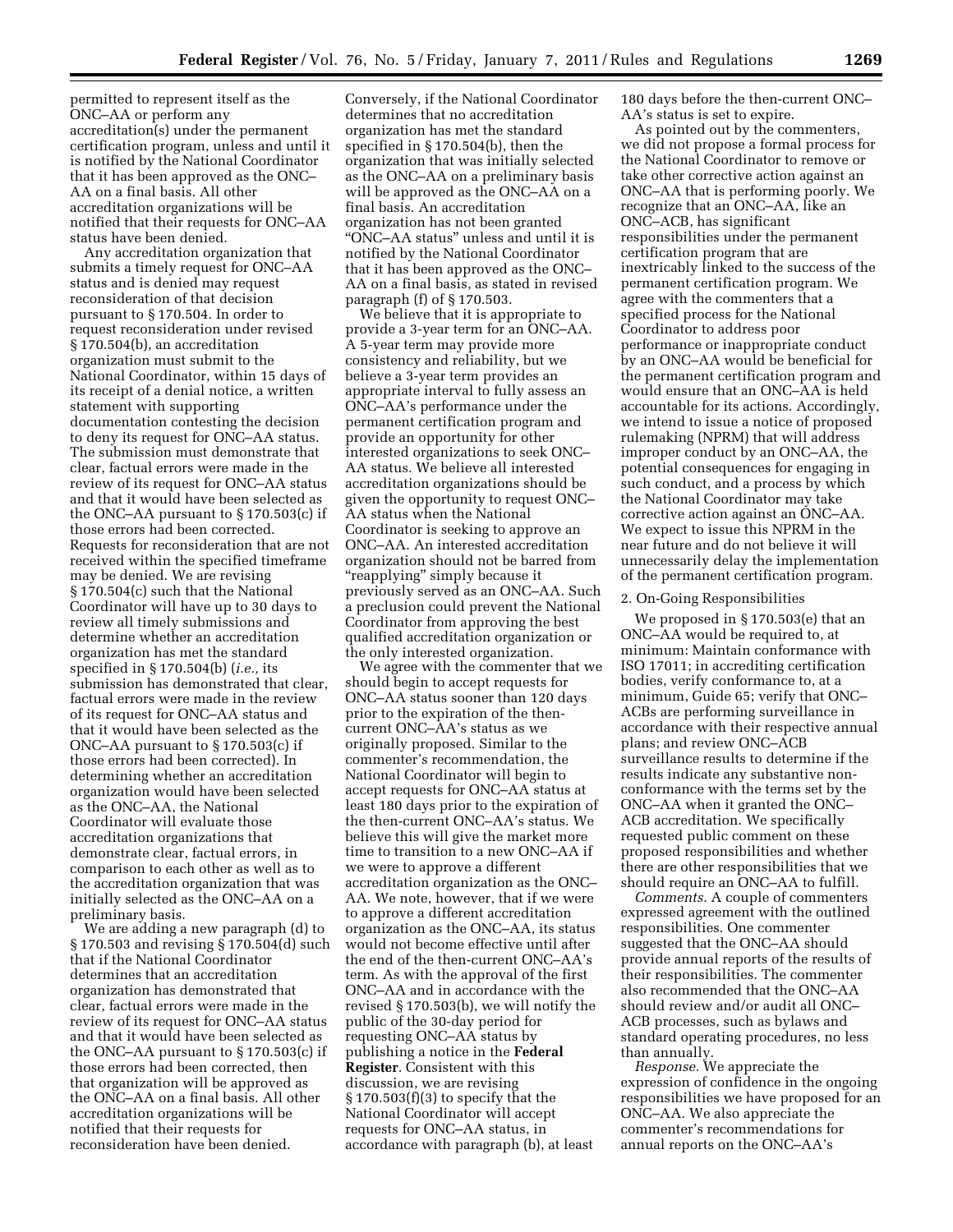responsibilities and annual reviews and/or audits by the ONC–AA of all ONC–ACBs' processes. We believe, however, that annual reports from the ONC–AA are unnecessary. As stated above, the approval of an ONC–AA every three years will serve as a sufficient periodic review of the ONC– AA. There will also be opportunities to assess an ONC–AA's performance of its responsibilities at other junctures during the permanent certification program. The Principles of Proper Conduct for ONC–ACBs require ONC– ACBs to submit annual surveillance plans and to annually report surveillance results to the National Coordinator. Our review of an ONC– ACB's surveillance results should give an indication of whether the ONC–AA is performing its responsibilities to review ONC–ACB surveillance results and verify that ONC–ACBs are performing surveillance in accordance with their surveillance plans. We also expect that our review and analysis of surveillance plans and results will not only include feedback from the ONC– ACBs but also from the ONC–AA. The ONC–AA feedback will provide us with additional information on the ONC– AA's performance of its monitoring and review responsibilities related to ONC– ACB surveillance activities.

ISO 17011 specifies that an accreditation body (*i.e.,* an ONC–AA) shall require a conformance assessment body (*i.e.,* an ONC–ACB) to commit to fulfill continually the requirements for accreditation set by the accreditation body, cooperate as is necessary to enable the accreditation body to verify fulfillment of requirements for accreditation, and report changes that may affect its accreditation to the accreditor. ISO 17011 also contains provisions that require an ONC–AA to review an ONC–ACB periodically, but no less than every two years, and to do so in a manner prescribed under ISO 17011. Moreover, as one of its ongoing responsibilities, the ONC–AA will be required to verify that ONC–ACBs continue to conform to the provisions of Guide 65 at a minimum as a condition of continued accreditation. We believe these provisions will enable the ONC– AA to sufficiently oversee (*i.e.,* review and/or audit) the ONC–ACBs for the purposes of the permanent certification program. For instance, if the ONC–AA finds that an ONC–ACB is not in compliance with its accreditation requirements, then the ONC–ACB may lose its accreditation and subsequently its ONC–ACB status. The Principles of Proper Conduct for ONC–ACBs will also provide additional assurance that ONC–

ACBs are operating in an acceptable manner under the permanent certification program.

We are revising § 170.503(e)(4) to state that the ONC–AA will be responsible for reviewing ONC–ACB surveillance results to determine if the results indicate any substantive nonconformance by ONC–ACBs ''with the conditions of their respective accreditations.'' We believe this clarification more accurately accounts for the possibility that different accreditation organizations may be approved to serve as the ONC–AA.

3. Reconsideration of Request for ONC– AA Status

We proposed in § 170.503(d) that an accreditation organization could appeal a decision to deny its request for ONC– AA status in accordance with § 170.504, but only if no other accreditation organization had been granted ONC–AA status. We proposed in § 170.504 to use generally the same procedures for reconsideration of an accreditation organization's request for ONC–AA status as we did for reconsideration of applications for ONC–ACB status with a few substantive distinctions. We proposed that an accreditation organization could ask the National Coordinator to reconsider a decision to deny its request for ONC–AA status only if no other accreditation organization had been granted ONC–AA status and it could demonstrate that clear, factual errors were made in the review of its request for ONC–AA status and that the errors' correction could lead to the accreditation organization obtaining ONC–AA status. We proposed that an accreditation organization that wished to contest its denial would be required to submit, within 15 days of receipt of a denial notice, a written statement to the National Coordinator contesting the decision to deny its request for ONC–AA status and explaining with sufficient documentation what factual error(s) it believes can account for the denial. We proposed that if the National Coordinator did not receive the accreditation organization's written statement within the specified timeframe that its request for reconsideration could be rejected. We proposed that the National Coordinator would have up to 15 days to consider a timely reconsideration request. We further proposed that if, after reviewing an applicant's reconsideration request, the National Coordinator determined that the applicant did not identify any factual errors, that correction of those factual errors would not remove all identified deficiencies, or that a

qualified ONC–AA had already been approved, the National Coordinator could reject the applicant's reconsideration request and that this decision would be final and not subject to further review.

We did not receive any comments on these provisions. We are, however, revising § 170.503(c) and (d) and § 170.504 consistent with the changes we discussed earlier in this section of the preamble.

#### *E. Correspondence*

We proposed in § 170.505 to require applicants for ONC–ACB status and ONC–ACBs to correspond and communicate with the National Coordinator by e-mail, unless otherwise necessary. We proposed that the official date of receipt of any e-mail between the National Coordinator and an applicant for ONC–ACB status or an ONC–ACB would be the day the e-mail was sent. We further proposed that in circumstances where it was necessary for an applicant for ONC–ACB status or an ONC–ACB to correspond or communicate with the National Coordinator by regular or express mail, the official date of receipt would be the date of the delivery confirmation.

We did not receive any comments on these proposals. We are, however, revising § 170.505 to include "or an ONC–ACB'' in paragraph (b) to clarify that either an applicant for ONC–ACB status or an ONC–ACB may, when necessary, utilize the specified correspondence methods. This reference was inadvertently left out of § 170.505(b) in the Proposed Rule. We are also revising this section to apply the correspondence requirements to accreditation organizations that submit requests for ONC–AA status and the ONC–AA. These organizations are similarly situated to applicants for ONC–ACB status and ONC–ACBs with respect to corresponding with ONC. In particular, with our revisions that establish a specific time period for submitting requests for ONC–AA status, application of § 170.505 to accreditation organizations requesting ONC–AA status will provide a clear understating of when a request will be deemed received by the National Coordinator. Overall, we believe that applying the correspondence requirements to accreditation organizations requesting ONC–AA status and the ONC–AA will increase the efficiencies of the permanent certification program and lessen the correspondence burden on these organizations.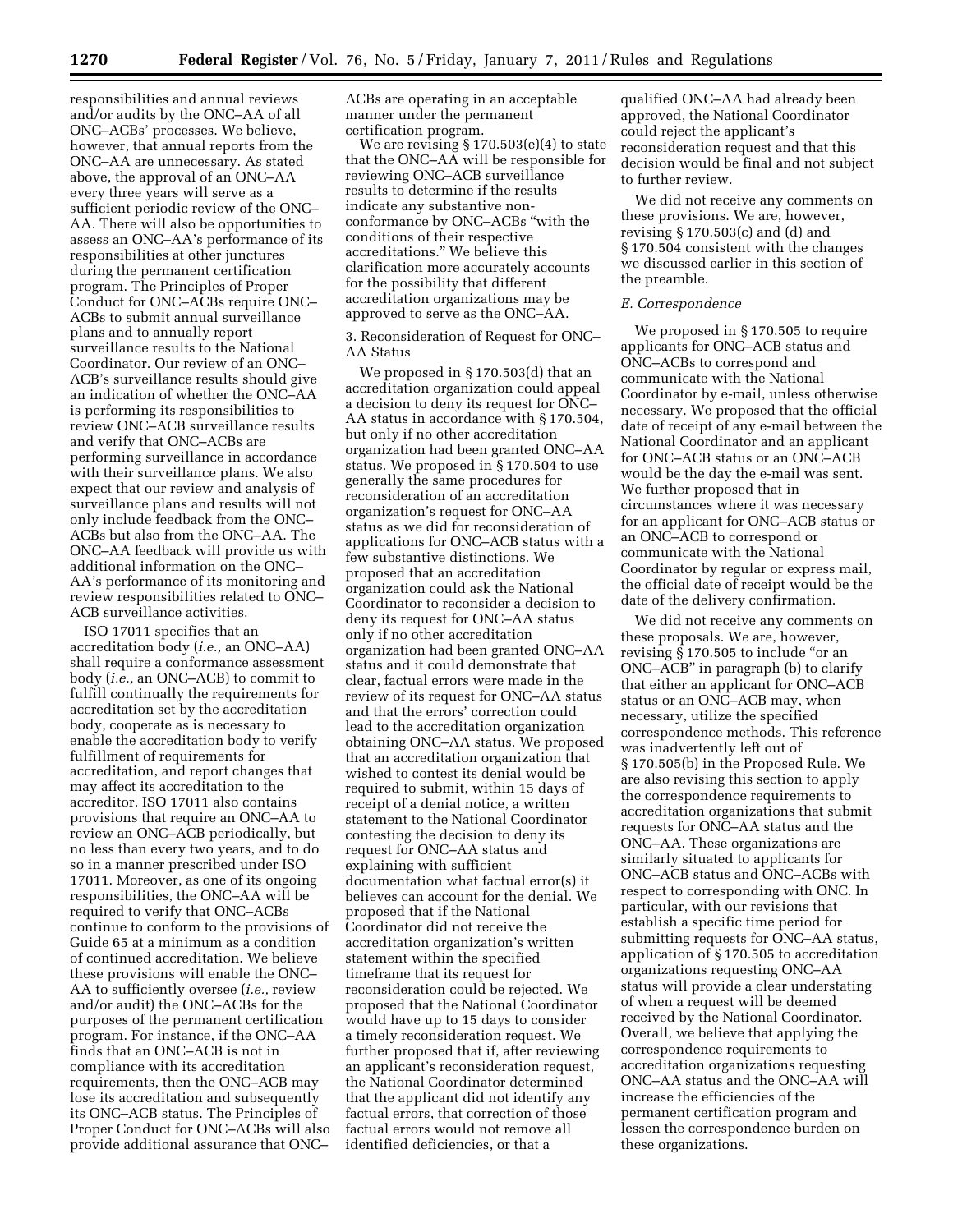# *F. Certification Options for ONC–ACBs*  1. Distinction Between Testing and Certification

We stated in the Proposed Rule that there is a distinct difference between the "testing" and "certification" of a Complete EHR and/or EHR Module. We described ''testing'' as the process used to determine the degree to which a Complete EHR or EHR Module can meet specific, predefined, measurable, and quantitative requirements. We noted that such results would be able to be compared to and evaluated in accordance with predefined measures. In contrast, we described "certification" as the assessment (and subsequent assertion) made by an organization, once it has analyzed the quantitative results rendered from testing along with other qualitative factors, that a Complete EHR or EHR Module has met all of the applicable certification criteria adopted by the Secretary. We noted that qualitative factors could include whether a Complete EHR or EHR Module developer has a quality management system in place, or whether the Complete EHR or EHR Module developer has agreed to the policies and conditions associated with being certified (*e.g.,* proper logo usage). We further stated that the act of certification typically promotes confidence in the quality of a product (and the Complete EHR or EHR Module developer that produced it), offers assurance that the product will perform as described, and helps consumers to differentiate which products have met specific criteria from others that have not.

To further clarify, we stated that a fundamental difference between testing and certification is that testing is intended to result in objective, unanalyzed data. In contrast, certification is expected to result in an overall assessment of the test results, consideration of their significance, and consideration of other factors to determine whether the prerequisites for certification have been achieved. To illustrate an important difference between testing and certification, we provided the example that we recite below.

An e-prescribing EHR Module developer that seeks to have its EHR Module certified would first submit the EHR Module to be tested. To successfully pass the established testing requirements, the e-prescribing EHR Module would, among other functions, need to transmit an electronic prescription using mock patient data according to the standards adopted by the Secretary. Provided that the e-

prescribing EHR Module successfully passed this test it would next be evaluated for certification. Certification could require that the EHR Module developer agree to a number of provisions, including, for example, displaying the EHR Module's version and revision number so potential purchasers could discern when the EHR Module was last updated or certified. If the EHR Module developer agreed to all of the applicable certification requirements and the EHR Module achieved a passing test result, the eprescribing EHR Module would be certified. In these situations, both the EHR Module passing the technical requirements tests and the EHR Module vendor meeting the other certification requirements would be required for the EHR Module to achieve certification.

*Comments.* Multiple commenters asked for additional clarification for the distinction between testing and certification. Commenters were concerned that ONC–ACBs would have too much discretion related to certification. The commenters asserted that ONC–ACBs should only be empowered to assess whether adopted certification criteria have been met or whether other applicable policies adopted by the National Coordinator through regulation, such as ''labeling'' policies, have been complied with. Commenters expressed specific concern with one of our examples of potential qualitative factors, which was the need to have ''a quality management system in place.'' The commenters suggested that a requirement to have a quality management system in place is vague and gives too much discretion to an ONC–ACB.

*Response.* Our response to these comments is similar to the response we provided in the Temporary Certification Program final rule due to similarities that exist between the two certification programs. We require as a Principle of Proper Conduct that ONC–ACBs shall maintain their accreditation, which will, at minimum, require ONC–ACBs to operate their certification programs in accordance with Guide 65. As noted above, the ONC–AA will be required to verify that ONC–ACBs continue to conform to Guide 65 at a minimum as a condition of maintaining their accreditation. Guide 65 specifies the requirements that an organization must follow to operate a certification program. Moreover, because Guide 65 states in section 4.6.1 that a ''certification body shall specify the conditions for granting, maintaining and extending certification,'' we believe that it would be inappropriate to dictate every specific aspect related to an ONC–

ACB's certification program operations. We understand the concerns expressed by commenters over our example of a "quality management system" as another factor that ONC–ACBs may choose to include, in accordance with Guide 65, as part of their certification requirements for assessing Complete EHRs and/or EHR Modules and have considered how to best address such concerns.

With respect to those commenters who requested that we clarify the purview of ONC–ACBs related to certification and expressed concerns about the level of discretion afforded to ONC–ACBs, we agree that additional clarity is necessary regarding our intent and expectations of ONC–ACBs as initially expressed in our discussion of the differences between testing and certification in the Proposed Rule. We believe commenters were expressing a concern that certification could include other factors beyond the certification criteria adopted by the Secretary in subpart C of part 170, which could prevent them from receiving a certification in a timely manner if they were not aware of those factors. We agree with commenters that this is a legitimate concern. We did not intend to convey through our examples that we would adopt additional requirements for certification in this final rule beyond the certification criteria adopted by the Secretary in subpart C of part 170 and the other requirements imposed on ONC–ACBs in subpart E of part 170.

We seek to make clear that the primary responsibility of ONC–ACBs under the permanent certification program is to certify Complete EHRs and EHR Modules, and potentially other types of HIT at some point in the future, in accordance with the certification criteria adopted by the Secretary. In consideration of the comments and the preceding discussion, we are adding new provisions to § 170.545 (paragraph (b)) and § 170.550 (paragraph (b)) to make it explicitly clear that an ONC– ACB must offer the option for a Complete EHR or EHR Module to be certified solely to the applicable certification criteria adopted by the Secretary and not to any additional certification criteria. In other words, if a developer makes a request for its Complete EHR or EHR Module to be certified solely to the applicable certification criteria adopted by the Secretary, an ONC–ACB cannot require the Complete EHR or EHR Module to be certified to any other certification criteria beyond those that have been adopted by the Secretary. In complying with such a request, the ONC–ACB would still be expected to issue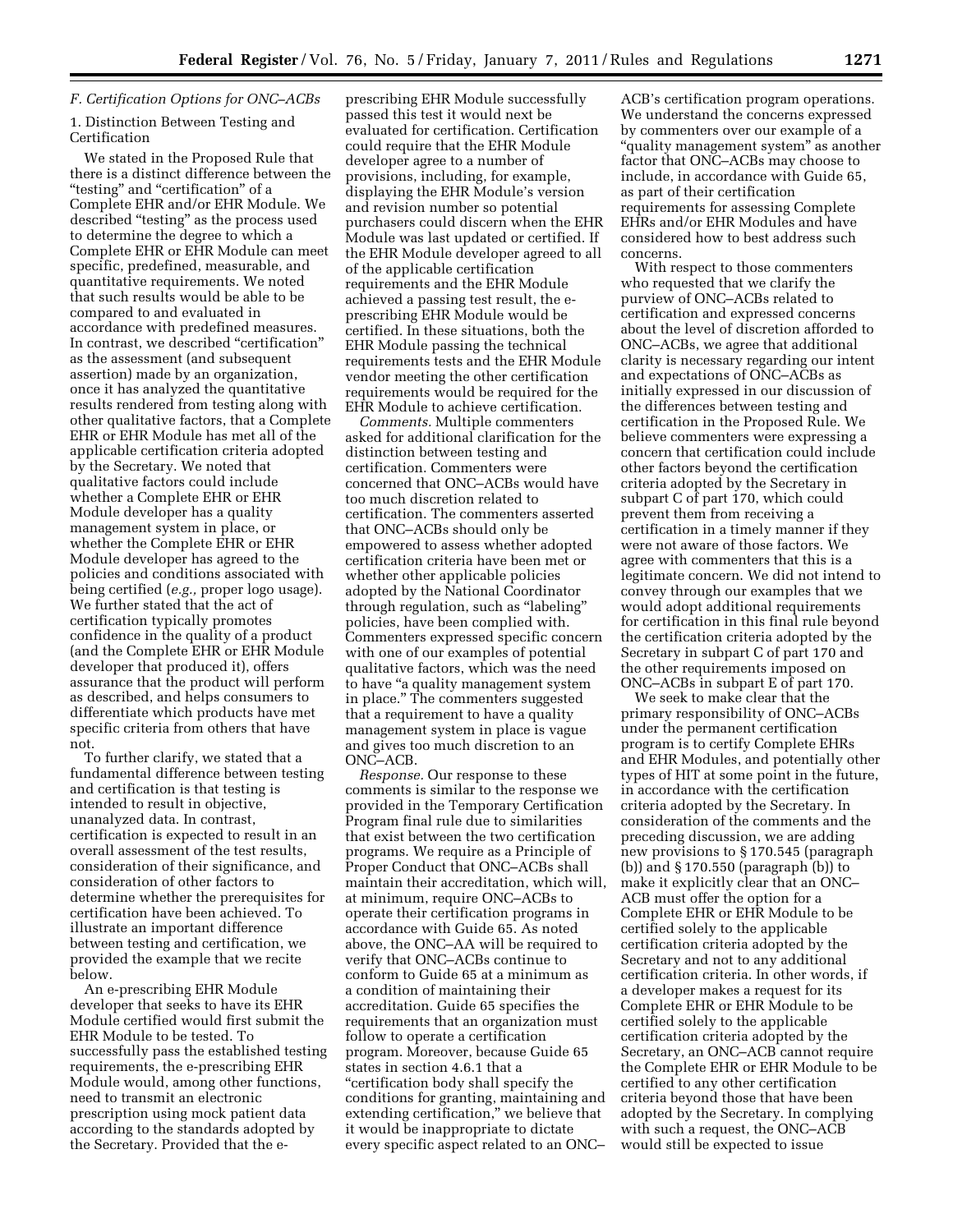certifications in accordance with the requirements specified by subpart E of part 170 (for example, § 170.523(k)). As a matter of its own business practices, however, an ONC–ACB may decide to offer multiple options for the certification of HIT, some of which could potentially impose other requirements for certification or include additional certification criteria beyond what has been adopted by the Secretary. If an ONC–ACB chooses to offer multiple certification options for HIT, we expect it would be done consistent with the requirements of the ONC– ACB's accreditation. Additionally, in accordance with Guide 65, section 6, the ONC–ACB would be required to ''give due notice of any changes it intends to make in its requirements for certification'' and ''take account of views expressed by interested parties before deciding on the precise form and effective date of the changes.''

We note, however, that while we do not preclude an ONC–ACB from certifying HIT in accordance with its own requirements that may be unrelated to and potentially exceed the certification criteria adopted by the Secretary, such activities would not be within the scope of an ONC–ACB's authority granted under the permanent certification program and should not be considered to be endorsed or approved by the National Coordinator or the Secretary. Accordingly, we have added as a component of a new principle in the Principles of Proper Conduct for ONC–ACBs (discussed in more detail in section *O. Validity of Complete EHR and EHR Module Certification and Expiration of Certified Status*) that any certifications that are based solely on the applicable certification criteria adopted by the Secretary at subpart C must be separate and distinct from any other certification(s) that are based on other criteria or requirements. To further clarify, HIT that meets the definition of a Complete EHR or EHR Module and is certified to the certification criteria adopted by the Secretary as well as to an ONC–ACB's own additional certification criteria must have its certified status as a Complete EHR or EHR Module noted separately and distinctly from any other certification the ONC–ACB may issue based on its own certification criteria. For example, an ONC–ACB should indicate that the HIT has been certified as a ''Complete EHR in accordance with the applicable certification criteria adopted by the Secretary of Health and Human Services'' and, if applicable, separately indicate that the HIT meets ''XYZ certification criteria as developed

and/or required by [specify certification body].''

#### 2. Types of Certification

We proposed in § 170.510 that applicants for ONC–ACB status may seek authorization from the National Coordinator to perform Complete EHR certification, EHR Module certification, and/or certification of other types of HIT for which the Secretary has adopted certification criteria under subpart C of this part.

We received multiple comments on the types of certification that ONC– ACBs can and should perform. These comments were in direct response to our requests for public comments on whether ONC–ACBs should certify the integration of EHR Modules and on whether applicants for ONC–ACB status should be permitted to apply to certify only Complete EHRs designed for an ambulatory setting or only Complete EHRs designed for an inpatient setting.

# a. Complete EHRs for Ambulatory or Inpatient Settings

We requested public comment in the Proposed Rule on whether the National Coordinator should permit applicants under the permanent certification program to seek authorization to certify only Complete EHRs designed for an ambulatory setting or, alternatively, only Complete EHRs designed for an inpatient setting. Under our proposal, an applicant seeking authorization to perform Complete EHR certification would be required to certify Complete EHRs designed for both ambulatory and inpatient settings.

*Comments.* We received comments ranging from support for providing the option for applicants to certify Complete EHRs for either ambulatory or inpatient settings to support for our proposal to require an ONC–ACB to perform certification for both settings. Some commenters thought that our proposal could stifle competition and expressed concern that there may not be enough entities capable of performing Complete EHR certification for both settings. These commenters stated that allowing for Complete EHR certification for either an ambulatory or inpatient setting could enhance competition and expedite certifications. Conversely, a few commenters stated that providing the option would multiply the National Coordinator's application workload and slow the authorization of ONC–ACBs. One commenter also thought that the option may lead to applicants for ONC– ACB status competing for limited resources, such as specialized staff for conducting certification.

Some commenters expressed concern that if the National Coordinator were to allow applicants to certify Complete EHRs for either ambulatory or inpatient settings, there would not be enough ONC–ACBs to certify Complete EHRs for each setting. Therefore, these commenters' support for the option was conditioned on the National Coordinator ensuring that there were an adequate number of ONC–ACBs for each setting. One commenter only supported giving ONC–ACBs an option to certify Complete EHRs for either ambulatory or inpatient settings if the option included certification of EHR Module level interactions necessary for the exchange of data between ambulatory and inpatient Complete EHRs.

Some commenters stated that the option could lead to ''almost complete'' EHRs, which could then lead to eligible professionals and eligible hospitals paying large sums for niche EHR Modules based on complicated certification criteria such as biosurveillance or quality reporting. One commenter asserted that under our current proposal an applicant for ONC– ACB status could seek authorization to certify EHR Modules that together would essentially constitute a Complete EHR for an ambulatory setting (or an inpatient setting). Therefore, the commenter contended that we should allow an applicant for ONC–ACB status the option to seek authorization to certify Complete EHRs for either ambulatory or inpatient settings because an applicant for ONC–ACB status could essentially choose that option by seeking all the necessary EHR Module authorizations for either ambulatory or inpatient settings.

*Response.* In the Temporary Certification Program final rule, based on the concerns expressed by the commenters, we determined that it was inappropriate under the temporary certification program to allow applicants for ONC–ATCB status to seek authorization to test and certify Complete EHRs for either only ambulatory settings or only inpatient settings. We stated that we would reconsider the option for the permanent certification program based on any additional comments we received on the proposed permanent certification program.

The comments discussed above include comments we received that were applicable to both the temporary certification program and the permanent certification program as well as comments focused solely on the permanent certification program. As mentioned, we discussed the comments that were applicable to the temporary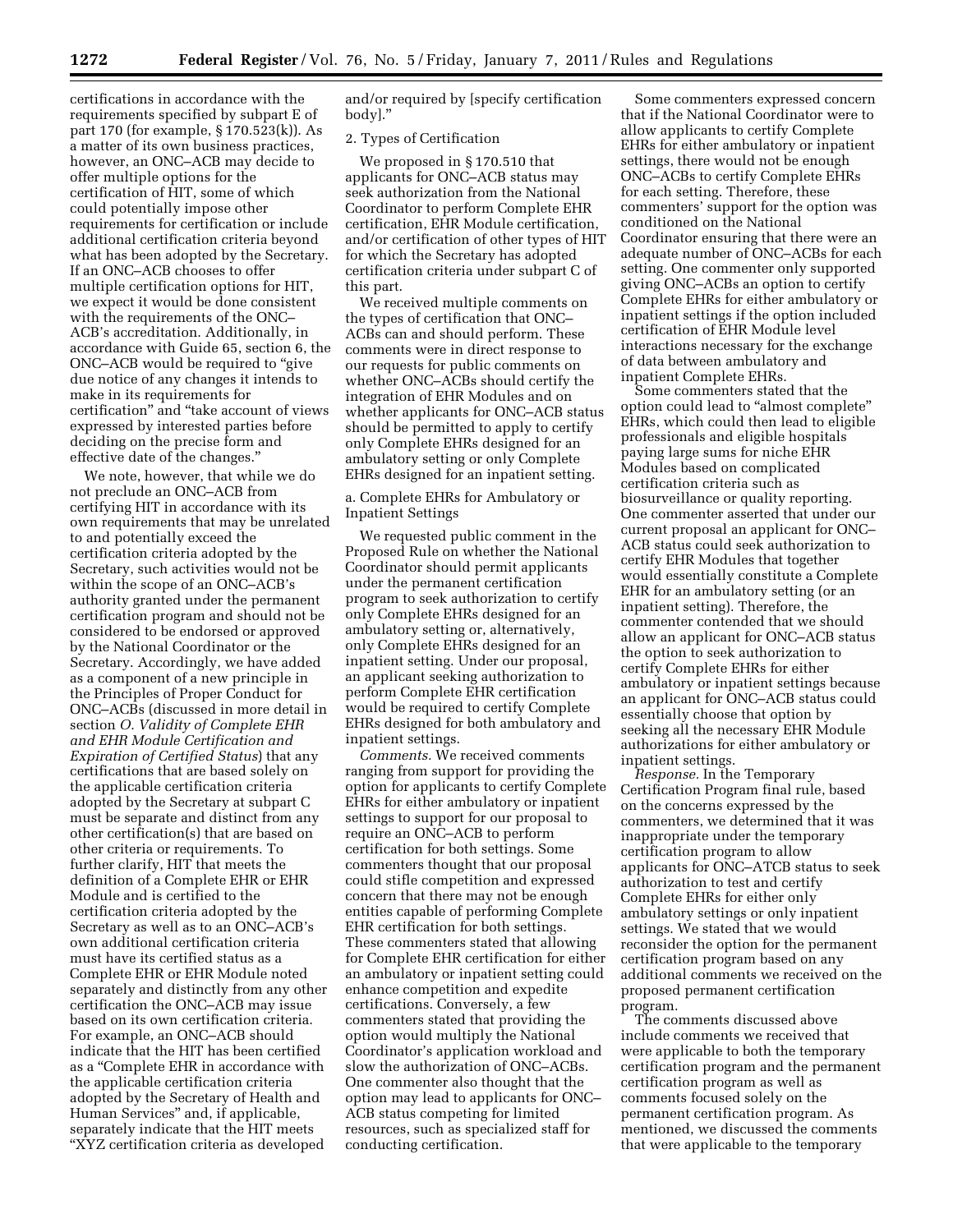certification program in the Temporary Certification Program final rule. The comments that were focused solely on the permanent certification program did not contain any additional information or rationale that would cause us to conclude that the option to allow applicants for ONC–ACB status to seek authorization to certify Complete EHRs for only ambulatory settings or only inpatient settings would be appropriate for the permanent certification program. Accordingly, we are not permitting this option in the permanent certification program.

To address the commenters' concerns about "almost complete" EHRs, we reiterate that for EHR technology to be considered a Complete EHR, it must have been developed to meet, at a minimum, *all* of the applicable certification criteria adopted by the Secretary. For example, a Complete EHR for an ambulatory setting must have been developed to meet all of the certification criteria adopted at § 170.302 and § 170.304. Therefore, if we were to provide the option for ONC-ACBs to seek authorization to certify Complete EHRs for only ambulatory settings or only inpatient settings, the Complete EHRs that they certify must have been developed to meet all of the applicable certification criteria adopted by the Secretary.

We agree with the commenter that an applicant for ONC–ACB status could seek authorization to certify certain types of EHR Modules that together could potentially include all of the capabilities required by the applicable certification criteria for an ambulatory setting. The important distinction between the commenter's suggested approach and the option we proposed is that under the commenter's approach the ONC–ACB would not be able to issue a ''Complete EHR certification'' for a combination of EHR Modules because the ONC–ACB had not received authorization to certify Complete EHRs. Consequently, if a Complete EHR developer wanted to obtain Complete EHR certification, they could not seek such certification from an ONC–ACB that did not have authorization to grant Complete EHR certifications. We would assume that a potential applicant for ONC–ACB status would consider this impact on its customer base when determining what type of authorization to seek.

Consistent with this discussion, we are finalizing proposed § 170.510 without modification.

b. Integrated Testing and Certification of EHR Modules

In the Proposed Rule, we requested public comment on whether ONC–ACBs should be required to certify that any EHR Module presented by one EHR Module developer for testing and certification would properly work (*i.e.,*  integrate or be compatible) with other EHR Modules presented by different EHR Module developers.

*Comments.* Multiple commenters stated that certifying EHR Modules based on their ability to integrate with one another is a worthwhile endeavor. These commenters stated that such certification would make it easier for eligible professionals and eligible hospitals to purchase certified EHR Modules that are compatible and could be used together to achieve meaningful use and could increase or improve interoperability among HIT in general. Conversely, many other commenters strongly disagreed with requiring EHR Modules to be certified for compatibility and raised various concerns. Overall, these commenters asserted that it would be technically infeasible as well as both logistically (*e.g.,* multiple certification sites and multiple EHR Module developers) and financially impractical to attempt to certify whether two or more EHR Modules were compatible given the huge and shifting numbers of possible combinations. Another concern indicated that a mandatory requirement for ONC–ACBs to perform this type of certification would be challenging for ONC–ACBs because the EHR Module concept as defined in regulation is relatively new and because there is limited available guidance and mature testing and certification processes for this type of certification. One commenter opined that certification was not necessary because EHR Module developers would likely strive for integration on their own as a marketing tool for their EHR Modules.

Some commenters suggested that EHR Modules could be certified as ''integrated bundles.'' One commenter recommended that if we were to pursue any type of EHR Module-to-EHR Module integration, it should be no earlier than when we adopt the next set of standards, implementation specifications, and certification criteria, and then it should only be done selectively based on meaningful use requirements. Another commenter suggested that ONC–ACBs be given the option, but not be required, to determine if EHR Modules are compatible.

*Response.* We believe that including a mandatory provision requiring ONC–

ACBs to certify whether two or more EHR Modules are compatible would not be prudent due to the various impracticalities that were raised by commenters. We arrived at the same conclusion for the temporary certification program as explained in the Temporary Certification Program final rule. We believe that requiring ONC– ACBs to certify EHR Module-to-EHR Module integration is inappropriate primarily because of the impracticalities pointed out by commenters related to the numerous combinations of EHR Modules that will likely exist and the associated technical, logistical, and financial costs of determining EHR Module-to-EHR Module integration. We also agree with the commenter who suggested that developers will choose, most likely selectively, to integrate their EHR Modules with other EHR Modules for the purposes of making their products more marketable. Consequently, we believe that the market through business decisions and agreements may work to achieve integration where necessary and beneficial.

An EHR Module developer or developers may present EHR Modules together as a pre-coordinated, integrated bundle for certification pursuant to § 170.550(e) for the purpose of satisfying the privacy and security certification criteria adopted at subpart C of part 170. An ONC–ACB, however, is only permitted to certify a pre-coordinated, integrated bundle of EHR Modules if it is capable of meeting all of the applicable certification criteria and would otherwise meet the definition of and constitute a Complete EHR. We assume that the EHR Module developer(s), for business and potentially other reasons, would have reconciled any compatibility issues among the constituent EHR Modules that make up the pre-coordinated, integrated bundle before the bundle is presented for testing and certification.

We note that nothing in this final rule precludes an ONC–ACB or other entity from offering a service to certify EHR Module-to-EHR Module integration. However, to be clear, although we do not require or specifically preclude an ONC–ACB from certifying EHR Moduleto-EHR Module integration, any EHR Module-to-EHR Module certification performed by an ONC–ACB or other entity will be done without specific authorization from the National Coordinator and will not be considered part of the permanent certification program. We understand that certification for EHR Module-to-EHR Module integration may be advantageous in certain instances, but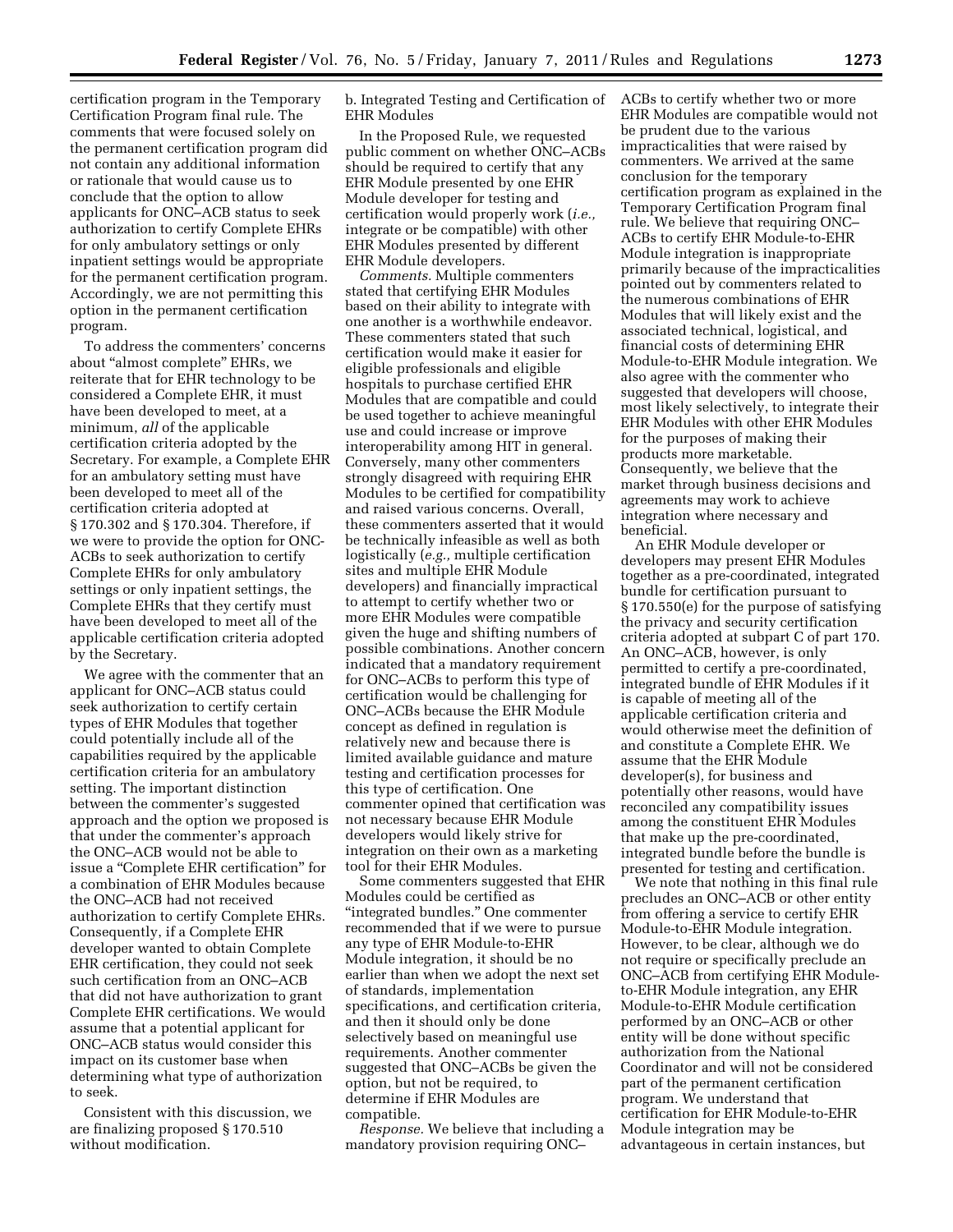we do not believe, based on the impracticalities discussed above, that we could set all the necessary parameters for certification of EHR Module-to-EHR Module integration.

Consistent with this discussion, we are finalizing proposed § 170.510 without modification.

#### *G. ONC–ACB Application Process*

# 1. Application

We proposed in § 170.520 that an application would need to be submitted to the National Coordinator and that the application would need to contain certain information to be considered complete. We also noted that applications would be made available on ONC's Web site and could be submitted by e-mail.

Similar to the temporary certification program, we proposed to require an applicant for ONC–ACB status to indicate on its application the type of certification it seeks authorization to perform under the permanent certification program. Consistent with proposed § 170.510, an applicant could indicate that it seeks authorization to certify Complete EHRs, EHR Module(s), and/or other types of HIT for which the Secretary has adopted certification criteria. If the applicant were to request authorization to certify EHR Module(s), we proposed to require the applicant to identify the type(s) of EHR Module(s) that it seeks to certify.

We proposed that an applicant must provide general identifying information, including the applicant's name, address, city, State, zip code, and Web site. We proposed that an applicant also must designate an authorized representative and provide the name, title, phone number, and e-mail address of the person who would serve as the applicant's point of contact. We proposed that an applicant must submit documentation confirming the applicant's accreditation by an ONC– AA. Lastly, we proposed that an applicant must submit an executed agreement to adhere to the ''Principles of Proper Conduct for ONC–ACBs.''

We proposed that if the Secretary adopts certification criteria for HIT other than Complete EHRs and EHR Modules, an ONC–ACB would be required to submit an addendum to its original application if it wished to request authorization to certify this other type of HIT. Additionally, we proposed that if a new organization wanted to be authorized to certify another type of HIT, it would need to follow the rules for becoming an ONC– ACB, including first receiving accreditation from an ONC–AA.

*Comments.* We received comments expressing agreement with the application requirements, including the need for an applicant to be accredited before it applies. One commenter suggested that if an organization fails to become accredited on the first attempt that the organization should be given another opportunity. Another commenter suggested that, similar to the temporary certification program, we institute a "proficiency examination" for "key personnel." The commenter stated that such a competency test, adherence to credentialing standards such as ASTM International 2659, or a more formal and ongoing personnel certification program in accordance with ISO 17024 may have long-term benefits for the permanent certification program. A commenter also requested clarification on what information the National Coordinator would deem sufficient to confirm the applicant's accreditation. The commenter suggested that a current letter of accreditation, as opposed to the re-submission of supporting documentation that was submitted previously to the ONC–AA, could fulfill the requirement to confirm an ONC–ACB's accreditation.

*Response.* We appreciate the support for the proposed application requirements. We wish to further clarify these requirements for applicants who seek authorization to certify EHR Modules. In addition to identifying the specific type(s) of EHR Module(s) that they wish to certify, these applicants are expected to identify as part of their application the certification criterion or criteria that they believe should be included within the scope of their authorization for the EHR Module(s) they have identified. We believe requiring applicants to provide this information will ensure that an applicant and the National Coordinator will have a shared understanding of the scope of the authorization requested by the applicant, which could otherwise be difficult to discern based solely on the name(s) or type(s) of EHR Module(s) that the applicant identifies in its application.

In response to the commenter, we note that the ONC–AA will develop and manage the accreditation process for organizations that intend to apply for ONC–ACB status, including the number of times an organization may attempt to become accredited. We appreciate the commenter's recommendation for ONC– ACB personnel to undergo competency testing and/or a formal credentialing program, and we understand the potential benefits associated with such requirements. We do not, however, believe that ONC should independently

require personnel of applicants for ONC–ACB status to pass a certain exam or possess certain credentials before the applicant applies ONC–ACB status. We believe that accreditation by the ONC– AA will be sufficient to ensure that an applicant for ONC–ACB status will have personnel who are qualified to perform certifications of Complete EHRs, EHR Modules, and/or other types of HIT. Further, we will require ONC–ACBs to attend ONC mandatory training and to maintain training programs for their own personnel, which we believe are adequate measures to ensure that ONC– ACB personnel will remain competent. Lastly, to properly document an ONC– ACB applicant's accreditation, the applicant should provide a copy of its accreditation record consistent with the accreditation record that the ONC–AA must keep in accordance with section 7.14 of ISO 17011. We believe that a copy of the record will allow the National Coordinator to properly confirm the extent of an applicant's accreditation.

In the Temporary Certification Program final rule, we noted a commenter's suggestion that we should establish a process that would enable ONC–ATCBs to apply for additional authorization to test and certify additional types of EHR Modules. We declined to establish a process separate from the application process that we had proposed for the temporary certification program, but we indicated that we would consider whether an alternative process would be appropriate for the permanent certification program. In other words, if an ONC–ACB is authorized to certify a certain type(s) of EHR Module(s) and wants to expand the scope of its current authorization so that it may certify other types of EHR Modules, should there be a way for it to obtain this authorization without following the application process outlined in § 170.520. After considering this possibility, we have decided to adopt a more streamlined process for ONC–ACBs that want to expand the scope of their current authorization to include Complete EHRs, other types of EHR Modules, and/ or other types of HIT if it becomes an option. In order to request additional authorization under this process, an ONC–ACB must specify in writing the type of authorization it is seeking (including, for EHR Module(s) authorization, identification of the certification criterion or criteria that it believes should be included within the scope of its authorization) and provide documentation of its current accreditation that would support the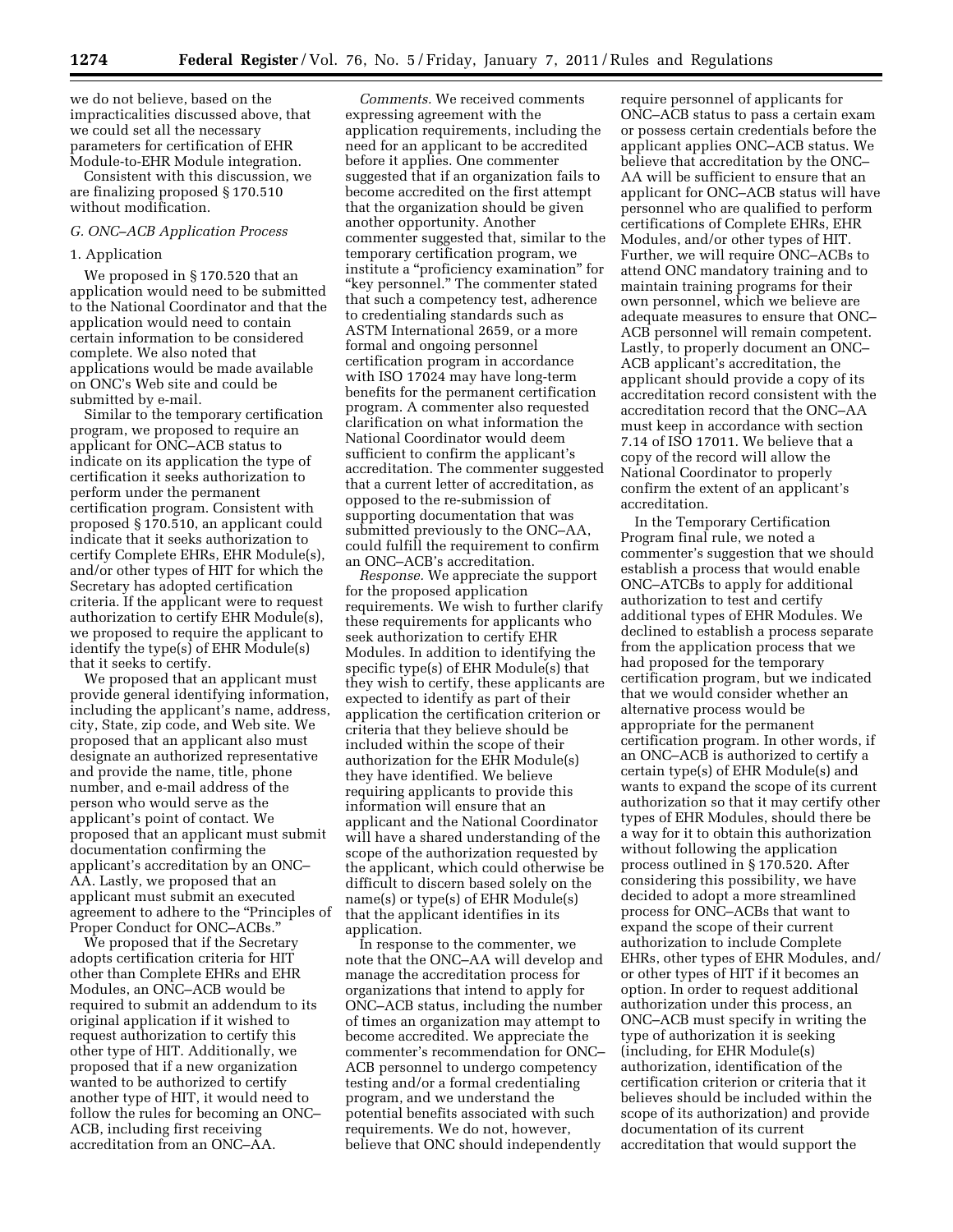type of authorization it seeks, as described in § 170.520(a) and (c), respectively. The ONC–ACB would not be required to resubmit the other information specified in § 170.520, unless any of that information had changed since it was last provided to ONC. In deciding whether to grant an ONC–ACB's request to expand the scope of its current authorization, the National Coordinator may also consider whether the ONC–ACB has completed any mandatory training as may be required by § 170.523(b), which would confirm whether the ONC–ACB is competent to certify the specific type(s) of HIT for which it seeks authorization. For example, an ONC–ACB that is authorized to certify a certain type of EHR Module may request authorization to certify other types of EHR Modules that may include different capabilities and thus implicate different certification criteria adopted by the Secretary. The National Coordinator may require the ONC–ACB to complete mandatory training to ensure that the ONC–ACB understands the test tools and test procedures used for testing to the different certification criteria and can competently certify the other types of EHR Modules. We believe a more streamlined process will benefit both ONC–ACBs and developers of Complete EHRs, EHR Modules, and other types of HIT because it will enable ONC–ACBs to expand the scope of their authorization more efficiently and consequently provide additional certification services to developers. Overall, we believe this could potentially benefit the market for HIT by increasing the speed with which certified Complete EHRs, EHR Modules and potentially other types of HIT are available for purchase and/or implementation.

We are revising § 170.520(c) such that the documentation provided by the applicant must confirm that the applicant has been accredited by ''the ONC–AA,'' instead of ''an ONC–AA'' as proposed. We believe the revision more clearly reflects that there will be only one ONC–AA at a time.

#### 2. Principles of Proper Conduct for ONC–ACBs

We received multiple comments on the proposed Principles of Proper Conduct for ONC–ACBs. Many of those comments were also relevant to the proposed Principles of Proper Conduct for ONC–ATCBs because several identical Principles were proposed for both ONC–ACBs and ONC–ATCBs. As explained earlier in this preamble, given the similarities that exist between the temporary and permanent certification

programs, the responses we provide below are often similar or identical to our responses to comments on the proposed Principles of Proper Conduct for ONC–ATCBs that we provided in the Temporary Certification Program final rule.

We did not receive any comments on the Principles of Proper Conduct proposed in paragraphs (b), (c) and (d) of § 170.523. Therefore, we are finalizing these Principles of Proper Conduct without modification. While we received comments on all of the other proposed Principles of Proper Conduct for ONC–ACBs and suggestions for additional principles of proper conduct, the majority of the comments were focused on or related to the proposed Principles that would require ONC–ACBs to provide ONC, no less frequently than weekly, a current list of Complete EHRs and EHR Modules that have been certified; only certify HIT that has been tested by a NVLAP-accredited testing laboratory; and submit an annual surveillance plan and annually report surveillance results.

#### a. Maintain Accreditation

We proposed in § 170.523(a) that an ONC–ACB would be required to maintain its accreditation. As discussed earlier, the ONC–AA will be required as part of its ongoing responsibilities to verify that ONC–ACBs are continuing to operate in accordance with Guide 65 at a minimum in order to maintain their accreditation.

*Comments.* A few commenters expressed opinions that accreditation was an appropriate requirement for ONC–ACBs. One commenter recommended that we review the processes of other accreditation organizations such as the American National Standards Institute, the Joint Commission, and the ISO to assist in the development of the accreditation program for the permanent certification program, while another commenter recommended that we only require compliance with select, appropriate provisions of Guide 65 as part of accreditation instead of all of Guide 65.

*Response.* We have reviewed the processes of other accreditation organizations and have concluded, as proposed, that the standards developed by the ISO (specifically, ISO 17011 and Guide 65) should serve as the foundation for developing the accreditation element of the permanent certification program. In particular, we have stated that we expect the ONC–AA will accredit ONC–ACBs based on the guidelines specified in ISO 17011. Further, we believe that all of the provisions of Guide 65 would be

applicable to the accreditation program and thus we proposed that accreditation would include verification of a certification body's conformance, at minimum, to Guide 65. We believe that requiring ONC–ACBs to be accredited will ensure that ONC–ACBs are qualified to perform certifications and will continue to be capable of properly performing certifications.

#### b. ONC Visits to ONC–ACB Sites

We proposed in § 170.523(e) to require an ONC–ACB to allow ONC, or its authorized agent(s), to periodically observe on site (unannounced or scheduled) any certifications performed to demonstrate compliance with the requirements of the permanent certification program.

*Comments.* A commenter expressed agreement with our proposal stating that both scheduled and unannounced visits are appropriate. Another commenter stated that if visits are unannounced, then there can be no assurance that a certification will actually be underway upon the arrival of an ONC representative. Therefore, the commenter recommended that we should revise the requirement to require an ONC–ACB to respond within 2 business days to an ONC request to observe certification by providing the date, time, and location of the next scheduled certification. Another commenter recommended that all visits should be planned because staff may not be available and ''clearances'' may need to be arranged well in advance of a site visit. A commenter also stated that ONC observers for site visits would likely need to execute confidentiality and/or business associate agreements because some HIT developers treat their software screens and other elements as trade secrets.

*Response.* Our proposal gave us the option to conduct either scheduled or unannounced visits. After considering the comments, we believe it is appropriate to maintain both options, as we did in the context of the temporary certification program. If we determine that there is a specific certification that would be appropriate for us or our authorized agent(s) to observe, we may find it is more prudent to schedule a visit. However, to monitor compliance with the provisions of the permanent certification program and to maintain the integrity of the program, we believe that unannounced visits are appropriate. We anticipate that ONC ''authorized agents'' could potentially include individuals or entities under contract with ONC, personnel from an entity with which ONC has a regulatory relationship (*e.g.,* personnel from the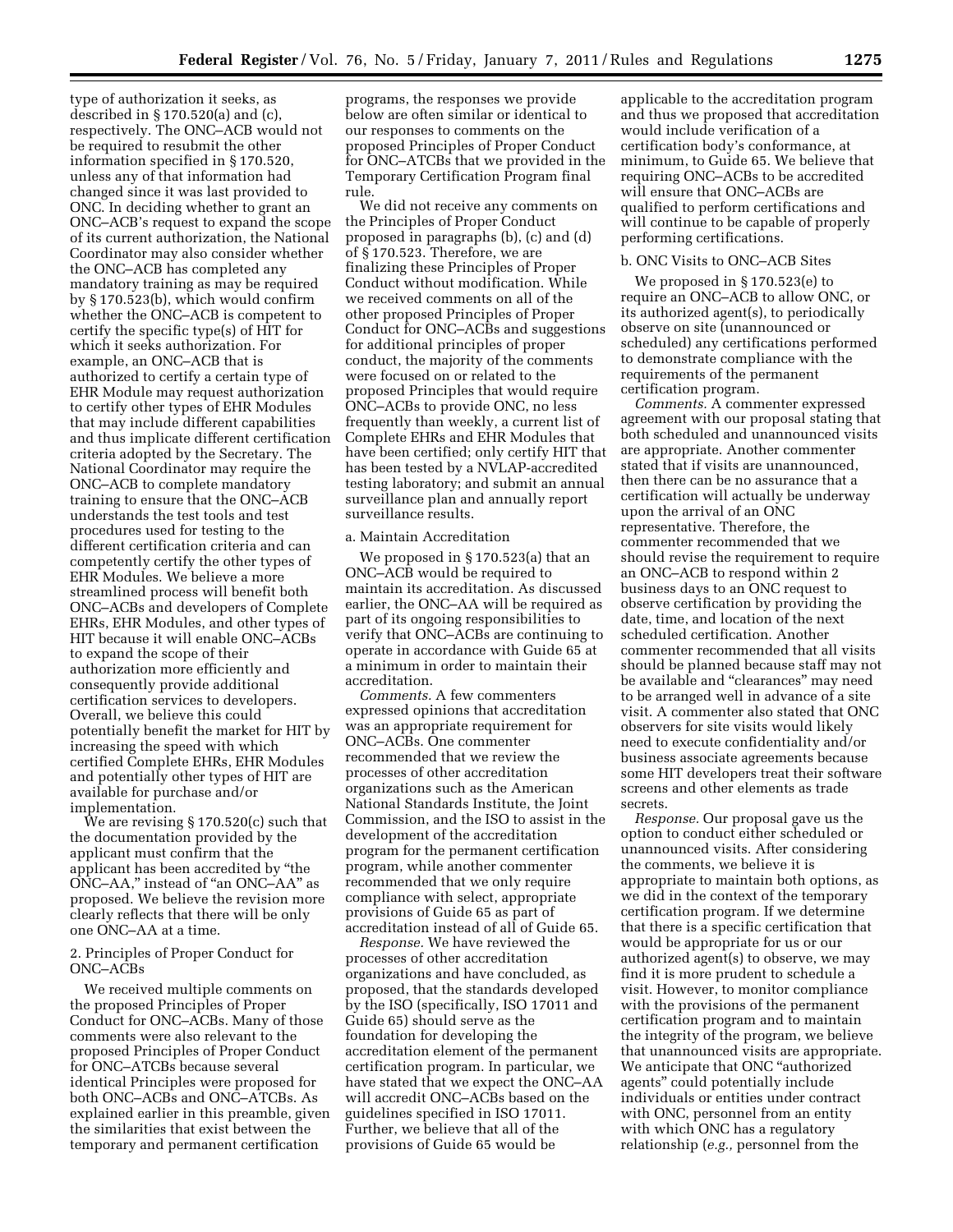ONC–AA), or personnel from other Federal agencies with certification expertise (*e.g.,* NIST). We expect to establish ahead of time for ONC–ACBs the parameters around announced or unannounced on-site visits. In establishing these parameters, we expect ONC–ACBs to ensure that any "clearances" for ONC or its authorized agents are obtained in a timely manner given the possibility of an unannounced site visit. We also expect ONC–ACBs will take the necessary steps to address any potential confidentiality issues with their customers (for example, through a confidentiality agreement that would enable ONC and its authorized representatives to observe the certification of a customer's HIT). Therefore, we are finalizing this Principle of Proper Conduct with only a minor modification. We are revising § 170.523(e) to clarify that site visits will be conducted during normal business hours. This condition was inadvertently left out of the proposed provision, but is consistent with our original intent as shown in the proposed and final versions of the analogous provision for ONC–ATCBs.

c. Lists of Certified Complete EHRs and EHR Modules

#### i. ONC–ACB Lists

We proposed in § 170.523(f) to require an ONC–ACB to provide ONC, no less frequently than weekly, a current list of Complete EHRs and/or EHR Modules that have been certified which includes, at a minimum, the vendor name (if applicable), the date certified, the product version, the unique certification number or other specific product identification, and where applicable, the certification criterion or certification criteria to which each EHR Module has been certified.

*Comments.* Many commenters expressed appreciation for the proposed requirement and the proposed frequency for which the lists were to be updated. In relation to the information ONC–ACBs must report, a commenter specifically expressed support for making timely, complete, and useful information available to eligible professionals and eligible hospitals as they purchase and implement Certified EHR Technology that will enable them to attempt to demonstrate meaningful use.

Some commenters requested clarification and made recommendations for revisions to the provision. One commenter suggested that the provision should be revised to require an ONC–ACB to notify ONC within a week of successful certification

of new Complete EHRs and/or EHR Modules. Additionally, the commenter contended that the proposed provision was unclear as to whether an ONC–ACB was required to send a complete, current list or only new additions and whether the list could be sent via email. Another commenter suggested revising the provision to require an ONC–ACB to also report a current list of "applicants" and their status in the certification queue.

*Response.* As proposed and as already finalized for the temporary certification program, we will require ONC–ACBs to provide the National Coordinator, no less frequently than weekly, with a current list of Complete EHRs and/or EHR Modules that have been certified. We anticipate only requiring weekly updates, but ONC–ACBs are free to provide more frequent updates. We believe weekly updates are sufficient for providing current information to the public on the status of certified Complete EHRs and EHR Modules without placing an administrative burden on ONC–ACBs. In this regard, we have previously stated and continue to expect that ONC–ACBs will provide the information electronically, such as through e-mail. We also agree with the commenter that it would be unnecessary for an ONC–ACB to continue to report on previously certified Complete EHRs and/or EHR Modules and, therefore, only expect these weekly reports to include new certifications issued between the last weekly report and the newly submitted weekly report. Additionally, we do not believe any substantial benefit would result from requiring ONC–ACBs to report on the status of Complete EHRs and/or EHR Modules that are in the process of being certified. The time needed for the certification of Complete EHRs and EHR Modules will likely vary based on many factors and, in some cases, may not be completed due to various reasons. Therefore, we do not believe that the reporting of products in an ONC–ACB's queue should be a requirement at this time.

We agree with the commenter who indicated that useful information should be made available to eligible professionals and eligible hospitals as they decide which Certified EHR Technology to adopt. We note that much of the information that will be reported by ONC–ACBs will also be included in the Certified HIT Products List (CHPL) that will be made publicly available on ONC's Web site. After consideration of the public comments received and our own programmatic objectives, we will require ONC–ACBs to report information related to the two

additional elements that we already finalized for ONC–ATCBs in the Temporary Certification Program final rule. Our intention in including these two additional elements is to make more information widely available about the technology that has been certified, which will benefit eligible professionals, eligible hospitals, and other interested parties who wish to adopt certified Complete EHRs and EHR Modules. The two additional elements that we will require ONC–ACBs to report are the clinical quality measures to which a Complete EHR or EHR Module has been certified and, where applicable, any additional software that a Complete EHR or EHR Module relied upon to demonstrate its compliance with a certification criterion or criteria adopted by the Secretary. As with the other information that ONC–ACBs must report, these two additional elements will enable eligible professionals and eligible hospitals to make better informed purchasing decisions, consistent with the commenter's suggestion.

The reporting of clinical quality measures to which a Complete EHR or EHR Module has been certified will enable an eligible professional or eligible hospital to identify and adopt a Complete EHR or EHR Module that includes the clinical quality measures they seek to implement. Knowledge of the additional software a Complete EHR or EHR Module has relied upon to demonstrate compliance with a certification criterion or criteria will be useful, and in some cases essential, for eligible professionals and eligible hospitals who are deciding which Complete EHR or EHR Module to adopt. Eligible professionals and eligible hospitals could use this information to assess whether a specific certified Complete EHR or EHR Module may be incompatible with their current information technology (IT) or would require them to install additional IT. We stress that this reporting requirement only relates to software that is *relied upon* by a Complete EHR or EHR Module to demonstrate compliance with a certification criterion or criteria adopted by the Secretary. We do not intend or expect this requirement to be construed as a comprehensive specifications list or similar type of inclusive list. Rather, as with the temporary certification program, our rationale for including this requirement is to ensure that eligible professionals and eligible hospitals who adopt a certified Complete EHR or EHR Module understand what is necessary for the Complete EHR or EHR Module to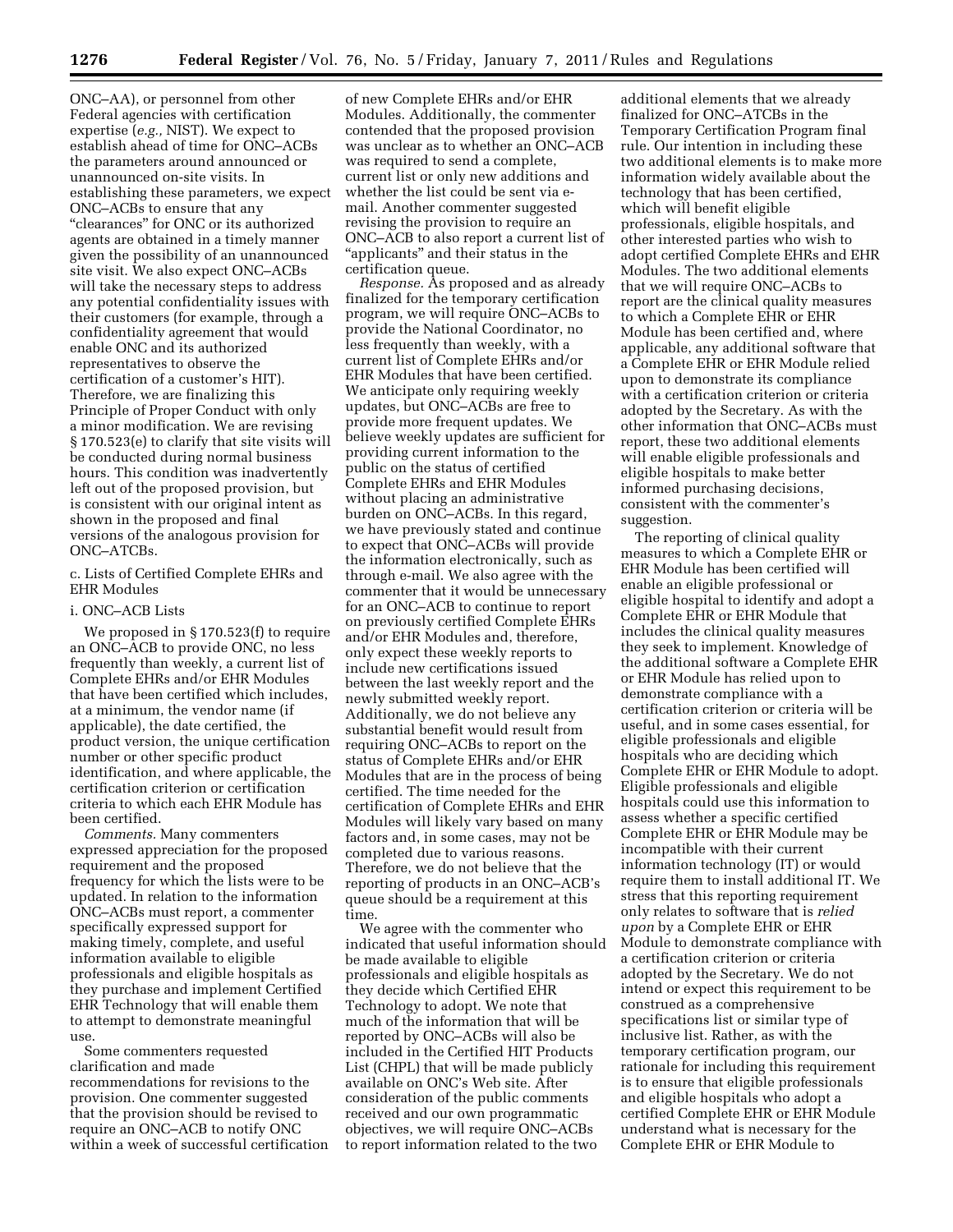operate in compliance with the certification criterion or criteria to which it was certified. For example, if a Complete EHR relied upon an operating system's automatic log-off functionality to demonstrate its compliance with this certification criterion, we would expect the operating system relied upon to be reported. Conversely, if a Complete EHR included its own automatic log-off capability, even though the Complete EHR may have been certified using a particular operating system, we would *not require*  the operating system to be reported because it was not relied upon to demonstrate compliance with the certification criterion.

We are revising § 170.523(f) to correct an inadvertent reference to vendors of Complete EHRs or EHR Modules. As proposed, the section would require ONC–ACBs to report the names of certified Complete EHR or EHR Module vendors, if applicable. Our use of the word "vendor" was not intended to exclude information related to selfdevelopers from the reporting requirements of § 170.523(f). Throughout the Proposed Rule and this final rule, we have collectively referred to self-developers and commercial vendors as ''developers'' of Complete EHRs and EHR Modules. Therefore, we are replacing ''vendor'' with ''Complete EHR or EHR Module developer'' in § 170.523(f)(1).

We also believe it would be helpful to clarify the specific information that should be reported with respect to precoordinated, integrated bundles of EHR Modules that are certified in accordance with § 170.550(e). ONC–ACBs are required by  $\S 170.523(f)(4)$  to report the unique certification number or other specific product identification of Complete EHRs and EHR Modules that have been certified. They are also required by  $\S 170.523(f)(7)$  to report, where applicable, the certification criterion or criteria to which each EHR Module has been certified. Based on these provisions, ONC–ACBs should identify and include in their reports to the National Coordinator: the precoordinated, integrated bundles of EHR Modules that they certify; the list of constituent EHR Modules that comprise each bundle; and, where applicable, identify for each constituent EHR Module the certification criterion or criteria to which that particular EHR Module has been certified.

Finally, as with the temporary certification program, we note that our required reporting elements constitute a minimum. We do not preclude ONC– ACBs from including in their weekly reports additional information that

prospective purchasers and users of Complete EHRs and EHR Modules would find useful, such as specifying the Complete EHR or EHR Module's compatibility with other software or compatibility with other EHR Modules. If not reported to the National Coordinator, we encourage ONC–ACBs to consider making such information available on their own Web sites to better inform prospective purchasers and users of Complete EHRs and EHR Modules.

We are revising § 170.523(f) consistent with our discussion above.

### ii. Certified HIT Products List

We stated in the Proposed Rule that in an effort to make it easier for eligible professionals and eligible hospitals to cross-validate that they have in fact adopted Certified EHR Technology, the National Coordinator intends to make a master CHPL of all Complete EHRs and EHR Modules certified by ONC–ACBs available on the ONC Web site. The CHPL would be a public service and would be a single, aggregate source of all the certified product information ONC–ACBs provide to the National Coordinator. The CHPL would also represent all of the Complete EHRs and EHR Modules that could be used to meet the definition of Certified EHR Technology. We also noted that, over time, we anticipate adding features to the Web site, which could include interactive functions to help eligible professionals and eligible hospitals determine whether a particular combination of certified EHR Modules could potentially qualify as Certified EHR Technology.

*Comments.* Many commenters expressed support for our decision to create a list of certified Complete EHRs and EHR Modules and to post a link to that list on our Web site. Many commenters also provided recommendations for how to enhance the list. One commenter endorsed an online system whereby physicians could type in or select information on the Complete EHR or EHR Module they planned on using to determine whether their selected combination would enable them to meet the CMS Medicare and Medicaid EHR Incentive Programs requirements. The commenter reasoned that the steps were necessary because eligible professionals, especially in smaller practices, did not have the technical expertise or support to ascertain whether or not a Complete EHR, EHR upgrades, EHR Module(s), or a combination of EHR Modules would enable them to perform the meaningful use requirements. Another commenter requested an explicit commitment from

ONC that the use of certified Complete EHRs and/or EHR Modules on the CHPL will support their ability to report all required meaningful use measures.

Some commenters expressed a preference that the CHPL contain information on the capabilities of certified Complete EHRs and EHR Modules associated with adopted certification criteria. Other commenters requested that the CHPL contain information on whether certified Complete EHRs or EHR Modules are compatible with other types of HIT. In particular, commenters stated that it was important to eligible professionals and eligible hospitals for Complete EHR and EHR Module developers to fully disclose the functions for which their products are certified, which software components are necessary to meet certification criteria, and to also fully disclose any compatibility issues. A few commenters also suggested that the CHPL contain data on usability features of certified Complete EHRs and EHR Modules.

One commenter recommended that ONC and each ONC–ACB maintain a list of certified Complete EHRs and EHR Modules. Another commenter recommended that, in order to prevent the conveyance of potentially inaccurate information and confusion in the market, an ONC–ACB should not maintain on its own Web site a current list of the Complete EHRs and/or EHR Modules that it has certified, but instead reference the CHPL on ONC's Web site for the complete list of certified Complete EHRs and EHR Modules.

*Response.* We appreciate the commenters' support for the CHPL and their recommendations for its enhancement. As previously explained in the Temporary Certification Program final rule, we intend for the CHPL to be a single, aggregate source of all certified Complete EHRs and EHR Modules reported by ONC–ACBs to the National Coordinator. The CHPL will include all of the certified Complete EHRs and EHR Modules that could be used to meet the definition of Certified EHR Technology. It will also include the other pertinent information we require ONC–ACBs to report to the National Coordinator, such as a certified Complete EHR's version number. Eligible professionals and eligible hospitals that elect to use a combination of certified EHR Modules may also use the CHPL webpage to validate whether the EHR Modules they have selected satisfy all of the applicable certification criteria that are necessary to meet the definition of Certified EHR Technology. The CHPL webpage will include a unique identifier (*e.g.,* an alphanumeric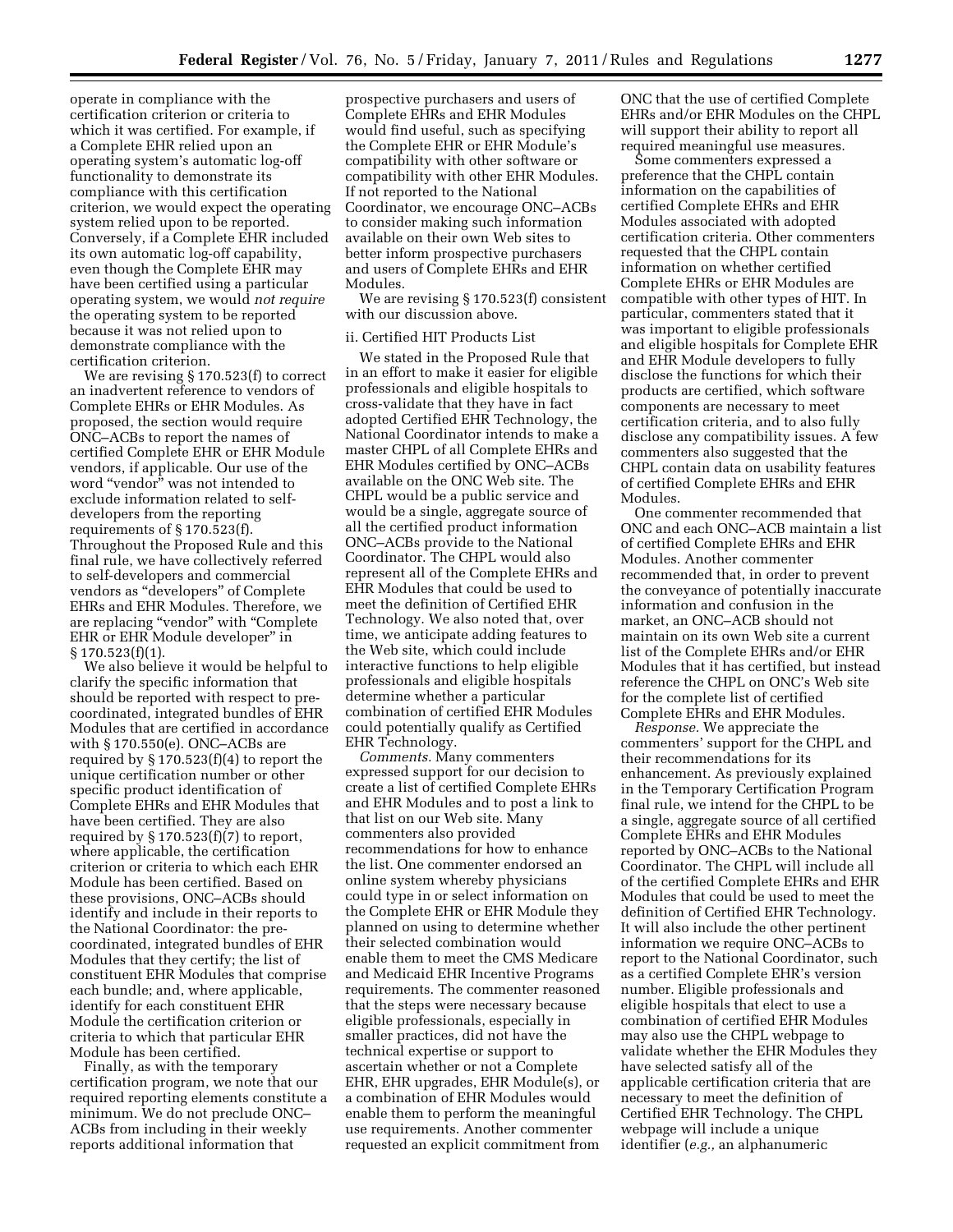identifier) for each certified Complete EHR and each combination of certified EHR Modules that meets the definition of Certified EHR Technology. The unique identifier provided by the CHPL webpage could subsequently be used to submit to CMS for attestation purposes.

Consistent with the temporary certification program, we believe that only ONC should maintain the CHPL to ensure that the CHPL is accurate and comprehensive. However, we do not believe that it is appropriate to preclude an ONC–ACB from maintaining on its own Web site a list of Complete EHRs and/or EHR Modules that it certified. An ONC–ACB's own list could have benefits for the market in identifying the specific ONC–ACB that certified a Complete EHR or EHR Module. The ONC–ACB may also create a link on its Web site to the CHPL, which conceivably would be a user-friendly feature.

#### d. Records Retention

We proposed in § 170.523(g) to require an ONC–ACB to retain all records related to the certification of Complete EHRs and/or EHR Modules for a minimum of 5 years.

*Comments.* Commenters recommended that our records retention requirement be consistent with CMS's requirement for eligible professionals and eligible hospitals who seek to qualify for Medicare or Medicaid incentive payments for meaningful use, plus an additional two years to ensure that records are available during an audit process.

*Response.* As stated in the Proposed Rule, the record retention requirement is based on our consultations with NIST regarding standard industry practice. As also stated in the Proposed Rule, the purpose of our records retention requirement is twofold. An ONC–ACB's records would be directly relevant to a determination by the National Coordinator that the ONC–ACB committed a Type-2 violation and/or to revoke the ONC–ACB's status. Second, ONC–ACBs' certification records will likely be necessary for ONC–ACBs to conduct surveillance under the permanent certification program. In addition to the records retention requirement of § 170.523(g), ONC–ACBs are expected to retain records consistent with the terms of their accreditation, which will include the requirements of Guide 65. Lastly, our records retention requirement should be construed as an independent requirement and is not intended to replace or supplant any other requirements imposed by law or otherwise agreed to by ONC–ACBs. Accordingly, we will, as proposed,

require ONC–ACBs to retain all records related to the certification of Complete EHRs and/or EHR Modules for a minimum of 5 years.

e. NVLAP-Accredited Testing Laboratory

In the Proposed Rule, we proposed to separate the responsibilities for testing and certification in the permanent certification program. We proposed that the National Coordinator's authorization granted to ONC–ACBs under the permanent certification program would not extend to the testing of Complete EHRs or EHR Modules. Instead, we proposed that the National Voluntary Laboratory Accreditation Program (NVLAP), as administered by NIST, would be responsible for accrediting testing laboratories and determining their competency. In this role, NVLAP would be solely responsible for overseeing accreditation activities related to testing laboratories for purposes of the permanent certification program. We mentioned NVLAP's experience with developing specific laboratory accreditation programs (LAPs) for testing and calibration laboratories in response to legislative or administrative actions, requests from government agencies or, in special circumstances, from private sector entities. We proposed that the National Coordinator would decide whether to issue a request to NVLAP to develop a LAP for testing laboratories after considering public comments on our proposals for the permanent certification program. To ensure that ONC–ACBs review test results from legitimate and competent testing laboratories, we further proposed in § 170.523(h) to require ONC–ACBs to only certify HIT, including Complete EHRs and/or EHR Modules, that has been tested by a NVLAP-accredited testing laboratory.

We received a number of comments on these proposals and have divided them into two categories: Separation of testing and certification; and accreditation, test tools and test procedures, and ONC–ACBs' permitted reliance on certain test results.

#### i. Separation of Testing and Certification

*Comments.* Commenters expressed general support for our proposal to establish a permanent certification program that includes the use of independent, accredited testing laboratories. Commenters stated that the separation of the testing and certification processes will provide more transparency and result in a more rigorous permanent certification program. Conversely, a few commenters

were not certain that separation or an accredited testing process were even necessary. One of these commenters was concerned that separation would lead to increased costs, particularly for selfdevelopers that will require on-site testing and certification. Another commenter was concerned that separation, if not managed properly, could unintentionally result in confusion and delay the certification of HIT products. Although a commenter assumed that HIT products will be tested before they are certified, the commenter noted that we did not clearly delineate the order of testing and certification in the Proposed Rule.

*Response.* We appreciate the comments of support for our proposal to separate the testing process from the certification process in the permanent certification program. We believe that the separation of testing laboratories and certification bodies is appropriate because it will result in a more transparent and demanding permanent certification program, as the commenters noted. We also believe these program qualities will be enhanced by the use of specialized accreditation organizations from the private sector to accredit the certification bodies that ultimately will become ONC–ACBs. As discussed in the Proposed Rule, these accreditation organizations will be better equipped than ONC to react effectively and efficiently to changes in the HIT market and rigorously oversee the certification bodies they accredit. Additionally, as noted in the Proposed Rule, we have observed in other industries, such as the manufacturing of water-conserving products, that testing and certification processes are typically handled independently and separately.

We expect that the separation of testing and certification will be managed properly by accredited testing laboratories and ONC–ACBs, respectively, and will not lead to undue delays or confusion. If necessary, we may issue program guidance at some point in the future in order to address questions or confusion about the elements and processes of the permanent certification program as well as the eventual transition from testing and certification under the temporary certification program. As for possible delays, we believe that any customer and/or product could experience delays under a testing and certification program for various reasons, but we do not anticipate any undue delays that would be specifically attributable to the separation of testing and certification under the permanent certification program. We expect that the ONC–ACBs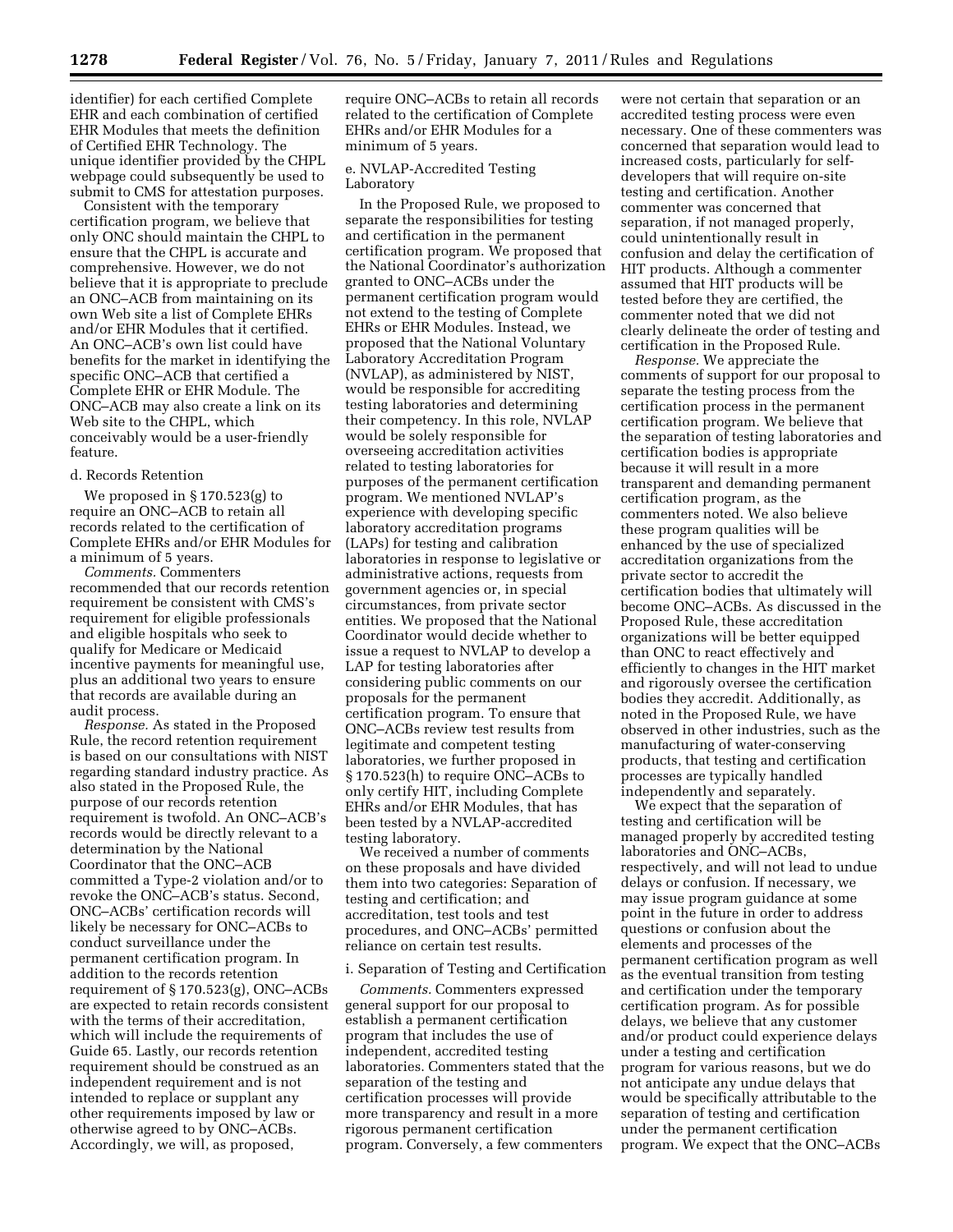and accredited testing laboratories, having achieved accreditation, will have the ability to manage requests for certification and testing, respectively, in a timely manner. We also expect that these bodies will be able to answer questions about requests for certification and/or testing, as applicable, and provide other guidance to HIT developers based on the training and instruction they receive from ONC and NVLAP.

We appreciate the commenter's concern about the potential costs of testing and certification. The commenter seems to suggest that the costs associated with the testing and certification of Complete EHRs and EHR Modules will be higher because of the separation of the testing and certification processes, particularly for self-developers. We agree that the costs to Complete EHR and EHR Module developers could potentially increase due to the separation of the testing and certification processes, but we believe that any potential increases will not be prohibitive for developers. Our Regulatory Impact Analysis (RIA) in both the Proposed Rule and this final rule accounts for potential cost increases due to the separation of the testing and certification processes. The RIA states that our estimated costs for the testing and certification of Complete EHRs and EHR Modules under the permanent certification program include the costs of separate testing and certification as well as on-site testing and certification. We have provided a range for the potential costs of testing and certification under the permanent certification program. We did not receive any comments demonstrating that the costs associated with testing and certification will be higher than our estimates in the Proposed Rule because of the separation of the testing and certification processes. In addition, the actual costs of testing and certification may be lower than our estimates due to factors such as competitive pricing and/ or lower costs attributable to gap certification. We further discuss the processes and costs associated with gap certification in section *P. Differential or Gap Certification* and in the RIA. Lastly, we note that ONC–ACBs may also become accredited testing laboratories under the permanent certification program, which may result in costs savings for developers that choose to have their Complete EHR and/or EHR Module tested and certified by the same organization.

The commenter correctly assumed that Complete EHRs and EHR Modules must first be tested before they can be certified under the permanent

certification program. As we discussed in the Proposed Rule and this final rule, the concept of ''certification'' requires an ONC–ACB to analyze the quantitative results of testing and subsequently assess whether a Complete EHR or EHR Module has met all of the applicable certification criteria adopted by the Secretary. The chronological order of testing and certification is also addressed in § 170.523(h), which requires an ONC–ACB to only certify HIT that has been tested in accordance with the provisions of that section. For these reasons, it would be impracticable for a Complete EHR or EHR Module to be certified by an ONC–ACB before it undergoes testing.

ii. Accreditation, Test Tools and Test Procedures, and ONC–ACBs' Permitted Reliance on Certain Test Results

*Comments.* Commenters generally requested more information about the accreditation of testing laboratories under the permanent certification program. One commenter asked whether NVLAP will develop a specific field of accreditation for EHR technology and whether it will provide an application for entities interested in becoming an accredited testing laboratory. Another commenter supported our proposal to ask NVLAP to develop a LAP and requested that the LAP be designed specifically for Complete EHR and EHR Module testing. Commenters requested that we provide detailed information explaining how ONC and NIST will coordinate efforts to ensure that the accredited testing laboratories overseen by NVLAP are established within a timeframe that is consistent with ONC's efforts to authorize certification bodies. The commenters also requested information explaining how it will be determined whether testing laboratories have sufficient technical expertise and capacity to support the demand for testing in a timely manner. Many commenters recommended that testing laboratories be required to offer remote and on-site testing. Additionally, a commenter requested guidance as to how an ONC–ACB would know that a testing organization is NVLAPaccredited and suggested listing NVLAP-accredited testing laboratories on ONC's Web site as a reasonable solution.

*Response.* As discussed in the Proposed Rule, section 3001(c)(5) of the PHSA authorizes the National Coordinator, in consultation with the Director of NIST, to establish a program or programs for the voluntary certification of HIT, and such program(s) "shall include, as appropriate, testing of the technology in

accordance with section 13201(b) of the [HITECH] Act.'' Section 13201(b) of the HITECH Act provides that the Director of NIST, in coordination with the HIT Standards Committee, ''shall support the establishment of a conformance testing infrastructure \* \* \*, '' the development of which ''may include a program to accredit independent, non-Federal laboratories to perform testing.'' Consistent with this statutory authority, we are finalizing our proposal that NVLAP, as administered by NIST, will be responsible for establishing and managing a program for the accreditation of laboratories to perform HIT testing under the permanent certification program.

As noted in the Proposed Rule, we are confident that NVLAP has the necessary scientific staff with specialized technical capabilities to develop an accreditation program for the testing of HIT. NVLAP has been responsible for developing a biometrics LAP for the Department of Homeland Security, a program to accredit laboratories for conducting security evaluations for the National Security Agency, a program to accredit laboratories to test hardware and software for voting systems, as well as many other programs for accrediting testing laboratories in response to Federal agencies' requests. Additionally, NIST scientific staff has exhibited their expertise with HIT by developing the test tools and test procedures for the temporary certification program. Based on our discussions with NIST, these experts will also be involved in developing the LAP for the permanent certification program. Given the demonstrated scope of NVLAP's and NIST's technical expertise, the National Coordinator will request that NVLAP develop a LAP specifically for HIT and the permanent certification program. The National Coordinator anticipates that the LAP will align with the programmatic goals of the permanent certification program, including the program's current focus on EHR technology.

We are currently working closely with NIST to achieve programmatic objectives related to the testing of Complete EHRs and EHR Modules under the temporary certification program. We expect this close relationship and degree of coordination will extend into the permanent certification program as the HIT LAP is developed. To further align our efforts with NIST, we are issuing this final rule a year in advance of the anticipated sunset of the temporary certification program and the start of testing and certification under the permanent certification program. During this period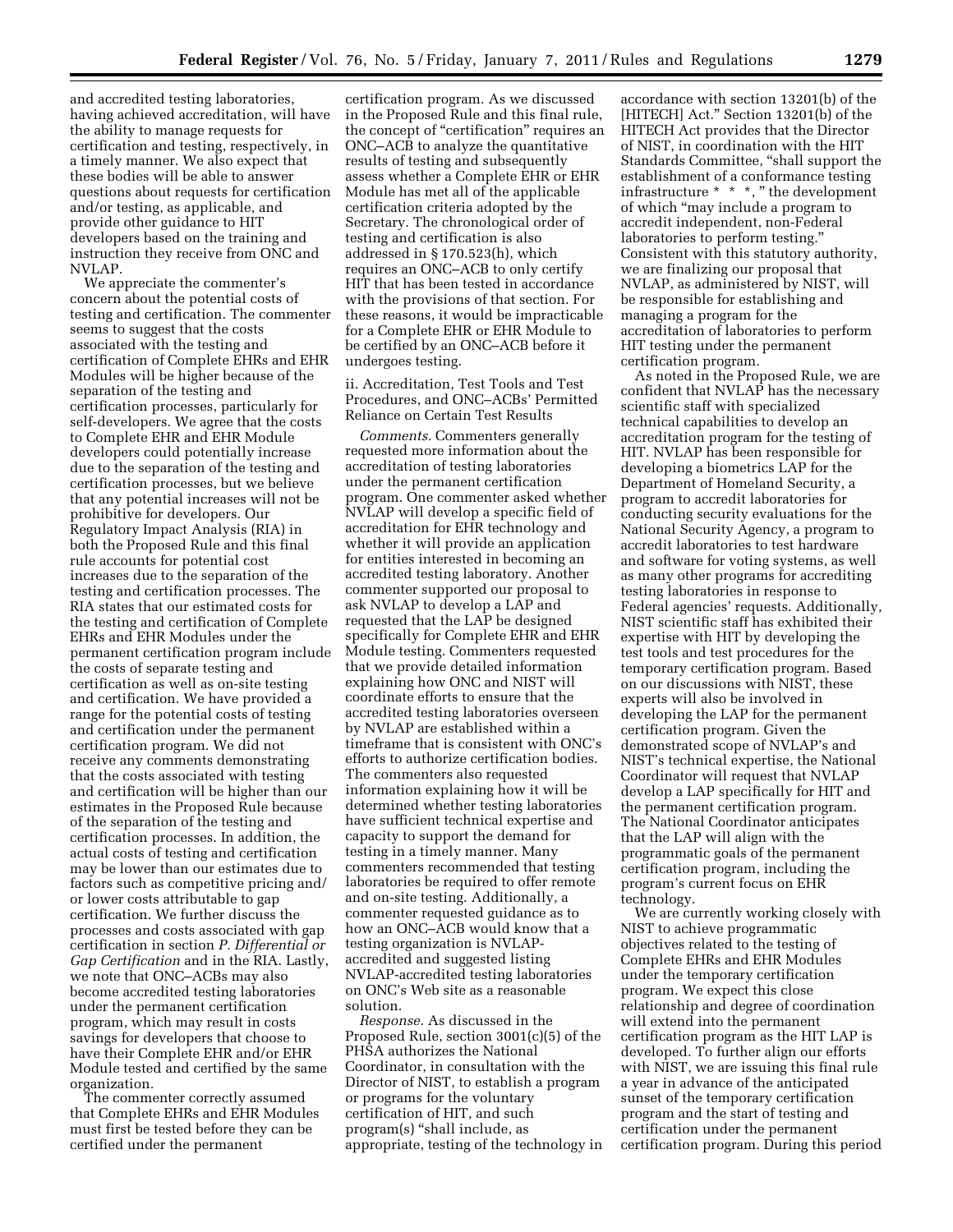of time, we expect NVLAP will develop the HIT LAP for the permanent certification program after receiving the National Coordinator's request and will subsequently begin the accreditation of testing laboratories. We also expect to complete the process of approving the ONC–AA during this timeframe, which will enable certification bodies to attempt to become accredited and apply for ONC–ACB status.

We anticipate that NVLAP, based on their aforementioned experience in developing other LAPs, will develop a LAP for the permanent certification program that will ensure accredited testing laboratories have the necessary technical expertise and the capacity to support market demand. We also anticipate that NVLAP will take into account current HIT industry testing practices and market demands, such as the use of remote testing and the need for on-site testing in some instances, when developing the LAP for accrediting testing laboratories. Even if the LAP developed by NVLAP does not expressly address remote and/or on-site testing, we expect accredited testing laboratories would offer such testing options if there was market demand. Lastly, as the commenter recommended, we expect to coordinate efforts with NIST and NVLAP to ensure that the public is made aware of NVLAPaccredited testing laboratories by listing them on our respective Web sites and identifying them through other appropriate means.

*Comments.* Commenters requested more specificity about the development and implementation of test tools, test procedures, and test scripts. Commenters requested clarity as to whether NIST, the accredited testing laboratories, or another entity would be responsible for developing the test tools and test procedures. One commenter stated that if NIST would be responsible, then NIST should provide information on how it will address the testing of open source Complete EHRs and EHR Modules. Some commenters recommended that a collaborative process be used in the development and implementation of test tools and test procedures. A commenter suggested that we create an advisory body for the development of test tools and test procedures, while other commenters suggested that consultations with Standards Development Organizations (SDOs) should be a requirement. One commenter recommended the use of the EHR System Functional Model (EHR–S FM). Alternatively, most commenters simply requested an open, transparent and industry consensus-based approach to developing and implementing test

methods that allows for a user-friendly feedback process. Another commenter requested that we ensure that states be prohibited from requiring separate and additional testing processes.

*Response.* We can assure commenters that, as with the temporary certification program, only test tools and test procedures that have been approved by the National Coordinator can be used to test Complete EHRs, EHR Modules and potentially other types of HIT in order for them to be eligible for certification by an ONC–ACB under the permanent certification program. This requirement is imposed on ONC–ACBs under § 170.523(h). We believe by having the National Coordinator approve test tools and test procedures, we will ensure the best test tools and test procedures are utilized. We also believe the National Coordinator's approval will instill greater certainty and confidence in developers and users of Complete EHRs, EHR Modules and other types of HIT. Lastly, we believe that by having the National Coordinator approve the test tools and test procedures for the permanent certification program, we can provide greater consistency in the testing of Complete EHRs, EHR Modules and potentially other types of HIT.

In the Temporary Certification Program final rule, we adopted a process for approving test tools and test procedures, and we intend to use this same process for the permanent certification program. For the permanent certification program, a person or entity may submit a test tool and/or test procedure to the National Coordinator to be considered for approval to be used by NVLAPaccredited testing laboratories. The submission should identify the developer of the test tool and/or test procedure; specify the certification criterion or criteria that is/are addressed by the test tool and/or test procedure; and explain how the test tool and/or test procedure would evaluate a Complete EHR's, EHR Module's, or if applicable, other type of HIT's compliance with the applicable certification criterion or criteria. The submission should also provide information describing the process used to develop the test tool and/or test procedure, including any opportunity for the public to comment on the test tool and/or test procedure and the degree to which public comments were considered. In determining whether to approve a test tool and/or test procedure for purposes of the permanent certification program, the National Coordinator will consider whether it is clearly traceable to a certification criterion or criteria adopted by the Secretary; whether it is

sufficiently comprehensive (*i.e.,*  assesses all required capabilities) for NVLAP-accredited testing laboratories to use in testing a Complete EHR's, EHR Module's, or other type of HIT's compliance with the certification criterion or criteria adopted by the Secretary; whether an appropriate public comment process was used during the development of the test tool and/or test procedure; and any other relevant factors. When the National Coordinator has approved test tools and/or test procedures for purposes of the permanent certification program, we will publish a notice of availability in the **Federal Register** and identify the approved test tools and test procedures on the ONC Web site.

Once test tools and test procedures have been approved by the National Coordinator, we expect NVLAPaccredited testing laboratories will have some degree of responsibility and flexibility to configure their own test scripts (*i.e.,* specific scenarios using the approved test tools and test procedures). This could involve, for example, the creation of a testing sequence that a NVLAP-accredited testing laboratory believes is the most efficient way to test a certain suite of capabilities. Of course, this responsibility and flexibility may be constrained by the accreditation requirements applicable to the NVLAPaccredited testing laboratories. Given the level and types of adjustments that have been made by ONC–ATCBs for the temporary certification program, we do not believe that it will be possible for NVLAP-accredited testing laboratories to include significant variations in their test scripts such that a Complete EHR or EHR Module will pass a test administered by one laboratory but fail a test administered by a different laboratory.

Based on our stated approach to the development of test tools and test procedures under the permanent certification program, we do not believe that an advisory board will be necessary for the development of test tools and test procedures. In deciding whether to approve specific test tools and test procedures, the National Coordinator will consider whether public feedback was a part of the process for developing those tools and procedures. Although public feedback could take many different forms, we expect it might potentially include some or all of the methods that were mentioned by the commenters (*e.g.,* transparent processes, collaborative and HIT industry consensus-based approaches, consultations with SDOs, and/or utilization of EHR–S FM). In response to commenters' questions about NIST's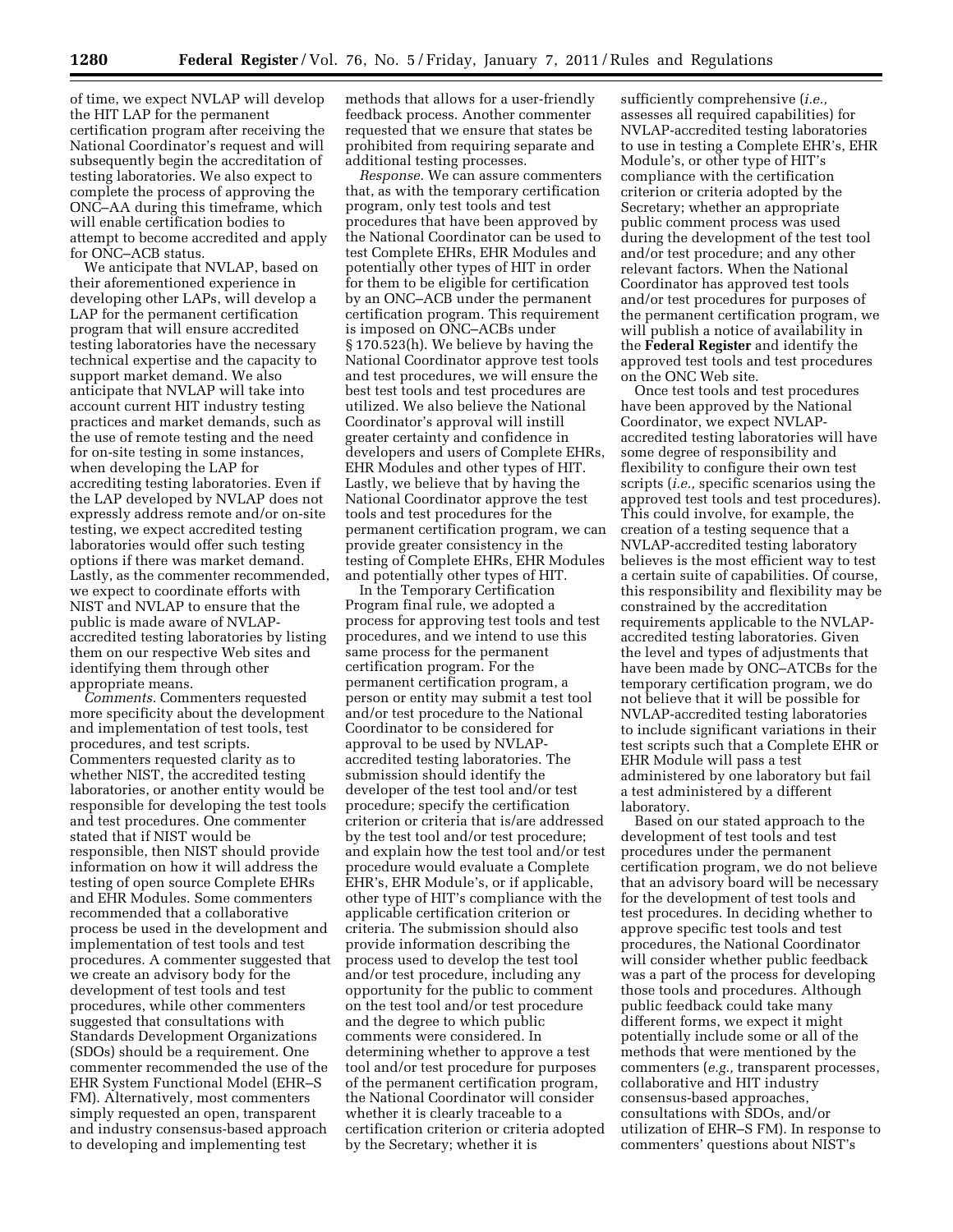role in the development of test tools and test procedures, we anticipate that many of the test tools and test procedures that were developed by NIST and approved for the temporary certification program will likely be applicable to and may be approved for use in performing testing under the permanent certification program, particularly if the adopted certification criteria have not been revised when testing begins under the permanent certification program. As for the future development of test tools and test procedures, we expect to continue to consult with NIST in the development of test tools and test procedures as needed for the testing of HIT to new and/or revised certification criteria adopted by the Secretary. In addition, as previously discussed, any person or entity may submit test tools and test procedures for the National Coordinator's consideration for use in the permanent certification program. We expect that open source Complete EHRs and EHR Modules will be tested in the same manner as proprietary Complete EHRs and EHR Modules because we intend for them to be certified in the same manner as proprietary Complete EHRs and EHR Modules. Lastly, we are not familiar with State law requirements that may be applicable to testing laboratories and thus are unable to provide a fully informed response to the commenter's suggestion.

*Comments.* Commenters recommended that only one accreditor be permitted to accredit testing laboratories in order to ensure consistency in the accreditation process. Multiple commenters supported the recognition of NVLAP as the accreditor, pointing out that NVLAP is an internationally recognized testing laboratory accreditation program, while other commenters objected to the use of NVLAP as the sole accreditor. The commenters stated that there are at least 4 laboratory accreditation bodies in the United States that are considered equivalent to NVLAP under the International Laboratory Accreditation Cooperation (ILAC) Mutual Recognition Arrangement (MRA). The commenters asserted that, as a signatory to the ILAC MRA, NVLAP is obligated to promote the acceptance of other signatories' accreditations as being equivalent to their own. Further, the commenters recommended that the current proposal for ONC–ACBs to certify only HIT that has been tested by a NVLAP-accredited testing laboratory should be rescinded and replaced with a principle of proper conduct that allows ONC–ACBs to certify HIT that has been tested by testing laboratories accredited by any

ILAC MRA signatory. Possibly as an alternative approach, one of these commenters suggested that NVLAP could validate and acknowledge the other accreditations by ILAC MRA signatories and thereby authorize those accredited testing laboratories to conduct the testing of Complete EHRs and/or EHR Modules under the permanent certification program. The commenter asserted that such an approach would be consistent with the ILAC MRA.

*Response.* We strongly believe, as supported by the commenters, that consistency in accreditation will be an important element of the permanent certification program. We have already demonstrated our commitment to such consistency by concluding that there should be only one ONC–AA at a time. Similarly, we believe that there should be only one accreditor for testing laboratories under the permanent certification program. We believe NVLAP is the best qualified accreditation organization to fill the role of the sole accreditor for testing laboratories based on the reasons we articulated above in support of our decision to ask NVLAP to develop a HIT LAP for the permanent certification program.

We disagree with the commenters' suggestion that ONC–ACBs should be allowed to rely on testing results from laboratories that have been accredited by any signatory to the ILAC MRA. Although commenters stated that other accreditation bodies are considered to be equivalent to NVLAP based on the ILAC MRA, we are unable to independently verify this assertion and thus cannot rely on it for purposes of assessing the competence of other accreditation bodies. More importantly, as previously discussed, the use of multiple accreditation bodies may undermine our programmatic goal of ensuring consistency in accreditation. Further, considering that the National Coordinator intends to ask NVLAP to develop a HIT LAP, requiring ONC– ACBs to use test results from NVLAPaccredited testing laboratories will ensure accreditation is performed according to a LAP that the National Coordinator believes is appropriate for the permanent certification program. As for the commenter's suggestion that NVLAP could validate and acknowledge the accreditations of testing laboratories by ILAC MRA signatories, we believe such a decision would be within the purview of NVLAP. Under § 170.523(h), ONC–ACBs are only permitted to certify HIT that was tested by a NVLAPaccredited testing laboratory or, in certain circumstances, by an ONC–

ATCB. For purposes of that section, a testing laboratory must be accredited by NVLAP in accordance with the HIT LAP that the National Coordinator will ask NVLAP to develop. NVLAP could decide to pursue the approach of validating or acknowledging the testing laboratory accreditations of ILAC MRA signatories. In order for an ONC–ACB to certify HIT that was tested by one of those testing laboratories, however, the testing laboratory must also receive a separate accreditation from NVLAP.

Consistent with this discussion, we are revising § 170.523(h) to state that an ONC–ACB may only certify HIT, including Complete EHRs and/or EHR Modules, that has been tested by a NVLAP-accredited testing laboratory using test tools and test procedures that have been approved by the National Coordinator. We are also revising § 170.523(h) to allow ONC–ACBs, under certain circumstances, to rely on testing that has been performed by ONC– ATCBs, which must also have been done using test tools and test procedures that have been approved by the National Coordinator. The circumstances when an ONC–ACB may rely on testing performed by an ONC– ATCB are more fully discussed under sections *O. Validity of Complete EHR and EHR Module Certification and Expiration of Certified Status* and *P. Differential or Gap Certification* of this preamble.

#### f. Surveillance

We proposed that ONC–ACBs would be required to conduct surveillance of Complete EHRs and/or EHR Modules that they had previously certified. As part of its surveillance efforts, we proposed in § 170.523(i) to require an ONC–ACB to submit an annual surveillance plan to the National Coordinator and annually report to the National Coordinator its surveillance results. Noting that ONC–ACBs will be accredited to the requirements of Guide 65 at a minimum, we stated that we expect ONC–ACBs to perform surveillance in accordance with Guide 65 at a minimum, which in section 13 provides that the ''certification body [or 'ONC–ACB'] shall periodically evaluate the marked [or 'certified'] products to confirm that they continue to conform to the [adopted] standards.'' We further clarified that this would require ONC– ACBs to evaluate and reevaluate previously certified Complete EHRs and/or EHR Modules to determine whether the Complete EHRs and/or EHR Modules they had certified in a controlled environment also performed in an acceptable, if not the same, manner in the field.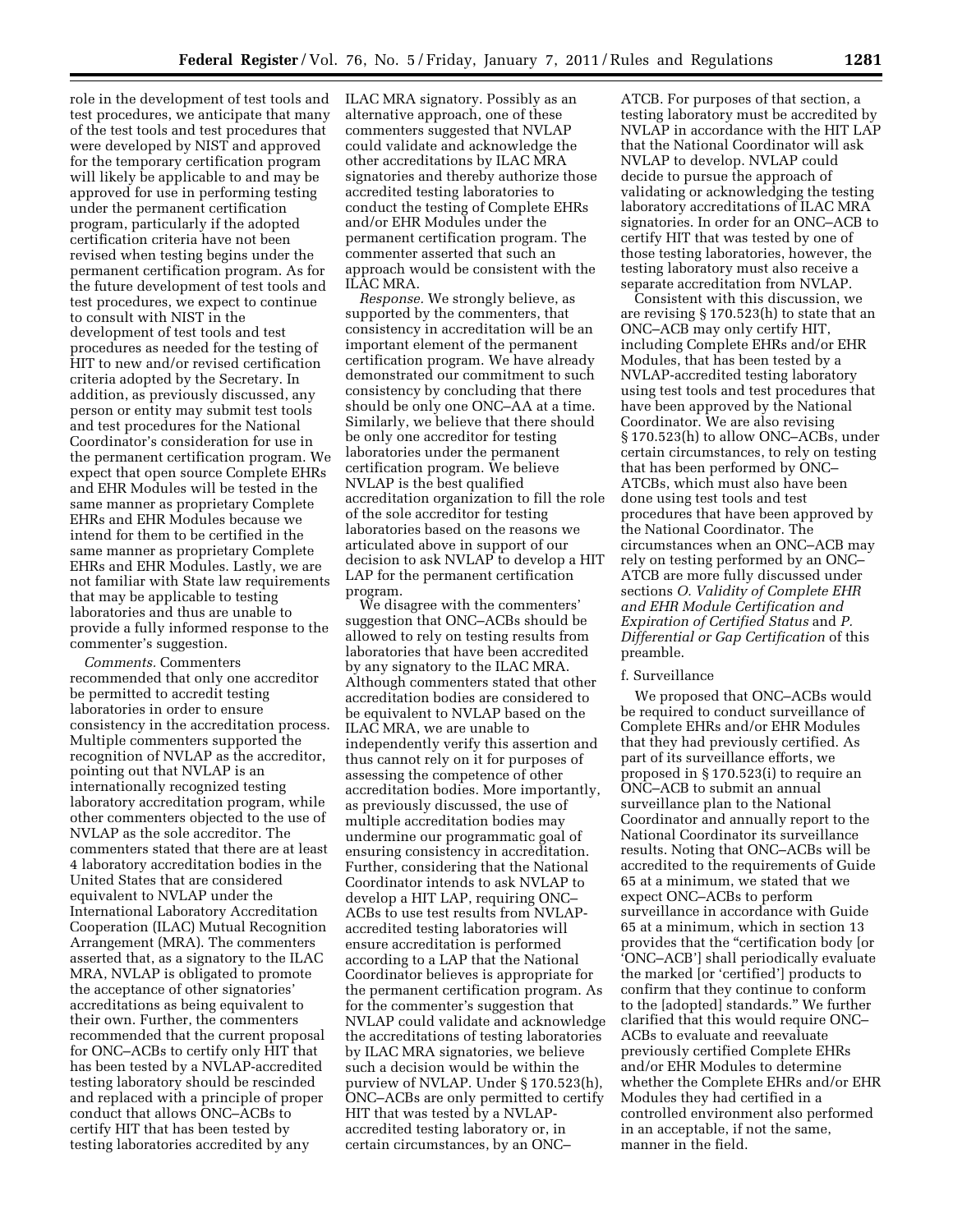We proposed that the ONC–AA must have processes in place to ensure that the certification bodies it accredits properly conduct surveillance. In this regard, we stated that ONC–ACBs should be given the flexibility to conduct surveillance in accordance with their accreditation. We acknowledged that the HIT industry could potentially benefit from the development of common elements of surveillance and requested comments on what those elements should include as well as specific approaches to surveillance that have been successful in other industries and should be replicated for HIT. We indicated that we expected to issue annual guidance for ONC–ACBs identifying ONC's priorities regarding certain elements of surveillance that could be considered for inclusion in their surveillance plans.

We noted that we expected to use the results of ONC–ACB surveillance as feedback on the operations of the permanent certification program and to make information publicly available regarding the implementation and performance of Complete EHRs and EHR Modules in the field. We further noted that surveillance results could also be used by prospective purchasers of Complete EHRs and/or EHR Modules as a tool for evaluating specific products. We emphasized that surveillance results obtained by ONC– ACBs and reported to the National Coordinator would not immediately affect a Complete EHR or EHR Module's certification. We stated that, if after an ONC–ACB reevaluated a Complete EHR it had previously certified and reported that the Complete EHR no longer met a certification criterion or criteria because, for example, an individual had taken actions to alter a capability provided by the Complete EHR such that it no longer performed according to its original design or improperly installed the Complete EHR, such a result would not automatically invalidate the Complete EHR's certification. We also stated that we would expect ONC–ACBs upon the identification of a pattern of poorly performing previously certified Complete EHRs and/or EHR Modules to determine whether they had properly certified the Complete EHR or EHR Module in the past. Further, we requested public comment on whether the National Coordinator should consider taking proactive steps to protect purchasers of Complete EHRs and/or EHRs Modules through actions such as ''de-certifying'' Complete EHRs and/or EHR Modules if a pattern of unsatisfactory surveillance results

emerges and the ONC–ACB has not taken any measures to evaluate the poor performance.

*Comments.* We received many comments related to surveillance with commenters supporting the concept of surveillance as well as offering recommendations for the focus/ elements of surveillance plans. An overarching theme expressed in the comments was that surveillance conducted by ONC–ACBs under the permanent certification program should have uniform and consistent elements. Commenters expressed various opinions about the focus/elements of surveillance plans. One commenter noted that Guide 65, Section 13 does not specifically identify post-market surveillance of products that are being used by purchasers. This commenter also mentioned that Guide 65 is currently under review by ISO and requested clarification as to how the National Coordinator would address any changes to Guide 65. Another commenter expressed a concern that the term "surveillance" might be associated with FDA post-market activities of drugs and devices, which would suggest that surveillance involves the reporting of only adverse events. Therefore, the commenter suggested using the term "monitoring" to describe the surveillance process because the commenter asserted that ''monitoring'' better conveys the process of assessing the performance, and encouraging the adoption of, Certified EHR Technology. A commenter expressed concerns about surveillance from a practical perspective and gave the example that the surveillance of MRI or CT devices for radiation doses is of a different scope than overseeing the functionality of Certified EHR Technology. The commenter further asserted that, for clinical systems, it will be important that any type of surveillance activity to measure system safety not become overly prescriptive or stringent. Another commenter requested clarification of whether surveillance would be limited to the certified Complete EHR or EHR Module or extend to include the end user's use of the Complete EHR and EHR Module, including the assembly of certified EHR Modules into Certified EHR Technology.

Multiple commenters asserted that surveillance should focus only on adopted certification criteria and whether certified products meet the criteria in operation. Consistent with this position, commenters suggested that surveillance plans should contain elements such as testing whether certified Complete EHRs and EHR Modules are performing in "live"

environments as certified, ensuring that Complete EHR and EHR developers ''label'' certified Complete EHRs and EHR Modules according to their certifications, and monitoring that the versions of Complete EHRs and EHR Modules that are being used are certified versions. Some commenters suggested that surveillance could assess patient and/or provider satisfaction. More specifically, commenters suggested that surveillance could attempt to assess eligible professionals' and eligible hospitals' success in achieving meaningful use with the certified Complete EHRs and EHR Modules. However, many commenters recognized that surveillance of concepts such as satisfaction and success would implicate additional variables, such as training and implementation, as well as other factors such as subjective observations.

*Response.* Our proposed approach to surveillance was based on the concept that eligible professionals and eligible hospitals must be able to rely on the certifications that are issued by ONC– ACBs. ONC–ACBs have a responsibility to ensure that the certifications they issue serve as an indication of a Complete EHR and/or EHR Module's capabilities and compliance with the certification criteria adopted by the Secretary. We expect ONC–ACBs, consistent with their accreditation and Guide 65, to conduct surveillance of the Complete EHRs and/or EHR Modules they have previously certified. An ONC–ACB would focus its surveillance activities on whether the Complete EHRs and/or EHR Modules it has certified continue to perform ''in the field" or in a "live" environment as they did when they were certified. Many commenters understood this to be the scope of our proposal and agreed with this approach. Other commenters, however, suggested that we consider other aspects of performance that are less directly related to whether a previously certified Complete EHR or EHR Module continues to perform in a manner consistent with its certification (*e.g.,* the assessment of a provider's success in achieving meaningful use). While we appreciate these additional suggestions, we do not believe that they are appropriate to include as requirements for ONC–ACBs in this final rule because they would not accomplish our stated objective for surveillance, namely, to confirm that previously certified Complete EHRs and EHR Modules continue to perform ''in the field" or in a "live" environment as they did when they were certified.

We believe the term "surveillance" was readily understood by commenters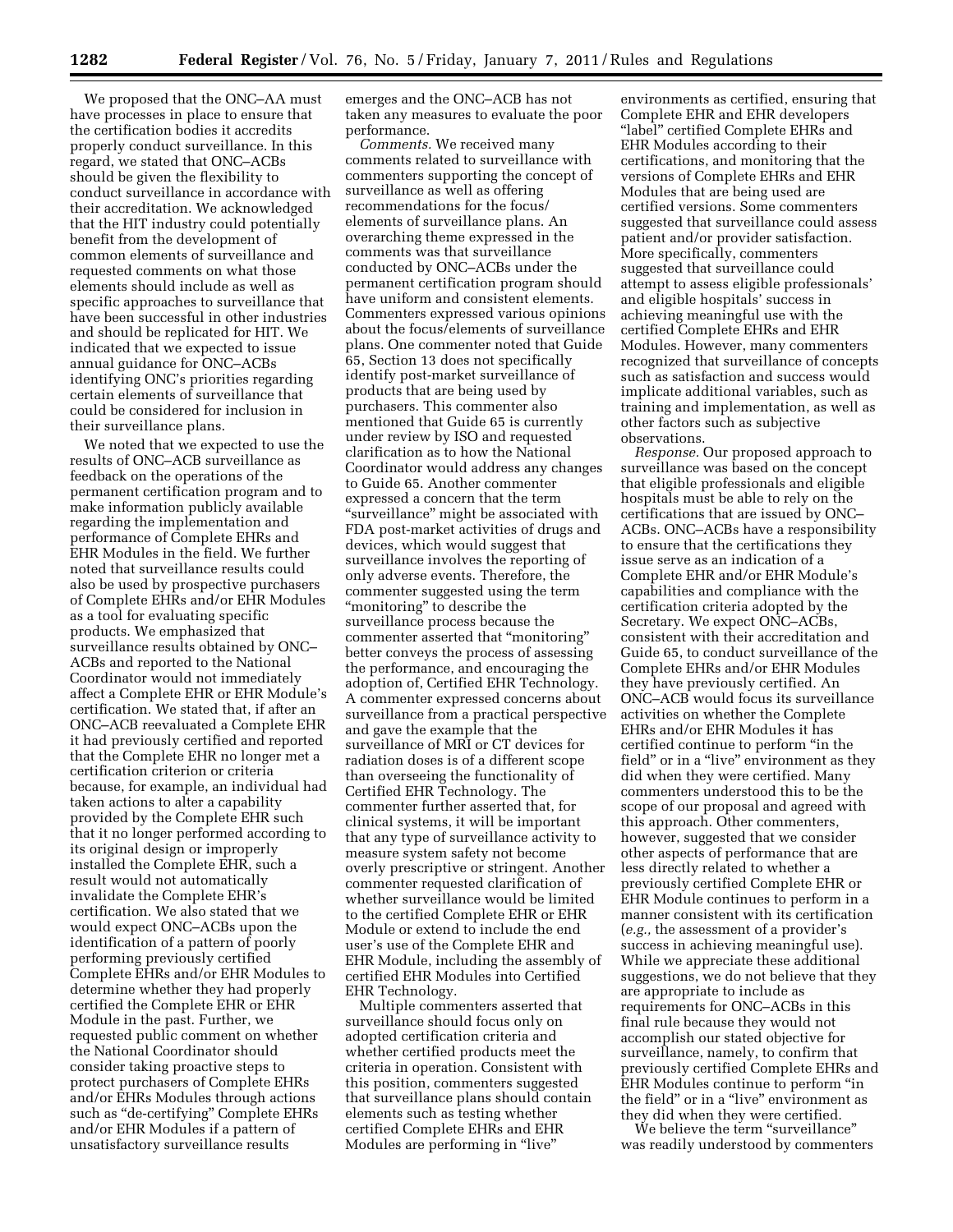and is a more appropriate term to use than ''monitoring'' as suggested by a commenter. As discussed here and noted in the Proposed Rule, we anticipate surveillance will involve the assessment of whether certified Complete EHRs and EHR Modules are continuing to function as intended when they are in operational settings (*i.e.*, "in the field" or in a "live" environment). We noted in the Proposed Rule that if a certified Complete EHR or EHR Module was not functioning in a manner consistent with its certification, we would expect the ONC–ACB to identify the reason(s) the Complete EHR or EHR Module was not functioning properly. We expect surveillance results will indicate the reason(s) behind a Complete EHR or EHR Module's failure to function properly, such as an implementation error, a misapplication by a user, or other factors.

To further illustrate our expectations for surveillance, we offer the following examples based on the capabilities included in three certification criteria. When ONC–ACBs perform surveillance, we would expect them to verify that a certified Complete EHR or, if applicable, a certified EHR Module properly performs drug-drug, drug-allergy interaction checks in accordance with § 170.302(a) in an operational setting. This could include, for example, the use of scenarios or test data to determine whether the certified Complete EHR or EHR Module correctly generates automatic notifications of contraindications. If the certified Complete EHR or EHR Module does not correctly generate automatic notifications, we would expect the ONC–ACB to identify the cause of this problem, to the extent that the ONC– ACB is reasonably able to do so. The ONC–ACB might find, for example, that the notifications were turned off by a user or technician, or that the Complete EHR or EHR Module was improperly installed. As a similar example using the capabilities required by §§ 170.304(e)(2) and 170.306(c)(2), a certified Complete EHR or, if applicable, a certified EHR Module must correctly generate (based on the clinical decision support rules it includes) an automatic notification when a scenario or test data would cause such a notification to be triggered. If the certified Complete EHR or EHR Module does not correctly generate an automatic notification, we would expect the ONC–ACB to identify and the surveillance results to reflect the reason(s) why this failed to occur. As a final example, we would expect an ONC–ACB performing surveillance to verify whether a certified Complete EHR

or, if applicable, a certified EHR Module correctly generates patient reminder lists as required by § 170.304(d). If patient reminder lists are not correctly generated in an operational setting, then as with the preceding examples, we would expect the ONC–ACB to determine why the patient reminder lists are not being correctly generated to the extent it is reasonably able to do so. We believe these examples should clarify for commenters the extent to which ONC–ACBs will be expected to assess as part of surveillance an end user's use of Certified EHR Technology and the ''assembly'' of Certified EHR Technology.

We appreciate the broad range of responses and opinions from commenters who suggested possible areas or topics that surveillance could address. As we indicated in the Proposed Rule, we anticipate that we will issue guidance on an annual basis in order to identify specific elements of surveillance that we consider to be a priority. For example, the guidance could specify as a priority specific capabilities required by an adopted certification criterion (*e.g.,* electronic prescribing) or categories of capabilities required by adopted certification criteria (*e.g.* ''safety-related'' capabilities, which could include computerized provider order entry (CPOE); clinical decision support (CDS); drug-drug, drug-allergy interaction checks; electronic prescribing; and other similar capabilities required by adopted certification criteria). The purpose of this guidance will be to assist ONC– ACBs as they develop their annual surveillance plans by providing them with information on topics that could be addressed in those plans. It will also convey information to other industry stakeholders, such as HIT developers and users, regarding ONC's priorities for surveillance. We presume that this guidance could include topics that would be consistent from year to year, but that it might also include specific focus areas in certain cases, such as when a new certification criterion has been adopted that we believe is important to assess. In developing any future guidance regarding surveillance, we will consider the comments received in the course of this rulemaking, and we expect that the input provided by commenters will prospectively inform our thinking on this topic.

In response to our surveillance proposals, a commenter indicated that Guide 65 does not explicitly call for post-market surveillance. While the words ''post-market surveillance'' are not expressly included in Guide 65, we interpret Section 13.4 to include this

concept when it states that certification bodies ''shall periodically evaluate the marked products to confirm that they continue to conform to the standards.'' With respect to the comment regarding potential revisions to Guide 65, if such revisions were to occur and be finalized, the National Coordinator would evaluate the revised version in the context of the permanent certification program and determine what action to take based on that evaluation.

*Comments.* Commenters recommended that surveillance be consistent among ONC–ACBs and be conducted using reliable assessment measures that will produce valid and objective results. To ensure consistency, multiple commenters recommended a centralized approach to surveillance with one commenter recommending that the ONC–AA be responsible for ensuring a consistent approach to surveillance among the ONC–ACBs it accredits. Commenters suggested various methods for conducting surveillance, but generally agreed that the methods should meet scientific and industry best practices regarding sampling, statistical significance, independence and transparency of evaluation. One commenter suggested conducting surveys of Complete EHR and EHR Module purchasers. Another commenter recommended that surveillance be conducted through actual inspection and/or testing, rather than through a passive form of review. Some commenters contended that surveillance must be conducted at more than one individual site to ensure a statistically valid sample. To obtain a valid sample, commenters recommended using a representative sample, such as a percentage of a Complete EHR or EHR Module developer's customer base or an assessment based on no less than five customer sites. A few commenters suggested that intervals of surveillance be clearly specified.

*Response.* Although we stated in the Proposed Rule that ONC–ACBs should have flexibility in developing their approaches to surveillance, we strongly agree with the commenters that there should be consistency among these surveillance approaches and that surveillance should be conducted through methods that meet scientific and industry best practices regarding sampling, statistical significance, independence and transparency of evaluation. To achieve a necessary degree of consistency, we believe and agree with the commenter who suggested that the ONC–AA should be responsible for ensuring that all of the certification bodies it accredits will use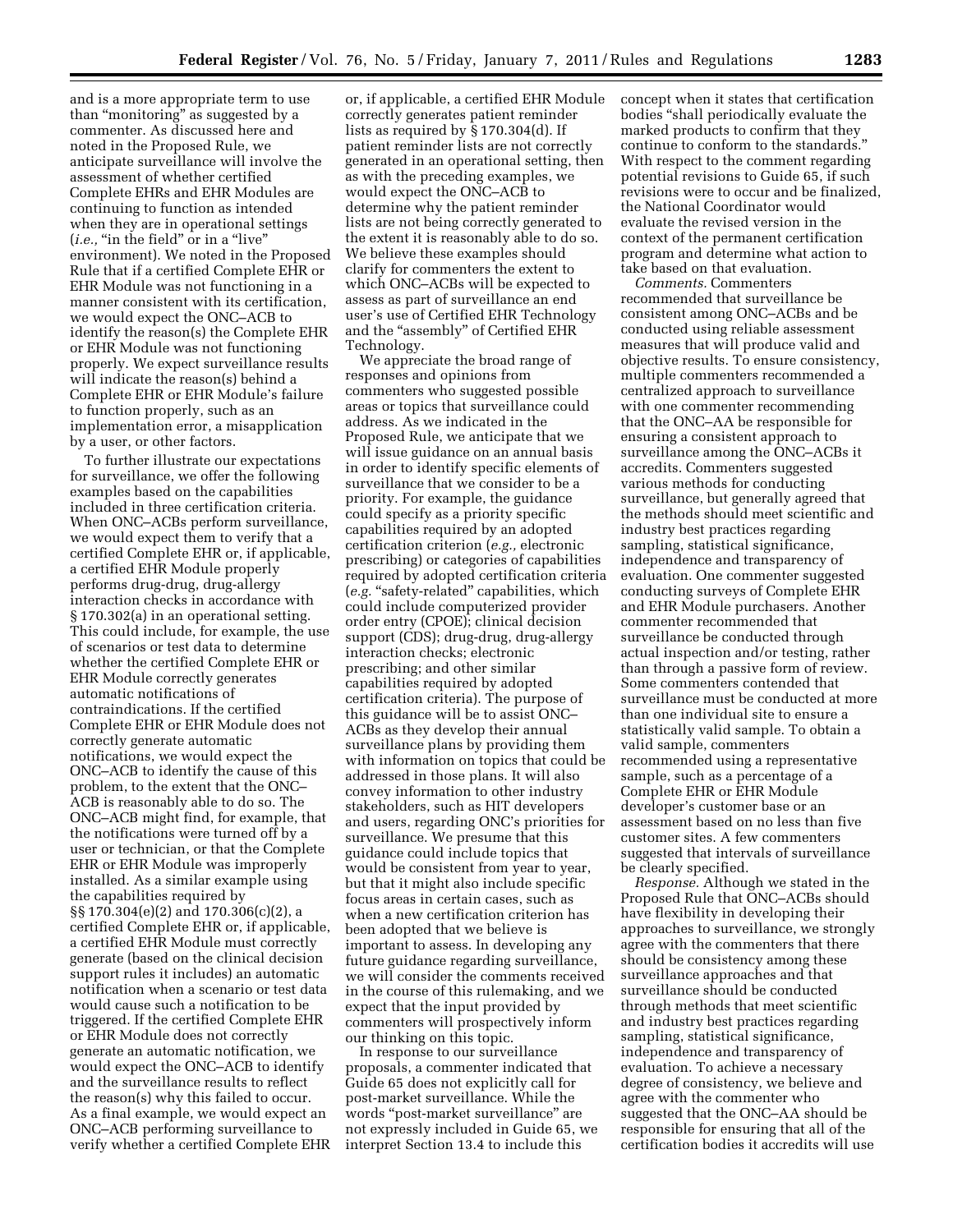similar and comparable surveillance approaches. Therefore, we are revising proposed paragraph (b)(2) of § 170.503 to require an accreditation organization that seeks to become the ONC–AA to submit a detailed description of how its accreditation requirements will ensure that the surveillance approaches employed by ONC–ACBs will include the use of consistent, objective, valid, and reliable methods. We are also revising paragraph (e)(2) of § 170.503 to state that an ONC–AA must, in accrediting certification bodies, not only verify conformance to, at minimum, Guide 65, but also ensure that the surveillance approaches across all of the certification bodies that it accredits include the use of consistent, objective, valid, and reliable methods. We believe that these parameters will still provide sufficient flexibility for ONC–ACBs to develop their surveillance plans and conduct surveillance, but also meet our programmatic goals and addresses concerns expressed by commenters, such as ensuring that the sampling mechanisms used by ONC–ACBs are appropriate and that one ONC–ACB will not use appreciably more stringent surveillance methods than another ONC–ACB.

*Comments.* A few commenters recommended that we should conduct and make publicly available a study and/or analysis to evaluate the options for surveillance, provide specific proposals for surveillance based on the results, and obtain feedback from stakeholders through a process of public notice and comment. Similarly, commenters asserted that if the National Coordinator intends to specify the elements of surveillance that will be required as part of ONC–ACBs' surveillance plans, then the public should have an opportunity to comment on the specific elements. A commenter requested that before ONC–ACBs are instructed to conduct surveillance, ONC should provide additional information and an opportunity for the industry to comment on ONC's positions, particularly with respect to various questions raised by the commenter. One commenter suggested that all ONC–ACB surveillance plans should be subject to review and public comment to allow input from technology vendors.

*Response.* We do not believe it is necessary at this time to conduct a study or analysis of potential approaches to surveillance because, as explained above, we have provided an approach to surveillance that we believe is appropriate for the permanent certification program. We did not intend to imply as some commenters may have interpreted that there would be a formal

opportunity for the public to comment on the surveillance plans that will be submitted by ONC–ACBs or ONC's recommendations on specific elements that could be addressed in those plans. In order to apply for ONC–ACB status, a certification body first must develop its surveillance approach in accordance with Guide 65 and then seek accreditation by the ONC–AA. The ONC–AA in turn will subsequently evaluate whether the certification body's proposed approach to surveillance is consistent with Guide 65 in general and more specifically with section 13 that addresses the concept of surveillance. As we explained in the Proposed Rule, Guide 65 constitutes a minimum threshold that certification bodies will need to meet in order to become accredited, and as such, the ONC–AA could specify additional requirements for surveillance as part of its program to accredit certification bodies. With respect to the annual surveillance plans submitted to the National Coordinator, we expect that these plans will be based on and consistent with the requirements of an ONC–ACB's accreditation. As we mentioned in the Proposed Rule and further discussed above, we expect to issue annual guidance to ONC–ACBs to inform their understanding of topics or elements that may be addressed in the surveillance plans. As we develop that guidance, we will take into account the comments discussed above and may seek additional input from the public if necessary, such as through the HIT Policy Committee.

*Comments.* Commenters suggested that surveillance should include the input of eligible professionals and eligible hospitals. These commenters suggested that efficient feedback could be achieved either through a feedback process incorporated into Certified EHR Technology or by requiring a ''label'' on Complete EHRs and EHR Modules that provides instructions for reporting complaints or concerns. One commenter suggested such a ''complaint process'' could be patterned after the Council for Affordable Quality Healthcare (CAQH's) Committee on Operating Rules for Information Exchange (CORE) policies and processes for documenting and correcting compliance violations. A commenter also stated that, to ensure objectivity and eliminate bias, Complete EHR and EHR Module developers should be prevented from influencing evaluations.

Commenters suggested that the publication of surveillance results would be a beneficial tool for eligible professionals and eligible hospitals seeking to purchase Certified EHR

Technology in an effort to qualify for incentive payments under the Medicare and Medicaid EHR Incentive Programs. Commenters expressed opinions, however, that Complete EHR and EHR Module developers should have an opportunity to respond to ''negative input'' before surveillance results are published and that surveillance results should not be used to influence specific purchasing decisions because this might implicate a conflict of interest in the role of an ONC–ACB.

*Response.* In general, eligible professionals and eligible hospitals should have the opportunity to provide feedback through a complaints process established by Complete EHR and EHR Module developers. Guide 65, Section 15 instructs an ONC–ACB to ensure that the developers of the HIT that it certifies have a process in place for receiving and addressing complaints related to certified products. Section 15 also requires that the HIT developers make complaint records available to the ONC– ACB upon request. We anticipate that eligible professionals and eligible hospitals may also have the opportunity to provide feedback about the capabilities of the Complete EHRs and EHR Modules that they possess in those cases where they are contacted by an ONC–ACB to participate in surveillance.

Because an ONC–ACB's accreditation and credibility is at stake with respect to the certifications it issues, we believe it will take the proper steps to prevent EHR technology developers from inappropriately influencing the outcomes of surveillance. However, we also expect that through the procedures developed by ONC–ACBs for performing surveillance, Complete EHR and EHR Module developers will be provided an opportunity to give input to an ONC–ACB, where appropriate, regarding the surveillance results obtained by the ONC–ACB prior to it reporting such results to the National Coordinator. Therefore, we do not expect it will be necessary to provide for any additional opportunity for input from Complete EHR and EHR Module developers after surveillance results have been submitted by an ONC–ACB to the National Coordinator. Lastly, although we indicated in the Proposed Rule that we expected to make the surveillance results that we receive from ONC–ACBs publicly available, we have not yet determined whether or in what form these results will be made available.

*Comments.* We received comments both supporting and opposing the option for the National Coordinator to take proactive steps to protect purchasers of certified technology (for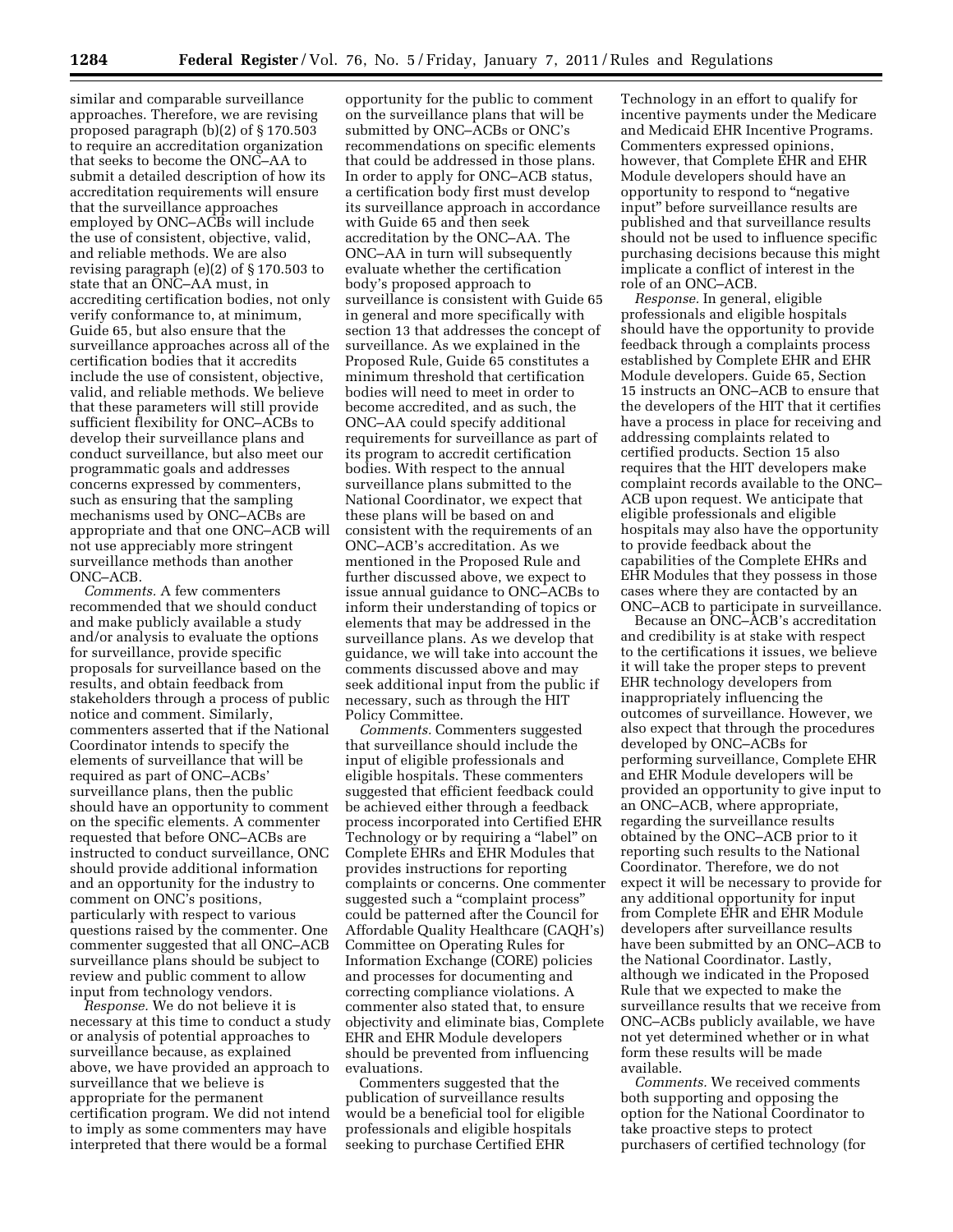example, by "decertifying" the technology) if a pattern of unsatisfactory surveillance results emerges and an ONC–ACB has not taken any measures to evaluate the poor performance. Commenters expressed support for the idea of ''decertification'' if a pattern of unsatisfactory surveillance results emerged because it is important to protect purchasers of Complete EHRs and/or EHRs Modules. Alternatively, a commenter suggested that if the ONC– ACB in question does not take any measures to evaluate the poor performance of a certified Complete EHR or EHR Module, then the National Coordinator should have another ONC– ACB conduct the evaluation or the National Coordinator should conduct the evaluation before proceeding with decertification. Some commenters stated that any form of decertification should be left to the discretion of the ONC– ACBs. Other commenters asked us to explain how a decertification process would be conducted and to provide an opportunity for the public to comment on the process. Multiple commenters recommended that we should consider the impact decertification would have on eligible professionals and eligible hospitals that are using the affected certified Complete EHR or EHR Module to meet the requirements of the Medicare and Medicaid EHR Incentive Programs.

*Response.* We appreciate the thoughtful comments that were submitted on this matter, although we will not use this final rule to establish a process for the decertification of Complete EHRs and/or EHR Modules. After ONC–ACBs begin to conduct surveillance and submit the results to the National Coordinator, we will have an opportunity to assess the results and determine whether ONC–ACBs are taking appropriate action to address any patterns of unsatisfactory results. If we determine that unsatisfactory surveillance results are not being addressed, or if the results indicate certified Complete EHRs or EHR Modules are adversely affecting public health or safety or the programmatic goals of the permanent certification program, we will consider what steps are necessary to respond to the particular situation at issue at that time. In taking any action, commenters can be assured that the National Coordinator will consider the impact on eligible professionals and eligible hospitals who are using certified products to meet the requirements of the Medicare and Medicaid EHR Incentive Programs. We believe the potential consequences of failing to fulfill their responsibilities,

such as facing corrective action under the permanent certification program or losing reputational standing and business in the market, will sufficiently motivate the ONC–AA and the ONC– ACBs to take the necessary actions to ensure surveillance plans are followed and unsatisfactory surveillance results are properly addressed. We also believe that the potential for surveillance results to be made publicly available as we proposed will sufficiently motivate developers of Complete EHRs and/or EHR Modules to improve their products and address any shortcomings identified by the ONC–ACB surveillance process.

#### g. Refunds

We proposed in § 170.523(j) to require an ONC–ACB to promptly refund any and all fees received for certifications that will not be completed.

*Comments.* Commenters requested that we clarify that refunds would only be required where an ONC–ACB's conduct caused the certification to be incomplete as opposed to the failure of a developer of Complete EHRs, EHR Modules and/or other types of HIT to meet certification requirements. One commenter contended that this provision should only apply when an ONC–ACB has its accreditation status revoked. Another commenter suggested that our proposed requirement for ONC– ACBs to return funds should also apply to situations where developers are required to recertify their products because of misconduct by an ONC–ACB.

*Response.* We agree with the commenters that suggested our proposed refund requirement needs clarification. As advocated by the commenters and as clarified for ONC– ATCBs in the Temporary Certification Program final rule, it was our intention to require ONC–ACBs to issue refunds only in situations where an ONC–ACB's conduct caused certification to not be completed. We also agree with the one commenter that this would include situations where a Complete EHR and/ or EHR Module is required to be recertified because of the conduct of an ONC–ACB. Similarly, if an ONC–ACB were to be suspended by the National Coordinator under the suspension provisions we have incorporated in this final rule, an ONC–ACB would be required to refund all fees paid for certification if a Complete EHR or EHR Module developer withdraws a request for certification while the ONC–ACB is under suspension.

We are revising § 170.523(j) consistent with our discussion above.

h. Suggested New Principles of Proper Conduct

We received a few comments that suggested we should adopt additional principles of proper conduct. These comments concerned the impartiality and business practices of ONC–ACBs.

*Comments.* A commenter recommended that applicants for ONC– ACB status should be required not to have an interest, stake and/or conflict of interest in more than one entity receiving ONC–ACB status nor have any conflict of interest with EHR product companies actively promoting EHR products in the marketplace. Another commenter recommended that we adopt a principle of proper conduct that requires an ONC–ACB to establish, publish and adhere to a nondiscriminatory protocol to ensure that requests for certification are processed in a timely manner beginning on the date the ONC–ACB sets for accepting requests for certification. One commenter recommended that all requests for certification be required to be processed within 6 months of receipt by an ONC–ACB.

*Response.* Applicants for ONC–ACB status and ONC–ACBs must be accredited, which requires adherence to the requirements of Guide 65 at a minimum. These requirements explicitly obligate certification bodies to conduct business in an impartial manner. For instance, an applicant for ONC–ACB status and/or an ONC–ACB must have a documented structure which safeguards impartiality, including provisions to ensure the impartiality of the operations of the certification body and that activities of related bodies do not affect the confidentiality, objectivity and impartiality of its certifications. Guide 65 also specifically states that ''access shall not be conditional upon the size of the [Complete EHR or EHR Module developer] or membership [in] any association or group, nor shall certification be conditional upon the number of certificates already issued.'' We believe these provisions as well as other impartiality provisions contained in Guide 65 will adequately address any potential conflicts of interest, potential discriminatory practices, or other situations that might jeopardize the integrity of the permanent certification program. We will not require requests for certification to be completed within six months as the commenter proposed. A predetermined timeframe is not realistic because the time it takes for a product to be certified will likely vary based on factors such as the current number of ONC–ACBs, the volume of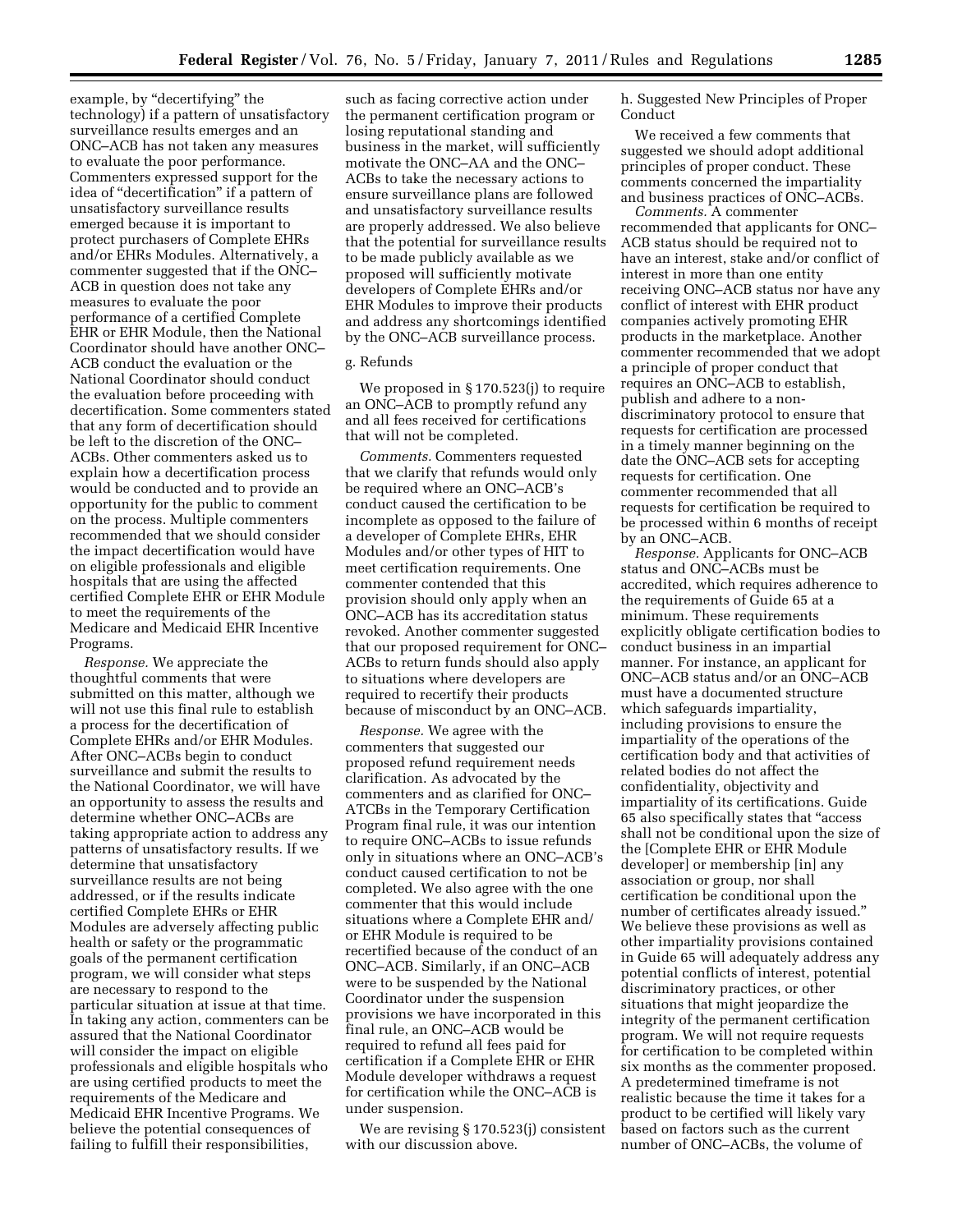requests for certification, the type of product that is submitted for certification, and an ONC–ACB's specific business practices.

#### 3. Application Submission

We proposed in § 170.525 to allow an applicant for ONC–ACB status to submit its application either electronically via e-mail (or web submission if available), or by regular or express mail at any time during the existence of the permanent certification program. We did not receive any comments on this proposal. We are, however, revising § 170.525 to clarify that an applicant for ONC–ACB status may submit its application at any time after the permanent certification program has been established by this final rule.

#### 4. Overall Application Process

We received a few comments regarding the overall application process.

*Comment.* One commenter contended that there is an optimal number of ONC–ACBs that can effectively perform certification in both the near and long term. The commenter reasoned that if there are too few ONC–ACBs, then the ONC–ACBs will be unable to handle the demand for certifications that can be expected at the outset of the permanent certification program. Alternatively, the commenter reasoned that if there are too many ACBs, the demand for their services may not be sufficient for all of them to remain financially viable. The commenter believed the key to the appropriate number of ONC–ACBs is for ONC to determine the ONC–ACBs' ability to handle the needs of the market. Another commenter suggested that the number of ONC–ACBs be limited to 5. The commenter reasoned that there might be variances in certification processes if there are too many ONC–ACBs, while limiting the number of ONC–ACBs to 5 organizations will ensure that an ONC– AA will be able to effectively monitor the ONC–ACBs. One commenter suggested that applicants for ONC–ACB status preferably be not-for-profit organizations.

*Response.* We believe it is appropriate to allow all qualified applicants to apply and obtain ONC–ACB status and that organizations will determine whether pursuing ONC–ACB status can be a successful business venture. We believe that a greater number of successful applicants for ONC–ACB status will benefit the market in terms of increased competition and more options for the certification of Complete EHRs, EHR Modules, and/or other types of HIT. Restricting the number of ONC–ACBs or

imposing arbitrary eligibility requirements on applicants, such as requiring an applicant to be a not-forprofit organization, will only limit these potential benefits. Further, we believe that the requirements of the permanent certification program, including requiring accreditation from a sole ONC–AA and adherence to the Principles of Proper Conduct for ONC– ACBs, will ensure the necessary consistency in certifications granted by ONC–ACBs.

*Comments.* A commenter recommended that we provide for ''provisional acceptance'' of an organization before requiring an organization to go through full accreditation to become an ONC–ACB. The commenter believed this would lessen the risk for organizations in pursuing ONC–ACB status.

*Response.* Based on the structure of the permanent certification program and the important role played by the ONC– AA, we do not believe that we could properly evaluate the qualifications of an organization until after it had obtained the appropriate accreditation. Therefore, we do not believe we could offer any form of ''provisional acceptance'' without fundamentally altering the permanent certification program's structure.

#### *H. ONC–ACB Application Review, Reconsideration, and ONC–ACB Status*

In the Proposed Rule, we proposed to review an application for ONC–ACB status and issue a decision within 30 days in most cases. We proposed that if an applicant was issued a denial notice and certain criteria were met, an applicant could seek reconsideration of the denied application. We proposed that if an applicant's application were deemed satisfactory, we would make it publicly known that the applicant had achieved ONC–ACB status and that the ONC–ACB would be able to begin certifying consistent with the authorization granted by the National Coordinator. We further proposed that an ONC–ACB's status would expire two years from the date it was granted unless it was renewed.

#### 1. Application Review

We proposed in § 170.530 that we would review completed applications in the order in which we received them and that the National Coordinator would issue a decision within 30 days of receipt of an application submitted for the first time.

We proposed that the National Coordinator would be able to request clarification of statements and the correction of inadvertent errors or minor

omissions. In these cases, before issuing a formal deficiency notice, we proposed that the National Coordinator may request such information from the applicant's authorized representative as an addendum to its application. We further proposed that if the applicant failed to provide such information to the National Coordinator within the timeframe specified, which would not be less than 5 days, the National Coordinator could issue a formal deficiency notice. In other circumstances, the National Coordinator could immediately send a formal deficiency notice if it was determined that significant deficiencies existed which could not be addressed by a clarification or correction of a minor omission.

We proposed that the National Coordinator would identify any deficiencies in an application and provide an applicant with an opportunity to correct any deficiencies by submitting a revised application in response to a deficiency notice. We proposed that an applicant would have 15 days to submit a revised application in response to a deficiency notice and that the National Coordinator would be permitted up to 15 days to review a revised application once it has been received. We further proposed that if the National Coordinator determined that a revised application still contained deficiencies, the applicant would be issued a denial notice indicating that the applicant would no longer be considered for authorization under the permanent certification program.

We proposed that an applicant could request reconsideration of the decision in accordance with § 170.535. We proposed that an application would be deemed satisfactory if it met all of the application requirements. We further proposed that once the applicant was notified of this determination, the applicant would be able to represent itself as an ONC–ACB and begin certifying Complete EHRs, EHR Modules and/or other types of HIT consistent with its authorization.

*Comments.* We did not receive any comments specific to § 170.530. We did, however, receive two comments on the temporary certification program application review provisions during the permanent certification program public comment period that are equally applicable to § 170.530. A commenter expressed agreement and support for the proposed process affording the National Coordinator discretion to request clarifications of statements or corrections of errors or omissions, but the commenter did not agree that such requests should be limited to only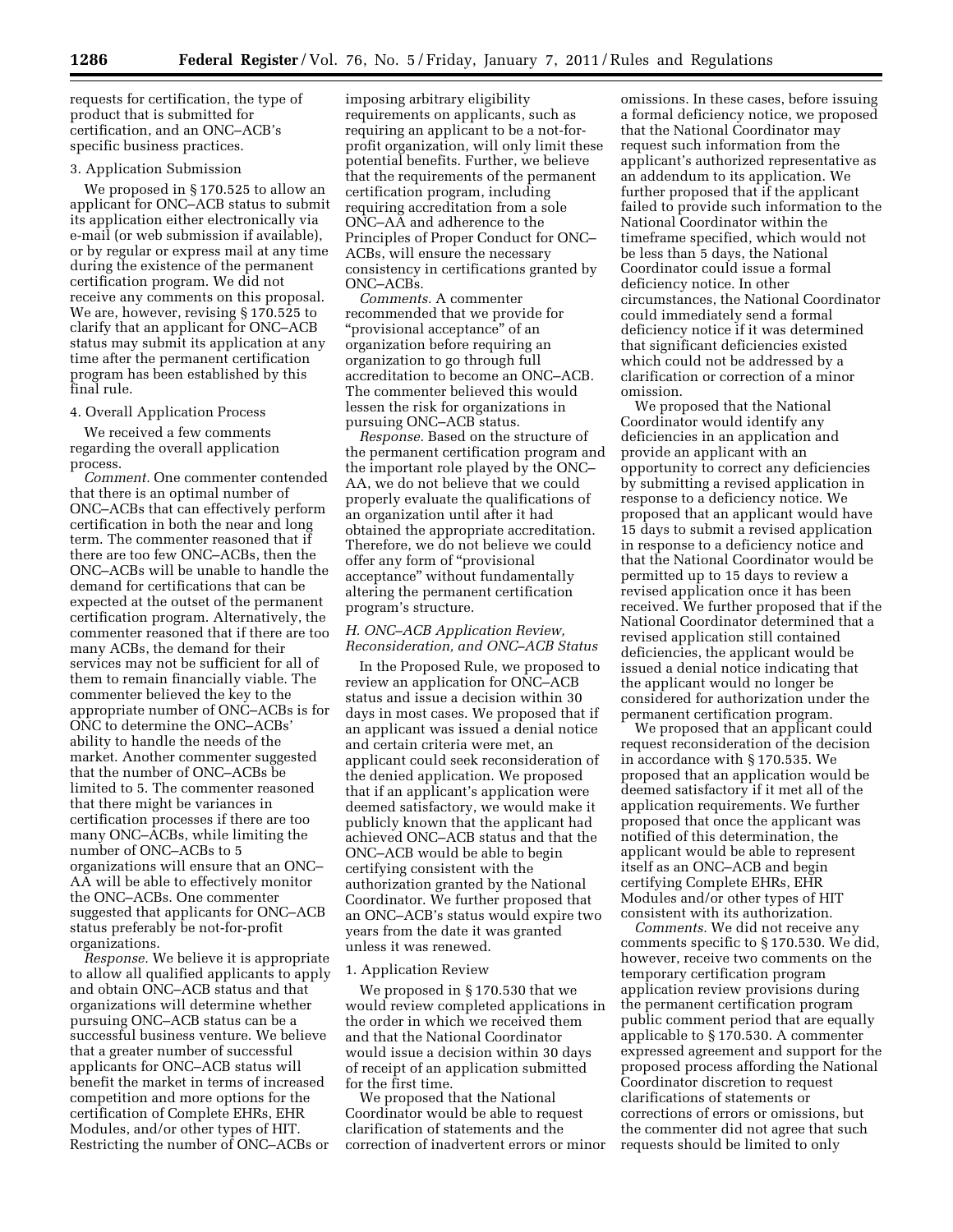inadvertent or minor errors. The commenter reasoned that given the time constraints and complexity of the application process, the National Coordinator should be able to consider requesting clarifications or corrections in a collaborative process with applicants, as appropriate. The commenter also expressed general agreement with our proposal that an applicant be provided up to 15 days to respond to a formal deficiency notice. The commenter suggested, however, that considering our position that not many organizations will be capable of obtaining authorization under the certification programs, the National Coordinator should have the discretion to grant an extension beyond the 15-day response period upon a showing of good cause by the applicant.

*Response.* Based on the comments received, we believe that certain modifications to the ONC–ACB application review process would be beneficial for ONC–ACB applicants as well as the permanent certification program as a whole. We made similar modifications to the ONC–ATCB application review process in the Temporary Certification Program final rule.

We agree with the commenter that the process for the National Coordinator to seek corrections of errors and omissions should be revised. Therefore, as recommended by the commenter, we are removing the words "inadvertent" and "minor" from  $\S 170.530(b)(1)$ . Although we anticipate that the National Coordinator would likely seek correction of only minor errors or omissions (*e.g.,* missing contact information of an authorized representative as opposed to a more significant deficiency such as not providing sufficient documentation that confirms that the applicant has been accredited by the ONC–AA), these revisions will provide the National Coordinator with more flexibility to allow an applicant to correct an error or omission instead of issuing a deficiency notice to the applicant. This flexibility will be beneficial for applicants and the permanent certification program itself considering the limited opportunities and short timeframes for correcting applications. Similarly, we believe that the application review process would be improved if the National Coordinator could also request the clarification of statements and the correction of errors or omissions in a revised application. This change will make the application review process more collaborative as suggested by the commenter. Therefore, we are also revising § 170.530 to allow the National Coordinator to request

clarification of statements and the correction of errors or omissions during the 15-day period provided for review of a revised application.

We are making additional revisions to § 170.530 in response to the commenter's recommendation that the National Coordinator should have the discretion, upon a showing of good cause by the applicant, to grant an extension beyond 15 days for an applicant to submit a revised application in response to a deficiency notice. We agree with the commenter's recommendation and are revising § 170.530 to allow an applicant for ONC–ACB status to request an extension of the 15-day period for submitting a revised application in response to a deficiency notice and to provide the National Coordinator with the option of granting an applicant's request for additional time to respond to a deficiency notice upon a showing of good cause by the applicant. In determining whether good cause exists, the National Coordinator will consider factors such as: change in ownership or control of the applicant organization; the unexpected loss of a key member of the applicant's personnel; damage to or loss of use of the applicant's facilities, working environment or other resources; or other relevant factors that would prevent the applicant from submitting a timely response to a deficiency notice.

We believe it is unnecessary to establish a predetermined period of time for a good cause extension. Instead, the duration of an extension will be determined based on an applicant's particular circumstances that constitute good cause for the extension. For example, if an applicant is accredited but fails to submit sufficient documentation of its accreditation, a good cause extension could be granted for a period of time that would allow the applicant to obtain and submit the appropriate documentation.

We proposed in  $\S 170.530(c)(4)$  that if the National Coordinator determines that a revised application still contains deficiencies, the applicant will be issued a denial notice indicating that the applicant will no longer be considered for authorization under the permanent certification program. We believe this section should be modified in order to allow unsuccessful applicants to reapply for ONC–ACB status after a period of time has passed. Although we proposed in § 170.535 that applicants could submit a request for the National Coordinator to reconsider a denial notice, this reconsideration process is only applicable to an application that is the subject of a denial

notice and only in limited circumstances. We believe revisions to  $\S 170.530(c)(4)$  are necessary because, as discussed below, it could significantly compromise the quality of the permanent certification program if qualified applicants are unable to reapply for ONC–ACB status because they were previously issued a denial notice. Consequently, we are revising this section to state that a denial notice will indicate that the applicant cannot reapply for ONC–ACB status for a period of six months from the date of the denial notice.

As proposed, § 170.530(c)(4) would prevent applicants from reapplying and being considered for ONC–ACB status if they have been issued a denial notice for the permanent certification program. Once a denial notice has been issued, the unsuccessful applicant would be permanently barred from submitting any subsequent applications for ONC–ACB status. We believe that a permanent bar on reapplying for ONC–ACB status could potentially have detrimental effects on the permanent certification program. Unlike the temporary certification program, the permanent certification program has no anticipated sunset date and is expected to continue indefinitely. We believe an applicant for ONC–ACB status that receives a denial notice should be given an opportunity to correct the deficiency or deficiencies on which the denial notice was based. For example, an applicant that is otherwise qualified to serve as an ONC– ACB could be issued a denial notice if its accreditation is suspended or revoked while its ONC–ACB application is under review. The application review process finalized in this rule is intended to provide applicants with multiple opportunities to correct problems with their applications. We recognize, however, that an applicant may need more time to have its accreditation reinstated than would be possible within the timeframe for application review, even if the applicant could show good cause for an extension. We believe it would be unfair and contrary to the program's best interests not to allow such an applicant to reapply for ONC–ACB status. As another example, an otherwise qualified applicant may be barred from reapplying if it receives a denial notice because it unintentionally missed an established deadline for responding to a deficiency notice and did not request a good cause extension for submitting a revised application. As previously noted, we expect that only a limited number of organizations will possess the requisite qualifications that would enable them to become ONC–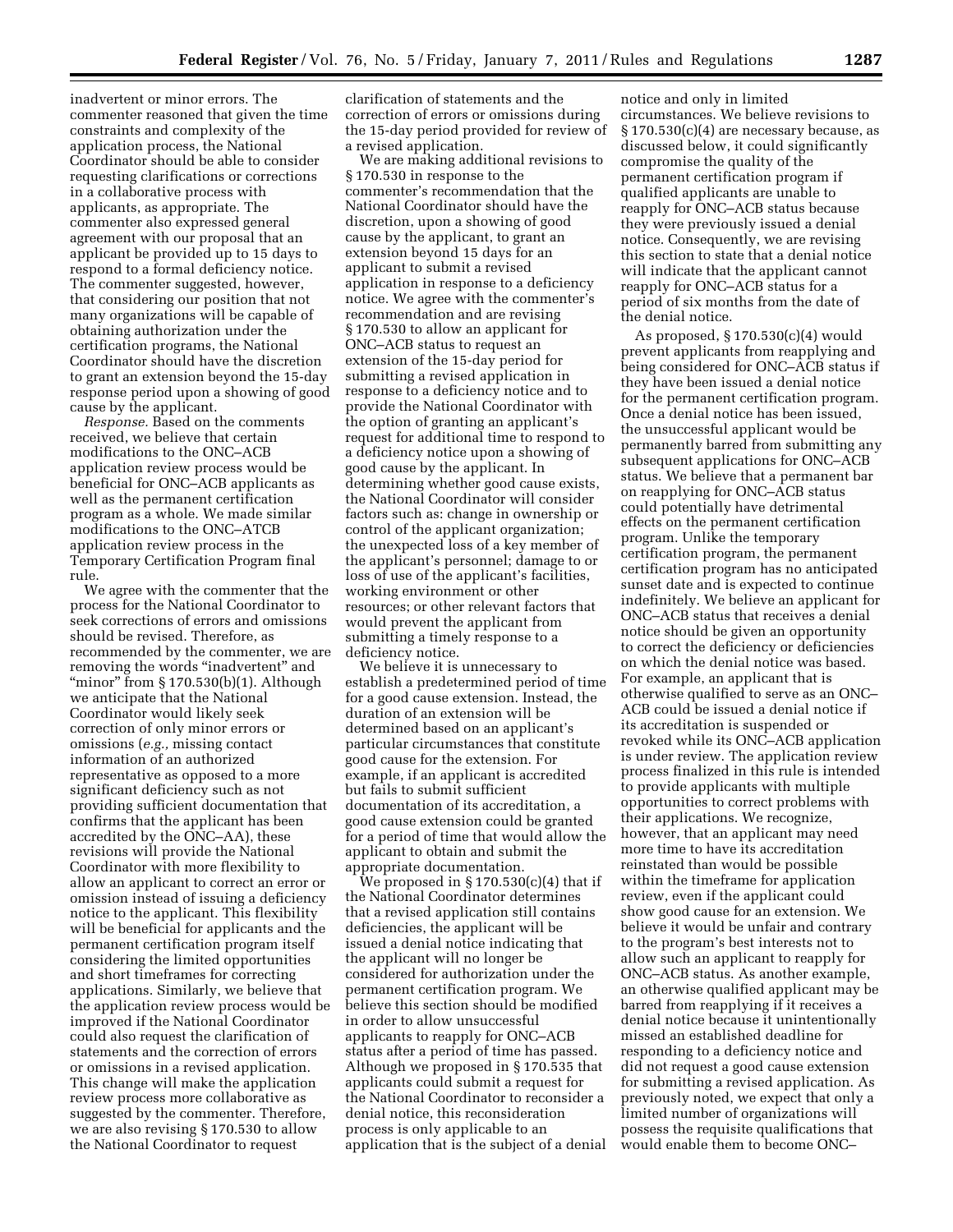ACBs. Permanently barring qualified applicants from reapplying solely because they had been issued a denial notice would unnecessarily restrict the limited supply of organizations that are qualified to serve as ONC–ACBs. We believe such a restriction would not be in the best interest of the permanent certification program and would undermine our objective to encourage a competitive market for the certification of HIT. Moreover, an applicant that is denied authorization to certify Complete EHRs and/or EHR Modules may still be qualified to certify other types of HIT. We believe such organizations should be given a chance to apply for ONC– ACB status in the event that other types of HIT are included in the permanent certification program after the Secretary adopts applicable certification criteria.

We believe that 6 months is a reasonable period of time for an applicant to wait before it may reapply. By way of comparison, an organization that has had its ONC–ACB status revoked for a Type-1 violation must wait 1 year in accordance with § 170.565(h)(3) before it may reapply for ONC–ACB status. It would be inequitable as well as inconsistent with our program goals to permanently bar an organization from reapplying because it received a denial notice, while allowing an organization that had its ONC–ACB status revoked to reapply after a year. In light of the fact that Type-1 violations include violations of law or permanent certification program policies that threaten or significantly undermine the integrity of the permanent certification program, we believe that an organization's inability to meet the application requirements of § 170.520 deserves a far lesser consequence than a permanent bar on reapplying for ONC–ACB status. We believe that a 6 month waiting period will in many cases provide sufficient time for an applicant to evaluate and correct the deficiencies with its application (assuming the deficiencies are capable of correction) and will deter unqualified applicants from repeatedly applying. Accordingly, we are revising paragraph (c)(4) of § 170.530 consistent with the preceding discussion.

We proposed an identical provision in  $§ 170.430(c)(4)$  for the temporary certification program, which we finalized in the Temporary Certification Program final rule. Under that provision, an applicant that is issued a denial notice cannot reapply and be considered for ONC–ATCB status, which we believe is appropriate for the temporary certification program. We anticipate that the temporary certification program will only remain

in existence for a short period of time and expect that it will sunset on December 31, 2011. We expect that a vast majority of certifications will be conducted early in the temporary certification program based on the associated meaningful use requirements and reporting periods of the Medicare and Medicaid EHR Incentive Programs. Further, any applicant that is permanently barred from reapplying for ONC–ATCB status will still be able to apply for ONC–ACB status under the permanent certification program. Therefore, due to the short duration of the temporary certification program and the fact that an unsuccessful applicant for ONC–ATCB status may apply for ONC–ACB status under the permanent certification program, the consequences of a permanent bar on reapplication are not nearly as severe as they would have been under the permanent certification program had we not revised our proposal.

We state in § 170.530(d) that the National Coordinator will notify the applicant's authorized representative of its satisfactory application and its successful achievement of ONC–ACB status and that once notified, the applicant may represent itself as an ONC–ACB and begin certifying HIT consistent with its authorization. We believe it is important to clarify that there is a distinction between the point at which an organization is notified that it has been granted ONC–ACB status and the point when it may begin to perform certifications consistent with the authorization that it has been granted. To illustrate this distinction with an example, an applicant may be notified in October 2011 that it has been granted ONC–ACB status, although the permanent certification program is not scheduled to begin until at least January 1, 2012. After receiving notice, the ONC–ACB may begin to represent and market itself as ONC–ACB and participate in mandatory ONC training for ONC–ACBs, but its authorization to perform certifications would not become effective until the commencement of the permanent certification program on January 1, 2012 or on a subsequent date when the National Coordinator determines that the permanent certification program is fully constituted. At that time, the ONC–ACB may begin to certify the type(s) of HIT that fall within the scope of its authorization. Similarly, after the ONC–ACB has participated in the permanent certification program for a period of time, it may choose to submit a request to the National Coordinator to expand the current scope of its

authorization (for example, to include other types of EHR Modules or Complete EHRs). If the National Coordinator grants its request based on the information it submits and the completion of any applicable mandatory ONC training, then the ONC–ACB's authorization would be expanded effective as of the date specified by the National Coordinator. In both cases (the initial granting of ONC–ACB status and the subsequent expansion of the ONC– ACB's authorization), the National Coordinator would make publicly available the date of the ONC–ACB's authorization and the type(s) of certification included within its authorization, pursuant to § 170.540(a).

#### 2. Application Reconsideration

We proposed in § 170.535 that an applicant after receiving a denial notice may request that the National Coordinator reconsider the denied application only if the applicant can demonstrate that clear, factual errors were made in the review of the application and that their correction could lead to the applicant obtaining ONC–ACB status. We proposed that an applicant would be required to submit, within 15 days of receipt of a denial notice, a written statement to the National Coordinator contesting the decision to deny its request for ONC– ACB status and explaining with sufficient documentation what factual errors it believes can account for the denial. We proposed that if the National Coordinator did not receive the applicant's submission within the specified timeframe that its request could be rejected. We proposed that the National Coordinator would have up to 15 days to consider and issue a decision on a timely reconsideration request. We further proposed that if, after reviewing an applicant's reconsideration request, the National Coordinator determined that the applicant did not identify any factual errors or that correction of those factual errors would not remove all identified deficiencies in the application, the National Coordinator could reject the applicant's reconsideration request and that this decision would be final and not subject to further review.

*Comments.* A commenter expressed agreement with our proposed ONC–ACB application reconsideration process. Another commenter stated, however, that the National Coordinator should have discretion to reconsider an application for reasons besides clear factual errors that could lead to the applicant receiving ONC–ACB status. The commenter suggested that the National Coordinator should consider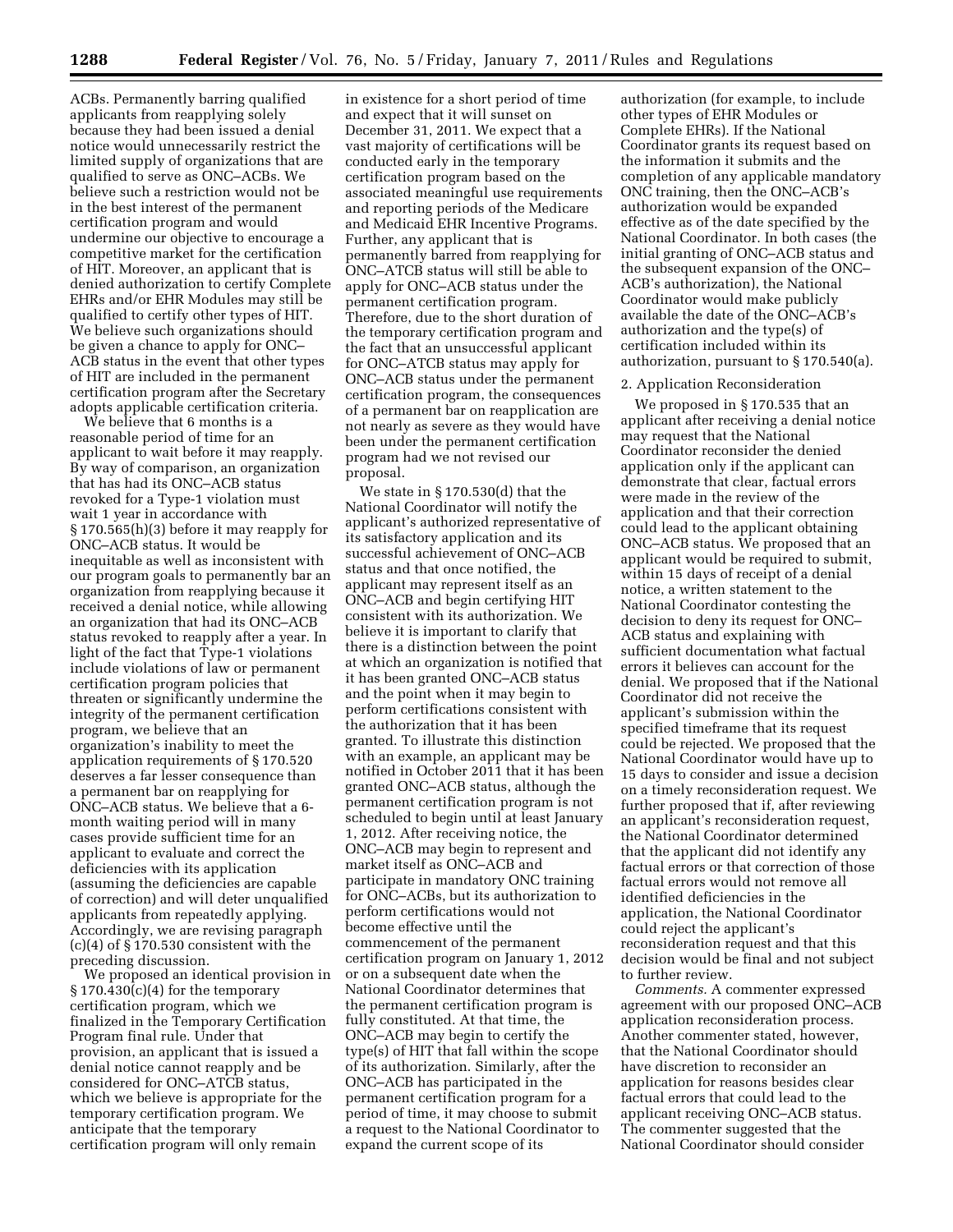several factors in determining whether to reconsider an application, including the severity and type of the deficiency, the implications of the deficiencies, the applicant's level of responsiveness and cooperation, and the remedial efforts taken by the applicant.

*Response.* We appreciate the one commenter's expression of support for our proposals. We do not agree with the commenter that the National Coordinator should reconsider all applications for any reason. Rather, as we determined for the temporary certification program in the Temporary Certification Program final rule, we believe that the National Coordinator should only reconsider an application if the applicant for ONC–ACB status can demonstrate that there were clear factual errors in the review of its application that could lead to the applicant obtaining ONC–ACB status. We believe that the application requirements and application review processes that we have proposed ensure that only qualified applicants are timely authorized to be ONC–ACBs. The application requirements proposed, particularly the requirement that an applicant be accredited by an ONC–AA, are designed to ensure that applicants are qualified. Our review process is designed to ensure the veracity of an application and to confirm that an applicant has the necessary capabilities to be authorized to conduct the certification sought by the applicant. Our review process is also designed to reach final decisions in a timely manner. Overall, we believe the application review process is efficient yet fair by providing opportunities for the National Coordinator to request clarifications and corrections to the application, opportunities for an applicant to respond to a deficiency notice, and opportunities to request reconsideration of a denial notice if there are clear, factual errors that, if corrected, could lead to the applicant obtaining ONC–ACB status. We also note that if an applicant is unable to demonstrate that clear, factual errors were made in the review of its application, it still would have the ability to reapply for ONC–ACB status after waiting a period of six months. Accordingly, we are finalizing § 170.535 without modification.

#### 3. ONC–ACB Status

We proposed in § 170.540 that the National Coordinator will acknowledge and make publicly available the names of ONC–ACBs, including the date each was authorized and the type(s) of certification each has been authorized to perform. We proposed that each ONC–

ACB would be required to prominently and unambiguously identify on its Web site and in all marketing and communications statements (written and oral) the scope of its authorization. We also proposed that an ONC–ACB's status would expire two years from the date it was granted by the National Coordinator unless it was renewed. To renew its status, we proposed that an ONC–ACB submit a renewal request (*i.e.,* an updated application) to the National Coordinator 60 days prior to the expiration of its status.

In association with these proposals, we specifically requested that the public comment on whether there was any additional information an ONC–ACB should provide the National Coordinator in order to have its status renewed, such as documentation of the ONC–ACB's current accreditation status and any additional information or updates to the original application that would aid in the National Coordinator's review of the renewal request.

*Comments.* A commenter expressed an opinion that it is important to the industry that the National Coordinator makes distinctions as to what a certifying body is authorized to certify. One commenter recommended that our requirements related to marketing and communications be limited to the ONC– ACB's Web site and all marketing and communications pertaining to its role in the certification of Complete EHRs, EHR Modules and/or other types of HIT under the permanent certification program. As currently written, the commenter contended that the requirements apply to all marketing and communications made by the entity even if unrelated to their ONC–ACB status.

Commenters expressed agreement with having an ONC–ACB's status expire after two years, while others suggested 3-year and 4-year terms. The commenters requesting longer terms stated that a longer term would promote more stability and lessen overhead costs for ONC–ACBs. A commenter that suggested a 3-year term reasoned that a 3-year term could run concurrent with the ONC–AA's term. The commenter also requested that in cases where the ONC–AA has its status revoked or not renewed, ONC–ACBs should be allowed to retain their status with ONC until at least 12 months after a new ONC–AA has been appointed by ONC. The commenter reasoned that this would allow time for "reaccreditation" by the approved accreditation organization.

In terms of what information we should consider for the renewal of an ONC–ACB's status, commenters generally agreed that an ONC–ACB

should provide updated accreditation information and demonstrate compliance with the Principles of Proper Conduct for ONC–ACBs. Commenters also suggested that ONC request and consider Complete EHR and EHR Module developers' evaluations of ONC–ACBs' performance, documentation regarding the handling of customer complaints by ONC–ACBs, the percentage of certifications in relation to requests for certification, the total number of previous certifications granted, the number of certifications granted after two or more attempts, and surveillance results.

*Response.* We appreciate the support for our proposals and reiterate that, as proposed, an ONC–ACB will only be able to certify Complete EHRs, EHR Modules and/or other types of HIT consistent with the scope of authorization granted by the National Coordinator. Additionally, as proposed, the ONC–ACB will have to prominently and unambiguously display the scope of authorization granted to it by the National Coordinator. To address the commenter's concern about the overreach of our proposed requirement that an ONC–ACB ''identify on its Web site and in all marketing and communications statements (written and oral) the scope of its authorization'' we have clarified the language to clearly state that the requirement only applies to activities conducted by the ONC– ACB under the permanent certification program. Specifically, we have revised the provision to state, in relevant part, ''each ONC–ACB must prominently and unambiguously identify the scope of its authorization on its Web site, and in all marketing and communications statements (written and oral) pertaining to its activities under the permanent certification program.''

We believe, after consideration of public comments, that an ONC–ACB should be allowed to maintain its status for three years, instead of the proposed two years, from the date it is granted before being required to renew its status. Considering that an applicant could obtain ONC–ACB status at any time during the permanent certification program, it would be impossible to align the tenure of the ONC–AA with that of the ONC–ACBs. However, a three-year term for ONC–ACBs will offer additional stability for those HIT developers seeking certification under the permanent certification program as well as for ONC–ACBs. It will also lessen the reapplication burden for ONC–ACBs. We anticipate by beginning the process to approve an ONC–AA at least 180 days prior to the end of the then-current ONC–AA's term, there will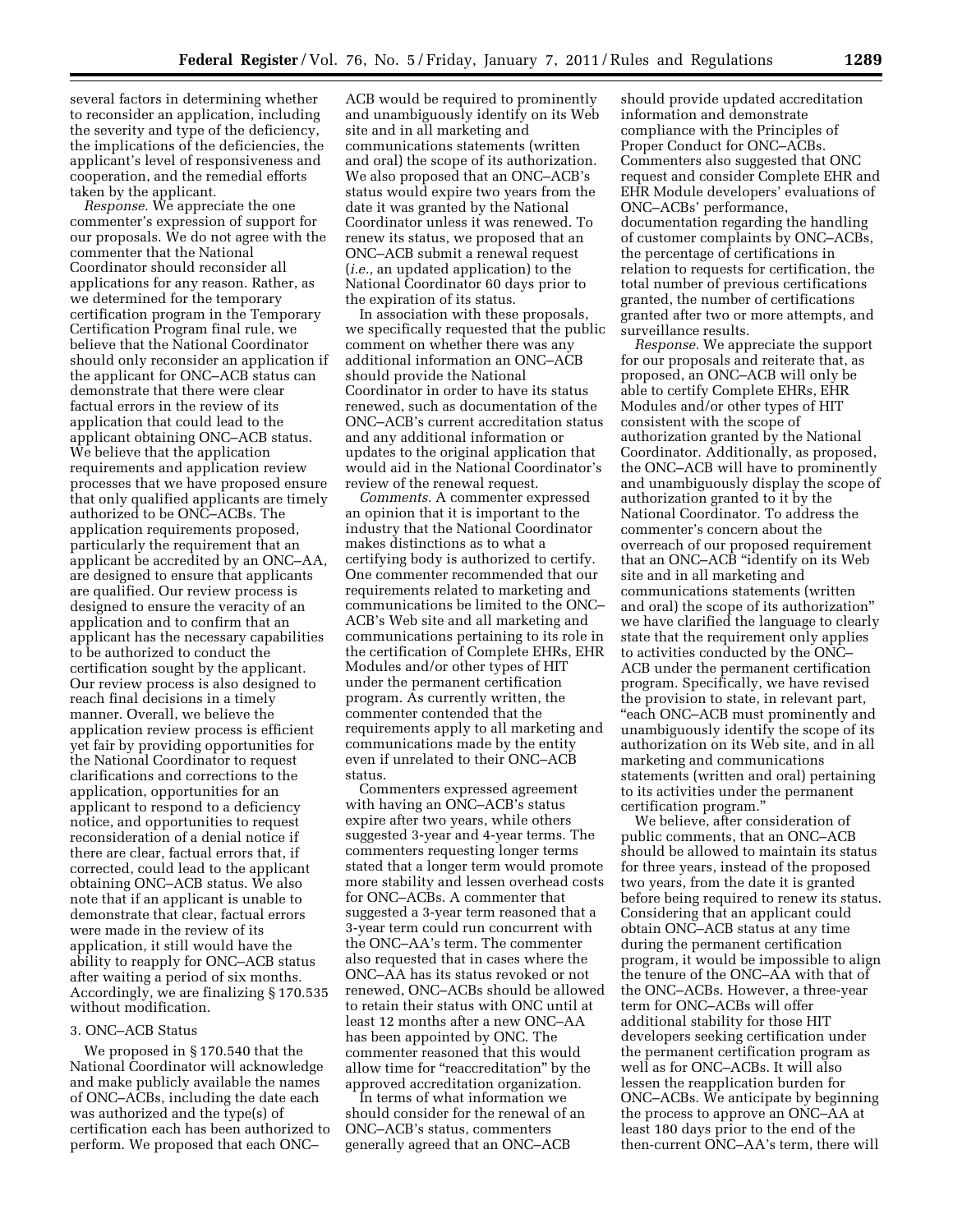be minimal disruption in the accreditation processes if we were to select a different ONC–AA. As previously noted in this final rule, we intend to issue an NPRM that will address improper conduct by an ONC– AA and propose a corrective action process. At that time, we will consider the implications for ONC–ACBs if an ONC–AA's status is revoked or other corrective action is taken.

We do not believe that there is a need to require an ONC–ACB to provide any of the information suggested by the commenters for ONC to consider in determining whether to renew an ONC– ACB's status. The Principles of Proper Conduct for ONC–ACBs require an ONC–ACB to submit a weekly list of certified Complete EHRs, EHR Modules, and/or other types of HIT, attend mandatory training, and submit an annual surveillance plan and annually report surveillance results. Accreditation requires an ONC–ACB to be compliant with Guide 65 at a minimum, which requires an ONC–ACB to have a complaints process that includes documentation of the resolution of complaints. Accreditation also involves a regular review of an ONC–ACB's processes and performance. Consequently, we believe that by maintaining its accreditation and adhering to the Principles of Proper Conduct for ONC–ACBs, an ONC–ACB will be more than adequately situated to pursue renewal.

To renew its status, an ONC–ACB must submit to the National Coordinator the information specified in § 170.520(a) and (c) that would otherwise be required to apply for ONC–ACB status and, if applicable, include any requests to expand the current scope of its authorization. We expect that an ONC– ACB will be providing updates to the information specified in § 170.520(b) as part of its compliance with the Principles of Proper Conduct for ONC– ACBs. Therefore, we do not expect an ONC–ACB to submit its ''general identifying information'' unless the information that is on record with ONC is outdated or otherwise incorrect. Lastly, we do not believe it will be necessary for an ONC–ACB to execute and submit a new agreement to adhere to the Principles of Proper Conduct for ONC–ACBs because the initial agreement that was executed when the organization obtained ONC–ACB status will remain valid as long as the organization maintains its ONC–ACB status.

We are revising § 170.540 consistent with this discussion, including clarifying the representation requirements of ONC–ACBs, extending the term of ONC–ACB status to 3 years and clarifying that a renewal request must include any updates to the information specified in § 170.520.

# *I. Certification of Complete EHRs, EHR Modules and Other Types of HIT*

In the Proposed Rule, we described the scope of authority that would be granted to certification bodies that become ONC–ACBs. We also specified which certification criterion or criteria ONC–ACBs would be required to use to certify Complete EHRs, EHR Modules and/or other types of HIT. As discussed below, the comments we received on these proposed provisions were in many cases also applicable to analogous provisions of the temporary certification program. As a result of the similarities that exist between the temporary and permanent certification programs, our responses to the comments below are often similar or identical to responses we provided in the Temporary Certification Program final rule.

#### 1. Complete EHRs

We proposed in § 170.545 that to be authorized to certify Complete EHRs under the permanent certification program, an ONC–ACB would need to be capable of certifying Complete EHRs to all applicable certification criteria adopted by the Secretary at subpart C of part 170. We further proposed that an ONC–ACB that had been authorized to certify Complete EHRs would also be authorized to certify all EHR Modules under the permanent certification program.

*Comments.* Commenters expressed agreement with our proposals that, in order to be authorized to certify Complete EHRs under the permanent certification program, an ONC–ACB must be capable of certifying Complete EHRs to all applicable certification criteria and that such an ONC–ACB would also be authorized to certify all EHR Modules under the permanent certification program. One commenter recommended that we *require* ONC– ACBs authorized to certify Complete EHRs to also certify EHR Modules.

*Response.* We appreciate the commenters' support for our proposals, but we do not adopt the one commenter's recommendation that we require an ONC–ACB that is authorized to certify Complete EHRs to also certify EHR Modules. We clearly acknowledged in the preamble of the Proposed Rule and in our proposed regulatory provision that an ONC–ACB authorized to certify Complete EHRs would also have the capability and, more importantly, the authorization from the National Coordinator to certify EHR

Modules. We do not, however, believe that we should require an ONC–ACB that is authorized to certify Complete EHRs to also certify EHR Modules. An ONC–ACB, despite its authorization to do so, might have multiple business justifications for choosing not to certify EHR Modules, such as an insufficient number of qualified employees to conduct the certification of EHR Modules in addition to conducting certification of Complete EHRs, or that doing both would not be as profitable a business model.

Based on consideration of the comments received and review of the proposed provision, we are revising § 170.545(a) to state that ''When certifying Complete EHRs, an ONC–ACB must certify Complete EHRs in accordance with all applicable certification criteria adopted by the Secretary at subpart C of this part.'' This revision is consistent with our description of certification of Complete EHRs in the Proposed Rule preamble, as well as the approach we finalized for the temporary certification program. It also makes explicit that ONC–ACBs must not only be capable, but as with EHR Modules, are required to certify Complete EHRs to all of the applicable certification criteria adopted by the Secretary under subpart C of part 170. We are also redesignating proposed paragraph (b) as paragraph (e) because of additional revisions we are making to § 170.545. These revisions are discussed in sections *F. Certification Options for ONC–ACBs, O. Validity of Complete EHR and EHR Module Certification and Expiration of Certified Status* and *P. Differential or Gap Certification* of this preamble.

#### 2. EHR Modules

a. Applicable Certification Criterion or Criteria

We proposed in § 170.550(a) and (b) that an ONC–ACB must certify EHR Modules in accordance with the applicable certification criterion or criteria adopted by the Secretary at subpart C of part 170. In the preamble of the Proposed Rule, we clarified that a single certification criterion would encompass all of the specific capabilities referenced below the first paragraph level. For example, 45 CFR 170.302, paragraph " $(f)$ " (the first paragraph level) identifies that this certification criterion relates to recording and charting vital signs. It includes three specific capabilities at (f)(1), (2), and (3) (the second paragraph level): the ability to record, modify, and retrieve patients' vital signs; the ability to calculate body mass index (BMI); and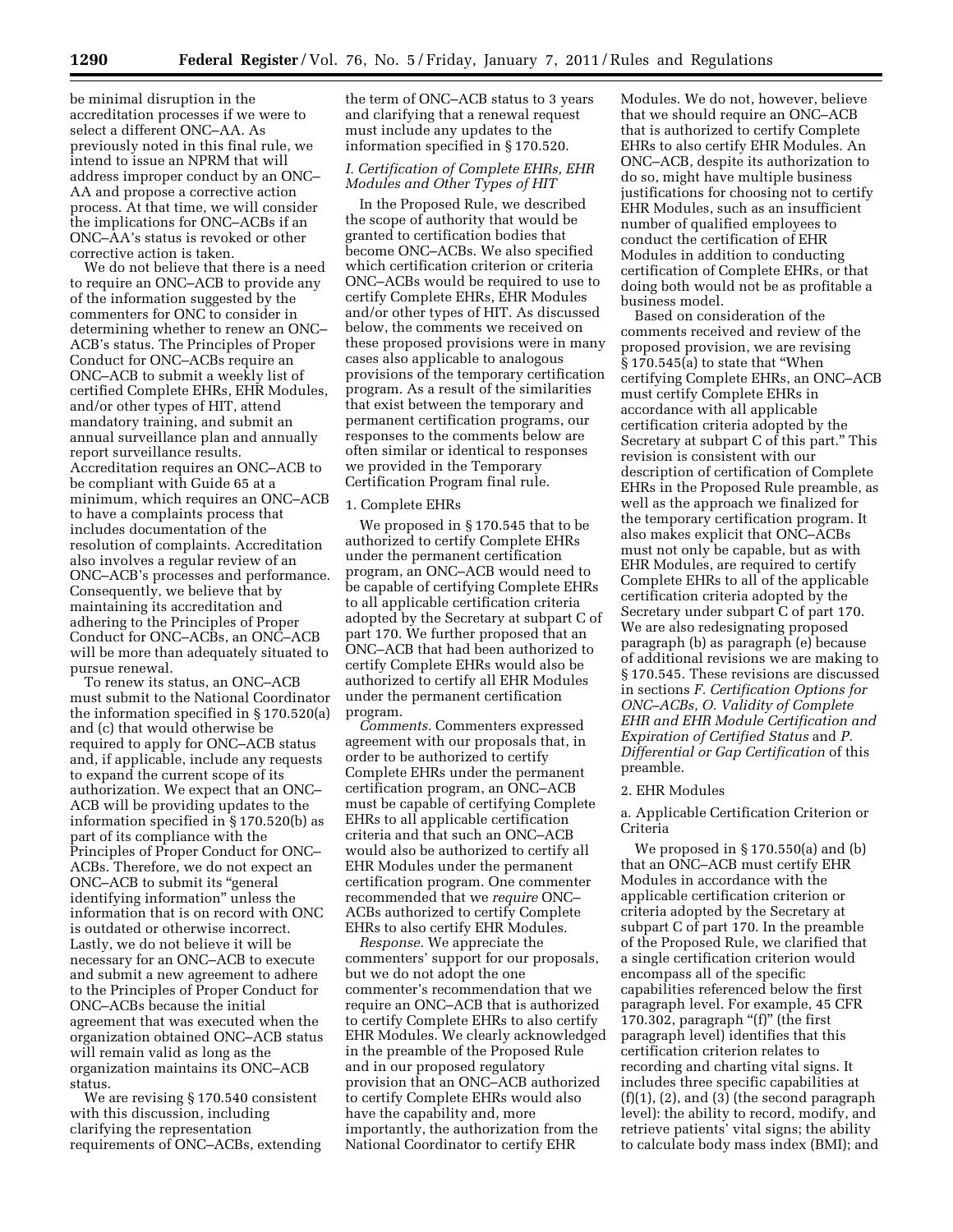the ability to plot and display growth charts. We stated that we viewed the entire set of specific capabilities required by paragraph "(f)" (namely,  $(f)(1)$ ,  $(2)$ , and  $(3)$ ) as one certification criterion. The specific capability to calculate BMI, for example, would not be equivalent to one certification criterion.

*Comments.* We received two comments on our proposal. One commenter expressed agreement with our proposal, including the appropriateness of requiring an EHR Module to be capable of performing all the functions specified at the paragraph level of a certification criterion. The commenter reasoned that to allow certification at a lower level (subparagraph) would result in a very large number of EHR Modules that would overcomplicate the certification program. The commenter stated that the only exception might be if there were a very large number of subparagraphs within a criterion or a very large number of criteria within a single objective. In that case, the commenter asserted that the EHR Module might be divided into two or more logically related groups. But in general, the commenter stated that having a range of 20–25 certification criteria, and therefore potential EHR Modules, was an appropriate level of granularity.

The other commenter stated that requiring an EHR Module to perform all of the listed functions or capabilities associated with a specific certification criterion would create a problem. In particular, the commenter stated that for the ''drug-drug, drug-allergy, drugformulary checks'' certification criterion specified in the HIT Standards and Certification Criteria interim final rule, there did not appear to be a single EHR Module in the current HIT marketplace that performs all of the four listed capabilities under the criterion. Therefore, the commenter recommended that we narrow the scope of EHR Module certification to one of the capabilities or functions (subparagraphs) of a criterion. The commenter stated that this solution would necessitate that the ONC–ACB provide EHR Modules that only perform such discrete functions with a "conditional certification" that carries the caveat that the EHR Module must be used in conjunction with other certified EHR Modules to offer full and complete functionality for the applicable criterion.

*Response.* We agree with the first commenter that, as proposed, EHR Modules should be certified to the first paragraph level of a certification criterion, as described in our example

above. We believe that this is the most appropriate level for certification of EHR Modules because, in most cases, this level of a criterion most fully represents the capabilities that are needed to perform the associated meaningful use objectives. We addressed the concern expressed by the other commenter about the ''drug-drug, drug-allergy, drug-formulary checks'' certification criterion by adopting separate certification criteria in the HIT Standards and Certification Criteria final rule.

We are modifying § 170.550 to remove proposed paragraph (b) because it is repetitive of the requirements set forth in paragraph (a). We made a similar modification to § 170.450 in the Temporary Certification Program final rule.

b. Privacy and Security Certification

With respect to EHR Modules, we discussed in the Proposed Rule when ONC–ACBs would be required to certify EHR Modules to the privacy and security certification criteria adopted by the Secretary. We proposed in § 170.550(c) that EHR Modules must be certified to all privacy and security certification criteria adopted by the Secretary unless the EHR Module(s) is/ are presented for certification in one of the following manners:

• The EHR Module(s) are presented for certification as a pre-coordinated, integrated bundle of EHR Modules, which could otherwise constitute a Complete EHR. In such instances, the EHR Module(s) shall be certified in the same manner as a Complete EHR. Precoordinated, integrated bundles of EHR Module(s) which include EHR Module(s) that would not be part of a local system and under the end user's direct control are excluded from this exception. The constituent EHR Modules of such a pre-coordinated, integrated bundle must be separately certified to all privacy and security certification criteria;

• An EHR Module is presented for certification, and the presenter can demonstrate to the ONC–ACB that it would be technically infeasible for the EHR Module to be certified in accordance with some or all of the privacy and security certification criteria; or

• An EHR Module is presented for certification, and the presenter can demonstrate to the ONC–ACB that the EHR Module is designed to perform a specific privacy and security capability. In such instances, the EHR Module may only be certified in accordance with the applicable privacy and security certification criterion/criteria.

*Comments.* A number of commenters supported our proposed approach and agreed that EHR Modules should be certified to all adopted privacy and security certification criteria unless there were justifiable reasons for which they should not. Other commenters suggested changes to one or more of the stated exceptions and posed questions for our consideration. Some commenters recommended that we deem certification criteria ''addressable'' similar to the Health Insurance Portability and Accountability Act (HIPAA) Security Rule's application of the word "addressable" to certain implementation specifications (in the HIPAA context) within a security standard (in the HIPAA context). Other commenters noted that with respect to the second exception, involving the demonstration that it would be technically infeasible for an EHR Module to be certified to some or all privacy and security certification criteria, that the term ''inapplicable'' should be added as a condition in addition to "technically infeasible." Another commenter stated that we should remove the third exception, involving the demonstration that an EHR Module is designed to perform a specific privacy and security capability, because, depending on how the privacy and security EHR Module is developed, it may also need to include certain capabilities, such as an audit log.

One commenter noted that, under the permanent certification program, an EHR Module developer would first be required to demonstrate to a testing laboratory that it is technically infeasible to certify an EHR Module to a particular privacy and security certification criterion, which would require the testing laboratory to make an independent subjective decision on technical feasibility. The commenter recommended that ONC and/or NIST develop an ''applicability matrix'' to reduce subjectivity and ensure consistent determinations among testing laboratories and ONC–ACBs related to the applicability of privacy and security certification criteria to EHR Modules. Another commenter expressed an understanding of our privacy and security certification approach to EHR Modules, but cautioned that to ensure the privacy and security of an EHR system in its entirety, that the entire combination needs to be tested for privacy and security due to variances that can occur in how EHR Modules perform once they are "linked." The commenter suggested that an EHR Module developer should be required to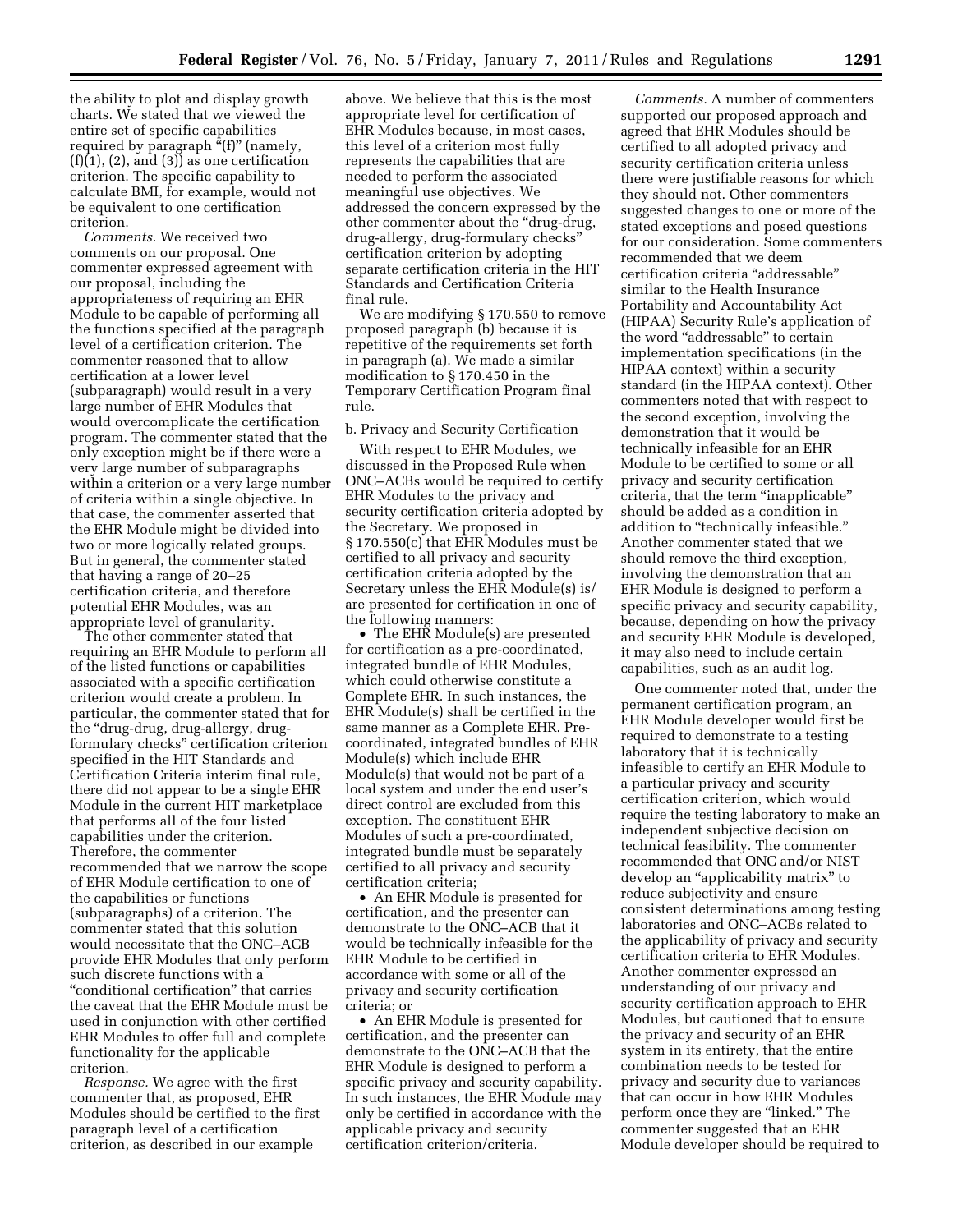explain how the EHR Module will be ''securely'' assembled.

*Response.* We appreciate commenters' support for our proposed approach and the thoughtfulness of the responses. While we understand and appreciate the similarities some commenters saw with respect to the HIPAA Security Rule and leveraging the "addressable" concept, we do not believe that making each privacy and security certification criterion "addressable" in the way it is implemented under the HIPAA Security Rule is an appropriate approach for the purposes of certifying EHR Modules.

In the context of the HIPAA Security Rule, HIPAA covered entities must assess whether each addressable implementation specification (in the HIPAA Security Rule) is a reasonable and appropriate safeguard in its environment. If a HIPAA covered entity determines that an addressable implementation specification is reasonable and appropriate, then the covered entity is required to implement it. If a HIPAA covered entity determines that an addressable implementation specification is not reasonable and appropriate, the covered entity is required to: (1) document why it would not be reasonable and appropriate to implement the addressable implementation specification; and (2) implement an equivalent alternative measure if reasonable and appropriate. While this is a sensible approach for HIPAA covered entities, we do not believe that it translates well into the certification of EHR Modules.

All HIPAA covered entities are required to comply with the HIPAA Security Rule with respect to their electronic protected health information, regardless of their size and resources. Accordingly, the HIPAA Security Rule provides for a flexible approach, allowing a HIPAA covered entity to implement safeguards that are reasonable and appropriate for its unique environment. We do not believe that this approach is appropriate for certifying EHR Modules because one purpose of certification is to assure eligible professionals and eligible hospitals that an EHR Module includes a specified capability or set of capabilities. For these reasons and as we concluded in the Temporary Certification Program final rule, we believe that the proposed standard of ''technically infeasible'' is more appropriate than the HIPAA Security Rule's ''addressable'' concept for the purposes of certifying EHR Modules. Thus, an EHR Module developer must satisfy each privacy and security criterion where it is technically feasible.

To complement our "technically infeasible'' standard, we agree with those commenters that recommended the addition of the word "inapplicable" to the second proposed exception. We believe that in some cases a privacy and security certification criterion may be inapplicable to an EHR Module while technically feasible to implement, and in other cases a privacy and security certification criterion may be applicable but technically infeasible to implement. For example, it may be technically feasible to implement an automatic logoff or emergency access capability for several types of EHR Modules, but such capabilities may be inapplicable given the EHR Module's anticipated function and/or point of integration.

In response to the comment regarding the assessment of privacy and security certification criteria by testing labs, we anticipate that an EHR Module developer would request a testing lab to only test the privacy and security certification criteria to which the EHR Module developer believes are appropriate for its EHR Module. In other words, a testing lab would test what is requested by an EHR Module developer and not be responsible for determining whether other privacy and security certification criteria (not requested for testing) may in fact be applicable or technically feasible for the EHR Module developer to implement. This responsibility would be an ONC–ACB's and, for the purposes of certification, we require that an individual or entity that presents an EHR Module for certification must provide sufficient documentation to the ONC–ACB to support its assertion that a particular privacy and security certification criterion is inapplicable or that satisfying the certification criterion is technically infeasible. Based on this documentation, the ONC–ACB shall independently assess and make a reasonable determination as to whether the EHR Module should be exempt from having to satisfy particular privacy or security certification criteria. As a result, there could be situations where despite an EHR Module developer's belief that a privacy and security certification criterion is inapplicable or technically infeasible an ONC–ACB makes a determination to the contrary. We believe that these instances would be the exception and not the rule but, nonetheless, we encourage EHR Module developers to carefully consider those privacy and security certification criteria they believe are inapplicable or technically infeasible prior to seeking testing. Finally, we recognize that this approach provides a certain amount of

discretion among the ONC–ACBs, but we believe that any inconsistent application that emerges could be mitigated by guidance from the National Coordinator.

A commenter expressed a concern about the overall privacy and security of a combination of EHR Modules. As we stated in the Proposed Rule and the HIT Standards and Certification Criteria interim final rule, it is incumbent on the eligible professional or eligible hospital to ensure that a combination of EHR Modules properly work together to meet all of the required capabilities necessary to meet the definition of Certified EHR Technology. Thus, the flexibility and customization provided through the use of EHR Modules may also include some additional work on the part of an eligible professional or eligible hospital to ensure that adopted EHR Modules properly work together. Alternatives to this custom approach, as we have discussed, include the adoption of Complete EHRs and pre-coordinated, integrated bundles of EHR Modules.

We also agree with the commenter who stated that we should remove the third exception and simply require all EHR Modules, if not included in a precoordinated integrated bundle, to follow the same approach. As a result, and as we did in the context of the temporary certification program, only the first and second exception of proposed § 170.550(c) will be finalized. We recognize that, with respect to an EHR Module that is focused exclusively on providing one or more privacy and security capabilities, the remaining privacy and security certification criteria may be inapplicable or compliance with them may be technically infeasible. However, we do not believe it is prudent to presume that this will always be the case.

*Comments.* Several commenters asked for clarification of the circumstances under which the first exception we proposed applied in relation to a precoordinated, integrated bundle of EHR Modules, the carve out to this exception related to EHR Modules that were ''not be part of a local system,'' and our use of the term "end user."

*Response.* Overall, the premise behind the first exception is to omit the general requirement that each individual EHR Module must be certified to all of the adopted privacy and security criteria. We believe it would be pragmatic to eliminate this requirement in situations where several EHR Module developers (*e.g.,* different vendors) or a single EHR Module developer presents a collection of EHR Modules as a pre-coordinated, integrated bundle to an ONC–ACB for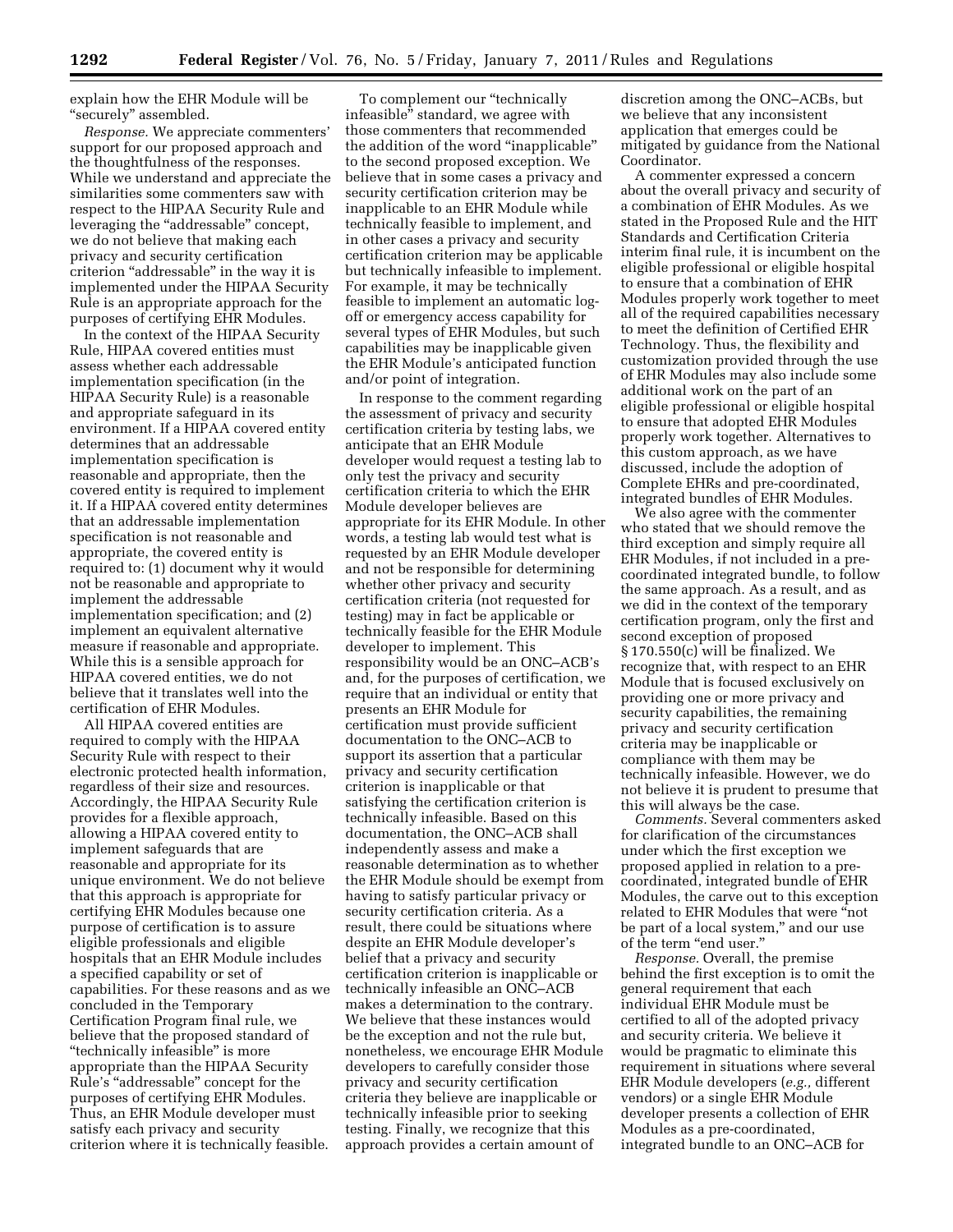certification. In these circumstances, the pre-coordinated, integrated bundle of EHR Modules would otherwise meet the definition of and constitute a Complete EHR. Therefore, consistent with our approach in the Temporary Certification Program final rule, we clarify that in the circumstances where a pre-coordinated, integrated bundle of EHR Modules is presented for certification and one or more of the constituent EHR Modules is/are demonstrably responsible for providing all of the privacy and security capabilities for the entire bundle of EHR Modules, that those other EHR Modules would be exempt from being certified to the adopted privacy and security certification criteria. To illustrate, four EHR Module developers each develop one EHR Module (EHR Modules A, B, C, and D) and form an affiliation. The EHR Module developers present their EHR Modules for certification as a precoordinated, integrated bundle and identify that EHR Module "C" is responsible for providing the privacy and security capabilities for the rest of the entire bundle (EHR Modules A, B, and D). In this scenario, EHR Modules A, B, and D would be exempt from also being certified to the adopted privacy and security certification criteria.

With respect to the proposed carve out to this exception related to EHR Modules that would ''not be part of a local system,'' we sought to limit those circumstances where a group of EHR Module developers could claim that a collection of EHR Modules was a ''precoordinated, integrated bundle,'' yet it would be technically infeasible for one or all of the EHR Modules in the collection to be demonstrably responsible for providing all of the privacy and security capabilities for the rest of the EHR Modules. We believe this would occur in situations where a ''pre-coordinated, integrated bundle'' of EHR Modules includes one or more services offered by different EHR Module developers that have been implemented on different technical architectures or hosted over the Internet on one or multiple different servers. In this situation we do not believe that it would be possible for one or more of the EHR Modules to be demonstrably responsible for providing all of the privacy and security capabilities for the rest of the EHR Modules. For example, we do not believe that it is possible, at the present time, for a web-based EHR Module to offer authentication for another EHR Module that may be installed on an eligible professional's laptop, nor do we believe that one or more web-based services could provide

an audit log for actions that took place outside of that service.

We believe that with this additional clarity the explicit mention of the first exception's carve out is no longer necessary and have revised the first exception accordingly to include the clarifying concepts we discuss above. This revision has also resulted in the removal of the term "end user," which commenters requested we clarify. We are redesignating proposed § 170.550(c) as § 170.550(e). The entire provision at § 170.550(e), including the changes from both of our responses above, will read:

EHR Modules shall be certified to all privacy and security certification criteria adopted by the Secretary unless the EHR Module(s) is presented for certification in one of the following manners:

(1) The EHR Modules are presented for certification as a pre-coordinated, integrated bundle of EHR Modules, which would otherwise meet the definition of and constitute a Complete EHR, and one or more of the constituent EHR Modules is demonstrably responsible for providing all of the privacy and security capabilities for the entire bundle of EHR Modules; or

(2) An EHR Module is presented for certification, and the presenter can demonstrate and provide documentation to the ONC–ACB that a privacy and security certification criterion is inapplicable or that it would be technically infeasible for the EHR Module to be certified in accordance with such certification criterion. We made similar modifications to § 170.450(c) in the Temporary Certification Program final rule.

We would like to clarify a few points related to pre-coordinated, integrated bundles of EHR Modules. First, a precoordinated, integrated bundle of EHR Modules will qualify for the exception at § 170.550(e)(1) if, and only if, the bundle would otherwise meet the definition of and constitute a Complete EHR. In other words, the precoordinated, integrated bundle of EHR Modules must meet, at a minimum, all of the applicable certification criteria adopted by the Secretary in subpart C of part 170, even though the bundle and its constituent EHR Modules would not have been developed as a Complete EHR. For example, three EHR Modules may be integrated and ''bundled'' together, but if the bundle does not satisfy all of the applicable certification criteria that have been adopted, it will not qualify for this specific exception. In those cases, we would view such a bundle as an EHR Module that provides multiple capabilities. Second, because a pre-coordinated, integrated bundle of

EHR Modules would otherwise meet the definition of and constitute a Complete EHR, we expect to list it as a ''Complete EHR" and not an "EHR Module" on the CHPL, but would provide a designation noting that it is a pre-coordinated, integrated bundle of EHR Modules. Based on experience, we may determine that a more effective method for listing pre-coordinated, integrated bundles of EHR Modules on the CHPL would be appropriate and will periodically evaluate if another method would be beneficial. As previously discussed in this preamble, we expect ONC–ACBs will specifically identify precoordinated, integrated bundles of EHR Modules as part of their reporting obligations under § 170.523(f). Finally, in case it is unclear from the context, we clarify that references to EHR Module(s) in other provisions of § 170.550 are intended to include pre-coordinated, integrated bundles of EHR Modules.

*Comments.* A few commenters requested that we clarify whether there could be specific privacy and securityfocused EHR Modules. That is, in the context of the definition of EHR Module, whether we intended to permit EHR Modules to exist that only addressed one or more adopted privacy and security certification criteria. One commenter asked for clarification as to whether a specific privacy and securityfocused EHR Module would meet a certification criterion if its purpose was to call or assign the actual capability required by a certification criterion to another function or service.

*Response.* Yes, as we stated in the Temporary Certification Program final rule, we believe that there could be specific privacy and security-focused EHR Modules and do not preclude such EHR Modules from being presented for certification. However, with respect to the second comment and request for clarification, we believe that an EHR Module itself must be capable of performing a capability required by an adopted privacy and security certification criterion and that delegating the responsibility to another service or function would not be acceptable. In those cases, there would be no proof that the EHR Module could actually perform the specific capability, only that it could direct another service or function to do it.

# c. Identification of Certified Status

We proposed in § 170.550(d) to require ONC–ACBs authorized to certify EHR Modules to clearly indicate the certification criterion or criteria to which an EHR Module has been certified in the EHR Module's certification documentation.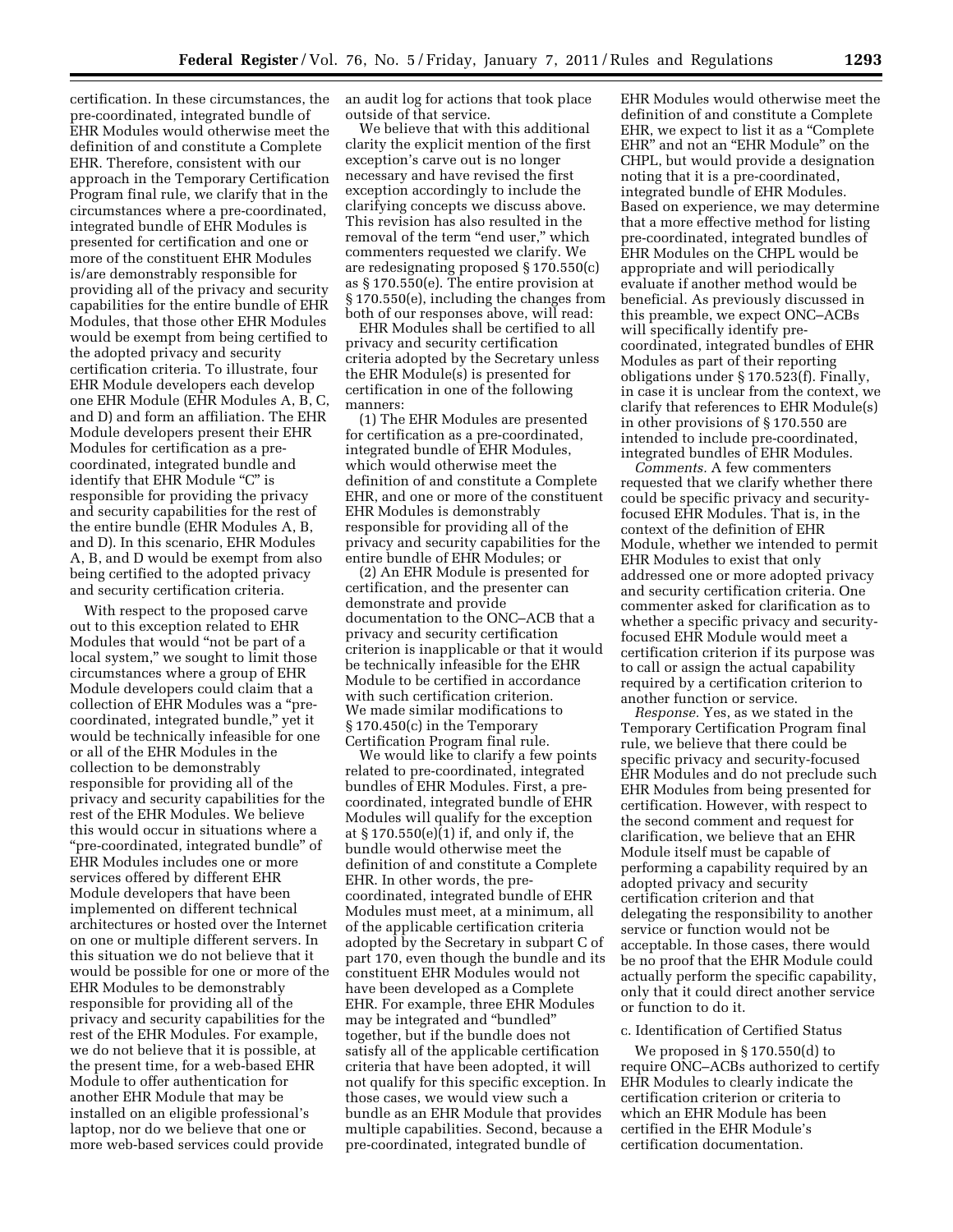*Comments.* We received two comments requesting that we standardize the certification documentation requirements or at least provide clear guidelines for "certificate" design. The commenters were concerned that if left to the discretion of ONC–ACBs, the resulting certification ''certificates'' could look quite different and result in marketplace confusion. One commenter recommended that the certification "certificate," which will figure prominently in EHR software vendor marketing, should be uniform in appearance and depict HHS authority and assurance.

*Response.* We agree with the commenters that "certificate" documentation should be designed in a way that does not lead to market confusion. Therefore, we are establishing a new Principle of Proper Conduct for ONC–ACBs regarding the proper identification of Complete EHRs and EHR Modules, similar to the new Principle of Proper Conduct for ONC– ATCBs we finalized in the Temporary Certification Program final rule. We further discuss the basis for this new Principle of Proper Conduct for ONC– ACBs under the heading titled ''*O. Validity of Complete EHR and EHR Module Certification and Expiration of Certified Status*'' later in this preamble. Consistent with this decision, we are modifying § 170.550 to remove proposed paragraph (d). This modification will eliminate any potential redundancy with the new Principle of Proper Conduct on the proper identification of Complete EHRs and EHR Modules.

# 3. Other Types of HIT

We proposed in § 170.553 that an ONC–ACB could be authorized to certify HIT, other than Complete EHRs and/or EHR Modules, in accordance with the applicable certification criterion or criteria adopted by the Secretary at subpart C of part 170. In association with this proposed provision, we invited public comment on the need for additional HIT certifications, the types of HIT that would be appropriate for certification, and on any of the potential benefits or challenges associated with certifying other types of HIT.

*Comments.* We received numerous comments on our proposal to utilize the permanent certification program for the certification of other types of HIT, with commenters overwhelmingly in favor of this proposal. Commenters also made suggestions of other types of HIT that could be certified, such as personal health records, health information organizations, pharmacy and laboratory

systems, ancillary clinical systems including radiology information systems, picture archiving and communication systems, cardiology systems, vital signs and point-of-care medical devices, and telehealth and remote patient care solutions. Conversely, a few commenters did not believe that there was a current need for the certification of other types of HIT and suggested that we should first determine whether a private market would develop for the certification of other types of HIT. A few other commenters suggested that the permanent certification program should first focus on the certification of Complete EHRs and EHR Modules and that further certification of other types of HIT should be done with the intent of supporting meaningful use efforts.

*Response.* We appreciate the support for the certification of other types of HIT under the permanent certification program. Consistent with our discussion in the Proposed Rule, we maintain that section 3001(c)(5) of the PHSA provides the National Coordinator with the authority to establish a voluntary certification program or programs for other types of HIT besides Complete EHRs and EHR Modules. We agree with the commenters, however, that the initial focus of the permanent certification program should be on the certification of Complete EHRs and EHR Modules in support of efforts by eligible professionals and eligible hospitals who seek to demonstrate meaningful use under the Medicare and Medicaid EHR Incentive Programs. Moreover, as we stated in the Proposed Rule, the Secretary must first adopt certification criteria applicable to other types of HIT before the National Coordinator could subsequently authorize an ONC–ACB to certify such HIT under the permanent certification program. In the event that the Secretary adopts such applicable certification criteria and future circumstances suggest the need or demand for the certification of other types of HIT, we will further consider the comments received in determining how to proceed, including those comments suggesting specific types of other HIT that would be appropriate for certification. As previously noted in this preamble, if the scope of the permanent certification program is eventually expanded to include other types of HIT, certification would not constitute a replacement or substitution for other Federal requirements that may be applicable to those other types of HIT. Consistent with this discussion, we are finalizing § 170.553 without modification.

#### *J. Certification of* ''*Minimum Standards*''

In the Proposed Rule, we summarized the approach set forth in the HIT Standards and Certification Criteria interim final rule (75 FR 2014) to treat certain vocabulary code set standards as "minimum standards." We noted that the establishment of ''minimum standards'' for specific adopted code sets would, in certain circumstances, allow a Complete EHR and/or EHR Module to be tested and certified to a permitted newer version of an adopted code set without the need for additional rulemaking. Additionally, we noted that this approach would enable Certified EHR Technology to be upgraded to a permitted newer version of a code set without adversely affecting its certified status.

At the end of this summary, we reiterated a previously identified limitation of the "minimum standards" approach with respect to significant revisions to adopted code sets. We stated that a newer version of an adopted ''minimum standard'' code set would be permitted for use in testing and certification unless it was a significant revision to a code set that represented a ''modification, rather than maintenance or a minor update of the code set.'' In those cases, we reiterated that the Secretary would likely proceed with notice and comment rulemaking to adopt a significantly revised code set standard.

We proposed two methods through which the Secretary could identify new versions of adopted ''minimum standard'' code sets. The first method would allow any member of the general public to notify the National Coordinator about a new version. Under the second method, the Secretary would proactively identify newly published versions. After a new version has been identified, a determination would be issued as to whether the new version constitutes maintenance efforts or minor updates to the adopted code set and consequently may be permitted for use in certification. We proposed, as described in § 170.555, that once the Secretary has accepted a new version of an adopted ''minimum standard'' code set that:

(1) Any ONC–ACB may test and certify Complete EHRs and/or EHR Modules according to the new version;

(2) Certified EHR Technology may be upgraded to comply with the new version of an adopted minimum standard accepted by the Secretary without adversely affecting the certification status of the Certified EHR Technology; and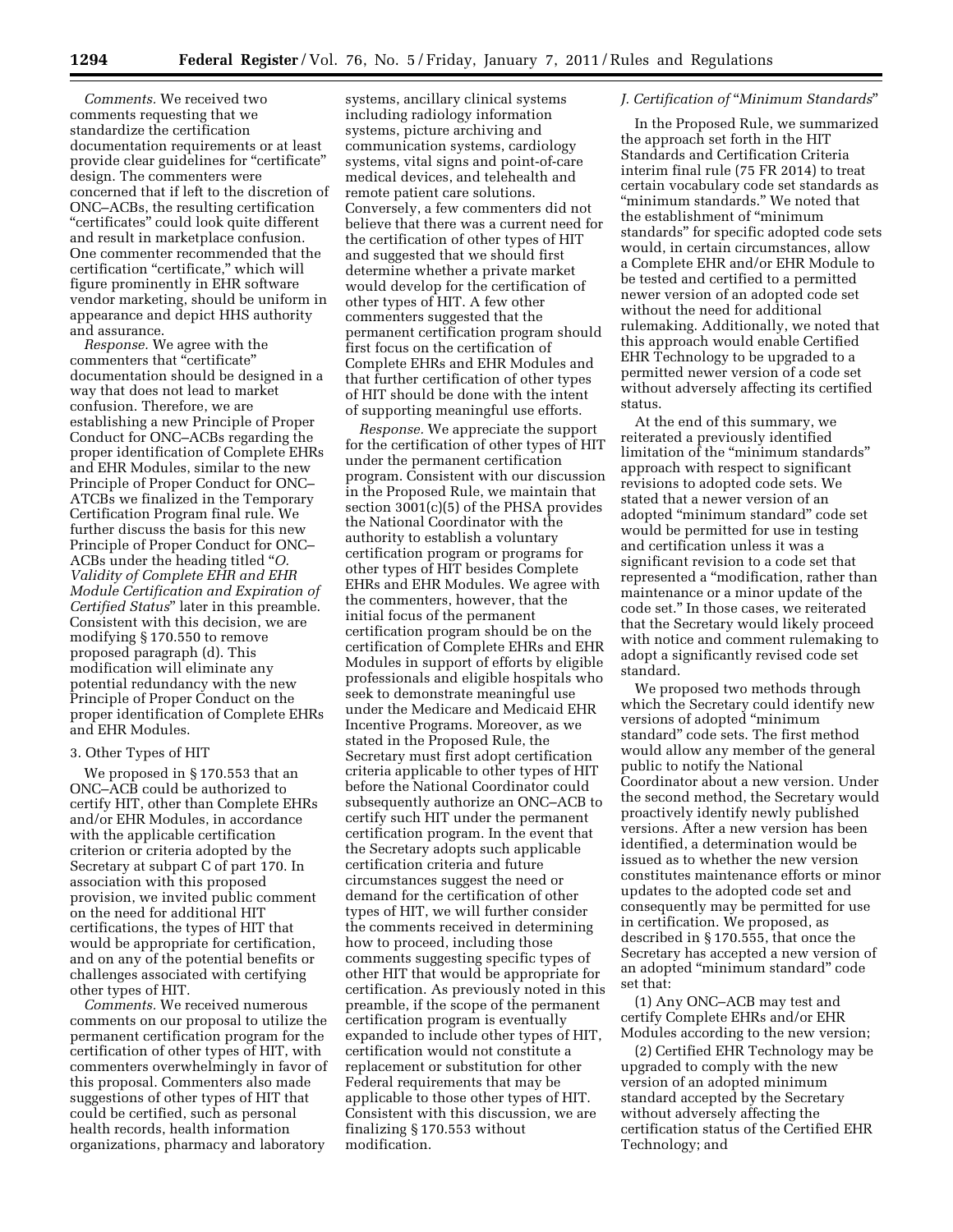(3) ONC–ACBs would not be required to test and certify Complete EHRs and/ or EHR Modules according to the new version until we updated the incorporation by reference of the adopted version to a newer version.

Finally, we stated that for either method, we would regularly publish on a quarterly basis, either by presenting to the HIT Standards Committee or by posting a notification on our Web site, any Secretarial determinations that have been made with respect to "minimum standard'' code sets. We requested public comment on the frequency of publication, any other approaches we should consider to identify newer versions of adopted code set standards, and whether both methods described above should be used.

*Comments.* Many commenters supported our proposed approaches. These commenters also encouraged us to pursue both of the proposed approaches (notification of the National Coordinator by the general public and proactive identification by the Secretary). Some commenters recommended that we establish open lines of communication with the organizations responsible for maintaining identified ''minimum standard'' code sets in order to facilitate the process of identifying newer versions.

*Response.* We appreciate the commenters' support for our proposals. We first note that we inadvertently referenced ''testing'' in proposed § 170.555. As specified in this final rule, the National Coordinator will authorize ONC–ACBs to perform certifications and not testing under the permanent certification program. Therefore, we are removing references to "testing" in § 170.555. Second, based on the commenters' feedback, we have decided to adopt both of the proposed approaches for the permanent certification program, as we did for the temporary certification program. In addition, we expect to work, as appropriate, with the maintenance organizations for the ''minimum standard'' code sets, as well as the HIT Standards Committee, to identify new versions when they become available.

*Comments.* A few commenters recommended that ONC–ACBs not be required to use an accepted newer version of a ''minimum standard'' code set for certification. Along those lines, a few other commenters recommended that there be a delay period between the Secretary's acceptance of a new version and when it would be required for certification. One commenter noted that supporting multiple versions of standards should be avoided and that

there would be differences in what was certified versus what was implemented, while another commenter noted that even permitting the use of a minor update could affect interoperability. Some commenters specifically requested clarification regarding the timeline associated with the Secretary's acceptance of a newer version and its publication and what requirement there would be for its inclusion in certification.

*Response.* We believe that some commenters misunderstood the implications of the Secretary's acceptance of a newer version of a "minimum standard" code set. We therefore clarify that if the Secretary accepts a newer version of a ''minimum standard'' code set, *nothing is required*  of ONC–ACBs, Complete EHR or EHR Module developers, or the eligible professionals and eligible hospitals who have implemented Certified EHR Technology. We provided similar clarification for the temporary certification program in the final rule establishing that program. In the Proposed Rule, we used a three-pronged approach in order to provide greater flexibility and accommodate industry practice with respect to code sets that must be maintained and frequently updated. The first prong would permit, but *not require,* ONC–ACBs to use an accepted newer version of a ''minimum standard'' code set to certify Complete EHRs and/or EHR Modules if the accepted newer version has been incorporated into a product by a Complete EHR or EHR Module developer. In these instances, we believe this approach benefits Complete EHR or EHR Module developers because they would be able to adopt a newer version of a code set voluntarily and have their Complete EHR or EHR Module certified according to it, rather than having to use an older version for certification. The second prong would permit, but *not require,* eligible professionals and eligible hospitals who are already using Certified EHR Technology to receive an upgrade from their Complete EHR or EHR Module developer or voluntarily upgrade themselves to an accepted newer version of a ''minimum standard'' code set without adversely affecting the certification status of their Certified EHR Technology. Again, we believe this is a benefit to eligible professionals and eligible hospitals and provides greater flexibility. The third prong explicitly states that an ONC–ACB would not be required to use any other version of a "minimum standard" code set beyond the one adopted at 45 CFR 170 subpart

B until the Secretary incorporates by reference a newer version of that code set.

We recognize that a few different versions of adopted ''minimum standards'' could all be implemented at the same time and before a subsequent rulemaking potentially changes what constitutes the "minimum." We also understand the point raised by the commenter who expressed concerns about this approach because it could potentially create a situation where there could be differences in what was certified versus what was implemented. Along those lines, we also appreciate the point made by the commenter that a minor update could affect interoperability. We acknowledge these concerns and considered them as part of our analysis in determining whether to adopt minimum standards and to permit such standards to be exceeded when newer versions had been made available for use. However, we would like to make clear that we provide this flexibility on a voluntary basis and believe that the benefit of accepting newer versions of a "minimum" standard'' (namely, enabling the HIT industry to keep pace with new code sets) outweighs any potential or temporary risk to interoperability.

In light of the discussion above, we do not believe it is necessary to change any of our proposals, and we hope the additional clarification above addresses the concerns and questions raised by commenters. Accordingly, except for removing references to "testing," we are finalizing § 170.555 without modification.

*Comments.* Some commenters requested that we clarify the process the Secretary would follow before accepting a newer version of an adopted ''minimum standard'' code set, including specifying the timeframes for publication.

*Response.* We expect that after a new version of an adopted ''minimum standard'' code set has been identified (either through the general public's notification of the National Coordinator or the Secretary proactively identifying its availability), the National Coordinator would ask the HIT Standards Committee to assess and solicit public comment on the new version. We expect that the HIT Standards Committee would subsequently issue a recommendation to the National Coordinator which would identify whether the Secretary's acceptance of the newer version for voluntary implementation and certification would burden the HIT industry, negatively affect interoperability, or cause some other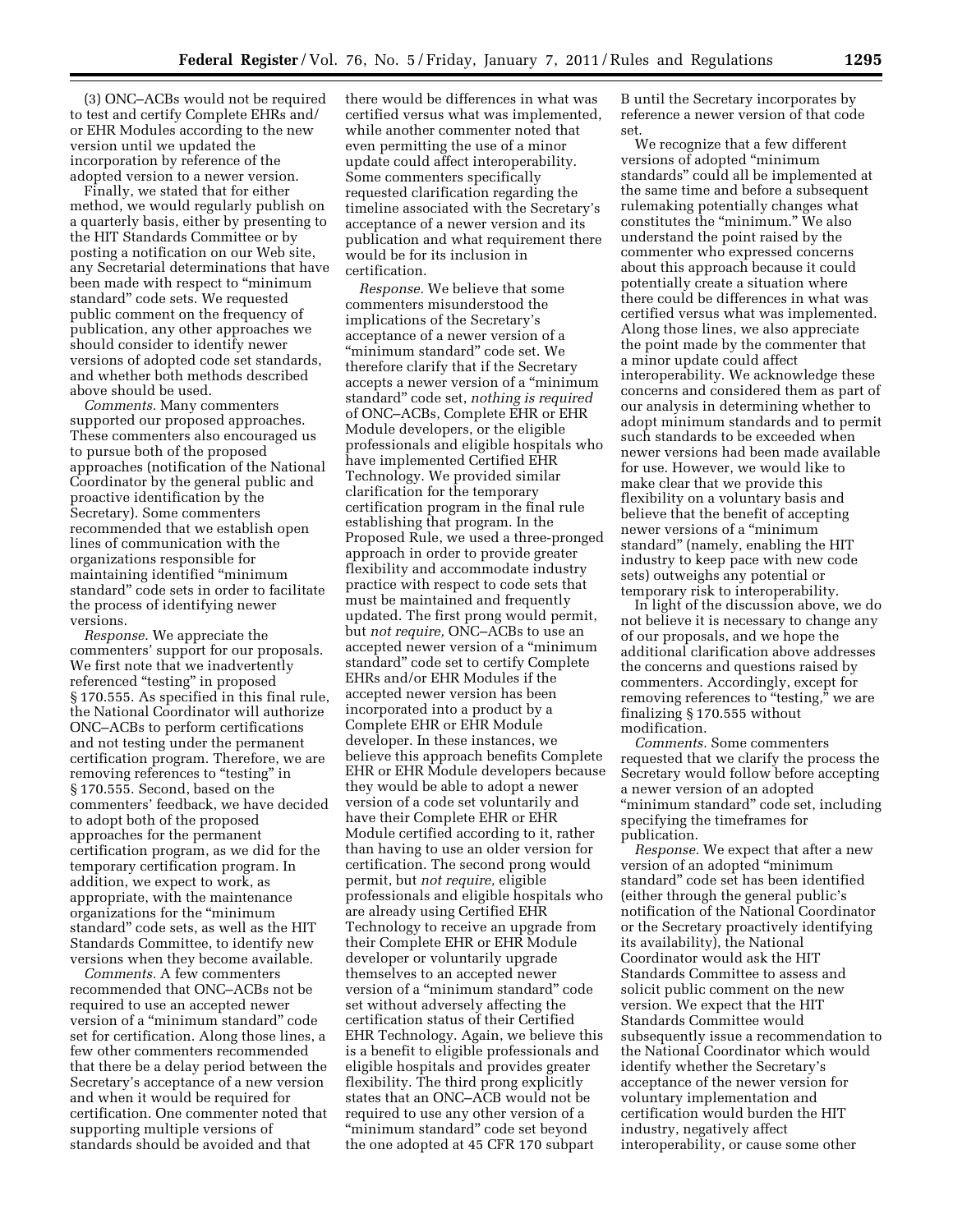type of unintended consequence. After considering the recommendation of the HIT Standards Committee, the National Coordinator would determine whether or not to seek the Secretary's acceptance of the new version of the adopted ''minimum standard'' code set. If the Secretary approves the National Coordinator's request, we would issue guidance on an appropriate but timely basis indicating that the new version of the adopted ''minimum standard'' code set has been accepted by the Secretary.

### *K. Authorized Certification Methods*

We proposed in § 170.557 that, as a primary method, an ONC–ACB would be required to be capable of certifying Complete EHRs and/or EHR Modules at its facility. We also proposed that an ONC–ACB would be required to have the capacity to certify Complete EHRs and/or EHR Modules through one of the following secondary methods: at the site where the Complete EHR or EHR Module has been developed; or at the site where the Complete EHR or EHR Module resides; or remotely (*i.e.,*  through other means, such as through secure electronic transmissions and automated web-based tools, or at a location other than the ONC–ACB's facility).

*Comments.* We received many comments on our proposal. We received varying recommendations and proposals, but the majority of commenters did not agree with certification at an ONC–ACB's facility as the primary method. Commenters noted that to require eligible professionals or eligible hospitals with self-developed Complete EHRs to physically move their Complete EHRs to another location for certification would not only be burdensome but in many cases impossible. Instead, many commenters recommended that we require ONC– ACBs to have the capacity to certify products through all of the secondary methods we proposed. Some commenters supported secondary methods without preference, while many commenters recommended that we require ONC–ACBs to offer remote certification as the primary method because of its efficiency and low cost to Complete EHR and EHR Module developers. Commenters also noted that ONC–ACBs could offer other methods, including performing certification at an ONC–ACB's facility. One commenter recommended that, as the primary method, ONC–ACBs should be required to support certification at the Complete EHR or EHR Module developer's site, which could include a development or deployment site. Another commenter stated that each method should be

considered equal because different methods may be appropriate for different developers. Some commenters recommended that we clarify whether we expected Complete EHRs and EHR Modules to be "live" at customer sites before they can be certified. The commenters asserted that such a prerequisite will significantly delay the roll out of customer upgrades.

*Response.* We appreciate the many options and preferences expressed by the commenters. We believe that in order to adequately and appropriately address the commenters' concerns, an ONC–ACB must have the capacity to provide remote certification for both development and deployment sites. For the purposes of the permanent certification program, a development site is the physical location where a Complete EHR, EHR Module or other type of HIT was developed. For the purposes of the permanent certification program, a deployment site is the physical location where a Complete EHR, EHR Module or other type of HIT resides or is being or has been implemented. As discussed in the Proposed Rule, remote certification would include the use of methods that do not require the ONC–ACB to be physically present at the development or deployment site. This could include the use of web-based tools or secured electronic transmissions. In addition to remote certification, an ONC–ACB may also offer certification at its facility or at the physical location of a development or deployment site, but we are not requiring that an ONC–ACB offer such certification. As indicated by commenters and our own additional research, the market currently utilizes predominantly remote methods for the certification of HIT. On-site certification was cited as costly and inefficient. Therefore, consistent with our requirements of ONC–ATCBs under the temporary certification program, we are not requiring ONC–ACBs to offer such certification, but anticipate that some ONC–ACBs will offer on-site certification if there is a market demand. In response to those commenters who requested clarification regarding "live" certification, we want to make clear that we do not believe that a Complete EHR, EHR Module or other type of HIT must be ''live at a customer's site'' in order to qualify for certification by an ONC– ACB. As stated above, a Complete EHR, EHR Module or other type of HIT could be certified at the development site of a developer of Complete EHRs, EHR Modules or other types of HIT. Consistent with this discussion, we are revising § 170.557 to require an ONC–

ACB to provide remote certification for both development and deployment sites and have included the definitions of "development site," "deployment site," and "remote certification" in § 170.502.

#### *L. Good Standing as an ONC–ACB, Revocation of ONC–ACB Status, and Effect of Revocation on Certifications Issued by a Former ONC–ACB*

We proposed requirements that ONC– ACBs would need to meet in order to maintain good standing under the permanent certification program, the processes for revoking an ONC–ACB's status for failure to remain in good standing, the effects that revocation would have on a former ONC–ACB, and the potential effects that revocation could have on certifications issued by a former ONC–ACB.

#### 1. Good Standing as an ONC–ACB

We proposed in § 170.560 that, in order to maintain good standing, an ONC–ACB would be required to adhere to the Principles of Proper Conduct for ONC–ACBs; refrain from engaging in other types of inappropriate behavior, including misrepresenting the scope of its authorization or certifying Complete EHRs and/or EHR Modules for which it was not given authorization; and follow all applicable Federal and State laws.

*Comments.* Commenters expressed appreciation for our proposed standards of conduct for ONC–ACBs. One commenter encouraged us to evaluate compliance with the Principles of Proper Conduct on an ongoing basis and at the time for ''re-authorization,'' particularly if either a Type-1 or Type-2 violation had occurred.

*Response.* We believe that our proposed Principles of Proper Conduct for ONC–ACBs are essential to maintaining the integrity of the permanent certification program, as well as ensuring public confidence in the program and the Complete EHRs, EHR Modules, and other types of HIT that may be certified under the program. We intend to monitor compliance with the Principles of Proper Conduct for ONC– ACBs on an ongoing basis by, among other means, ensuring that ONC–ACBs are attending all mandatory ONC training. It is also expected that ONC– ACBs will maintain relevant documentation of their compliance with the Principles of Proper Conduct for ONC–ACBs because such documentation would be necessary, for instance, to rebut a notice of noncompliance with the Principles of Proper Conduct issued by the National Coordinator under § 170.565. At the time of renewal, an ONC–ACB will be assessed based on the updated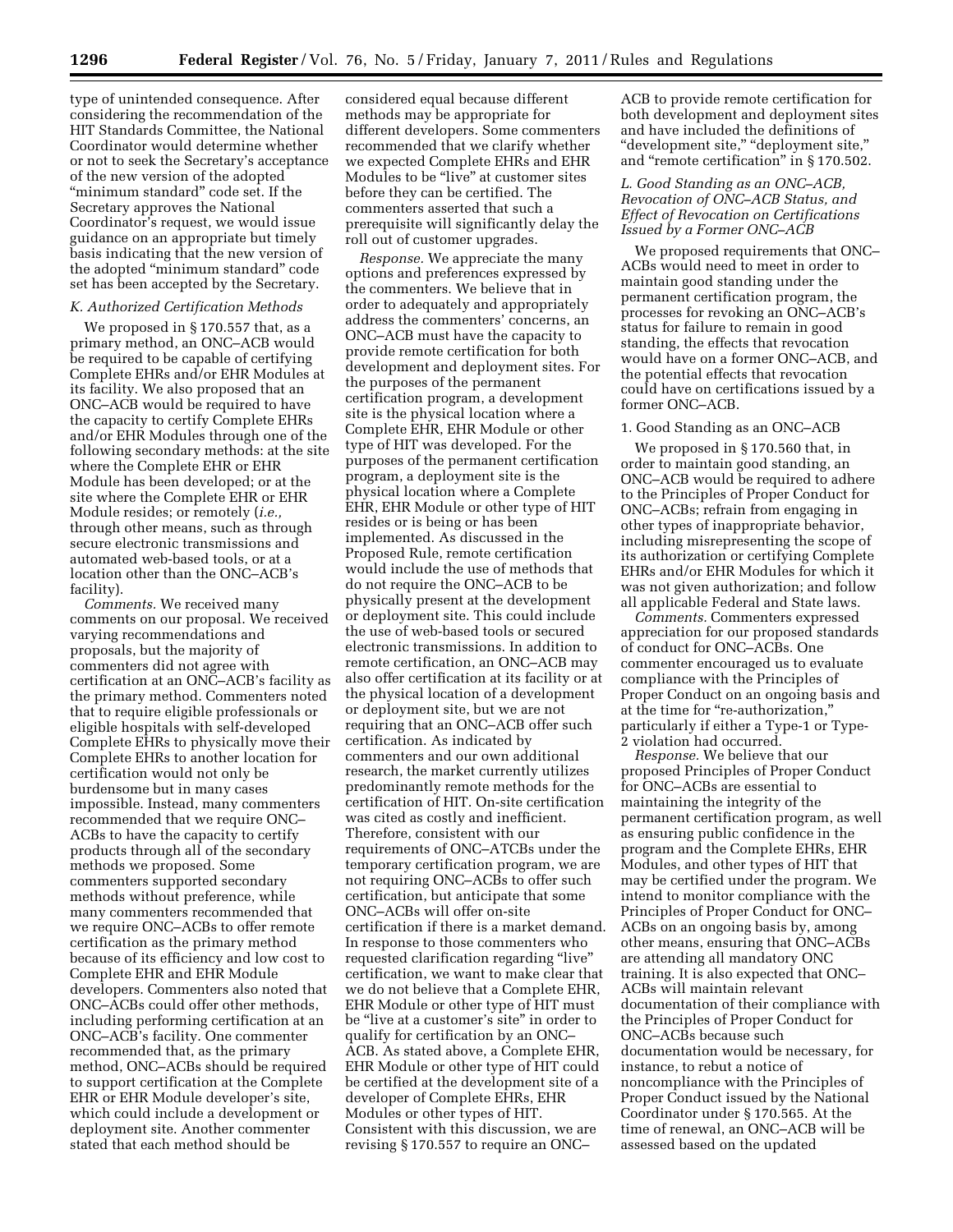application it provides in accordance with § 170.540, which would entail reviewing an ONC–ACB's current accreditation and adherence to the Principles of Proper Conduct. Accordingly, we are finalizing § 170.560 without modification.

#### 2. Revocation of ONC–ACB Status

We proposed in § 170.565 that the National Coordinator could revoke an ONC–ACB's status if it committed a Type-1 violation or if it failed to timely or adequately correct a Type-2 violation. We defined Type-1 violations to include violations of law or permanent certification program policies that threaten or significantly undermine the integrity of the permanent certification program. These violations include, but are not limited to: false, fraudulent, or abusive activities that affect the permanent certification program, a program administered by HHS or any program administered by the Federal government.

We defined Type-2 violations as noncompliance with § 170.560, which would include without limitation, failure to adhere to the Principles of Proper Conduct for ONC–ACBs, engaging in other types of inappropriate behavior, or failing to follow other applicable laws. We proposed that if the National Coordinator were to obtain reliable evidence that an ONC–ACB may no longer be in compliance with § 170.560, the National Coordinator would issue a noncompliance notification. We proposed that an ONC– ACB would have 30 days from receipt of a noncompliance notification to submit a written response and accompanying documentation that demonstrates that no violation occurred or that the alleged violation had been corrected. We further proposed that the National Coordinator would have up to 30 days from the time the response is received to evaluate the response and determine whether a violation had occurred and whether it had been adequately corrected.

We proposed that the National Coordinator could propose to revoke an ONC–ACB's status if the ONC–ACB committed a Type-1 violation. We proposed that the National Coordinator could propose to revoke an ONC–ACB's status if, after an ONC–ACB has been notified of a Type-2 violation, the ONC– ACB fails to rebut an alleged Type-2 violation with sufficient evidence showing that the violation did not occur or that the violation had been corrected, or if the ONC–ACB did not submit a written response to a Type-2 noncompliance notification within the specified timeframe. We proposed that

an ONC–ACB would have up to 10 days from receipt of the proposed revocation notice to submit a written response explaining why its status should not be revoked. We proposed that the National Coordinator would have up to 30 days from the time the response is received to review the information submitted by the ONC–ACB and reach a decision. We further proposed that an ONC–ACB would be able to continue its operations under the permanent certification program during the time periods provided for the ONC–ACB to respond to a proposed revocation notice and the National Coordinator to review the response.

We proposed that if the National Coordinator determined that an ONC– ACB's status should not be revoked, the National Coordinator would notify the ONC–ACB's authorized representative in writing of the determination. We also proposed that the National Coordinator could revoke an ONC–ACB's status if it is determined that revocation is appropriate after considering the ONC– ACB's response to the proposed revocation notice or if the ONC–ACB did not respond to a proposed revocation notice within the specified timeframe. We further proposed that a decision to revoke an ONC–ACB's status would be final and not subject to further review unless the National Coordinator chose to reconsider the revocation.

We proposed that a revocation would be effective as soon as the ONC–ACB received the revocation notice. We proposed that a certification body that had its ONC–ACB status revoked would be prohibited from accepting new requests for certification and would be required to cease its current certification operations under the permanent certification program. We further proposed that if a certification body had its ONC–ACB status revoked for a Type-1 violation, it would be prohibited from reapplying for ONC–ACB status under the permanent certification program for one year.

We proposed that failure to promptly refund any and all fees for uncompleted certifications of Complete EHRs and EHR Modules after the revocation of ONC–ACB status would be considered a violation of the Principles of Proper Conduct for ONC–ACBs. We proposed that the National Coordinator would consider such violations in the event that a certification body reapplied for ONC–ACB status under the permanent certification program.

In association with these proposals, we specifically requested that the public comment on three additional proposals. First, we requested that the public comment on whether the National

Coordinator should consider proposing the revocation of an ONC–ACB's status for repeatedly committing Type-2 violations even if the ONC–ACB adequately corrected the violations each time. In conjunction with this request, we asked how many corrected Type-2 violations would be sufficient for proposing revocation of an ONC–ACB and to what extent the frequency of these violations should be a consideration. Second, we requested that the public comment on whether the proposed 1-year bar on reapplying for ONC–ACB status imposed on a revoked certification body should be shortened or lengthened and whether alternative sanctions should be considered. In addition we noted that, depending on the type of violation that led to the former ONC–ACBs status being revoked, it was possible that the former ONC– ACB would also lose its accreditation. Third, we requested that the public comment on whether the National Coordinator should also include a process to suspend an ONC–ACB's status.

*Comments.* We received general support for our proposed revocation process with commenters encouraging us to take a stringent position regarding Type-1 and Type-2 violations out of concern that a lack of confidence in the qualifications or integrity of an ONC– ACB could seriously undermine the permanent certification program's objectives. Commenters requested that developers of HIT and eligible professionals and eligible hospitals be notified if an ONC–ACB is suspended, the National Coordinator proposes to revoke an ONC–ACB's status, and/or an ONC–ACB's status is revoked.

A commenter recommended that there not be a ''broad'' categorical Type-1 violation bar on reapplying for ONC– ACBs that had their status revoked. A few commenters suggested a shorter bar on reapplying could be possible if the organization demonstrated good faith and timely addressed the reasons for revocation, while other commenters supported the proposed 1-year bar or extending the bar to at least three years. Commenters recommending a longer bar on reapplying reasoned that a longer bar would be a stronger deterrent and provide sufficient time for a certification body to ''re-organize'' itself. These commenters also recommended that a ''re-authorized'' former ONC–ACB serve a probationary period. A commenter recommended that an ONC–ACB should have its accreditation permanently revoked if it commits three Type-1 violations. The commenter also noted that it was unlikely that the market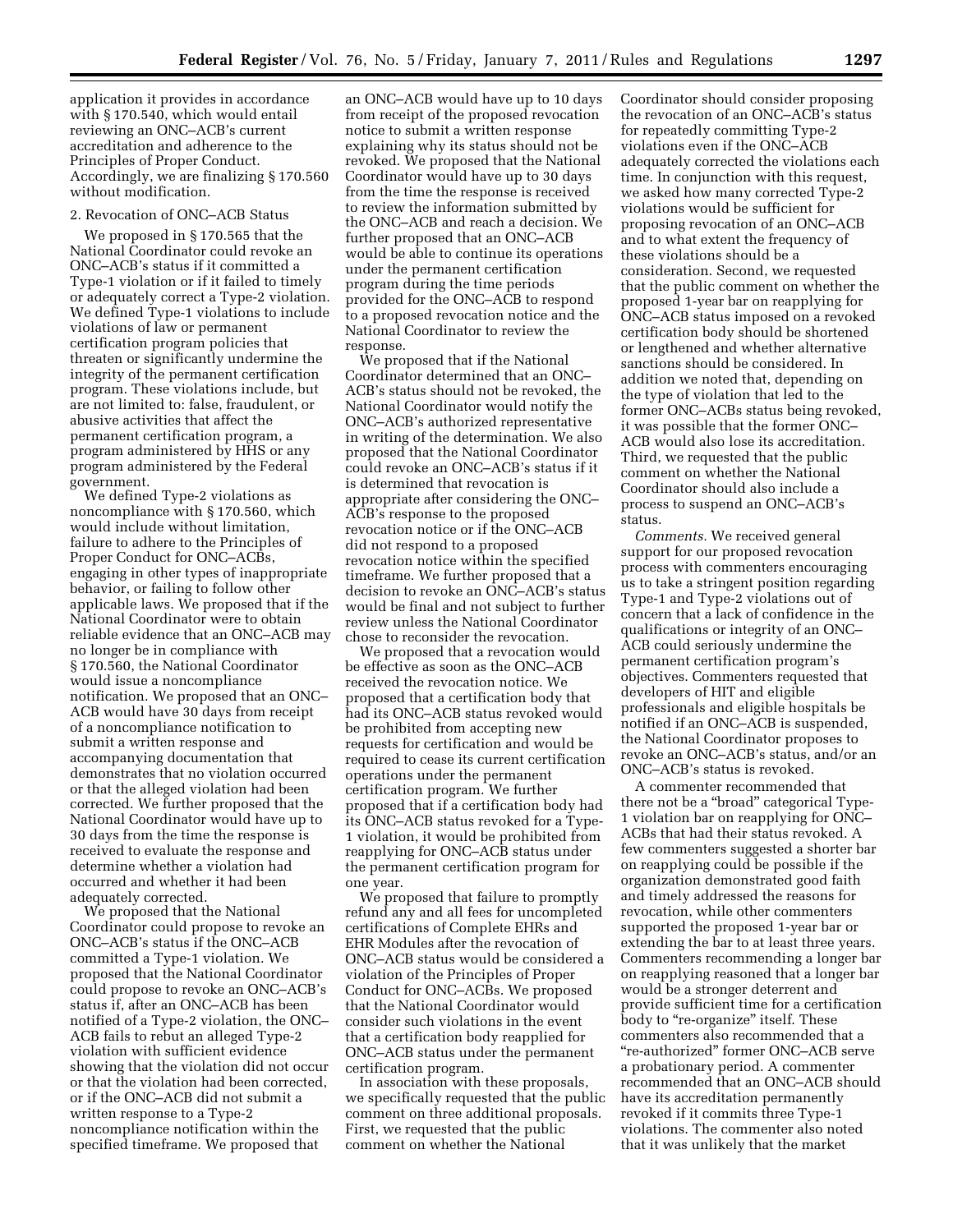would support an ONC–ACB that committed repeated violations.

We received a few comments on whether we should revoke an ONC– ACB's status for committing multiple Type-2 violations even if the violations were corrected. A couple of commenters suggested that an ONC–ACB should have its status revoked for committing multiple violations. One commenter recommended that the National Coordinator retain the discretion to review and judge each situation as opposed to setting a certain threshold for automatic revocation.

We received multiple comments on our proposed alternative of a suspension process with all of the commenters suggesting that there could be value in a suspension process. One commenter stated that our goal should be first and foremost to protect the needs of product purchasers and patients. Commenters stated that suspension could be warranted in lieu of proposing revocation and/or during the period between a proposed revocation and a final decision on revocation. Some commenters recommended that an ONC–ACB be allowed to continue operations during a suspension or be provided ''due process'' rights before being suspended, while other commenters suggested that allowing an ONC–ACB to continue during instances where an investigation is ongoing and violations are being resolved could jeopardize the industry's confidence level in the certification process. One commenter suggested that an ONC–ACB be allowed to continue operations unless the alleged violation would or could adversely impact patient safety and/or quality of care. Some commenters also requested that the fees paid by a Complete EHR and/or EHR Module developer for certification be refunded if the ONC–ACB is suspended.

*Response.* We believe that Type-1 violations as described are not too ''broad'' in that they must also ''threaten or significantly undermine the integrity of the permanent certification program.'' As noted in the Proposed Rule, we believe such a violation could significantly undermine the public's faith in our permanent certification program. Therefore, we believe that revocation and barring a former ONC– ACB from reapplying for ONC–ACB status is an appropriate remedy. In reaching any conclusion to revoke an ONC–ACB's status, we believe that we have provided appropriate due process (*i.e.,* an appropriate appeals process).

We noted in the Temporary Certification Program final rule that we believed a 1-year bar on reapplying for ONC–ACB status was appropriate for

the temporary certification program, but we would reconsider the appropriate length of the bar and whether a probationary period would be appropriate for the permanent certification program. Having considered these issues in the context of the permanent certification program, we continue to believe that a 1-year bar on reapplying is appropriate and have adopted this position for the permanent certification program. We believe that the l-year bar on reapplying will allow the former ONC–ACB a sufficient amount of time to address the reasons for the Type-1 violation before reapplying. In addition, when assessing a former ONC–ACB's application for ''reinstatement,'' we will be able to determine if the applicant is accredited by the ONC–AA. The accreditation process, itself, will be managed by the ONC–AA in accordance with ISO 17011. The ONC–AA will be responsible for determining appropriate sanctions for non-conformance with accreditation requirements in accordance with ISO 17011 and its accreditation program. However, considering accreditation is a requirement to become an ONC–ACB, we believe that accreditation will be another means of ensuring that a former ONC–ACB has fully addressed the reasons for revocation and, therefore, do not believe that a ''probationary period'' will be necessary. Once "re-authorized," an ONC–ACB will be subject to the same requirements for maintaining its status and consequences for not adhering to those requirements.

We do not believe that it is appropriate to initiate revocation proceedings against an ONC–ACB for any amount of corrected Type-2 violations under the permanent certification program. We did not originally propose to initiate revocation proceedings for multiple corrected Type-2 violations, but requested public comment on the possibility. Commenters appeared to agree that initiating revocation proceedings against an ONC–ACB for committing multiple Type-2 violations, even if corrected, was an acceptable proposition under certain conditions. While we agree that committing multiple Type-2 violations, even if corrected, is cause for concern, it would be difficult to establish a sufficiently objective and equitable standard for initiating revocation proceedings on that basis against an ONC–ACB. As evidenced by the comments, it is difficult to determine the appropriate number of corrected Type-2 violations that would lead to revocation proceedings. An ONC–ACB

could commit and correct two Type-2 violations involving a missed training or a timely update to ONC on a key personnel change. In such a situation, we do not believe that automatically initiating revocation proceedings would be warranted. We also do not believe it would be appropriate to adopt the one commenter's recommendation to allow the National Coordinator to use discretion to address such instances. This would not give an ONC–ACB sufficient notice of what Type-2 violation, even if corrected, could lead to revocation proceedings nor an indication of the amount or frequency of the violations that could lead to revocation proceedings. Therefore, we believe that an ONC–ACB should remain in good standing if it sufficiently corrects a Type-2 violation, no matter how many times an ONC–ACB commits a Type-2 violation. Violations will be a matter of public record that, as noted by a commenter, may influence Complete EHR, EHR Module and HIT developers' decisions on which ONC–ACB to select for the certification of their Complete EHRs, EHR Modules and/or other types of HIT.

We agree with the commenters that suspension could be an effective way to protect purchasers of certified products and ensure patient health and safety. As a result, we agree with the commenter and believe that the National Coordinator should have the ability to suspend an ONC–ACB's operations under the permanent certification program when there is reliable evidence indicating that the ONC–ACB committed a Type-1 or Type-2 violation and that the continued certification of Complete EHRs, EHR Modules and/or other types of HIT could have an adverse impact on patient health or safety. As mentioned in the Proposed Rule, the National Coordinator's process for obtaining reliable evidence would involve one or more of the following methods: fact-gathering; requesting information from an ONC–ACB; contacting an ONC–ACB's customers; witnessing an ONC–ACB perform certification; and/or reviewing substantiated complaints.

Due to the disruption a suspension may cause for an ONC–ACB, and more so for the market, we believe that suspension is appropriate in only the limited circumstances described above and have revised § 170.565 to provide the National Coordinator with the discretion to suspend an ONC–ACB's operations accordingly. An ONC–ACB would first be issued a notice of proposed suspension. Upon receipt of a notice of proposed suspension, an ONC–ACB will be permitted up to 3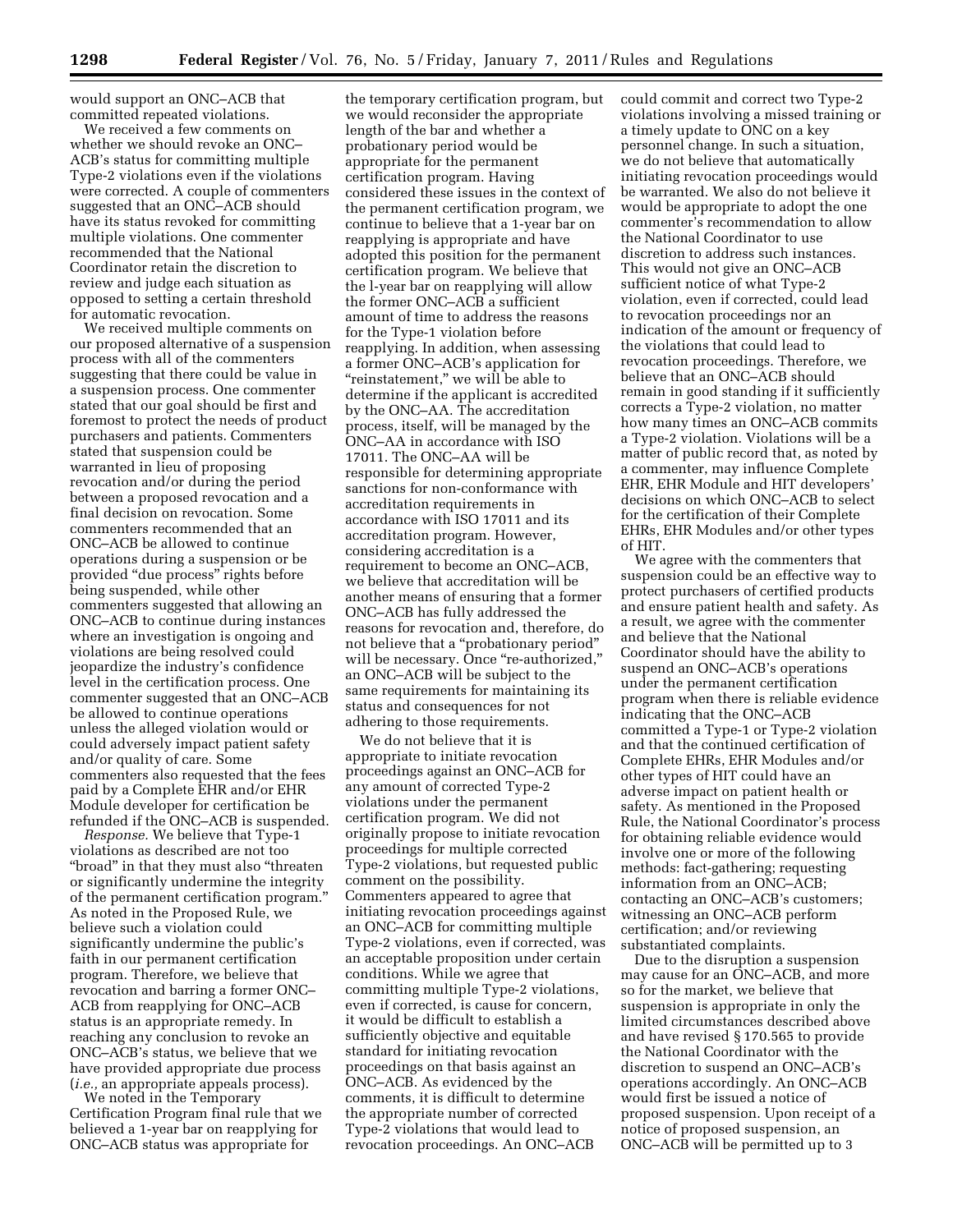days to submit a written response to the National Coordinator explaining why its operations should not be suspended. The National Coordinator will be permitted up to 5 days to review the ONC–ACB's response and issue a determination. In the determination, the National Coordinator will either rescind the proposed suspension, suspend the ONC–ACB's operations until it has adequately corrected a Type-2 violation, or propose revocation in accordance with § 170.565(c) and suspend the ONC–ACB's operations for the duration of the revocation process. The National Coordinator may also make any one of the above determinations if an ONC– ACB fails to submit a timely response to a notice of proposed suspension. A suspension will become effective upon an ONC–ACB's receipt of a notice of suspension. We believe that this process addresses both the commenters' concerns about due process and about maintaining the industry's confidence in the permanent certification program by not allowing an ONC–ACB to continue operations while an investigation is ongoing and/or violations are being resolved related to patient health or safety.

We are designating the new suspension provision as paragraph (d) of § 170.565. Proposed paragraphs (d) through (g) are being redesignated as paragraphs (e) through (h), respectively. As discussed in a previous section of this preamble, we are revising § 170.523(j) to clarify that an ONC–ACB would have to refund any fees paid by a Complete EHR or EHR Module developer that seeks to withdraw a request for testing and certification while an ONC–ACB is suspended.

We intend to provide public notification via our Web site and list serve if an ONC–ACB is suspended, issued a notice proposing its revocation, and/or has its status revoked. We also note that we are revising  $\S 170.565(c)(1)$ to state that ''[t]he National Coordinator may propose to revoke an ONC–ACB's status if the National Coordinator has reliable evidence that the ONC–ACB committed a Type-1 violation.'' The term "reliable" was inadvertently left out of the provision in the Proposed Rule.

3. Effect of Revocation on Certifications Issued by a Former ONC–ACB

We proposed in § 170.570 to allow the certified status of Complete EHRs and/ or EHR Modules certified by an ONC– ACB that subsequently had its status revoked to remain intact unless a Type-1 violation was committed that called into question the legitimacy of the certifications issued by the former

ONC–ACB. In such circumstances, we proposed that the National Coordinator would review the facts surrounding the revocation of the ONC–ACB's status and publish a notice on ONC's Web site if the National Coordinator believed that Complete EHRs and/or EHR Modules were fraudulently certified by a former ONC–ACB and the certification process itself failed to comply with regulatory requirements. We further proposed that if the National Coordinator determined that Complete EHRs and/or EHR Modules were improperly certified, the ''certified status'' of affected Complete EHRs and/or EHR Modules would remain intact for 120 days after the National Coordinator published the notice. We specifically requested that the public comment on our proposed approach and the timeframe for recertification.

*Comments.* Multiple commenters expressed agreement and understanding with the need to protect the integrity of the permanent certification program by ensuring the legitimacy of certifications issued by a former ONC–ACB and requiring recertification of Complete EHRs and/or EHR Modules where it is found that they were improperly certified. Many commenters stated, however, that we should only require recertification of the affected areas and elements and/or determine whether an improperly certified product negatively and substantially affected the performance of a Complete EHR or EHR Module in achieving a meaningful use objective before requiring recertification. Other commenters stated that ''good faith'' eligible professionals and eligible hospitals who can demonstrate meaningful use with a previously certified Complete EHR or EHR Module should continue to qualify for payments under the Medicare and Medicaid EHR Incentive Programs. Commenters further stated that providers should be allowed to wait and replace the previously certified product when new certification criteria have been finalized for the affected meaningful use criteria, or when their own strategic and technical requirements necessitate an upgrade, whichever comes first. Some commenters contended that the only overriding factor that should require recertification is if there is a demonstrable risk to patient safety from the use of improperly certified Complete EHRs and/or EHR Modules.

A few commenters expressed concerns about the potential negative financial impact recertification would have on Complete EHR and EHR Module developers, eligible professionals and eligible hospitals as

well as the potential for legal liability related to eligible professionals and eligible hospitals making attestations to Federal and State agencies that they are using Certified EHR Technology.

Some commenters agreed with our 120-day proposal, while many commenters recommended 6, 9, 12, and 18-month ''grace periods'' for improperly certified Complete EHRs and/or EHR Modules. One commenter recommended an extension of the 120 day grace period if there were less than 6 ONC–ACBs at the time of decertification, which is the number of ONC–ACBs we estimate will exist under the permanent certification program.

*Response.* In instances where the National Coordinator determines that Complete EHRs and/or EHR Modules were improperly certified, we believe that recertification is necessary to maintain the integrity of the permanent certification program and to ensure the efficacy and safety of certified Complete EHRs and EHR Modules. By requiring recertification, eligible professionals and eligible hospitals as well as Complete EHR and EHR Module developers can have confidence in the permanent certification program and, more importantly, in the Complete EHRs and EHR Modules that are certified under the program. As we stated in the Proposed Rule, we believe it would be an extremely rare occurrence for an ONC–ACB to have its status revoked *and* for the National Coordinator to determine that Complete EHRs and/or EHR Modules were improperly certified. If such events were to occur, the regulatory provisions enable the National Coordinator to focus recertification on specific Complete EHRs and/or EHR Modules that were improperly certified in lieu of requiring recertification of all Complete EHRs and EHR Modules certified by the former ONC–ACB.

In this regard, the National Coordinator has a statutory responsibility to ensure that Complete EHRs and EHR Modules certified under the permanent certification program are in compliance with the applicable certification criteria adopted by the Secretary. We do not believe that the alternatives suggested by the commenters, such as whether a ''good faith'' eligible professional or eligible hospital can demonstrate meaningful use with a previously certified Complete EHR or EHR Module, would enable the National Coordinator to fulfill this statutory responsibility. Consequently, if the National Coordinator determines that a Complete EHR or EHR Module was improperly certified, then recertification by an ONC–ACB is the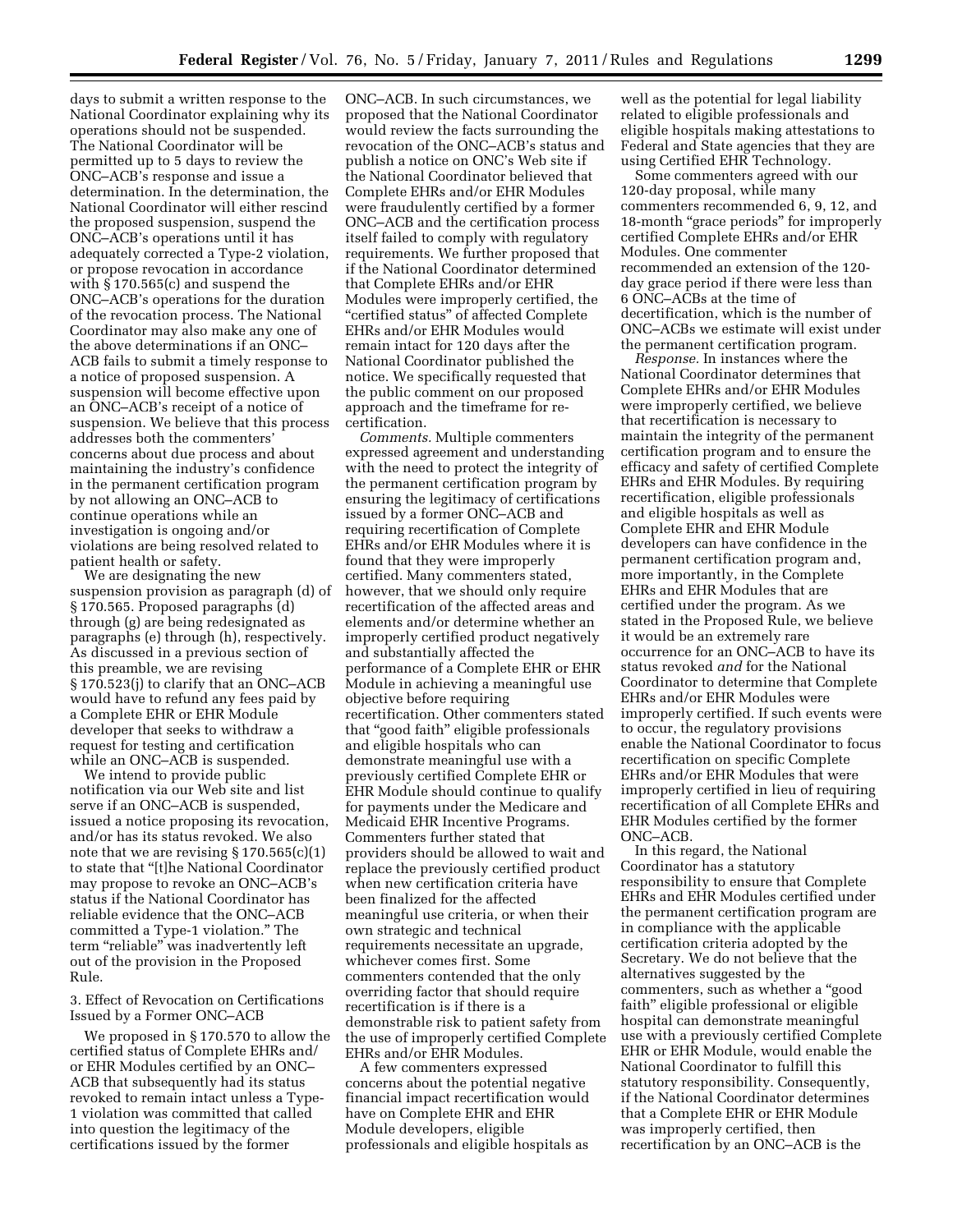only means by which to ensure that the Complete EHR or EHR Module satisfies the certification criteria. Moreover, an attestation by a Complete EHR or EHR Module developer and/or user of a Complete EHR or EHR Module would not be an acceptable alternative to recertification because the National Coordinator could not sufficiently confirm that all applicable certification criteria are met.

We appreciate the concerns expressed by commenters related to the potential financial burden of recertification, the potential legal liability for eligible professionals and eligible hospitals attesting to the use of Certified EHR Technology, and the perceived insufficient amount of time to have a Complete EHR and/or EHR Module recertified. We believe, however, that some of these concerns may be unfounded. Any decertification of a Complete EHR or EHR Module will be made widely known to the public by ONC through publication on our Web site and list serve, which we believe will help eligible professionals and/or eligible hospitals identify whether the certified status of their Certified EHR Technology is still valid. We also believe that programmatic steps, such as identifying ONC–ACB(s) that could be used for recertification, could be taken to assist Complete EHR and/or EHR Module developers with achieving timely and cost effective recertifications. Most importantly, in the rare circumstance that recertification is required, we believe that the need to protect the public from potentially unsafe Complete EHRs and/or EHR Modules outweighs the concerns expressed by the commenters. Accordingly, we are finalizing § 170.570 without modification.

#### *M. Dual-Accredited Testing and Certification Bodies*

In the Proposed Rule, we explained that the authorization given to ONC– ACBs by the National Coordinator would be valid only for performing certifications under the permanent certification program. We noted that this limitation was not intended to preclude an organization from also performing testing. In fact, we clarified that in order for a single organization (which may include subsidiaries or components) to perform both testing and certification under the permanent certification program it would need to be: 1) accredited by an ONC–AA and subsequently become an ONC–ACB; and 2) accredited under the NVLAP. We requested public comment on whether we should give organizations who are ''dual accredited'' and also become an

ONC–ACB a special designation to indicate to the public that such an organization would be capable of performing both testing and certification under the permanent certification program.

*Comments.* We received a few comments expressing support for the concept of allowing organizations to conduct both testing and certification under the permanent certification program and giving a special designation to such organizations. Commenters stated that it would be convenient and efficient for Complete EHR and EHR Module developers if organizations are permitted to conduct both testing and certification. A commenter also noted that a special designation would provide clarity for the market.

*Response.* We agree with the commenters that organizations that are accredited and authorized to perform both testing and certification under the permanent certification program may be able to offer convenience and efficiencies as well as other benefits to HIT developers. We do note, however, that these types of organizations must adhere to the respective requirements of their accreditations. For instance, under the permanent certification program, ONC–ACBs must maintain their accreditation, which requires them to conform to Guide 65 at a minimum. Several different sections of Guide 65 require certification bodies to maintain impartiality in their organizational structure and practices. The impartiality requirement will safeguard against the risk that the certification component of an organization will be improperly influenced to certify HIT that has been tested by the testing component of that same organization.

We also agree with the commenters that a unique designation for organizations that are both ONC–ACBs and NVLAP-accredited testing labs is appropriate and will provide clarity to the market. We will indicate on our Web site those organizations that are both ONC–ACBs and NVLAP-accredited testing labs. We also suspect that such an organization will publicize its status as an ONC–ACB and NVLAP-accredited testing lab in an effort to increase market share.

#### *N. Concept of* ''*Self-Developed*''

In the Proposed Rule, we interpreted the HIT Policy Committee's use of the word ''self-developed'' to mean a Complete EHR or EHR Module that has been designed, modified, or created by, or under contract for, a person or entity that will assume the total costs for its testing and certification and will be a

primary user of the Complete EHR or EHR Module. We noted that selfdeveloped Complete EHRs and EHR Modules could include brand new Complete EHRs or EHR Modules developed by a health care provider or their contractor. We further noted that ''self-developed'' could also include a previously purchased Complete EHR or EHR Module that is subsequently modified by the health care provider or their contractor and where such modifications are made to capabilities addressed by certification criteria adopted by the Secretary. We specifically stated that we would limit the scope of "modification" to only those capabilities for which the Secretary has adopted certification criteria because other capabilities (*e.g.,*  a different graphical user interface (GUI)) would not affect the underlying capabilities a Complete EHR or EHR Module would need to include in order to be tested and certified. Accordingly, we stated that we would only refer to the Complete EHR or EHR Module as ''self-developed'' if the health care provider paid the total costs to have the Complete EHR or EHR Module tested and certified.

*Comments.* Multiple hospitals and hospital associations requested that we clarify the definition of "self-developed" to include an indication of the extent to which modifications may be made to previously certified Complete EHRs or EHR Modules without requiring a Complete EHR or EHR Module to be certified as "self-developed." The commenters noted that we have clearly stated that eligible professionals and eligible hospitals bear full responsibility for making certified EHR Modules work together. Therefore, the commenters contended that providers must be permitted to make necessary modifications to certified EHR Modules in order to fulfill that responsibility. The commenters stated that often there is a need for custom configurations or settings within the parameters of certified EHRs, including modifications that may be necessary to ensure that the EHR works properly when implemented within an organization's entire HIT environment. The commenters further stated that such modifications may affect, or even enhance, the capabilities addressed by the certification criteria by providing additional and specific decision-support functions or allowing for additional quality improvement activities. The commenters asserted that as long as the Complete EHR or EHR Module can still perform the function(s) for which it was originally certified, such modifications should not trigger a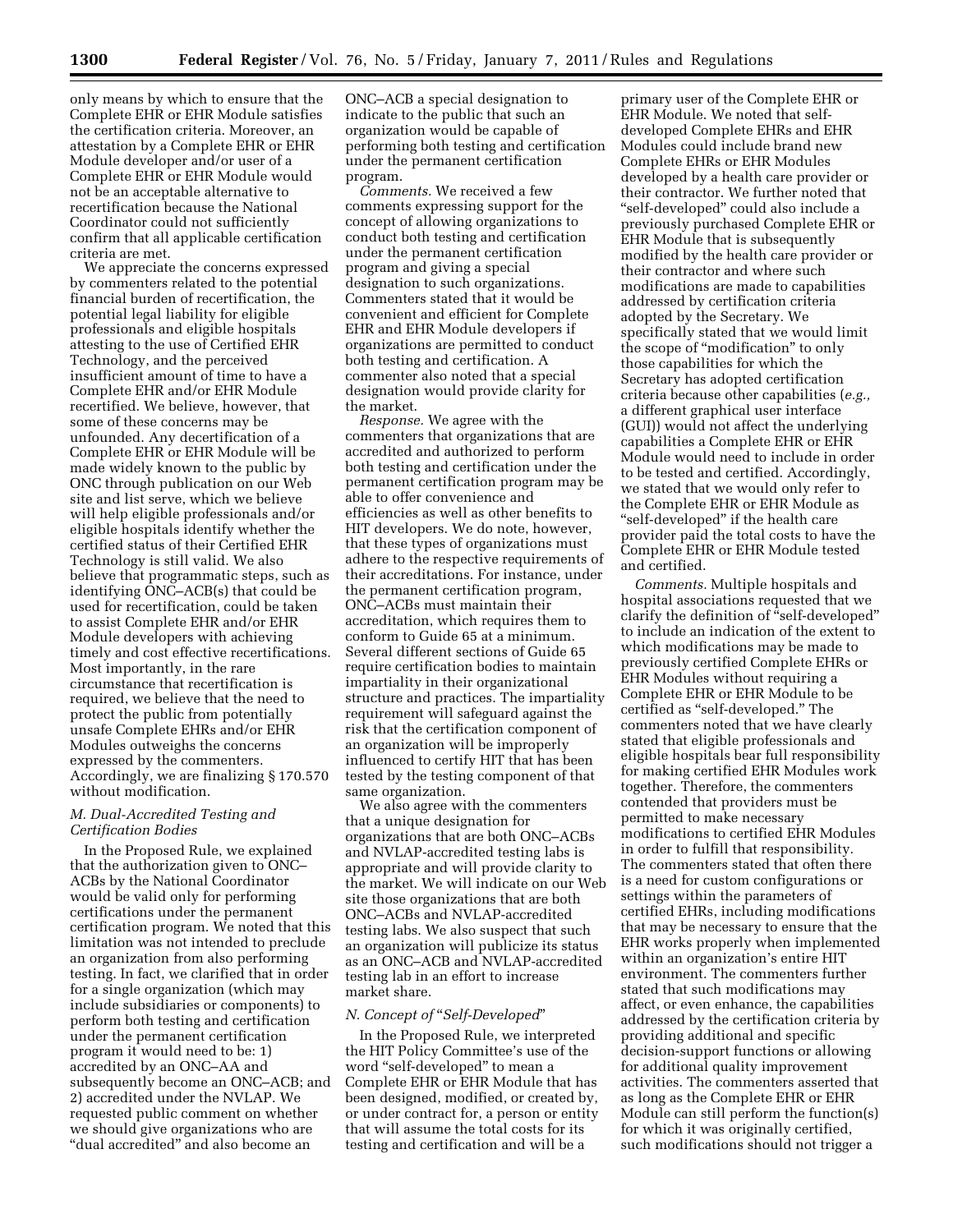requirement for the Complete EHR or EHR Module to be certified as selfdeveloped, even if the changes affect the capabilities addressed by the certification criteria.

The commenters stated that clarity was needed due to the substantial resources that will be required for certification of self-developed systems. In addition, commenters stated that, for legal compliance purposes, clarity will enable providers to be confident in the attestations they submit to Federal and State agencies regarding the certification status of the EHR technology they use.

*Response.* As we stated in the Temporary Certification Program final rule, we understand the unique needs and requirements of eligible professionals and eligible hospitals with respect to the successful implementation and integration of HIT into operational environments. We provided a description of the term "selfdeveloped'' in the Proposed Rule's preamble for two main reasons. First, in order to provide greater clarity for stakeholders regarding who would be responsible for the costs associated with certification, and second, to clearly differentiate in our regulatory impact analysis those Complete EHRs and EHR Modules that would be certified once and most likely sold to many eligible professionals and eligible hospitals from those that would be certified once and used primarily by the person or entity who paid for the testing and certification. We believe that many commenters were not concerned about the fact that brand new, ''built from scratch'' self-developed Complete EHRs and EHR Modules would need to be certified. Rather, it appeared that commenters were concerned about whether any modification to a Complete EHR or EHR Module that had been certified already, including those modifications that would be enhancements or required to integrate several EHR Modules, would compromise the technology's certification or certifications and consequently require the eligible professional or eligible hospital to seek a new certification because the EHR technology would be considered selfdeveloped. We believe this concern stems from the following statement we made in the preamble of the Proposed Rule:

''Self-developed Complete EHRs and EHR Modules could include brand new Complete EHRs or EHR Modules developed by a health care provider or their contractor. It could also include a previously purchased Complete EHR or EHR Module which is subsequently modified by the health care provider or their contractor and where such modifications are

made to capabilities addressed by certification criteria adopted by the Secretary. We limit the scope of "modification" to only those capabilities for which the Secretary has adopted certification criteria because other capabilities (*e.g.,* a different graphical user interface (GUI)) would not affect the underlying capabilities a Complete EHR or EHR Module would need to include in order to be tested and certified.''

In response to these concerns, we offer further clarification of the intent of our statements. We agree with commenters that not every modification would or should require a previously certified Complete EHR or EHR Module to be certified again as self-developed. We provided an example in the Proposed Rule, quoted above, regarding modifications that would not affect any of the capabilities addressed by the certification criteria adopted by the Secretary. In the Temporary Certification Program final rule, we acknowledged that a certified Complete EHR or EHR Module may not automatically meet a health care provider's needs when it is implemented in an operational environment. We also cautioned eligible professionals and eligible hospitals in the HIT Standards and Certification Criteria interim final rule that, if they choose to use EHR Modules to meet the definition of Certified EHR Technology, they alone would be responsible for properly configuring multiple EHR Modules in order to make them work together. Given that many of the certification criteria adopted by the Secretary express minimum capabilities, which may be added to or enhanced by eligible professionals and eligible hospitals to meet their health care delivery needs (*e.g.,* multiple rules could be added to the clinical decision support capability), we believe it is unrealistic to expect that the capabilities included within adopted certification criteria applicable to a Complete EHR or EHR Module will not be modified in some cases. As a result, we believe it is possible for an eligible professional or eligible hospital to modify a Complete EHR or EHR Module's capabilities for which certification criteria have been adopted without compromising the Complete EHR or EHR Module's certification. Stated differently, an eligible professional or eligible hospital's modifications to a certified Complete EHR or EHR Module would not automatically make the Complete EHR or EHR Module ''self-developed'' and consequently require the eligible professional or eligible hospital to obtain a new certification for the modified product. While we cannot review or address in this final rule every

potential modification to determine whether it could possibly compromise a Complete EHR or EHR Module's certification, we strongly urge eligible professionals and eligible hospitals to consider the following. Certification is meant to provide assurance that a Complete EHR or EHR Module will perform according to the certification criteria to which it was tested and certified. Any modification to a Complete EHR or EHR Module after it has been certified has the potential to adversely affect the capabilities for which certification criteria have been adopted such that the Complete EHR or EHR Module no longer performs as it did when it was tested and certified, which in turn may compromise an eligible professional or eligible hospital's ability to achieve meaningful use. If an eligible professional or eligible hospital wants complete assurance that a Complete EHR or EHR Module's capabilities for which certification criteria have been adopted were not adversely affected by modifications that were made post-certification, they may choose to have the Complete EHR or EHR Module retested and recertified. Additionally, any post-certification modifications that adversely affect a Complete EHR or EHR Module's capabilities for which certification criteria have been adopted may be identified through surveillance conducted by an ONC–ACB.

# *O. Validity of Complete EHR and EHR Module Certification and Expiration of Certified Status*

In the Proposed Rule, we discussed the validity of "certified status" of Complete EHRs and EHR Modules, as well as the expiration of that status as it related to the definition of Certified EHR Technology. We stated that certification represented ''a snapshot, a fixed point in time, where it has been confirmed that a Complete EHR or EHR Module has met all applicable certification criteria adopted by the Secretary.'' We went on to say that as the Secretary adopts new or modified certification criteria, the previously adopted set of certification criteria would no longer constitute all of the applicable certification criteria to which a Complete EHR or EHR Module would need to be tested and certified. Thus, we clarified that after the Secretary has adopted new or modified certification criteria, a previously certified Complete EHR or EHR Module's certification would no longer be valid for purposes of meeting the definition of Certified EHR Technology. In other words, because new or modified certification criteria had been adopted, previously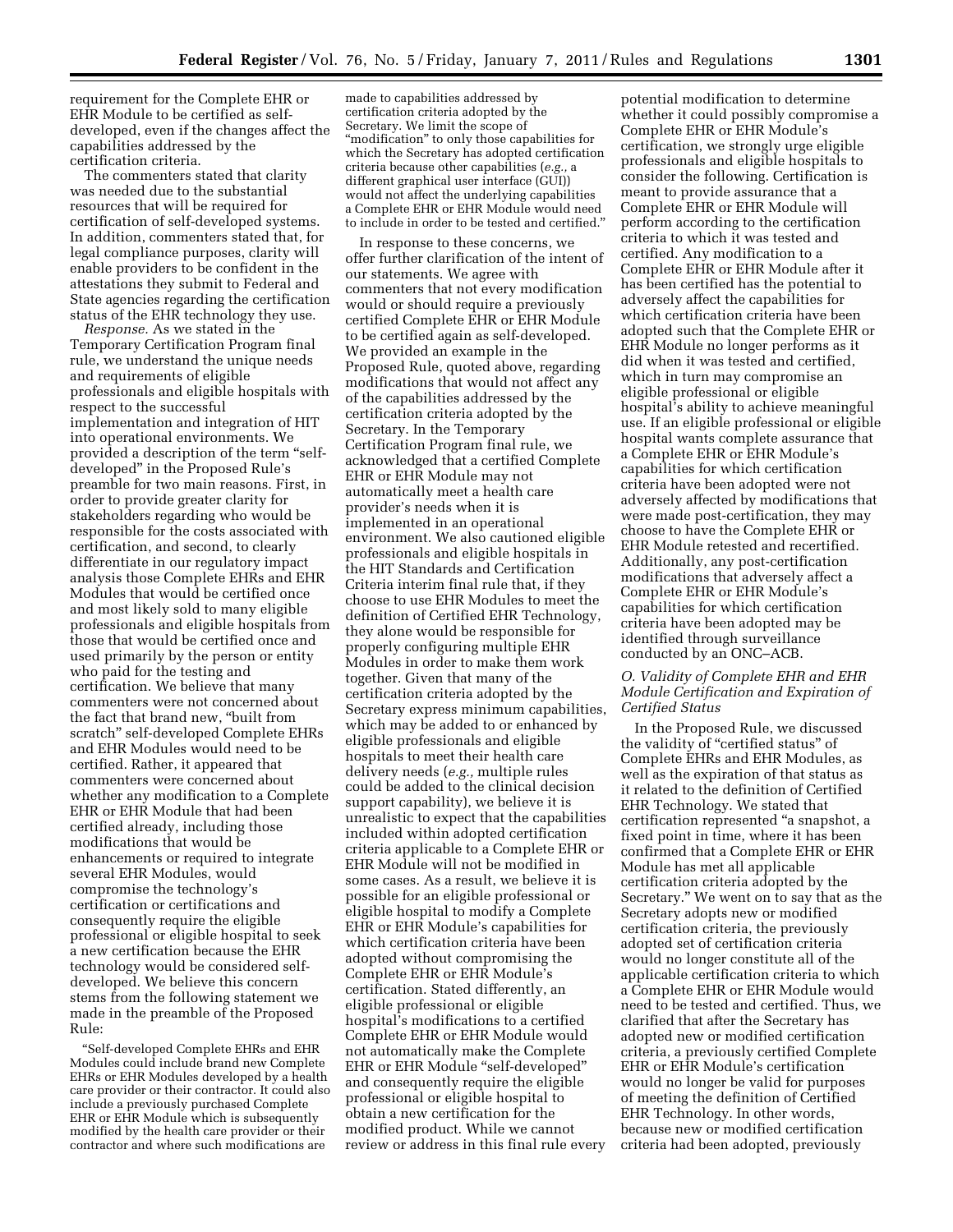issued certifications would no longer indicate that a Complete EHR or EHR Module possessed all of the capabilities necessary to support an eligible professional's or eligible hospital's achievement of meaningful use. Accordingly, we noted that Complete EHRs and EHR Modules that had been certified to the previous set of adopted certification criteria would no longer constitute ''Certified EHR Technology.''

We also discussed that the planned two-year schedule for updates to meaningful use objectives and measures and correlated certification criteria created a natural expiration with respect to the validity of a previously certified Complete EHR's or EHR Module's certified status and its continued ability to be used to meet the definition of Certified EHR Technology. We stated that after the Secretary has adopted new or modified certification criteria, previously certified Complete EHRs and EHR Modules must be recertified in order to continue to qualify as Certified EHR Technology.

With respect to EHR Modules, we noted that there could be situations where measures associated with a meaningful use objective may change, but the capability a certified EHR Module would need to provide would not change. As a result, we stated that it may be impracticable or unnecessary for the EHR Module to be re-certified. Therefore, we requested public comment on whether there should be circumstances where EHR Modules should not have to be re-certified.

We clarified that regardless of the year and meaningful use stage at which an eligible professional or eligible hospital enters the Medicare or Medicaid EHR Incentive Programs, the Certified EHR Technology that would need to be used must include the capabilities necessary to meet the most current set of certification criteria adopted by the Secretary at 45 CFR 170 subpart C in order to satisfy the definition of Certified EHR Technology. Finally, we asked for public comment on the best way to assist eligible professionals and eligible hospitals that begin meaningful use in 2013 or 2014 at Stage 1 in identifying Complete EHRs and/or EHR Modules that have been certified to the most current set of adopted certification criteria and therefore could be used to meet the definition of Certified EHR Technology.

*Comments.* Several commenters disagreed with our position that Complete EHRs and EHR Modules need to include the capabilities necessary to meet the most current set of certification criteria adopted by the Secretary at 45 CFR 170 subpart C in order to satisfy the

definition of Certified EHR Technology. Other commenters agreed and contended that Certified EHR Technology should always be as up-todate and as current as possible. Of those commenters that disagreed, their concerns focused on two areas: the validity/expiration of certified status; and the effect on eligible professionals and eligible hospitals who adopt Certified EHR Technology in the year before we anticipate updating adopted standards, implementation specifications, and certification criteria for a future stage of meaningful use.

Commenters asserted that some certification criteria were unlikely to change between meaningful use stages and that a Complete EHR or EHR Module's certification should remain valid and not expire until the Secretary has adopted updated certification criteria. These commenters requested that ONC only make changes to certification criteria on a cyclical basis and only when necessary for meaningful use or to advance interoperability.

A number of commenters expressed concerns about our position and contended that it would require eligible professionals and eligible hospitals who adopt Certified EHR Technology in 2012 (and attempt meaningful use Stage 1 in 2012) to upgrade their Certified EHR Technology twice in two years in order to continue to be eligible for meaningful use incentives during 2013 when they would still only have to meet meaningful use Stage 1 (according to the staggered approach for meaningful use stages that was proposed by CMS). Some of these commenters viewed this as a penalty and disagreed with our position that eligible professionals and eligible hospitals should be required to use Certified EHR Technology that had been certified to the most recently adopted certification criteria. Additionally, these commenters stated that it is not in the best interest of eligible professionals and eligible hospitals to require that they use Certified EHR Technology that includes more advanced capabilities than are necessary to qualify for the meaningful use stage that they are attempting to meet. Finally, one commenter requested that we offer a graphical depiction to more clearly convey our position.

*Response.* In the Temporary Certification Program final rule, we discussed the concept of validity as it relates to the definition of Certified EHR Technology and the certifications that are issued to Complete EHRs and EHR Modules. We believe it is necessary to clarify that discussion in this final rule. We explained that an eligible professional or eligible hospital cannot

assert that a certification issued to a particular Complete EHR or EHR Module is valid for purposes of satisfying the definition of Certified EHR Technology if the certification criteria (including the standards and implementation specifications referenced by the criteria) that are related to a particular capability have been modified. In other words, if the applicable certification criteria have been altered or changed, then an eligible professional or eligible hospital can no longer represent that a certified Complete EHR or combination of certified EHR Modules continues to constitute Certified EHR Technology based on the certifications that were previously issued.

As mentioned in both the HIT Standards and Certification Criteria final rule and the Medicare and Medicaid EHR Incentive Programs final rule, it is anticipated that the requirements for meaningful use will be adjusted every two years. We expect the Secretary will adopt certification criteria through rulemaking every two years in correlation with the changes to the meaningful use requirements. We also recognize, however, that circumstances may necessitate a deviation from the expected two-year rulemaking cycle, such as with the interim final rule published on October 13, 2010 (75 FR 62686) to remove the previously adopted implementation specifications related to public health surveillance. Future rulemakings could potentially include the adoption of new and revised certification criteria in addition to those already adopted. We consider new certification criteria to be those that specify capabilities for which the Secretary has not previously adopted certification criteria. New certification criteria would also include certification criteria that were previously adopted for Complete EHRs or EHR Modules designed for a specific setting and are subsequently adopted for Complete EHRs or EHR Modules designed for a different setting (for example, if the Secretary previously adopted a certification criterion at § 170.304 only for Complete EHRs or EHR Modules designed for an ambulatory setting and then subsequently adopts that certification criterion at § 170.306 for Complete EHRs or EHR Modules designed for an inpatient setting). We consider revised certification criteria to be certification criteria previously adopted by the Secretary that are modified to add, remove, or otherwise alter the specified capabilities and/or the standard(s) or implementation specification(s) referred to by the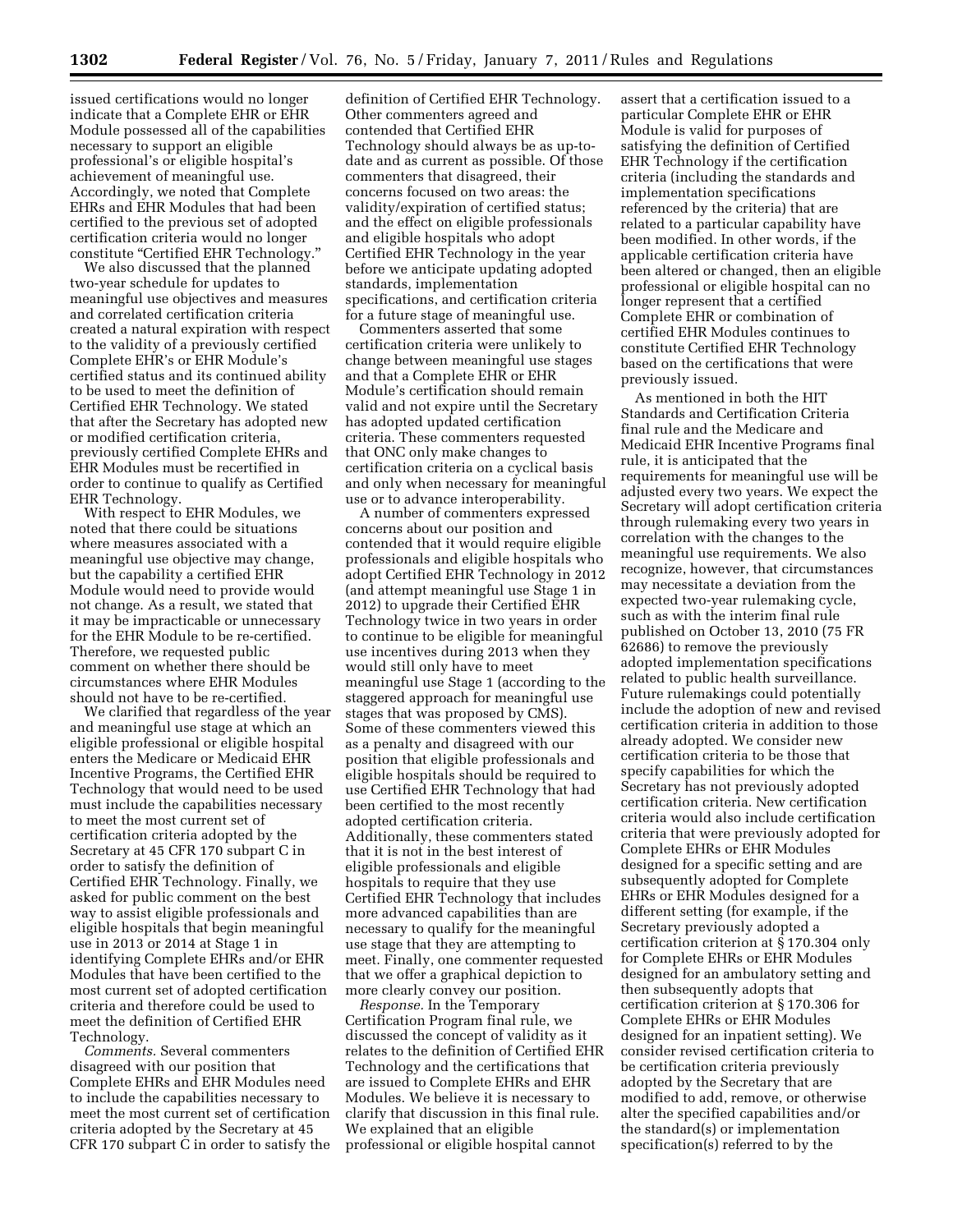certification criteria. Revised certification criteria would also include certification criteria that were previously adopted as optional but are subsequently adopted as mandatory (for example, if the optional criterion at § 170.302(w) is subsequently adopted as a mandatory criterion).

Only when eligible professionals or eligible hospitals are in possession of a Complete EHR or EHR Module that has been certified to all of the applicable certification criteria, including new and revised certification criteria, that have been adopted by the Secretary at subpart C of part 170, will they be able to assert that they possess a Complete EHR or EHR Module with a certification that would be considered valid for purposes of satisfying the definition of Certified EHR Technology. For example, based on our expectation that the meaningful use requirements will be modified every two years, we anticipate that the Secretary will adopt certification criteria during 2012 for the 2013 and 2014 payment years of the Medicare and Medicaid EHR Incentive Programs (referenced in Table 1 below). A Complete EHR that was previously certified in 2010 to the certification criteria adopted for the 2011 and 2012 payment years must be certified again as compliant with all of the applicable certification criteria adopted for the 2013 and 2014 payment years in order for that Complete EHR to continue to meet the definition of Certified EHR Technology. As we discuss in the next section of this preamble (*P. Differential or Gap Certification*), the permanent certification program will include the option of ''gap certification'' in an effort to provide a more efficient and streamlined process for the certification of previously certified Complete EHRs and EHR Modules.

We explained in the HIT Standards and Certification Criteria final rule that additional flexibility and specificity can be introduced into future cycles of rulemaking through the adoption and designation of "optional" standards, implementation specifications, and certification criteria. We acknowledged that these would be voluntary and would not be required for testing and certifying a Complete EHR or EHR Module, although they could help to prepare the HIT industry for future mandatory certification requirements. Thus, in certain instances, the Secretary may adopt through rulemaking additional standards and/or implementation specifications that would be referenced as optional by a previously adopted certification criterion or criteria, in an effort to provide EHR technology developers

more flexibility with respect to what is permitted to achieve certification for a Complete EHR or EHR Module. We emphasize that this would not affect the validity of certifications that were previously issued to Complete EHRs and EHR Modules. In other words, a previously certified Complete EHR or EHR Module would not be required to be certified according to new optional standard(s) or implementation specifications in order for it to continue to be used to meet the definition of Certified EHR Technology.

As we stated in the Proposed Rule, if a previously certified Complete EHR is not tested and certified as compliant with all of the applicable certification criteria adopted by the Secretary, it would not lose its certification, but it also would no longer satisfy the definition of Certified EHR Technology. Many commenters acknowledged that especially in situations where certification criteria have been adopted to improve the interoperability of EHR technology, certification to new and revised certification criteria would be needed and justified in order to meet the definition of Certified EHR Technology. With respect to the validity of a Complete EHR or EHR Module's certification, we ask commenters to consider how they would expect to meet the requirements of a subsequent stage of meaningful use without the technical capabilities necessary to do so. A Complete EHR or EHR Module's certification is only as good as the capabilities that can be associated with that certification. If the Secretary adopts new or revised certification criteria, Complete EHRs and likely many EHR Modules may no longer provide all of the capabilities that would be necessary to support an eligible professional's or eligible hospital's attempt to meet the requirements of a particular stage of meaningful use.

In its final rule, CMS indicated that ''[t]he stages of criteria of meaningful use and how they are demonstrated are described further in this final rule and will be updated in subsequent rulemaking to reflect advances in HIT products and infrastructure. *We note that such future rulemaking might also include updates to the Stage 1 criteria.*'' 75 FR 44323 (emphasis added). We believe that the commenters who expressed concerns and objected to our discussion of the expiration/validity of a Complete EHR or EHR Module's certified status did not account for the possibility that the requirements for an eligible professional or eligible hospital to meet meaningful use Stage 1 in 2013 or 2014 could be different and possibly more demanding than they were for

meaningful use Stage 1 in 2012. Contrary to some commenters' assumptions and consistent with the statement by CMS quoted above, it is possible that in a subsequent rulemaking to establish the objectives and measures for meaningful use Stage 2, CMS could change what is required to successfully demonstrate meaningful use Stage 1 in 2013. Consequently, such changes could include additional requirements that are based on advances in HIT and go beyond the requirements that have been finalized by CMS for meaningful use Stage 1 in 2011 and 2012. Therefore, an eligible professional or eligible hospital who demonstrates meaningful use for the first time in 2012 may potentially need Certified EHR Technology with new or additional capabilities in order to satisfy the meaningful use Stage 1 requirements in 2013.

Because the HITECH Act requires eligible professionals and eligible hospitals to use Certified EHR Technology in order to qualify for incentive payments under the Medicare and Medicaid EHR Incentive Programs, we reaffirm our position expressed in the Proposed Rule. Regardless of the year and meaningful use stage at which eligible professionals or eligible hospitals enter the Medicare or Medicaid EHR Incentive Programs, they must use Certified EHR Technology that has been certified to all of the applicable certification criteria adopted by the Secretary at subpart C of part 170, which includes new and revised certification criteria that have been adopted since their EHR technology was previously certified. We believe this position takes into account the best interests of eligible professionals and eligible hospitals because those who implement EHR technology that meets the definition of Certified EHR Technology will have the assurance that their EHR technology includes the requisite capabilities to support their attempts to demonstrate meaningful use. Moreover, our position ensures that *all*  Certified EHR Technology will have been tested and certified to the same standards and implementation specifications and provide the same level of interoperability, which would not be the case if we were to permit different variations of Certified EHR Technology to exist.

To further address concerns raised by the commenters, we clarify as we did in the Temporary Certification Program final rule that if the temporary certification program sunsets on December 31, 2011, and the permanent certification program is fully constituted at the start of 2012, Complete EHRs and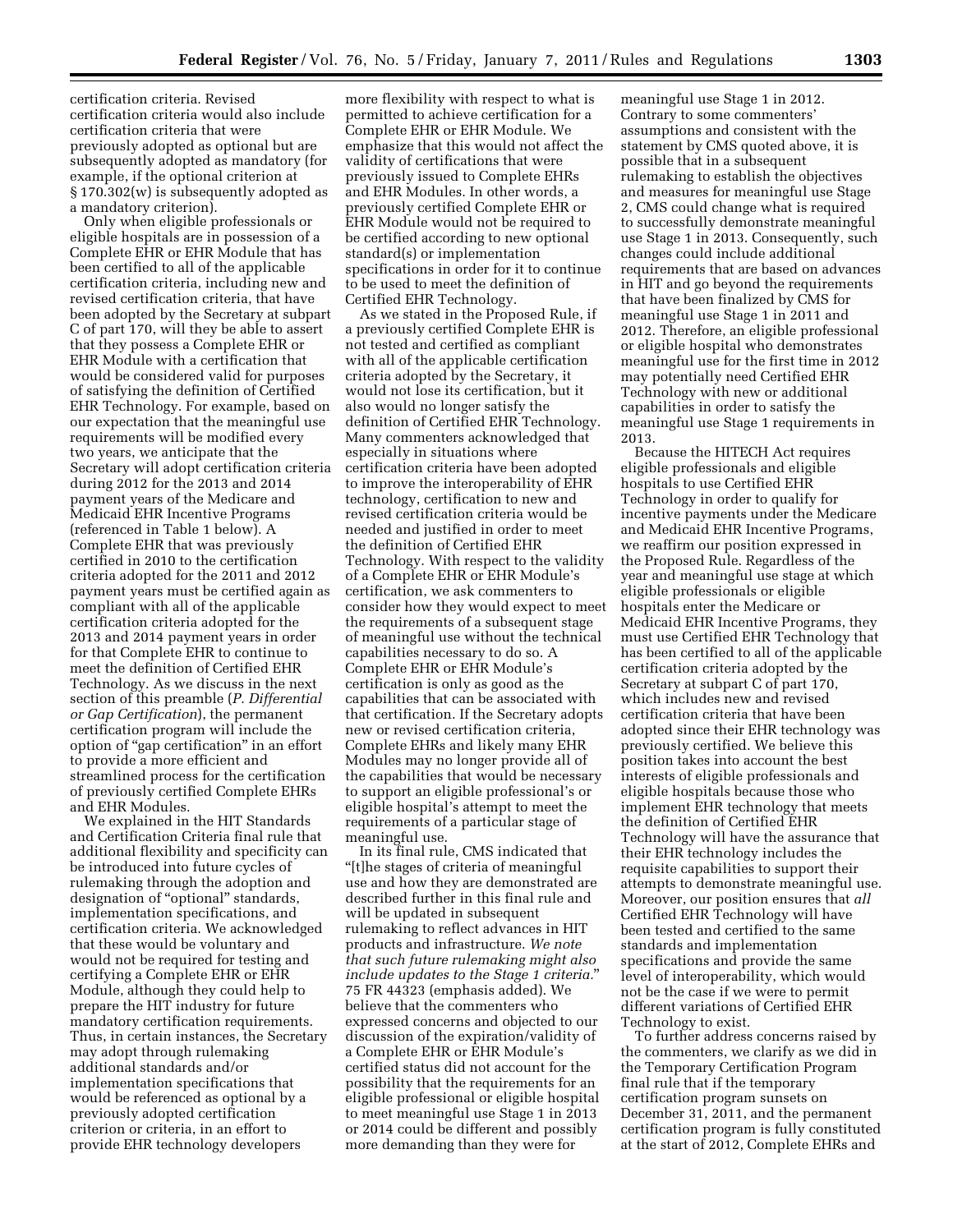EHR Modules that were previously certified by ONC–ATCBs to the certification criteria adopted by the Secretary for the 2011/2012 payment years will not need to be recertified as having met the certification criteria for those years. In other words, the fact that the permanent certification program has replaced the temporary certification program will not automatically render certifications that were issued by ONC– ATCBs pursuant to the certification

criteria adopted for the 2011/2012 payment years invalid for the purpose of meeting the definition of Certified EHR Technology. However, once the permanent certification program is fully constituted and after the Secretary has adopted new or revised certification criteria (which we expect will occur in 2012, based on the two-year rulemaking cycle), Complete EHRs and EHR Modules that were previously certified under the temporary certification

program by ONC–ATCBs must be certified by an ONC–ACB.

We provide the following illustration overlaid on ''Table 1—Stage of Meaningful Use Criteria by Payment Year'' from theMedicare and Medicaid EHR Incentive Programs final rule (75 FR 44323) to more clearly convey the discussion above. This illustration would also be applicable to the Medicaid program.

| Table 1—Stage of Meaningful Use Criteria by Payment Year |
|----------------------------------------------------------|
|----------------------------------------------------------|

|                              | <b>Payment Year</b>                                                                                                                                                                                                                             |      |                                                                                                                                                                                                                 |                                  |  |
|------------------------------|-------------------------------------------------------------------------------------------------------------------------------------------------------------------------------------------------------------------------------------------------|------|-----------------------------------------------------------------------------------------------------------------------------------------------------------------------------------------------------------------|----------------------------------|--|
| <b>First Payment Year</b>    | 2011                                                                                                                                                                                                                                            | 2012 | 2013                                                                                                                                                                                                            | 2014                             |  |
| 2011<br>2012<br>2013<br>2014 | Stage 1<br><br><br>                                                                                                                                                                                                                             |      | Stage 2<br>Stage 1    Stage 2.                                                                                                                                                                                  | Stage 2.<br>Stage 1.<br>Stage 1. |  |
|                              | Complete EHRs and EHR Modules<br>certified by ONC-ATCBs or ONC-<br>ACBs <sup>2</sup> to all of the applicable cer-<br>tification criteria adopted for the<br>2011 & 2012 payment years meet<br>the definition of Certified EHR Tech-<br>nology. |      | Complete EHRs and EHR Modules<br>certified by ONC-ACBs to all of<br>the applicable certification criteria<br>adopted for the 2013 & 2014 pay-<br>ment years meet the definition of<br>Certified EHR Technology. |                                  |  |

*Comments.* In response to our question about how to identify those Complete EHRs and/or EHR Modules that have been certified to the most current set of adopted certification criteria (and thus would constitute Certified EHR Technology), several commenters offered suggestions regarding "labeling" conventions for Complete EHRs and EHR Modules. Overall, commenters indicated that specific "labeling" parameters would help clarify whether a Complete EHR or EHR Module's certification is current. These commenters offered a variety of suggested techniques, including identifying Complete EHRs and EHR Modules according to: the applicable meaningful use stage they could be used for; the month and year they had been certified; and the year associated with the most current set of adopted standards, implementation specifications, and certification criteria. Additionally, in light of the EHR Module ''pre-coordinated, integrated bundle'' concept we proposed with respect to the certification of EHR Modules to the adopted privacy and security certification criteria, one commenter recommended that we assign specific "labeling" constraints to certifications issued to pre-coordinated,

integrated bundles of EHR Modules. Another comment suggested ''labeling'' constraints be assigned when a Complete EHR or EHR Module had been certified at an eligible professional or eligible hospital's site (*e.g.,* at the hospital where the Complete EHR is deployed).

*Response.* We agree with the commenters who requested more specific requirements surrounding how a Complete EHR or EHR Module's certified status should be represented and communicated. We believe more specificity will assist eligible professionals and eligible hospitals with their purchasing decisions by helping them to identify those Complete EHRs and EHR Modules that have a current and valid certification issued by an ONC–ACB. As previously discussed, the ONC–AA must verify that ONC–ACBs conform to Guide 65 at a minimum, which includes in section 14 a requirement that certification bodies (*i.e.,* ONC–ACBs) exercise control over the use and display of "certificates" and marks of conformity. To ensure consistency in how the certified status of a Complete EHR or EHR Module is represented and communicated, and in response to those comments, we are adding a new principle to the Principles of Proper Conduct for ONC–ACBs at

§ 170.523(k). We added a similar new Principle of Proper Conduct for ONC– ATCBs in the Temporary Certification Program final rule. The new Principle of Proper Conduct requires ONC–ACBs to ensure adherence to the following requirements when issuing a certification to Complete EHRs and/or EHR Modules:

(1) A Complete EHR or EHR Module developer must conspicuously include the following on its Web site and in all marketing materials, communications statements, and other assertions related to the Complete EHR or EHR Module's certification:

(i) ''This [Complete EHR or EHR Module] is 20[XX]/20[XX] compliant and has been certified by an ONC–ACB in accordance with the applicable certification criteria adopted by the Secretary of Health and Human Services. This certification does not represent an endorsement by the U.S. Department of Health and Human Services or guarantee the receipt of incentive payments.''; and

(ii) The information an ONC–ACB is required to report to the National Coordinator under paragraph (f) of this section for the specific Complete EHR or EHR Module at issue;

(2) A certification issued to a precoordinated, integrated bundle of EHR

<sup>2</sup> If the permanent certification program is fully constituted and the temporary certification program sunsets on December 31, 2011, all new requests

made after that date for certification of Complete EHRs or EHR Modules to the 2011/2012

certification criteria will be processed by ONC– ACBs.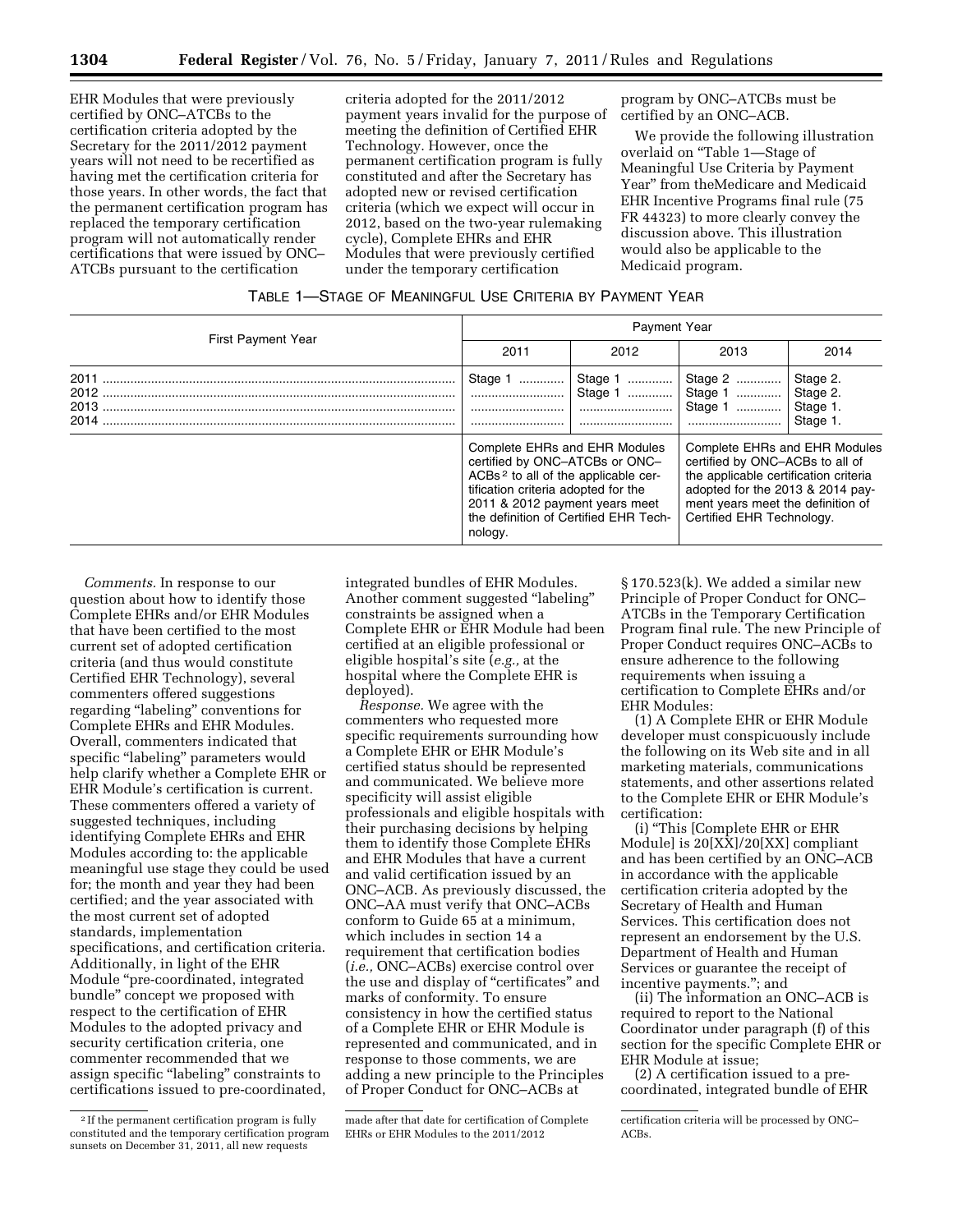Modules shall be treated the same as a certification issued to a Complete EHR for the purposes of paragraph (k)(1) of this section except that the certification must also indicate each EHR Module that is included in the bundle; and

(3) A certification issued to a Complete EHR or EHR Module based solely on the applicable certification criteria adopted by the Secretary at subpart C of this part must be separate and distinct from any other certification(s) based on other criteria or requirements.

This new Principle of Proper Conduct is based on our assumption that the Secretary will adopt certification criteria through rulemaking every two years in correlation with the expected modifications to the meaningful use requirements. With respect to the requirement in § 170.523(k)(1)(i) regarding "20[XX]/20[XX] compliant," we expect ONC–ACBs will indicate the years "2011/2012 compliant" for all Complete EHRs and EHR Modules that are certified to the certification criteria adopted by the Secretary for the 2011 and 2012 payment years of the Medicare and Medicaid EHR Incentive Programs. Continuing our assumption of a twoyear rulemaking cycle, we expect ONC– ACBs to follow this convention as the Secretary adopts certification criteria for subsequent payment years. For example, if the Secretary adopts certification criteria as expected in 2012 for the 2013 and 2014 payment years, ONC–ACBs would indicate "2013/2014 compliant."

Given the clarification we provided as to when a Complete EHR or EHR Module's certification will be considered valid for purposes of meeting the definition of Certified EHR Technology, we believe it would be inappropriate and misleading to adopt an identification requirement that is solely associated with the meaningful use stages. We also believe it would be inappropriate to identify a Complete EHR or EHR Module based on whether its certification could be attributed to a particular entity at a particular location. While unlikely, we do not want to presume that such a certified Complete EHR or EHR Module would not be useful to another eligible professional or eligible hospital.

We do, however, agree with the commenter who suggested the specific constraint for a pre-coordinated, integrated bundle of EHR Modules. As we explained, we would expect that EHR Module developer(s) will have addressed any issues related to the compatibility of EHR Modules that make up a pre-coordinated, integrated bundle before the bundle is presented for certification pursuant to

§ 170.550(e)(1). The pre-coordinated, integrated bundle of EHR Modules is greater than the sum of the individual EHR Modules that make up the bundle, and for that reason, we clarify that individual EHR Modules that are certified as part of a pre-coordinated, integrated bundle would not each separately inherit a certification just because they had been certified as part of a bundle. For example, if EHR Modules A, B, C, and D are certified as a pre-coordinated, integrated bundle, EHR Module C would not on its own be certified just by virtue of the fact that it was part of a certified pre-coordinated, integrated bundle. If an EHR Module developer wanted to make EHR Module C available for use by eligible professionals and eligible hospitals as a single certified EHR Module independent of and separate from the bundle, then it must have EHR Module C separately certified by an ONC–ACB.

As we discussed in the Proposed Rule, there may be situations where the measures associated with a meaningful use objective may change as a result of subsequent rulemaking, but the capability a certified EHR Module would need to provide would not change. As a hypothetical example, during the expected 2012 rulemaking cycle, the threshold of the meaningful use Stage 1 measure associated with the ''record patient demographics'' objective could be increased from 50% to 75%. When the Secretary adopts certification criteria for the 2013/2014 payment years, however, the certification criterion or criteria that are applicable to an EHR Module designed to record patient demographics could potentially remain unchanged.

We recognize it may not be practical or beneficial for the EHR Module in this example to be certified again, where the certification criterion or criteria to which it was previously certified have not been revised and no new certification criteria have been adopted that are applicable to it. However, in accordance with § 170.423(k)(1) or § 170.523(k)(1), the ONC–ATCB or ONC–ACB that certified the EHR Module would have required the EHR Module developer to include certain information on its Web site and in other materials related to the payment years associated with the certification criteria to which the EHR Module was previously certified. To ensure that the information required by § 170.523(k)(1)(i) remains accurate and reflects the correct payment years, we will permit ONC–ACBs to provide updated certifications to previously certified EHR Modules.

We define "providing or provide an updated certification'' as the action taken by an ONC–ACB to ensure that the developer of a previously certified EHR Module shall update the information required by § 170.523(k)(1)(i), after the ONC–ACB has verified that the certification criterion or criteria to which the EHR Module was previously certified have not been revised and that no new certification criteria adopted for privacy and security are applicable to the EHR Module. To verify that the certification criterion or criteria have not been revised, an ONC–ACB would compare the certification criterion or criteria to which the EHR Module was previously certified with all of the certification criteria adopted by the Secretary for the relevant payment years (in the example above, the 2013/2014 payment years). To verify whether new certification criteria adopted for privacy and security are applicable to the EHR Module, an ONC–ACB would complete the analysis described in § 170.550(e)(2) to determine, upon a request to provide an updated certification, whether the EHR Module developer has demonstrated and provided documentation that such certification criteria are inapplicable or that it would be technically infeasible for the EHR Module to be certified in accordance with such certification criteria.

We believe that providing updated certifications is a pragmatic approach for the treatment of previously certified EHR Modules and that it is consistent with requirements specified in Guide 65, section 12 (Decision on certification), which requires certification bodies to issue certifications specifying the scope of the certification, the effective date of the certification, and any applicable terms. We also believe that this approach is consistent with Guide 65, section 14 (Use of licenses, certificates and marks of conformity), which requires the certification body to exercise proper control over the use and display of certificates and marks of conformity, including addressing incorrect references to the certification system or misleading use of certificates or marks. The information required by  $\S 170.523(k)(1)$  is intended to assist eligible professionals and eligible hospitals in identifying specific EHR technology that could be purchased and adopted for the purpose of meeting the definition of Certified EHR Technology and attempting to demonstrate meaningful use. ONC–ACBs must be able to ensure that this information is kept current and accurate if it is to be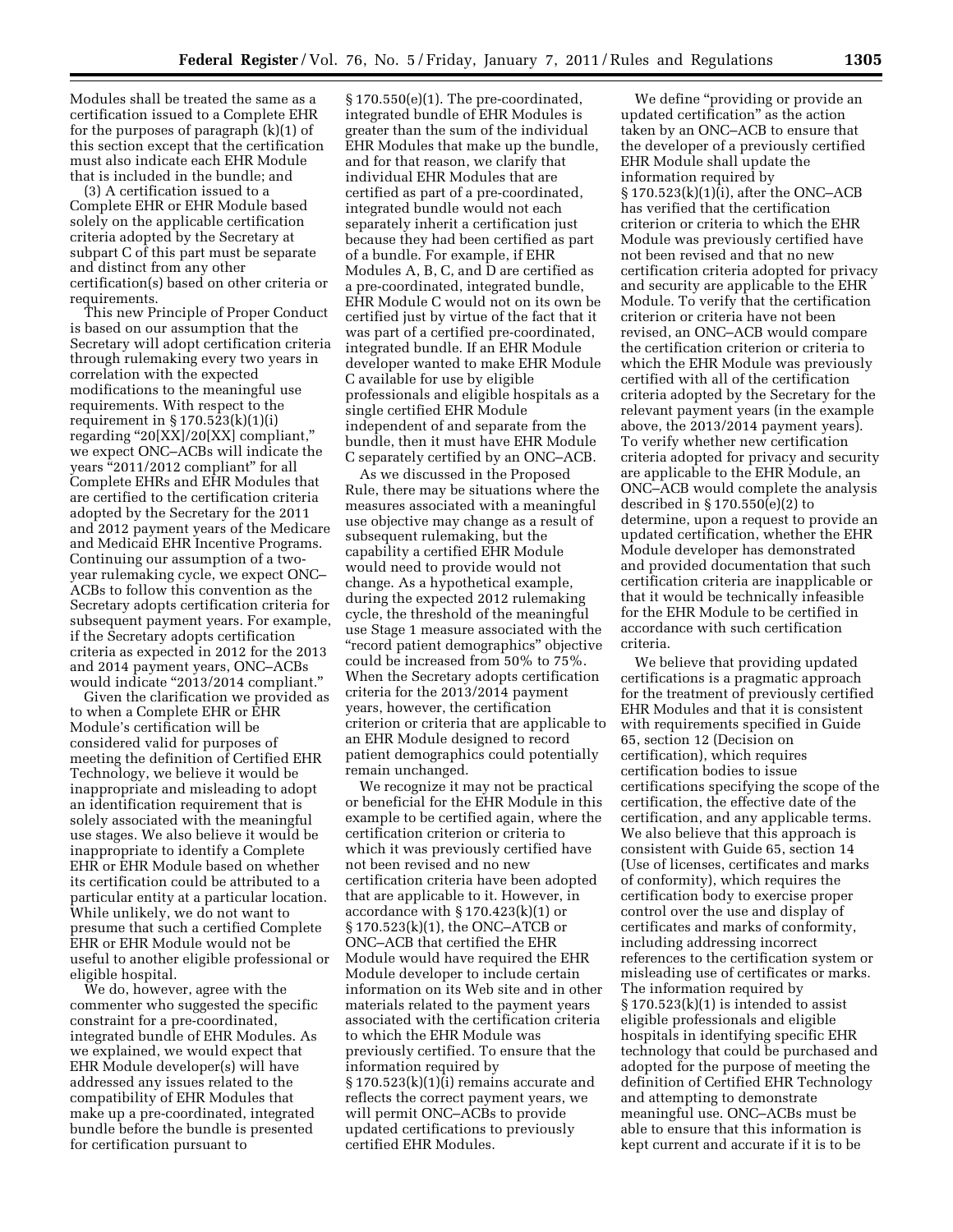helpful to prospective purchasers of EHR technology and to instill confidence in the certifications issued under the permanent certification program. We are defining ''providing or provide an updated certification'' in § 170.502 and are adding a new provision to § 170.550, designated as paragraph (d), to permit ONC–ACBs to provide updated certifications to previously certified EHR Module(s).

ONC–ACBs may choose to provide updated certifications but are not required to do so, because we recognize situations could exist where an ONC– ACB is not comfortable providing an updated certification. For instance, an ONC–ACB may not want to provide an updated certification if it did not issue the original certification to the EHR Module or if there has been an extended period of time since the EHR Module was tested and/or certified. If an ONC– ACB elects not to provide updated certifications, an EHR Module developer may choose to have its EHR Module recertified and/or retested, even though the certification criterion or criteria to which the EHR Module was previously certified have not been revised and no new certification criteria have been adopted that are applicable to the EHR Module. In order to make the certification process as efficient as possible in this scenario, we will permit ONC–ACBs to rely on prior testing completed by an ONC–ATCB. Accordingly, we are revising § 170.523(h) to permit ONC–ACBs to rely on the results of testing performed by ONC–ATCBs for the purpose of certifying a previously certified EHR Module(s) if the certification criterion or criteria to which the EHR Module(s) was previously certified have not been revised and no new certification criteria are applicable to the EHR Module(s).

*Comments.* Several commenters requested that we clarify whether each updated version of a Complete EHR or EHR Module would need to be recertified in order for its certification to remain valid, and whether there would be a mechanism available to accommodate routine changes and product maintenance without the need for full recertification of each updated version of a previously certified Complete EHR or EHR Module. Some of these commenters stressed that they provide bug-fixes and other maintenance upgrades to customers on a regular basis and that those versions are normally denoted by a new "dot release'' (*e.g.,* version 7.1.1 when 7.1 received certification). Another commenter requested that we consider the impact of potentially more dynamic software development/release models,

such as those related to cloud computing and software-as-a-service, that may not fit a traditional (major/ minor/maintenance) release schedule. The commenter indicated that there may be more frequent software updates for these types of EHR technologies.

*Response.* We understand that Complete EHR and EHR Module developers will conduct routine maintenance. We also recognize that at times Complete EHR and EHR Module developers will provide new or modified capabilities either to make the Complete EHR or EHR Module perform more efficiently and/or to improve user experiences related to certain functionality (*e.g.,* a new graphical user interface (GUI)). Our main concern is whether these changes adversely affect the capabilities of a Complete EHR or EHR Module that has already been certified and whether the changes are such that the Complete EHR or EHR Module would no longer support an eligible professional or eligible hospital's achievement of meaningful use. Accordingly, we clarify that a previously certified Complete EHR or EHR Module may be updated for routine maintenance or to include new or modified capabilities without the need for recertification, and such changes may affect capabilities that are related or unrelated to the certification criteria adopted by the Secretary.3 However, we do not believe that it would be wise to simply permit a Complete EHR or EHR Module developer to claim without any verification that the routine maintenance or new/modified capabilities included in a newer version do not adversely affect the proper functioning of the capabilities for which certification was previously granted. An ONC–ACB should, at a minimum, review an attestation submitted by a Complete EHR or EHR Module developer explaining the changes that were made and the reasons for those changes, as well as other information and supporting documentation that would be necessary for the ONC–ACB to evaluate the potential effects of the changes on previously certified capabilities. We believe this process is

consistent with the requirements placed on certification bodies by Guide 65, sections 4.6.2 (related to conditions and procedures for granting, maintaining, extending, suspending and withdrawing certification) and 12.4 (related to decisions on certifications).

As a result, we are adding a new provision to § 170.545, designated as paragraph (d), that requires an ONC– ACB to accept requests for a newer version of a previously certified Complete EHR to inherit the certified status of the previously certified Complete EHR without requiring the newer version to be recertified. We are also adding a similar provision to § 170.550, designated as paragraph (f), that requires an ONC–ACB to accept requests for a newer version of a previously certified EHR Module(s) to inherit the certified status of the previously certified EHR Module(s) without requiring the newer version to be recertified. However, consistent with both of these new provisions, the developer of the Complete EHR or EHR Module(s), must submit an attestation as described above in the form and format specified by the ONC–ACB that the newer version does not adversely affect any capabilities for which certification criteria have been adopted. After reviewing the attestation, the ONC–ACB must determine whether the Complete EHR's or EHR Module's capabilities, for which certification criteria have been adopted, have been adversely affected (which would consequently require the newer version to be recertified), or whether to grant a certification to the newer version of the previously certified Complete EHR or EHR Module that is based on the previous certification. In determining whether the newer version should be recertified, the ONC–ACB may also determine whether retesting is necessary.

If the ONC–ACB issues a certification to a newer version of a previously certified Complete EHR or EHR Module, the ONC–ACB must include this certification in its weekly report to the National Coordinator. We believe that for the purposes of associating a certification with a given EHR technology, this policy is appropriate regardless of the software development/ release approach employed by an EHR technology developer. As we have stated before, certification represents a snapshot, a fixed point in time, where it has been confirmed (in this case by an ONC–ACB) that a Complete EHR or EHR Module has met all applicable certification criteria adopted by the Secretary. Thus, if a different version of a Complete EHR or EHR Module is made available and the EHR technology

<sup>3</sup>We understand that Complete EHR and EHR Module developers typically consider a ''minor version release'' to be, for example, a version number change from 3.0 to 3.1 and consider a "major version release" to be, for example, a version number change from 4.0 to 5.0. In providing for this flexibility, we do not presume the version numbering schema that a Complete EHR or EHR Module developer may choose to utilize. As a result, we do not preclude a Complete EHR or EHR Module developer from submitting an attestation to an ONC–ACB for a Complete EHR or EHR Module whose version number may represent a minor or major version change.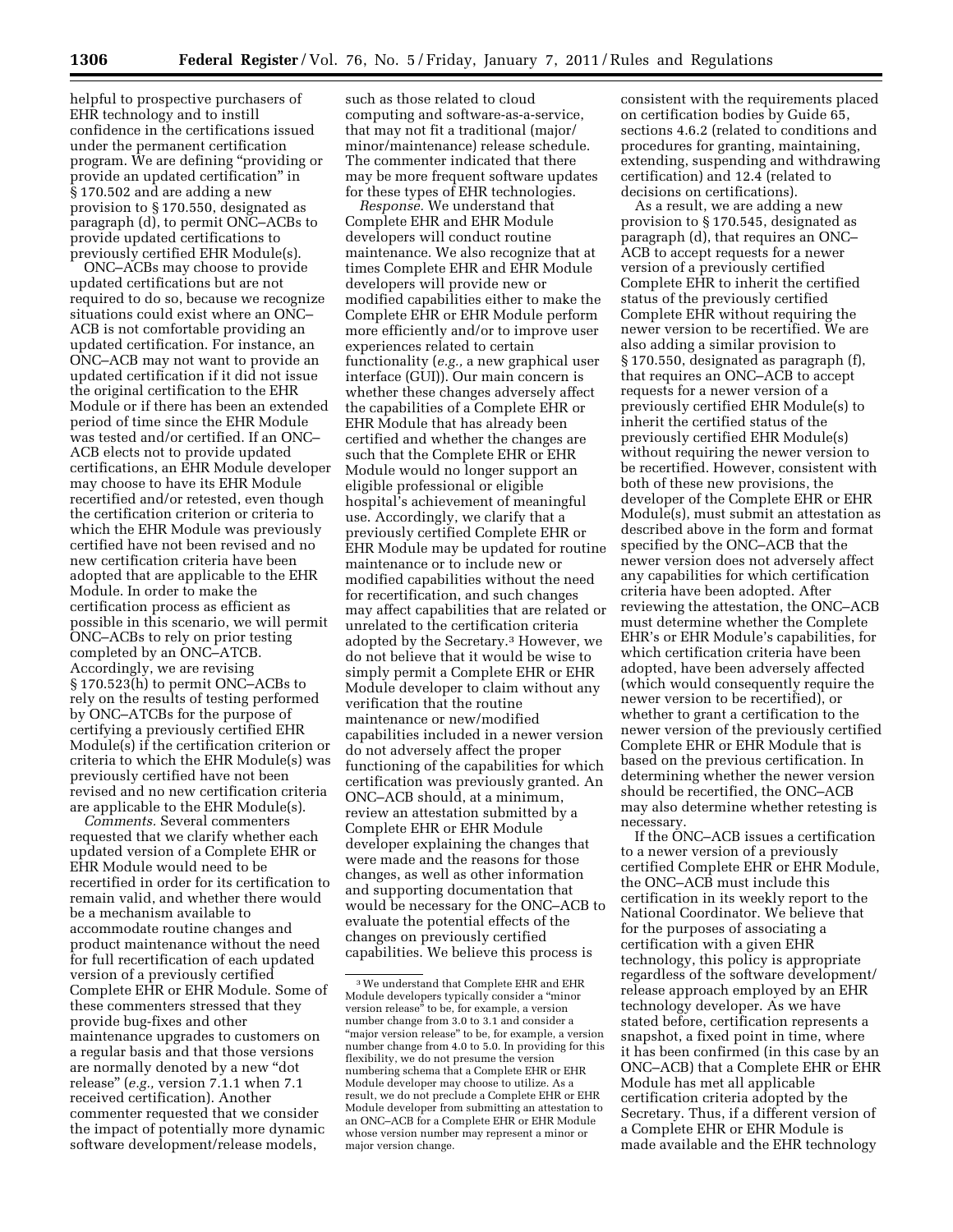developer seeks to have this version inherit a prior version's certification, the prior version's certification needs to be formally associated with this newer version and subsequently reported to the National Coordinator. Without this association, an EHR technology developer would not be able to assert that the updated or modified EHR technology was "certified," nor would eligible professionals or eligible hospitals be able to verify on ONC's Certified HIT Products List (CHPL) that the EHR technology is certified.

Aside from the requirements discussed above, we do not specify the fees or any other processes that an ONC–ACB must follow before granting certified status to a newer version of a previously certified Complete EHR or EHR Module based on the submitted attestation. We encourage ONC–ACBs to develop streamlined approaches for attestations in order to accommodate different software release models and schedules.

#### *P. Differential or Gap Certification*

We stated in the Proposed Rule that, after Complete EHRs and EHR Modules have been certified as being in compliance with the certification criteria associated with meaningful use Stage 1, it may benefit both Complete EHR and EHR Module developers as well as eligible professionals and eligible hospitals if some form of differential certification were available. We described differential certification as the certification of Complete EHRs and/ or EHR Modules to the differences between the certification criteria adopted by the Secretary associated with one stage of meaningful use and a subsequent stage of meaningful use. As an example, we stated that if the Secretary were to adopt 5 new certification criteria to support meaningful use Stage 2 and those were the only additional capabilities that needed to be certified in order for a Complete EHR's certification to be valid again (*i.e.,* all other certification criteria remained the same) for the purposes of meaningful use Stage 2, then the Complete EHR would only have to be tested and certified to those 5 criteria rather than the entire set of certification criteria again.

We noted that differential certification could be a valuable and pragmatic approach for the future and that it may further reduce costs for certification and expedite the certification process. Accordingly, we requested public comments on whether we should require ONC–ACBs to offer differential certification, what factors we should consider in determining when

differential certification would be appropriate and when it would not, and when differential certification should begin. To further clarify these requests and inform commenters, we noted the factors we thought were appropriate for consideration in determining when to allow for differential certification. These factors included whether the standard(s) associated with a certification criterion or criteria changed and whether additional certification criteria changed in such a way that they affected other previously certified capabilities of a Complete EHR or EHR Module. We specifically asked whether differential certification should be permitted to begin with Complete EHRs and EHR Modules certified under the temporary certification program (*i.e.,* the differences between 2011 and 2013) or after all Complete EHRs and EHR Modules had been certified once under the permanent certification program (*i.e.,* the differences between 2013 and 2015). Regarding these options, we asked commenters to consider the differences in rigor that we expect Complete EHRs and EHR Modules will go through to get certified under the permanent certification program.

*Comments.* Commenters overwhelmingly supported some form of differential certification based on, as we noted, the potential for efficiencies and lower certification costs. These commenters expressed general agreement with the factors we specified for determining when differential certification would be appropriate. That is, they stated that testing and certifying a Complete EHR or EHR Module to only new or revised certification criteria would be appropriate as long as other required capabilities (as specified in other adopted certification criteria) of a Complete EHR or other EHR Modules were not also affected by the new or revised certification criteria. Conversely, a few commenters did not believe that differential certification would be appropriate based on various concerns. One commenter suggested that testing to only new or revised certification criteria could be time consuming and cost prohibitive. Another commenter contended that differential certification will create "tiers" in the market of fully certified versus differentially certified Complete EHRs and EHR Modules, which could lead to confusion among purchasers. A couple of commenters expressed concern about ONC–ACBs guaranteeing the compliance of all capabilities required by adopted certification criteria of a Complete EHR without testing all of the components. A couple of commenters also noted that if

differential certification is allowed, ONC–ACBs should not be required to offer it as an option for certification. Rather, it should be up to each ONC– ACB to decide whether to conduct differential certification.

Commenters who were in favor of differential certification indicated strong support for beginning differential certification with the differences between the 2011 and 2013 certification criteria adopted by the Secretary. These commenters reasoned that the potential for lower certification costs and reduced certification times should be made available to the market as soon as possible, particularly if the separate testing and certification processes of the permanent certification program could increase the time for certified Complete EHRs and EHR Modules to reach the market. Alternatively, a few commenters stated that it would be more appropriate for Complete EHRs and EHR Modules to be tested and certified at least once under the proposed more rigorous permanent certification program before they would be considered eligible for differential certification.

*Response.* We understand based on our research that the term "gap" certification'' is commonly used by the HIT industry to refer to the concept we have described as ''differential certification.'' As a result, for consistency and ease of reference, we will use the term "gap certification" instead of ''differential certification'' for purposes of the permanent certification program. The description of ''differential certification'' that we gave in the Proposed Rule focused on the differences between adopted certification criteria as related to the stages of meaningful use. As noted earlier in this final rule, however, the Medicare and Medicaid EHR Incentive Programs final rule indicated that the meaningful use Stage 1 requirements may be updated in future rulemaking, such as when the requirements for Stage 2 are established. As a result, the concept of gap certification must allow for the possibility that the Secretary may adopt certification criteria through future rulemaking that would encompass and be associated with both the revised Stage 1 requirements and newly established Stage 2 requirements. This possibility is consistent with our position that, regardless of the year and meaningful use stage at which an eligible professional or eligible hospital enters the Medicare or Medicaid EHR Incentive Programs, they must use Certified EHR Technology that has been certified to all of the applicable certification criteria adopted by the Secretary at subpart C of part 170. Thus,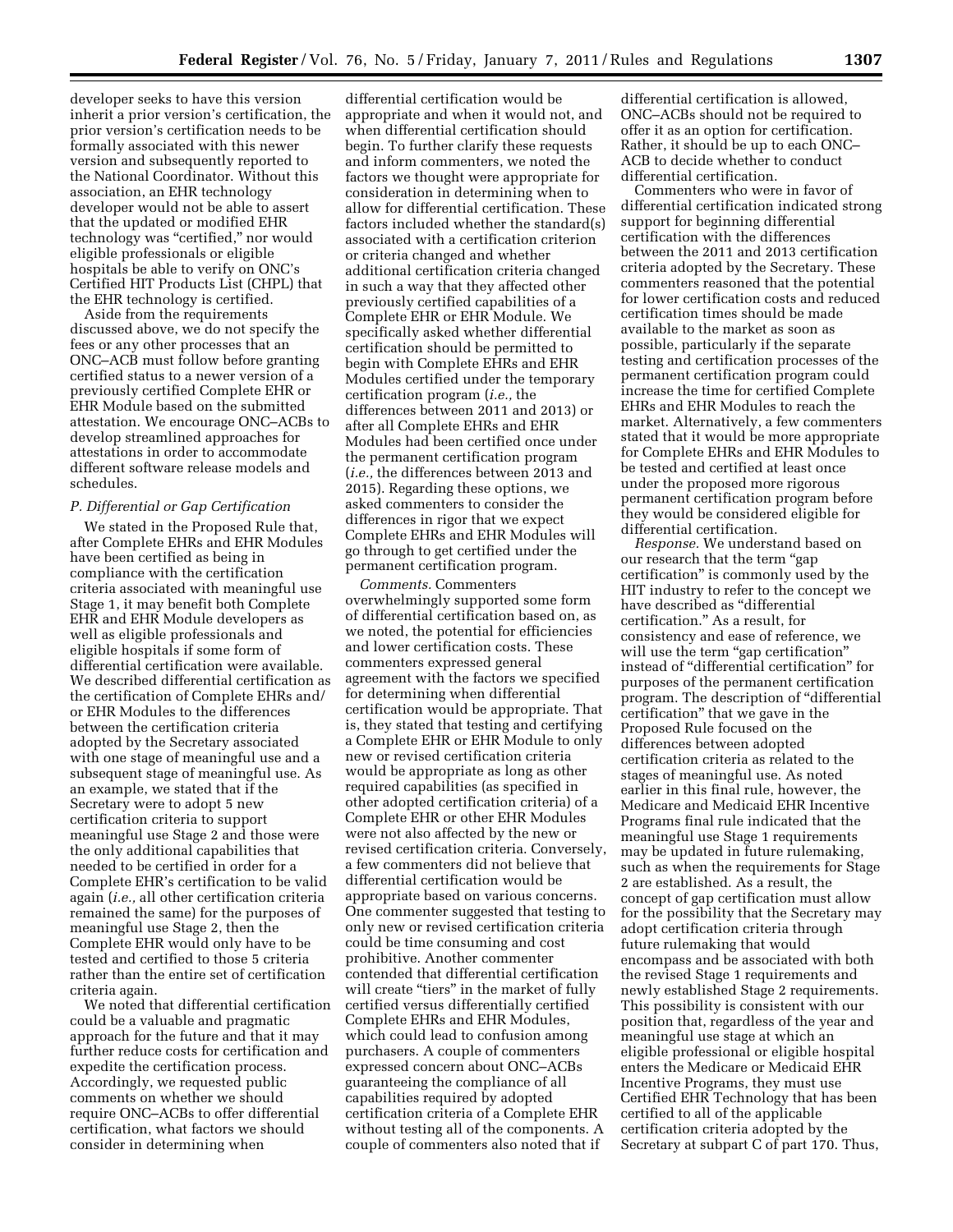gap certification must focus on the differences between certification criteria that are adopted through rulemaking at different points in time rather than the differences between the stages of meaningful use.

We define and will use the term gap certification to mean the certification of a previously certified Complete EHR or EHR Module to: (1) All applicable new and/or revised certification criteria adopted by the Secretary at subpart C of this part based on the test results of a NVLAP-accredited testing laboratory; and (2) all other applicable certification criteria adopted by the Secretary at subpart C of this part based on the test results used previously to certify the Complete EHR or EHR Module. We believe this definition of gap certification is conceptually analogous to the description of differential certification in the Proposed Rule as well as common industry usage of the term.

While a commenter asserted that testing to only new or revised certification criteria could be more time consuming and cost prohibitive, commenters overwhelmingly agreed with our premise that gap certification would likely be a less costly and timeconsuming certification option for Complete EHR and EHR Module developers. Further, we believe that the potential lower costs and expedited certification timeframes that gap certification will presumably offer outweigh the concerns some commenters raised about the reliability of testing under the temporary certification program. As previously stated in this final rule, the testing and certification performed under the temporary certification program is conducted by testing and certification bodies that are determined to be qualified and have been authorized by the National Coordinator. Complete EHRs and EHR Modules are tested by ONC–ATCBs using test tools and test procedures approved by the National Coordinator and should be expected to perform consistent with their certifications. Therefore, ONC–ACBs should be confident in relying upon the test results provided by ONC–ATCBs when performing gap certification under the permanent certification program. Accordingly, gap certification will be available as an option for ONC–ACBs to offer as soon as ONC–ACBs are authorized to begin performing certifications under the permanent certification program.

A few commenters suggested that gap certification would lead to "tiers" in the market of "fully tested and certified" Complete EHRs and EHR Modules and

''partially tested and certified'' Complete EHRs and EHR Modules, while a couple of other commenters expressed concern about ONC–ACBs guaranteeing the compliance of all capabilities of a Complete EHR without testing all of the components. We believe, as suggested by commenters, that the decision on whether to conduct gap certification is best left to each ONC–ACB. However, as discussed above, we believe that the testing performed by ONC–ATCBs or by any NVLAP-accredited testing laboratory will be valid and reliable. Therefore, when gap certifying a Complete EHR or EHR Module, an ONC–ACB will be expected to issue a certification for the entire Complete EHR or EHR Module that it gap certifies. For these reasons, the HIT market should consider a Complete EHR or EHR Module that has been gap certified to be equal to a Complete EHR or EHR Module that has been fully tested and certified to all applicable certification criteria adopted by the Secretary. In addition, as discussed earlier in this preamble, ONC–ACBs will be expected to conduct annual surveillance of the Complete EHRs and/or EHR Modules that they certify under the permanent certification program. Surveillance should provide additional assurances to the HIT market that Complete EHRs and EHR Modules will continue to perform in an operational setting or "live" environment as they did when they were certified.

Consistent with this discussion, we are adding the definition of gap certification to § 170.502 and adding new provisions to § 170.545 (paragraph (c)) and § 170.550 (paragraph (c)) to permit ONC–ACBs to provide the option of and to perform gap certification under the permanent certification program. In addition to these revisions, we are revising § 170.523(h) to permit ONC–ACBs to accept the results of testing performed on Complete EHRs and EHR Modules by ONC–ATCBs under the temporary certification program for the purpose of gap certification. These testing results may be necessary for conducting gap certification under the permanent certification program when previously certified Complete EHRs and EHR Modules were last tested under the temporary certification program.

#### *Q. Barriers to Entry for Potential ONC– ACBs and an ONC–Managed Certification Process*

We noted in the Proposed Rule that the overall success of the Medicare and Medicaid EHR Incentive Programs could be jeopardized if the certification program for EHR technology fails to

operate properly. We requested public comment on specific issues related to the proposed permanent certification program that could adversely affect the operation of that program. First, we asked whether the proposed provisions of the permanent certification program created high barriers to market entry for potential ONC–ACBs and, if so, how we could revise the proposed requirements to lower those barriers and encourage participation. Second, we expressed concern about the potential risks to the permanent certification program if no ONC–ACBs were authorized or only one ONC–ACB was authorized and engaged in monopolistic behavior. We requested public comment on potential approaches that could be pursued to stimulate market involvement or remedy these situations if they were to develop, including the possibility of the National Coordinator establishing a temporary ONC-managed certification process that would include some type of certification review board. We noted that this option was not preferred and would come with significant limitations. In particular, section 3001(c)(5) of the PHSA does not expressly authorize the National Coordinator or the Secretary to assess and collect fees related to the certification of HIT and subsequently retain and use those fees to administer an ONC-managed certification process if it were established.

*Comments.* Commenters stated that the proposed provisions of the permanent certification program did not present high barriers to entry for potential ONC–ACBs. Commenters also generally agreed that we should eliminate any identified barriers to entry with one commenter specifically suggesting that the National Coordinator could waive certain conditions that are creating barriers to entry as long as it would not adversely impact patient safety or quality of care. Another commenter noted that the proposed permanent certification program permits multiple entry points for organizations to pursue ONC–ACB status, allowing the market to decide how many ONC– ACBs are acceptable.

Most commenters expressed agreement with our proposal for a temporary ONC-managed certification process to stimulate market involvement or remedy the situations described above and in the Proposed Rule. Some commenters suggested that if there were fewer than two ONC–ACBs at the start of the permanent certification program we should continue the temporary certification program or allow ONC– ATCBs in good standing under the temporary certification program to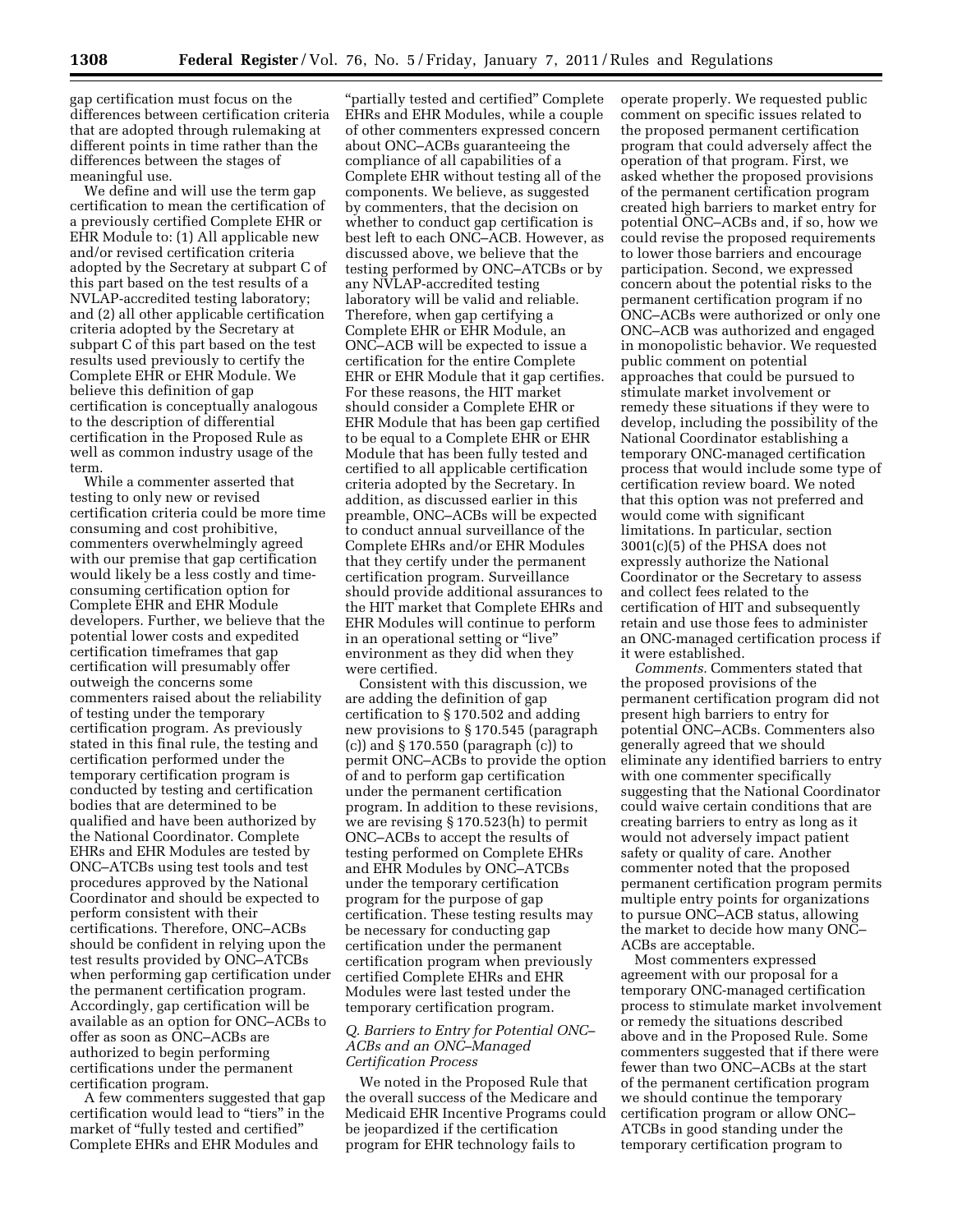become ONC–ACBs under the permanent certification program without having to meet any of the application requirements of the permanent certification program. Another commenter suggested that if these options were not immediately viable then we should allow for selfattestation by Complete EHR and EHR Module developers to the certification criteria until there are a sufficient number of ONC–ACBs. Conversely, some commenters contended that if there was only one ONC–ACB it would not necessarily be the result of the permanent certification program requirements. Although these commenters stated that the authorization of more than one ONC– ACB would be preferable to handle requests for certification, they asserted that one ONC–ACB could be a good starting point for the permanent certification program, at least until other ONC–ACBs became operational. A commenter reasoned that the accreditation guidelines that ONC– ACBs must adhere to should be sufficient to preclude a single ONC– ACB from acting in a monopolistic or other improper manner.

*Response.* We agree with many of the sentiments expressed by the commenters. We agree that there are multiple entry points for qualified organizations who seek to become ONC–ACBs, such as applying to become an ONC–ACB for only Complete EHRs, only EHR Modules, or only limited types of EHR Modules. We also agree that the market will likely determine the appropriate number of ONC–ACBs and that only one ONC–ACB may be sufficient for starting (and potentially operating long term) the permanent certification program. For comparison, consistent with our estimate, there are currently 5 ONC–ATCBs under the temporary certification program. We acknowledge, however, that there remains the remote possibility that there may be no ONC–ACBs under the permanent certification program, that one ONC–ACB will not be sufficient to meet demand, or that only one ONC– ACB will be authorized and could engage in conduct that is detrimental to the permanent certification program.

To begin the permanent certification program, we believe that we have established an approach that addresses the concerns expressed by some commenters and is consistent with the solutions they offered. Section 170.490 provides that the temporary certification program will sunset on December 31, 2011, or if the permanent certification program is not fully constituted at that time, then upon a subsequent date that

is determined to be appropriate by the National Coordinator. We stated in the Temporary Certification Program final rule that in determining whether the permanent certification program is fully constituted, the National Coordinator would consider whether there are a sufficient number of ONC–ACBs and accredited testing laboratories to address the current market demand. We believe this approach will ensure that the permanent certification program functions properly at the outset. If we determine at a later time under the permanent certification program that an insufficient number of ONC–ACBs exists, we will consider what steps may be taken to remedy the situation. This may include implementing a temporary ONC-managed certification process and/ or evaluating other means for stimulating the market, such as revising or waiving certain ONC–ACB requirements or taking other actions as suggested by the commenters.

#### *R. General Comments*

We received comments that were not attributable to a specific provision of the permanent certification program, but were still reasonably within the scope of the program. These comments addressed the timing of the permanent certification program; ''grandfathering'' of previously certified technology; the potential for a backlog of requests for certification; the costs of certification; and the safety of Complete EHRs, EHR Modules and other types of HIT.

*Comments.* Although we did not propose or discuss the concept of ''grandfathering'' in the Proposed Rule, several commenters made recommendations on the subject. To summarize the discussion of comments in the Temporary Certification Program final rule, in general, the concept of grandfathering would allow technology that had been certified prior to the inception of the temporary and/or permanent certification programs to be deemed Certified EHR Technology.

*Response.* In the Temporary Certification Program final rule, we responded to comments on the concept of grandfathering and concluded that any form of grandfathering would be inappropriate for purposes of our certification programs and inconsistent with the statutory requirements for Certified EHR Technology set forth in the PHSA. 75 FR 36186–36187. Our position on grandfathering as stated in the Temporary Certification Program final rule remains valid.

*Comments.* Commenters requested that we take action to prevent testing and certification monopolies and backlogs of requests for testing and

certification. Commenters also requested that we mandate pricing for certification or at least establish a reasonable fee requirement.

*Response.* We believe that through the policies we have established in this final rule, the permanent certification program is inclusive of as many potential applicants for ONC–ACB status as possible, and that we have created an environment that is likely to result in multiple ONC–ACBs. Further, we believe that multiple ONC–ACBs and market dynamics, particularly competition, will address the commenters' concerns about potential monopolies, appropriate costs for certification, and the timely and efficient processing of requests for the certification of Complete EHRs and EHR Modules. Accreditation will require that potential ONC–ACBs comply with Guide 65, which requires certification bodies to make their services accessible to all applicants whose activities fall within its declared field of operation (*i.e.,* the permanent certification program), including not having any undue financial or other conditions. As noted throughout this rule, an ONC– ACB must maintain its accreditation to remain in good standing under the permanent certification program.

*Comments.* A commenter requested that the National Coordinator establish a single application process for the testing and certification of developers' HIT. By doing so, the commenter contended that this would alert accredited testing laboratories and ONC–ACBs of a developer's readiness and intent to apply for testing and/or certification.

*Response.* We do not believe it is necessary or appropriate to create such an ''application process.'' Each accredited testing laboratory and ONC– ACB is capable of establishing their own customer base based on a multitude of factors including pricing, efficiency, services offered, and prior relationships. Further, we assume that a HIT developer's readiness and ''intent'' to apply may fluctuate based on multiple factors, including whether their Complete EHR and/or EHR Module successfully passed testing or whether they determine testing and/or certification of their HIT should be delayed. Accordingly, we believe it is appropriate for each accredited testing laboratory and ONC–ACB to establish its own process for soliciting and accepting requests for testing and certification, as applicable.

*Comments.* A few commenters expressed concern over the potential safety risks that could be associated with poorly planned, implemented, and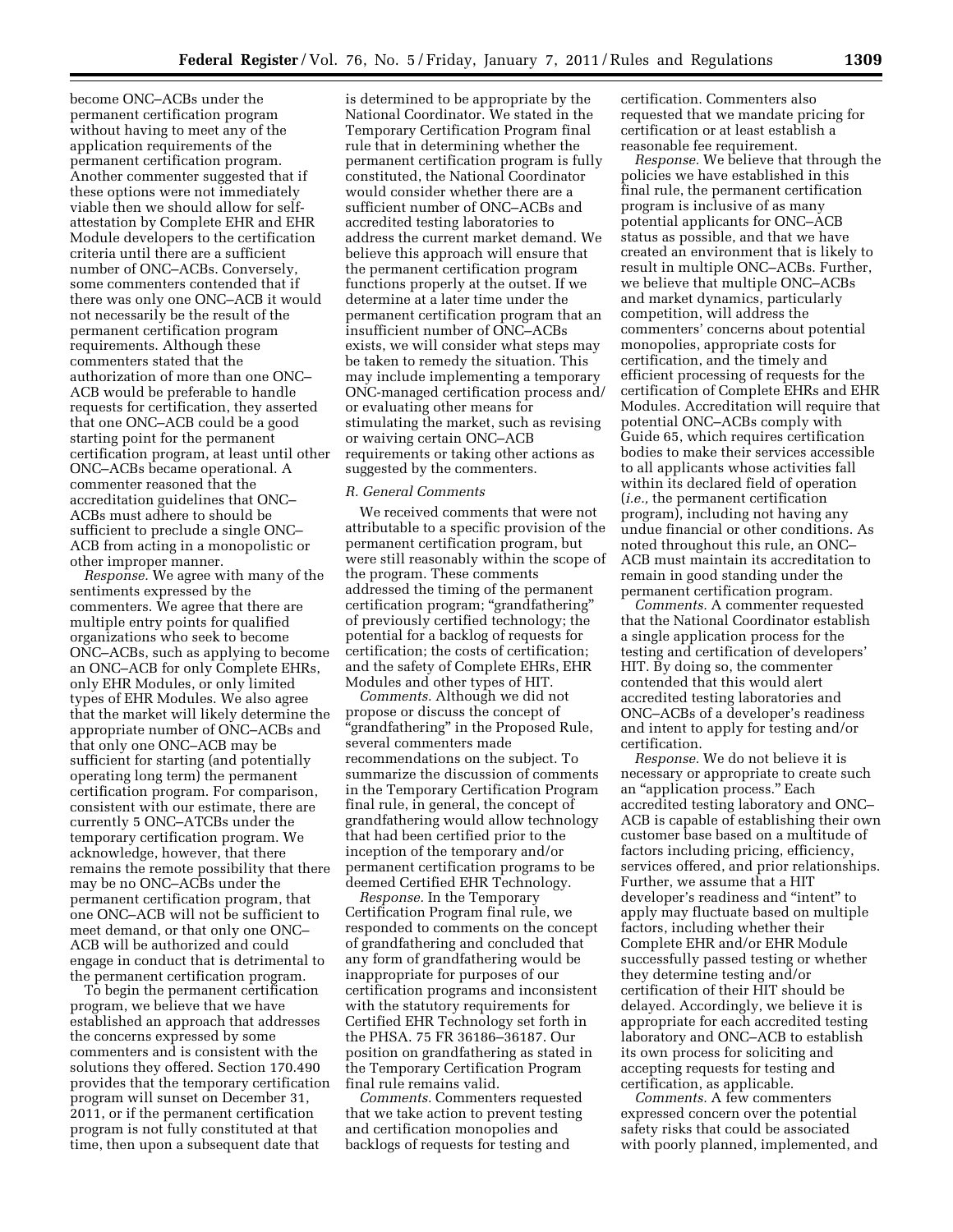used EHR technology and suggested that patient safety should be considered in the development and implementation of the permanent certification program.

*Response.* We understand and are acutely aware of the concerns expressed by the commenters regarding patient health and safety. We believe that the permanent certification program has been sufficiently constituted to ensure that ONC–ACBs will competently certify Complete EHRs, EHR Modules and potentially other types of HIT. We have established a process in the permanent certification program that the National Coordinator could use to immediately suspend an ONC–ACB's authority to issue certifications if there is reliable evidence indicating that allowing the ONC–ACB to continue issuing certifications would pose an adverse risk to patient health and safety. The permanent certification program also includes a post-market surveillance program that is designed to ensure that certified Complete EHRs and EHR Modules perform in the market as certified and may also shed light on any safety concerns reported by eligible professionals and eligible hospitals.

# *S. Comments Beyond the Scope of This Final Rule*

In response to the Proposed Rule, some commenters chose to raise issues that are beyond the scope of our proposals. We do not summarize or respond to those comments in this final rule. However, we will review the comments and consider whether other actions may be necessary, such as addressing the comments in later rulemakings or through guidance clarifying program operating procedures, based on the information or suggestions in the comments.

#### **IV. Provisions of the Final Regulation**

For the most part, this final rule incorporates the provisions of the Proposed Rule. Those provisions of this final rule that differ from the Proposed Rule are as follows:

• In § 170.501, we added language, based on our proposal and public comments, that expands the scope of the permanent certification program to "other types of HIT." We also added "the requirements that ONC–ACBs must follow to maintain their status'' to properly identify that this subpart contains requirements that ONC–ACBs must follow to maintain their status under the permanent certification program.

• In §170.502, we revised the definition of applicant by removing the condition that an applicant must "request" an application. We revised the definition of ONC–ACB by removing ''at a minimum'' from the definition to allow an organization or consortium of organizations to become an ONC–ACB that is authorized to certify only types of HIT besides Complete EHRs and/or EHR Modules. We also revised this definition by replacing "using the applicable certification criteria adopted by the Secretary'' with ''under the permanent certification program.'' In addition to revising the definitions of applicant and ONC–ACB, we added the definitions of "deployment site," "development site," "gap certification," ''providing or provide an updated certification,'' and ''remote certification'' to this section.

• In §170.503, we revised paragraph (b) to provide for a 30-day time period in which all interested accredited organizations may submit requests for ONC–AA status. We revised (b)(2) to specify that a request for ONC–AA status must include a detailed description of how the accreditation organization will ensure that the surveillance approaches used by ONC– ACBs include the use of consistent, objective, valid, and reliable methods. We revised paragraph (c) to permit the National Coordinator up to 60 days to review all timely submissions and determine which accreditation organization is best qualified to serve as the ONC–AA. We revised paragraph (c) to provide for the selection of an ONC– AA on a preliminary basis and subject to the resolution of the reconsideration process in § 170.504. We included in paragraph (c) the option, originally specified in proposed paragraph (d), for an accreditation organization to request reconsideration of the National Coordinator's decision to deny an accreditation organization ONC–AA status. We established a new provision, designated as paragraph (d), that specifies the final approval process for ONC–AA status. We revised paragraph (e)(2) to require an ONC–AA, in accrediting certification bodies, to ensure that surveillance approaches include the use of consistent, objective, valid and reliable methods. We revised paragraph (e)(4) to state that the ONC– AA will be required to review ONC– ACB surveillance results to determine if the results indicate any substantive nonconformance by ONC–ACBs ''with the conditions of their respective accreditations.'' We revised paragraph (f) to specify that an accreditation organization has not been granted ONC– AA status unless and until it is notified by the National Coordinator that it has been approved as the ONC–AA on a final basis pursuant to paragraph (d) of

this section. We also revised paragraph (f) to specify that the National Coordinator will accept requests for ONC–AA status, in accordance with paragraph (b), at least 180 days before the then current ONC–AA's status is set to expire.

• In §170.504, consistent with our revisions to § 170.503, we revised paragraph (a) to state that an accreditation organization that submits a timely request for ONC–AA status in accordance with § 170.503 and is denied may ask the National Coordinator to reconsider the decision to deny its request for ONC–AA status. We revised paragraph (b) to state that the accreditation organization's request for reconsideration must demonstrate that clear, factual errors were made in the review of its request for ONC–AA status and that the accreditation organization would have been selected as the ONC– AA pursuant to § 170.503(c) if those errors had been corrected. We revised paragraph (c) to permit the National Coordinator up to 30 days to review all timely received reconsideration requests and determine whether an accreditation organization has met the standard specified in paragraph (b) of this section. We revised paragraph (d) to state that if the National Coordinator determines that an accreditation organization has met the standard specified in paragraph (b) of this section, then that organization will be approved as the ONC–AA on a final basis and all other accreditation organizations will be notified that their requests for reconsideration have been denied.

• In § 170.505, we revised paragraph (b) by adding "or ONC–ACB" to clarify that either an applicant for ONC–ACB status or an ONC–ACB may, when necessary, utilize the specified correspondence methods. We also revised this section to apply its correspondence requirements to accreditation organizations that submit requests for ONC–AA status and the ONC–AA.

• In § 170.520, we revised paragraph (c) such that the documentation provided by the applicant must confirm that the applicant has been accredited by "the ONC–AA," instead of "an ONC– AA" as proposed.

• In §170.523, we revised paragraph (e) by clarifying that site visits will be conducted during normal business hours. We revised paragraph (f) by replacing ''vendor'' with ''Complete EHR or EHR Module developer.'' We also revised paragraph (f) by specifying that an ONC–ACB will be required to additionally report the clinical quality measures to which a Complete EHR or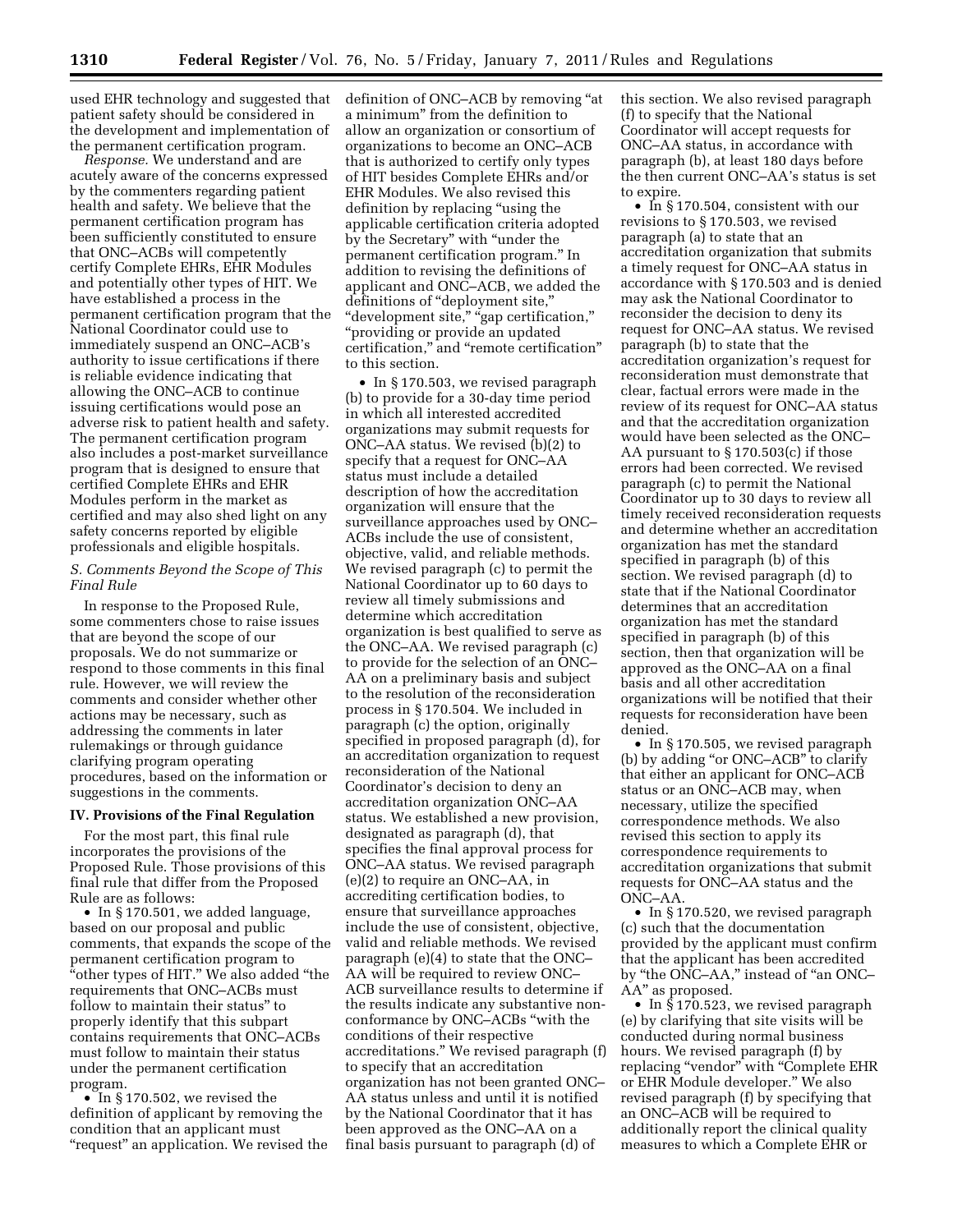EHR Module has been certified and, where applicable, any additional software a Complete EHR or EHR Module relied upon to demonstrate its compliance with a certification criterion or criteria adopted by the Secretary. We revised paragraph (h) to require ONC– ACBs to only certify HIT, including Complete EHRs and/or EHR Module(s), that has been tested by a NVLAPaccredited testing laboratory using test tools and test procedures that have been approved by the National Coordinator. We also revised paragraph (h) to allow ONC–ACBs, under certain circumstances, to rely on testing that has been performed by ONC–ATCBs, which must also have been done using test tools and test procedures that have been approved by the National Coordinator. We revised paragraph (j) to clarify that an ONC–ACB will only be responsible for issuing refunds in situations where the ONC–ACB's conduct caused certification to be suspended and a request for certification is withdrawn, and in instances where the ONC–ACB's conduct caused the certification not to be completed or necessitated the recertification of Complete EHRs and/or EHR Module(s) that had been previously certified. Lastly, we added a new Principle of Proper Conduct for ONC– ACBs and designated it as paragraph (k). The new Principle of Proper Conduct will require ONC–ACBs to ensure that all Complete EHRs and EHR Modules are properly identified and marketed.

• In § 170.525, we revised paragraph (b) by removing ''during the existence of the permanent certification program.''

• In § 170.530, in response to public comment, we revised paragraph (b)(1) by removing the terms "inadvertent" and "minor." We revised paragraph (c)(1), also in response to public comment, to allow an applicant for ONC–ACB status to request an extension of the 15-day period provided to submit a revised application in response to a deficiency notice. We revised paragraph (c)(2) to state that the National Coordinator can grant an applicant's request for an extension of the 15-day period based on a finding of good cause. We revised paragraph (c)(3) to permit the National Coordinator to request clarification of statements and the correction of errors or omissions in a revised application during the 15-day period that the National Coordinator has to review a revised application. Finally, we revised paragraph (c)(4) to state that a denial notice issued to an applicant will indicate that the applicant cannot reapply for ONC–ACB status for a period of six months from the date of the denial notice.

• In § 170.540, we revised paragraph (b) to state, in relevant part, ''Each ONC– ACB must prominently and unambiguously identify the scope of its authorization on its Web site, and in all marketing and communications statements (written and oral) pertaining to its activities under the permanent certification program.'' We clarified in paragraph (c) that an ONC–ACB must include any updates to the information required to be provided under § 170.520 when requesting to have its status renewed. We also revised paragraph (c) to state that an ONC–ACB will need to have its status renewed every three years instead of every two years. We similarly revised paragraph (d) to state that an ONC–ACB's status will expire three years from the date it was granted by the National Coordinator unless it is renewed.

• In §170.545, we revised paragraph (a) to state that ''When certifying Complete EHRs, an ONC–ACB must certify Complete EHRs in accordance with all applicable certification criteria adopted by the Secretary at subpart C of this part.'' We redesignated proposed paragraph (b) as paragraph (e). We added three new provisions. We added a new provision, designated as paragraph (b), which states that an ONC–ACB must provide the option for a Complete EHR to be certified solely to the applicable certification criteria adopted by the Secretary at subpart C of this part. We added a new provision, designated as paragraph (c), to permit ONC–ACBs to provide the option for and perform gap certification. Finally, we added a new provision, designated as paragraph (d), which requires an ONC–ACB to accept requests for a newer version of a previously certified Complete EHR to inherit the certified status of the previously certified Complete EHR without requiring the newer version to be recertified.

• In §170.550, we removed proposed paragraphs (b) and (d) because they were redundant of other regulatory requirements within this subpart. We redesignated proposed paragraph (c) as paragraph (e) and revised it to state that EHR Modules shall be certified to all privacy and security certification criteria adopted by the Secretary unless the EHR Module(s) is presented for certification in one of the following manners: (1) The EHR Modules are presented for certification as a precoordinated, integrated bundle of EHR Modules, which would otherwise meet the definition of and constitute a Complete EHR, and one or more of the constituent EHR Modules is demonstrably responsible for providing all of the privacy and security

capabilities for the entire bundle of EHR Modules; or (2) An EHR Module is presented for certification, and the presenter can demonstrate and provide documentation to the ONC–ACB that a privacy and security certification criterion is inapplicable or that it would be technically infeasible for the EHR Module to be certified in accordance with such certification criterion. We added four new provisions. We added a new provision, designated as paragraph (b), which states that an ONC–ACB must provide the option for an EHR Module(s) to be certified solely to the applicable certification criteria adopted by the Secretary at subpart C of this part. We added a new provision, designated as paragraph (c), to permit ONC–ACBs to provide the option for and perform gap certification. We added a new provision, designated as paragraph (d), which permits an ONC– ACB to provide an updated certification to a previously certified EHR Module(s). Finally, we added a new provision, designated as paragraph (f), which requires an ONC–ACB to accept requests for a newer version of a previously certified EHR Module(s) to inherit the certified status of the previously certified EHR Module(s) without requiring the newer version to be recertified.

• In §170.555, we removed inadvertent references to testing under the permanent certification program.

• In §170.557, we revised the section to require that an ONC–ACB provide remote certification for both development and deployment sites.

• In § 170.565, we revised paragraph (c)(1) to state that ''[t]he National Coordinator may propose to revoke an ONC–ACB's status if the National Coordinator has reliable evidence that the ONC–ACB committed a Type-1 violation." The term "reliable" was inadvertently left out of the Proposed Rule. We also established a new provision. We designated this provision as paragraph (d) and redesignated proposed paragraphs (d) through (g) as paragraphs (e) through (h), respectively. Paragraph (d) provides the National Coordinator with the discretion to suspend an ONC–ACB's operations if there is reliable evidence indicating that the ONC–ACB has committed a Type-1 or Type-2 violation and that the continued certification of Complete EHRs, EHR Modules and/or other types of HIT by the ONC–ACB could have an adverse impact on patient health or safety. An ONC–ACB will have 3 days to respond to a notice of proposed suspension by explaining in writing why its operations should not be suspended. The National Coordinator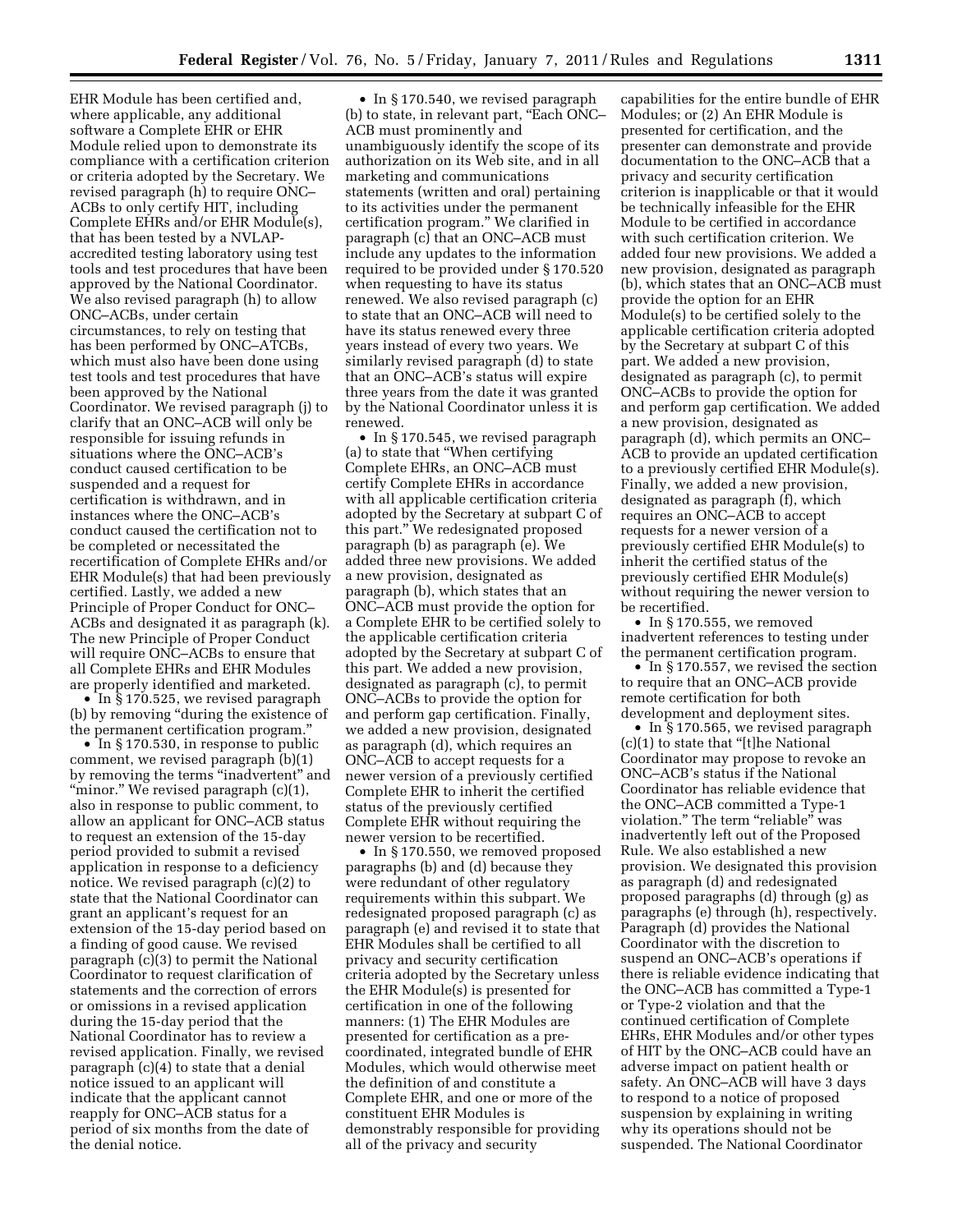will be permitted up to 5 days to review the response and issue a determination to the ONC–ACB. The National Coordinator will make a determination to either rescind the proposed suspension, suspend the ONC–ACB until it has adequately corrected a Type-2 violation, or propose revocation in accordance with § 170.565(c) and suspend the ONC–ACB's operations for the duration of the revocation process. The National Coordinator may also make any one of the above determinations if an ONC–ACB fails to submit a timely response to a notice of proposed suspension. A suspension will become effective upon an ONC–ACB's receipt of a notice of suspension.

• We added §170.599 to incorporate by reference ISO 17011 and Guide 65.

#### **V. Collection of Information Requirements**

Under the Paperwork Reduction Act of 1995 (PRA), agencies are required to provide 60-day notice in the **Federal Register** and solicit public comment on a proposed collection of information before it is submitted to the Office of Management and Budget (OMB) for review and approval. In order to fairly evaluate whether an information collection should be approved by OMB, section  $3506(c)(2)(A)$  of the PRA requires that we solicit comment on the following issues:

1. Whether the information collection is necessary and useful to carry out the proper functions of the agency;

2. The accuracy of the agency's estimate of the information collection burden;

3. The quality, utility, and clarity of the information to be collected; and

4. Recommendations to minimize the information collection burden on the affected public, including automated collection techniques.

In the Proposed Rule, we solicited public comment on each of these issues for the information collections set forth in 45 CFR §§ 170.503(b), 170.520, and 170.523(f) and (g). The final rule also specifies another information collection requirement pertaining to the annual submission by an ONC–ACB of a surveillance plan and surveillance results to the National Coordinator as required by § 170.523(i). The information collection requirement of § 170.523(i) was not specifically identified in the Proposed Rule, but was available for comment during the 60-day public comment period for the Proposed Rule and included in our request to OMB. Please refer to section E below for this information collection.

*A. Collection of Information: Required Documentation for Requesting ONC– Approved Accreditor Status Under the Permanent Certification Program* 

Section 170.503(b) requires an accreditation organization to submit specific information to the National Coordinator to be considered for ONC– AA status under the permanent certification program. We estimated in the Proposed Rule that there will only be two accreditation organizations that will prepare and submit the information sought by the National Coordinator to be considered for ONC–AA status. We also provided estimates for the amount of time we believe will be necessary to collect and provide the information requested by the National Coordinator in § 170.503(b). Specifically, we estimated that it will take approximately:

• 20 minutes for an accreditation organization to provide a detailed description of the accreditation organization's conformance to ISO 17011 and experience evaluating the conformance of certification bodies to Guide 65;

• 20 minutes for an accreditation organization to provide a detailed description of the accreditation organization's accreditation requirements and how the requirements complement the Principles of Proper Conduct for ONC–ACBs;

• 5 minutes for an accreditation organization to provide a copy of the procedures that would be used to monitor ONC–ACBs;

• 10 minutes for an accreditation organization to provide detailed information, including education and experience, about the key personnel who review certification bodies for accreditation; and

• 5 minutes for an accreditation organization to provide a copy of the procedures for responding to, and investigating, complaints against ONC– ACBs.

We did not receive any comments on our estimates for the burden associated with § 170.503(b). We added the requirement that accreditation organizations specify how their accreditation requirements will ensure the surveillance approaches used by ONC–ACBs include the use of consistent, objective, valid, and reliable methods. We do not believe that this additional requirement will appreciably increase the burden for accreditation organizations requesting ONC–AA status and that any potential increase in the burden can be accounted for in the 20 minutes allotted for providing a detailed description of the accreditation organization's accreditation requirements and how the requirements complement the Principles of Proper Conduct for ONC–ACBs. Therefore, we have maintained the same burden estimates we provided in the Proposed Rule.

| Type of<br>respondent | Number of<br>respondents | Number of<br>responses per<br>respondent | Average<br>burden hours<br>per response | Total burden<br>hours |
|-----------------------|--------------------------|------------------------------------------|-----------------------------------------|-----------------------|
|                       |                          |                                          |                                         |                       |

#### *B. Collection of Information: Application for ONC–ACB Status Under the Permanent Certification Program*

Section 170.520 requires an organization to submit specific information to the National Coordinator to be considered for ONC–ACB status under the permanent certification program. We estimated in the Proposed Rule that there would be no more than 6 applicants for ONC–ACB status under the permanent certification program. We

also provided estimates for the amount of time we believe will be necessary to complete an application for ONC–ACB status, *i.e.,* meet the requirements of § 170.520. Specifically, we estimated that it will take approximately:

• 10 minutes to provide the general identifying information requested in the application;

• 30 minutes to assemble the information necessary to provide documentation of accreditation by an ONC–AA; and

• 20 minutes to review and agree to the ''Principles of Proper Conduct for ONC–ACBs.''

Our burden estimates were based on the assumption that potential applicants will be familiar with many of the application requirements and will, for example, already have a majority—if not all—of the documentation requested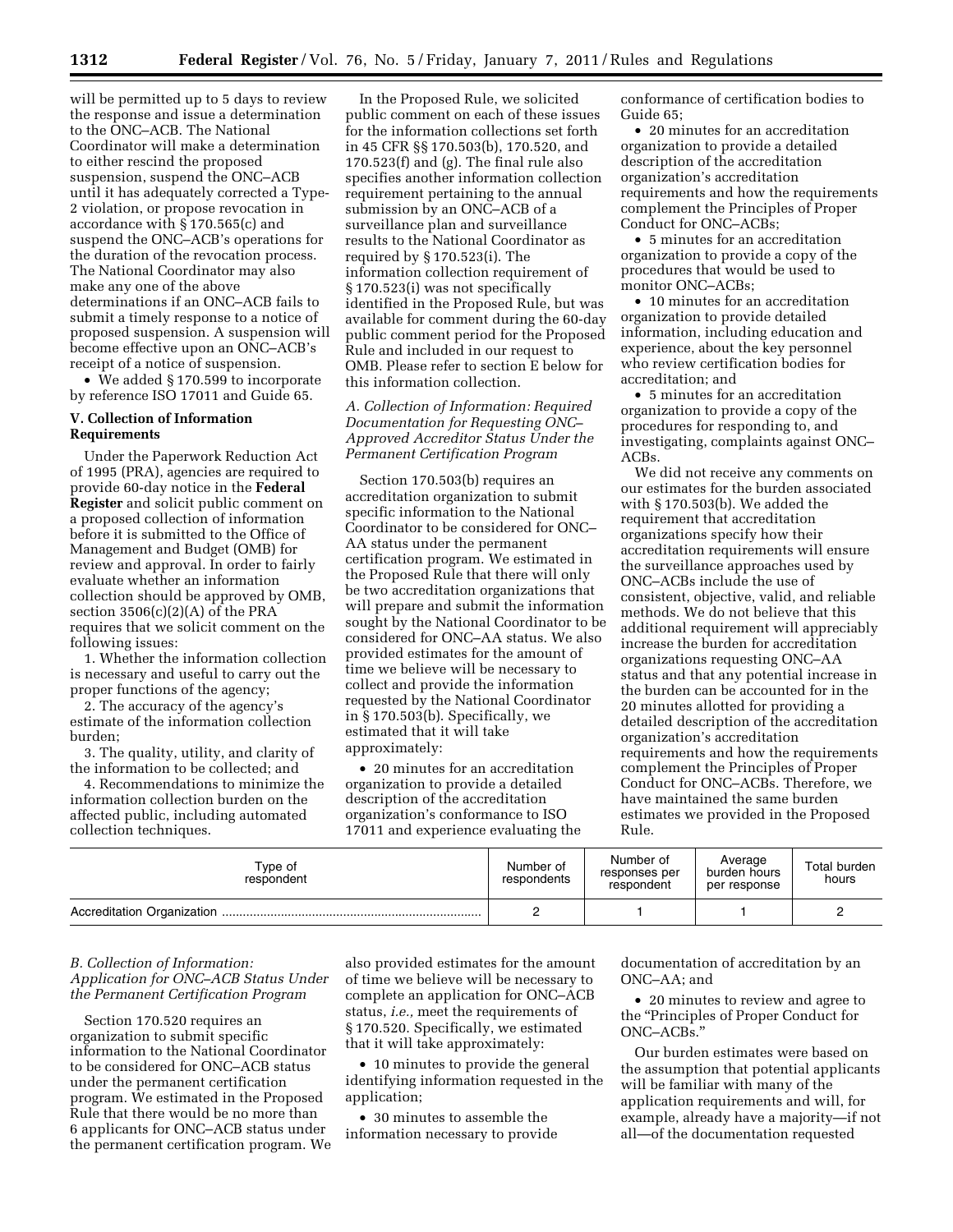already developed and available before applying for ONC–ACB status.

*Comments.* We received one comment expressing agreement that most potential applicants would likely have a majority of the necessary documentation available when applying for ONC–ACB status. The commenter contended, however, that we should add a minimum of an additional 200 hours of staff time in consideration of the effort that will be required by an organization to become accredited, which the commenter noted is a prerequisite for applying for ONC–ACB status.

*Response.* We believe that the commenter's concerns related to the effort to become accredited are best addressed in our discussion of accreditation costs for potential ONC– ACB applicants under the regulatory impact analysis section of this final rule. The burden described under this section is for PRA purposes and is confined to the actual collection and submission of information required to apply for ONC– ACB status as specified in § 170.520. We note, however, that in the Proposed Rule we did not specifically attribute an amount of time (*i.e.,* burden) to

# identifying the type of authorization sought by a potential applicant. Although identifying the type of authorization sought is a requirement of § 170.520, we believe any time utilized to provide this information can be accounted for within the 10 minutes we have allotted for providing the requested general identifying information. Accordingly, our estimate of the burden for an applicant to collect and submit the information necessary to apply for ONC–ACB status remains the same as specified in the Proposed Rule.

#### ESTIMATED ANNUALIZED BURDEN HOURS

| Type of respondent | Number of<br>respondents | Number of<br>responses per<br>respondent | Burden hours<br>per response | Total burden<br>hours |
|--------------------|--------------------------|------------------------------------------|------------------------------|-----------------------|
| Applicant          |                          |                                          |                              |                       |

# *C. Collection of Information: ONC–ACB Collection and Reporting of Information Related to Complete EHR and/or EHR Module Certifications*

Section 170.523(f) requires an ONC– ACB to provide ONC, no less frequently than weekly, a current list of Complete EHRs and/or EHR Modules that have been certified as well as certain minimum information about each certified Complete EHR and/or EHR Module.

We did not receive any comments on this collection of information. We have, however, as we did for the related temporary certification program provision, specified in this final rule

two additional reporting elements that must be submitted by ONC–ACBs on a weekly basis (*i.e.,* clinical quality measures to which a Complete EHR or EHR Module has been certified and, where applicable, any additional software a Complete EHR or EHR Module relied upon to demonstrate its compliance with a certification criterion or criteria adopted by the Secretary). ONC–ACBs will be capturing these additional reporting elements in conjunction with the other information we request that they report on a weekly basis. Consequently, we do not believe that the reporting of these two additional elements will increase the reporting burden for ONC–ACBs.

# ESTIMATED ANNUALIZED BURDEN HOURS

| Type of respondent                   | Number of<br>respondents | Number of<br>responses per<br>respondent | Average<br>burden hours<br>per response | Total burden<br>hours |
|--------------------------------------|--------------------------|------------------------------------------|-----------------------------------------|-----------------------|
| <b>ONC-ACB Certification Results</b> |                          | 52                                       |                                         | 312                   |

#### *D. Collection of Information: Records Retention Requirements*

Section 170.523(g) requires ONC– ACBs to retain certification records for 5 years. In the Proposed Rule, we stated our belief, based on our consultations with NIST, that the 5-year requirement was in line with common industry practice and, consequently, would not represent an additional cost to ONC– ACBs. We did not receive any comments related to our assertion and, therefore, maintain our belief that the 5 year record retention requirement will not create a burden or additional cost for ONC–ACBs.

*E. Collection of Information: Submission of Surveillance Plan and Surveillance Results* 

Section 170.523(i) requires an ONC– ACB to submit an annual surveillance plan to the National Coordinator and annually report to the National Coordinator its surveillance results.

For the purposes of estimating the potential burden, we assume that all of the estimated number of applicants for the permanent certification program (*i.e.,* six) will become ONC–ACBs. We anticipate that the burden for each ONC–ACB will be the same based on the following assumptions. We assume

that all surveillance plans will be fairly comparable. We also assume that all ONC–ACBs will, on average, have a similar burden in submitting results. Finally, we assume that an ONC–ACB will submit a copy of their annual surveillance plan and annually report surveillance results by either electronic transmission or paper submission. In either instance, we believe that an ONC–ACB will spend a similar amount of time and effort in organizing, categorizing and submitting the requested information. Therefore, we estimate that an ONC–ACB will annually allocate 1 hour to submit the

For the purposes of estimating the potential burden, we have maintained our prior assumptions. We assume that all of the estimated applicants will apply and become ONC–ACBs (*i.e.,* 6 applicants). We also assume that ONC– ACBs will report weekly (*i.e.,*  respondents will respond 52 times per year). Finally, we assume that the information collections will be accomplished through electronic data collection and storage, which will be part of the normal course of business for ONC–ACBs. Therefore, with respect to this proposed collection of information, the estimated burden is limited to the actual electronic reporting of the information to ONC.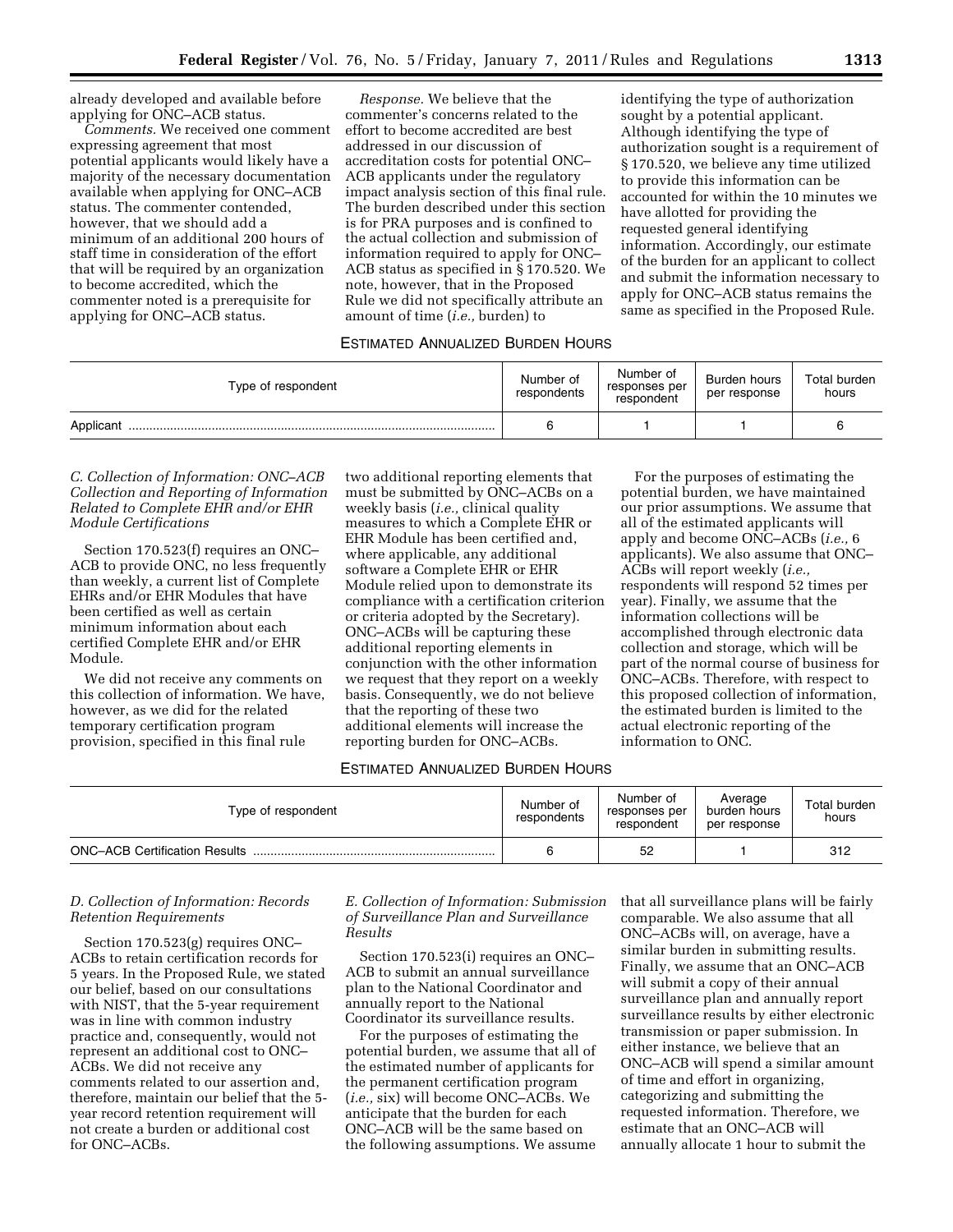plan (response #1) and 1 hour to report the results (response #2). Our estimates

are expressed in the table below.

# ESTIMATED ANNUALIZED BURDEN HOURS

| Type of respondent | Number of<br>respondents | Number of<br>responses per<br>respondent | Average<br>burden hours<br>per response | Total burden<br>hours |
|--------------------|--------------------------|------------------------------------------|-----------------------------------------|-----------------------|
|                    | c                        |                                          |                                         |                       |

As required by section 3504(h) of the PRA, we have submitted a copy of this document to OMB for its review of these information collection requirements.

# **VI. Regulatory Impact Analysis**

#### *A. Introduction*

We have examined the impacts of this final rule as required by Executive Order 12866 on Regulatory Planning and Review (September 30, 1993, as further amended), the Regulatory Flexibility Act (RFA) (5 U.S.C. 601 *et seq.*), section 202 of the Unfunded Mandates Reform Act of 1995 (2 U.S.C. 1532), Executive Order 13132 on Federalism (August 4, 1999), and the Congressional Review Act (5 U.S.C. 804(2)).

Executive Order 12866 directs agencies to assess all costs and benefits of available regulatory alternatives and, if regulation is necessary, to select regulatory approaches that maximize net benefits (including potential economic, environmental, public health and safety effects, distributive impacts, and equity). A regulatory impact analysis (RIA) must be prepared for major rules with economically significant effects (\$100 million or more in any one year). Based on the analysis of costs and benefits that follows, we have determined that this final rule covering the permanent certification program is not an economically significant rule because we estimate that the overall costs and benefits associated with the permanent certification program, including the costs associated with the testing and certification of Complete EHRs and EHR Modules, to be less than \$100 million per year. Nevertheless, because of the public interest in this final rule, we have prepared an RIA that to the best of our ability presents the costs and benefits of the final rule.

#### *B. Why is this rule needed?*

As stated in earlier sections of this final rule, section 3001(c)(5) of the PHSA provides the National Coordinator with the authority to establish a certification program or programs for the voluntary certification of HIT. This final rule is needed to

outline the processes by which the National Coordinator would exercise this authority to authorize certain organizations to certify Complete EHRs, EHR Modules, and/or other types of HIT. As to Complete EHRs and EHR Modules, once certified, they will be able to be used by eligible professionals and eligible hospitals as, or be combined to create, Certified EHR Technology. Eligible professionals and eligible hospitals who seek to qualify for incentive payments under the Medicare and Medicaid EHR Incentive Programs are required by statute to use Certified EHR Technology.

#### *C. Executive Order 12866—Regulatory Planning and Review Analysis*

# 1. Comment and Response

*Comments.* As recited in the Temporary Certification Program final rule, we received a few comments that expressed concerns that the costs we attributed in the Proposed Rule related to the testing and certification of Complete EHRs and EHR Modules were too high, unrealistic, and unreliable. One commenter requested that we remove our cost estimates because they believed they were based on a monopolistic pricing structure. Other commenters indicated that we should regulate the pricing related to testing and certification in order to ensure that prices were not exorbitant and did not preclude smaller Complete EHR and EHR Module developers from being able to attain certification for their EHR technology.

*Response.* We understand the commenters' concerns; however, we have a responsibility to put forth a good faith effort to estimate the potential costs associated with this final rule. Part of that effort includes using the best available data to inform our assumptions and estimates. While we were open to revising our cost estimates in response to public comment, in no instance did a commenter provide alternative estimates or reference additional information from which we could base revisions. Conversely, we believe that commenters who expressed concerns about the potential costs, largely did so from the perspective of

stating a request that we ensure the costs for testing and certification were not prohibitively high.

While we understand these commenters' perspectives, we do not believe that it is appropriate to dictate the minimum or maximum amount an ONC–ACB should be able to charge for certifying a Complete EHR or EHR Module. Based on the number of applicants we have granted ONC–ATCB status, we anticipate that we will there will be multiple ONC–ACBs that will compete for market share under the permanent certification program. As a result of this expected competition, we believe that there could also be increased downward pressure on the costs associated with testing and certification. If that cost pressure occurs, we believe that the upper ranges of the cost estimates we provide in this final rule could be overestimates.

*Comments.* We received one comment expressing agreement that most potential applicants would likely have a majority of the necessary documentation available when applying for ONC–ACB status. The commenter contended, however, that we should add a minimum of an additional 200 hours of staff time in consideration of the effort that will be required by an organization to become accredited.

*Response.* We believe that attributing 200 hours of staff time for preparing and participating in the accreditation process is reasonable. We also believe that it is appropriate to calculate the cost of the staff time at a position equivalent to a Federal GS–15, Step 1 employee. Accordingly, we have supplemented our original cost estimates to account for this staff time and have provided revised total cost estimates for accreditation and the ONC–ACB application process under the section titled ''Application Process for ONC–ACB Status'' in this RIA.

*Comments.* Some commenters questioned our estimates related to the number of EHR Modules we expected to be tested and certified. One commenter suggested that the number of selfdeveloped EHR Modules should be much higher than we estimated. Other commenters expressed that this rule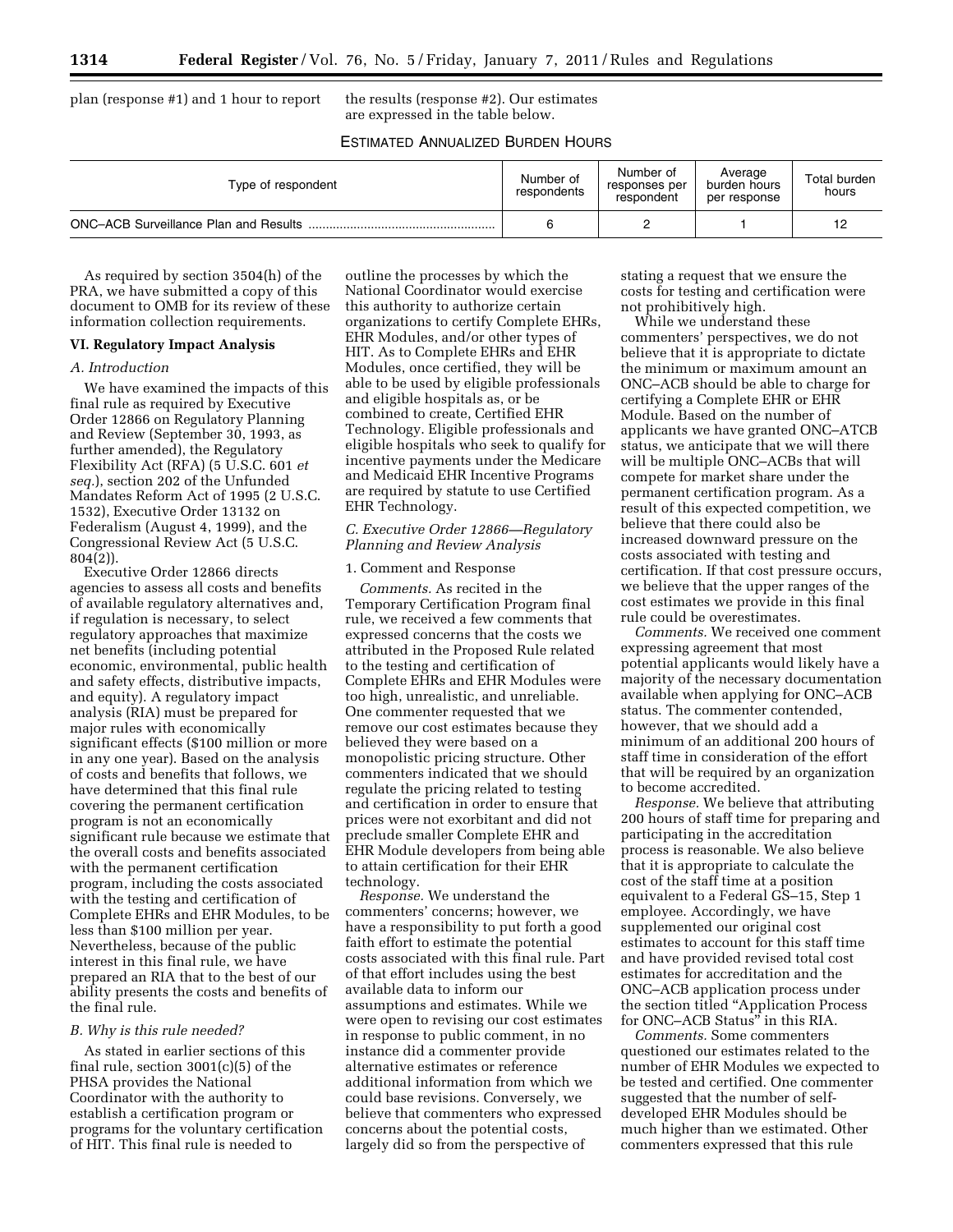needed to account for other costs associated with testing and certification (*e.g.,* reprogramming a Complete EHR or EHR Module) and not just the costs associated with the application process and for Complete EHRs and EHR Modules to be tested and certified. One commenter suggested that if our estimates of the number of EHR Modules and Complete EHRs that will be tested and certified and the costs for testing and certification are accurate, then the commenter contended that there will not be a sufficient market for sustaining ONC–ACBs and, therefore, ONC should assume all costs for testing and certification.

*Response.* As discussed in the Temporary Certification Program final rule (75 FR 36197), the certification programs final rules are part of a coordinated rulemaking effort. Each rule accounts for its specific effects. In the ''Health Information Technology: Initial Set of Standards, Implementation Specifications, and Certification Criteria for Electronic Health Record Technology'' interim final rule (75 FR 2038), we summarized these effects as follows:

While there is no bright line that divides the effects of this interim final rule and the other two noted above, we believe that each analysis properly focuses on the direct effects of the provisions it creates. This interim final rule estimates the costs commercial vendors, open source developers, and relevant Federal agencies will incur to prepare Complete EHRs and EHR Modules to be tested and certified to adopted standards, implementation specifications, and certification criteria. The Medicare and Medicaid EHR Incentive Programs proposed rule estimates the impacts related to the actions taken by eligible professionals or eligible hospitals to become meaningful users, including purchasing or selfdeveloping Complete EHRs or EHR Modules. The HIT Certification Programs proposed rule estimates the testing and certification costs for Complete EHRs and EHR Modules.

As result, we estimate in this final rule, as we had before, the effects of the application process for ONC–ACB status and the costs for Complete EHRs and EHR Modules to be tested and certified by ONC–ACBs. The HIT Standards and Certification Criteria final rule (75 FR 44590) provides our final analysis of the estimated costs commercial vendors, open source developers, and relevant Federal agencies will incur to prepare Complete EHRs and EHR Modules to be tested and certified to adopted standards, implementation

specifications, and certification criteria, while the Medicare and Medicaid EHR Incentive Programs final rule (75 FR 44314) provides a final analysis of the impacts related to the actions taken by eligible professionals or eligible hospitals to become meaningful users, including purchasing or self-developing Complete EHRs or EHR Modules.

As we stated in the Temporary Certification Program final rule, with respect to EHR Modules, especially selfdeveloped EHR Modules, we agree with those commenters regarding our estimates and have provided revised estimates that factor in a potential larger number of self-developed EHR Modules. While neither commenter who offered this concern related to EHR Modules provided any data to substantiate their claims, we determined that this revision was necessary because we had previously grouped self-developed Complete EHRs and EHR Modules together. Upon further review and other comments addressed above regarding EHR Modules, we believe that in order to provide a more accurate estimate, self-developed Complete EHRs and EHR Modules should be separately accounted for. We believe our prior estimates related to self-developed Complete EHRs and EHR Modules are more appropriately attributable to the number of self-developed Complete EHRs. Accordingly, we have developed new estimates (captured in the discussion and tables below) for the number of self-developed EHR Modules that we believe will be presented for testing and certification under the permanent certification program. We believe that our new estimates indicate that there will be a sufficient market to sustain an appropriate amount of ONC– ACBs necessary for the success of the permanent certification program. Further, we do not believe that it is appropriate for ONC to enter the market where private entities have concluded that there is a sufficient market for the testing and certification of HIT to be willing to perform the testing and certification of HIT. This conclusion has arguably been validated by the fact that 5 private entities have already become ONC–ATCBs under the temporary certification program.

#### 2. Executive Order 12866 Final Analysis

As required by Executive Order 12866, we have examined the economic implications of this final rule as it

relates to the permanent certification program. Executive Order 12866 directs agencies to assess all costs and benefits of available regulatory alternatives and, when regulation is necessary, to select regulatory approaches that maximize net benefits (including potential economic, environmental, public health and safety, and other advantages; distributive impacts; and equity). Executive Order 12866 classifies a regulation as significant if it meets any one of a number of specified conditions, including having an annual effect on the economy of \$100 million, or in a material way adversely affecting the economy, a sector of the economy, competition, or jobs. While this final rule is therefore not "economically significant," as defined by Executive Order 12866, OMB has determined that this final rule constitutes a ''significant regulatory action'' as defined by Executive Order 12866 because it raises novel legal and policy issues.

a. Permanent Certification Program Estimated Costs

#### i. Request for ONC–AA Status

Costs for Accreditation Organizations

We believe that at most two accreditation organizations will prepare and submit the information sought by the National Coordinator. Additionally, we estimate that it will take 1 hour to prepare and submit a request for ONC– AA status. We believe that an employee equivalent to the Federal Salary Classification of GS–15 Step 1 would be responsible for preparing and submitting the required information. We have utilized the corresponding employee hourly rate for the locality pay area of Washington, DC, as published by the OPM, to calculate our cost estimates. We have also calculated the costs of an employee's benefits while preparing and submitting the required information to be considered for ONC–AA status. We have calculated these costs by assuming that an accreditation organization expends thirty-six percent (36%) of an employee's hourly wage on benefits for the employee. We have concluded that a 36% expenditure on benefits is an appropriate estimate because it is the routine percentage used by HHS for contract cost estimates. Our cost estimates are expressed in Table 2 below.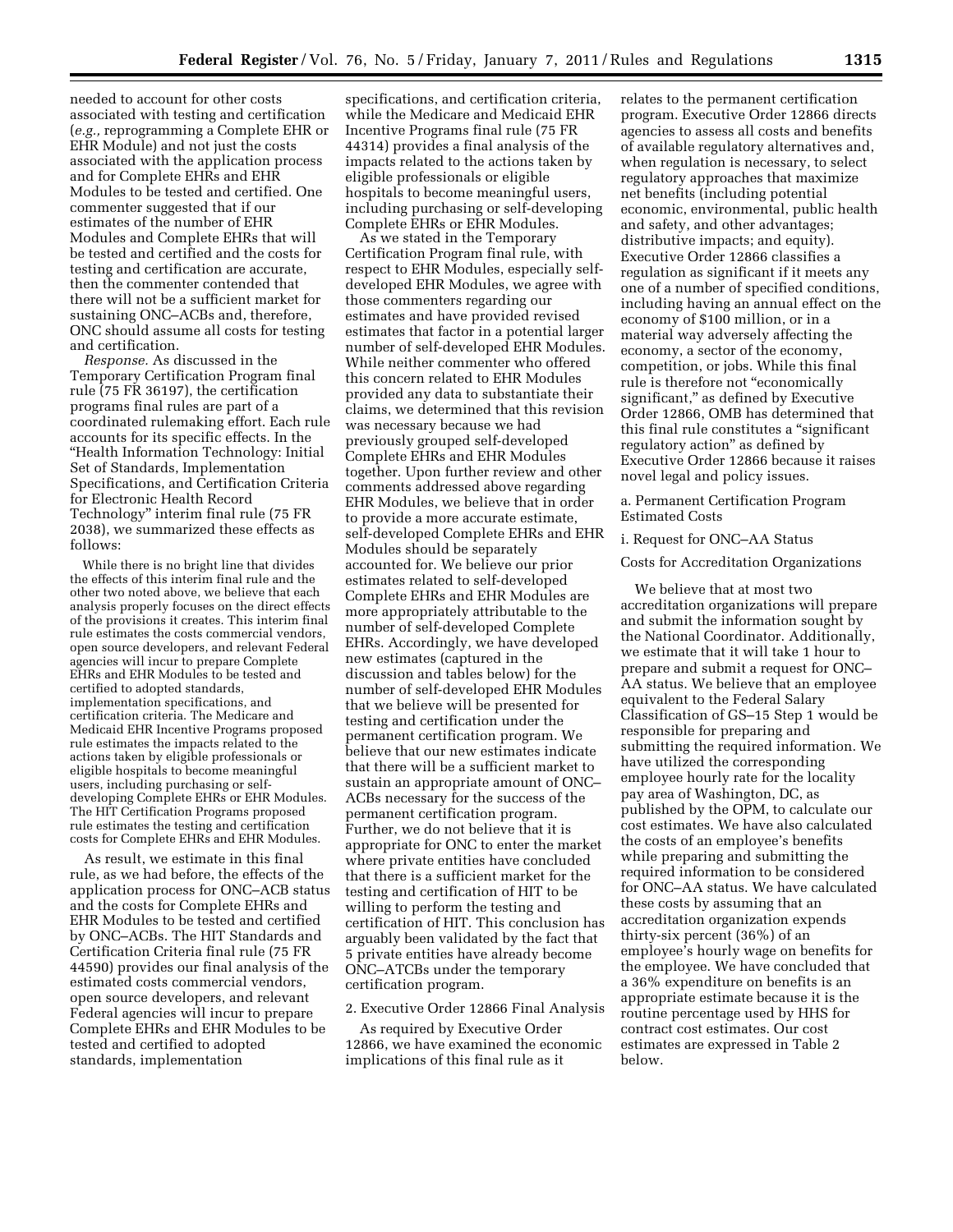TABLE 2—PERMANENT CERTIFICATION PROGRAM: COST TO ACCREDITATION ORGANIZATIONS TO SUBMIT THE INFORMATION REQUIRED TO BECOME AN ONC–AA

| Requirement                             | Employee equivalent                        | <b>Burden</b><br>hours | Emplovee<br>hourly wage<br>rate | Cost of em-<br>ployee benefits<br>per hour | Total cost per<br>applicant |
|-----------------------------------------|--------------------------------------------|------------------------|---------------------------------|--------------------------------------------|-----------------------------|
| Submission of Request for ONC-AA Status | $GS-15$ Step $\overline{\phantom{a}}$<br>. |                        | \$59.30                         | \$21.35                                    | \$80.65                     |

Using our estimates above, we believe that the cost to submit the information required to become an ONC–AA will be \$81 and the total cost for the two accreditation organizations that we estimate will submit requests for ONC– AA status will be \$161. Based on our estimate of two accreditation organizations submitting the required documentation to be considered for ONC–AA status and on the requirement that an ONC–AA be selected every three years, we estimate the annualized cost of requesting ONC–AA status to be \$54.

#### Costs to the Federal Government

We anticipate that there will be costs associated with reviewing the information provided by accreditation organizations requesting to become an ONC–AA under the permanent certification program. We believe that a GS–15 Step 1 employee will review the submissions and the National Coordinator (or designated representative) will issue final decisions on all submissions. We anticipate that it will take 40 hours to review all submissions and reach a final decision on the best qualified accreditation organization. This estimate includes the time necessary to review the additional documentation that is now required to be submitted related to an accreditation organization's proposed administration of surveillance by ONC–ACBs and to prepare a briefing for the National Coordinator on approving the best qualified ONC–AA. This estimate also includes the time of the National Coordinator and other senior executive officials devoted to reaching a decision on the best qualified ONC–AA. Their time has been included in the 40 hour estimate at the GS–15 cost level. We estimate the Federal government's overall cost to review the submissions and approve an ONC–AA to be \$3,226. Based on our estimate of two accreditation organizations submitting the required documentation to be considered for ONC–AA status and on the requirement that an ONC–AA be selected every three years, the annualized cost to the Federal government for reviewing the submissions for ONC–AA status will be \$1,075. If we notify the public of the selection of the ONC–AA by posting the

information on our Web site and/or by issuing a press release, we believe that we will incur negligible costs from these actions.

# ii. Application Process for ONC–ACB Status

# Costs for Applicant

Similar to the temporary certification program, an applicant for ONC–ACB status will be required to submit an application. However, unlike the temporary certification program, an applicant for ONC–ACB status must be accredited in order to be a qualified ONC–ACB applicant. As specified in the Proposed Rule, we estimate that there will be 6 applicants for ONC–ACB status under the permanent certification program and that those 6 applicants will first seek and become accredited by an ONC–AA. Because accreditation will include a demonstration of conformance to Guide 65 for all organizations that seek to be accredited, we do not believe that there will be a difference in the cost of accreditation for organizations who seek to become ONC–ACBs for EHR Modules versus ONC–ACBs for Complete EHRs.

Based on our consultations with NIST, we estimate that it will take approximately 2 to 5 days for an ONC– AA to complete the accreditation process. We anticipate that accreditation applicants with incur an estimated \$5,000 administrative fee and the cost of the accreditation assessment will be approximately \$15,000. In response to public comment, we have calculated a cost for the staff time necessary to prepare and participate in the accreditation assessment. We have accepted the commenter's suggestion that 200 hours of staff time is appropriate to attribute to preparation and participation in the accreditation assessment and have calculated the corresponding cost for this time based on the assumption that an employee equivalent to a Federal GS–15 employee would be responsible for preparation and participation in the accreditation assessment. A GS–15 employee's hourly wage with benefits is approximately \$80.65. Therefore, the estimated staff cost for accreditation is \$16,130.

We expect that the accreditation renewal process will occur once between 2012 and 2016 for each ONC– ACB and assume that the accreditation renewal process will be less onerous than the initial accreditation process because an ONC–ACB will be able to rely on the information it previously prepared for its initial accreditation as well as any such information it has produced during the ongoing maintenance of its accreditation. Additionally, because the estimated number of organizations that could become an ONC–AA is small, we believe that it is reasonable to assume that the ONC–ACB would be accredited by the same ONC–AA and thus a completely new review of the ONC– ACB may not be necessary. We believe a completely new review would likely not be necessary because the ONC–AA will already be familiar with the ONC– ACB and have its documentation on file, and we do not expect that an ONC–ACB will make such drastic changes to its policies or procedures which will necessitate a lengthy assessment of their competency by an ONC–AA.

We estimate that it will take no more than 3 days to conduct the accreditation renewal process and that the accreditation assessment will cost \$10,000. In addition, we have similarly added a cost estimate to account for staff time to prepare and participate in the accreditation renewal process. As with our other renewal cost estimates, we anticipate that a reduced amount of staff time will be required. We have estimated that an employee equivalent to a GS–15 Federal employee will be responsible for preparation and participation in the accreditation renewal process and that no more than 100 hours of the employee's time will be required. As noted, a GS–15 employee's hourly wage with benefits is approximately \$80.65. Therefore, the estimated staff cost for an accreditation renewal assessment is \$8,065.

The total estimated cost for an ONC– ACB to become accredited is \$36,130 and the total estimated cost for it to renew its accreditation is \$18,065. These estimated costs are expressed in Table 4 below.

After becoming accredited by an ONC–AA, an applicant for ONC–ACB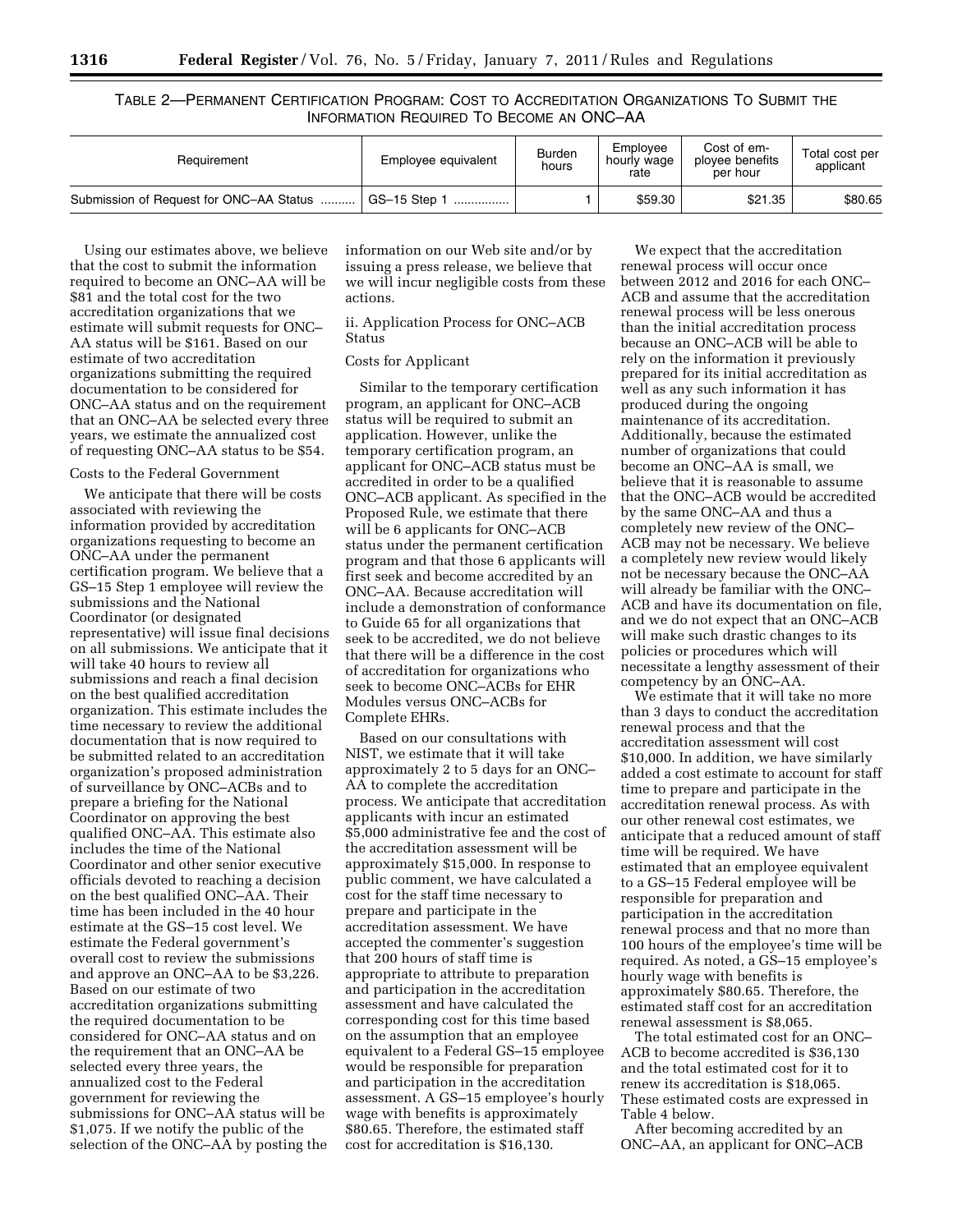status will incur minimal costs to prepare and submit an application to the National Coordinator. As noted in the collection of information section, we believe that it will take 10 minutes to provide the general information requested in the application, 30 minutes to assemble the information necessary to provide documentation of accreditation by an ONC–AA, and 20 minutes to review and agree to the ''Principles of Proper Conduct for ONC–ACBs.'' We believe that these time estimates will also hold true when applying to renew ONC–ACB status.

Based on our consultations with NIST, we believe that an employee equivalent to the Federal Salary Classification of GS–9 Step 1 could provide the required general identifying information and documentation of accreditation status. We believe that an employee equivalent to the Federal Salary Classification of GS–15 Step 1 would be responsible for reviewing and agreeing to the ''Principles of Proper Conduct for ONC–ACBs.'' We have taken these employee assumptions and utilized the corresponding employee hourly rates for the locality pay area of Washington, DC, as published by the

OPM, to calculate our cost estimates. We have also calculated the costs of an employee's benefits while completing the application. We have calculated these costs by assuming that an applicant expends thirty-six percent (36%) of an employee's hourly wage on benefits for the employee. We have concluded that a 36% expenditure on benefits is an appropriate estimate because it is the routine percentage used by HHS for contract cost estimates. We believe that these same assumptions hold true for applying to renew ONC– ACB status. Our cost estimates are expressed in Table 3 below.

TABLE 3—PERMANENT CERTIFICATION PROGRAM: COST TO APPLICANTS TO APPLY TO BECOME ONC–ACBS AND COST FOR ONC–ACBS TO APPLY FOR STATUS RENEWAL

| Requirement | Employee equivalent        | Burden hours            | Employee<br>hourly wage<br>rate | Cost of<br>employee ben-<br>efits per hour | Cost per<br>applicant    |  |
|-------------|----------------------------|-------------------------|---------------------------------|--------------------------------------------|--------------------------|--|
|             | GS-9 Step 1<br>GS-9 Step 1 | 10/60<br>30/60<br>20/60 | \$22.39<br>22.39<br>59.30       | \$8.06<br>8.06<br>21.35                    | \$5.07<br>15.23<br>26.88 |  |
|             |                            |                         |                                 |                                            |                          |  |

We have estimated the applicant costs and ONC–ACB renewal costs through 2016, but no further, because we believe that it is premature to assume how the meaningful use requirements will change when incentive payments are no longer available for eligible professionals and eligible hospitals under the Medicare EHR incentive program and what impact, if any, those potential changes will have on the permanent certification program. Using our estimates above, we believe that the average initial cost for an applicant to

become accredited and apply to be an ONC–ACB will be approximately \$36,177 and the total cost for all 6 applicants will be approximately \$217,062. We estimate that between 2012 and 2016 that all applicants will renew their accreditation and ONC– ACB status once. As noted, we assume that the costs for an ONC–ACB to renew its status with the National Coordinator will be similar in burden to its initial application. We believe that the average cost for an ONC–ACB to renew its accreditation and ONC–ACB status will be approximately \$18,112 and the total renewal costs for all ONC–ACBs will be approximately \$108,672. We estimate that the total costs of the accreditation, application and renewal processes under the proposed permanent certification program between 2012 and 2016 would be approximately \$54,289 per applicant/ONC–ACB and approximately \$325,734 for all applicants/ONC–ACBs. Based on our cost estimate timeframe of 5 years (2012 through 2016), the annualized cost would be \$65,147.

TABLE 4—PERMANENT CERTIFICATION PROGRAM: TOTAL COSTS OF CERTIFICATION ACCREDITATION, APPLYING FOR ONC CERTIFICATION AUTHORIZATION, AND ACCREDITATION AND AUTHORIZATION RENEWAL BETWEEN 2012 AND 2016

| Anticipated number of applicants | Cost of<br>accreditation<br>per applicant | Cost to apply for<br>certification au-<br>thorization per<br>applicant | Cost to renew<br>accreditation per<br>applicant | Cost to<br>renew<br>ONC-ACB<br>status | Total cost<br>estimate per<br>applicant/<br>ONC-ACB |
|----------------------------------|-------------------------------------------|------------------------------------------------------------------------|-------------------------------------------------|---------------------------------------|-----------------------------------------------------|
| 6                                | \$36,130                                  | \$47                                                                   | \$18.065                                        | \$47                                  | \$54.289                                            |
|                                  |                                           |                                                                        |                                                 |                                       |                                                     |

#### Costs to the Federal Government

We estimate the cost to develop the ONC–ACB application to be \$350 based on the 5 hours of work we believe it will take a Federal Salary Classification GS– 14 Step 1 employee located in Washington, DC to develop an application form. We also anticipate that there will be costs associated with reviewing applications under the permanent certification program. We

expect that a GS–15 Step 1 employee will review the applications and the National Coordinator (or designated representative) will issue final decisions on all applications. We anticipate that it will take approximately 20 hours to review and reach a final decision on each application. This estimate assumes a satisfactory application (*i.e.,* no formal deficiency notifications) and includes the time necessary to verify the

information in each application and prepare a briefing for the National Coordinator. We estimate the cost for the application review process to be \$10,392. As a result, we estimate the Federal government's overall cost of administering the entire application process at approximately \$10,742. Based on our cost estimate timeframe of 5 years (2012 through 2016), the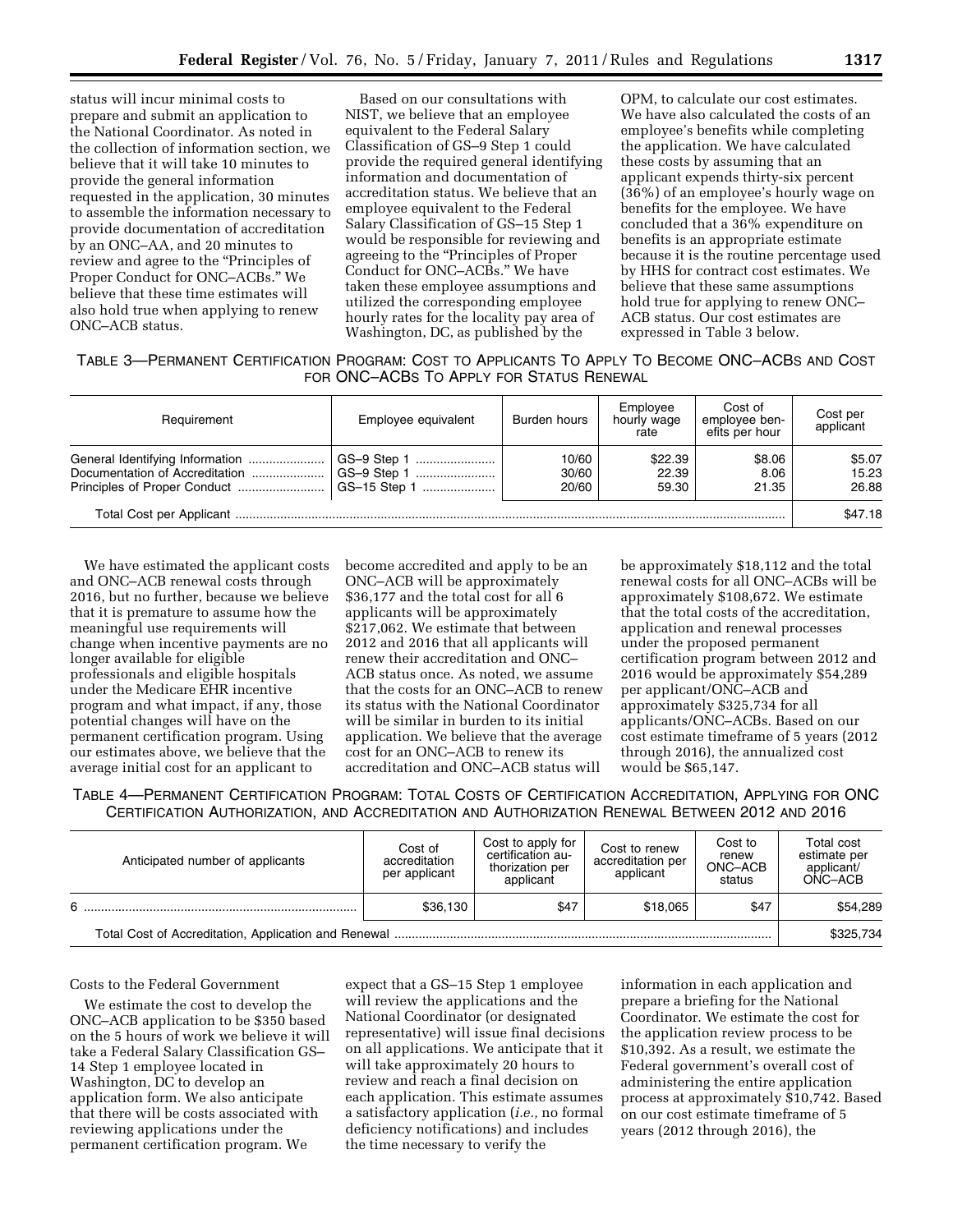annualized cost to the Federal government will be \$2,148.

As previously noted, we will also post the names of applicants granted ONC– ACB status on our Web site. We believe that there will be minimal cost associated with this action and have calculated the potential cost to be approximately \$312 on an annual basis for posting and maintaining the information on our Web site (a maximum of 6 hours of work for a Federal Salary Classification GS–12 Step 1 employee located in Washington, DC).

iii. Testing and Certification of Complete EHRs and EHR Modules

Section 3001(c)(5)(A) of the PHSA indicates that certification is a voluntary act; however, due to the fact that the Medicare and Medicaid EHR Incentive Programs require eligible professionals and eligible hospitals to use Certified EHR Technology in order to qualify for incentive payments, we anticipate that Complete EHR and EHR Module developers will seek to have their HIT tested and certified under the permanent certification program.

As previously stated in our discussion of the appropriate timeframe for estimating costs for the ONC–ACB application process, we estimate costs through 2016, but no further, because we believe that it is premature to assume how the meaningful use requirements will change when incentive payments are no longer available for eligible professionals and eligible hospitals under the Medicare EHR incentive program. Although CMS intends to promulgate updates to the meaningful use stages every 2 years, we assume that there could be more time between stages (*i.e.,* greater than 2 years) in years when incentive payments are no longer available under the Medicare EHR incentive program based on evaluations of earlier meaningful use stages, public feedback, and other factors, which could affect when Complete EHRs and/or EHR Modules would need to be recertified. However, we do expect meaningful use requirements between 2012 and 2016 to become more demanding and iterate every 2 years. Therefore, we can assume that Complete EHRs and EHR Modules will need to be tested and certified twice during this time period.

As specified in the Temporary Certification Program final rule, we believe that approximately 93 commercial/open source Complete EHRs and 50 EHR Modules will be tested and certified to the 2011/2012 certification criteria adopted by the Secretary. In addition to the testing and

certification of these Complete EHRs and EHR Modules, we anticipate that a percentage of eligible professionals and eligible hospitals will themselves incur the costs associated with the testing and certification of their self-developed Complete EHR or EHR Module(s) to the 2011/2012 certification criteria adopted by the Secretary.

With respect to the potential for eligible professionals to seek testing and certification for a self-developed Complete EHR, DesRoches found that only 5% of physicians are in large practices of over 50 doctors.4 Of these large practices, 17% use an ''advanced EHR system'' that could potentially be tested and certified if it were selfdeveloped (we assume that smaller physician practices do not have the resources to self-develop a Complete EHR). We are unaware of any reliable data on the number of large practices who may have a self-developed Complete EHR for which they would seek to be tested and certified. As a result, we have developed an estimate based on currently available data. We believe that the total number of eligible professionals in large practices who both possess an IT staff with the resources to develop and support a Complete EHR and would seek to have such a self-developed Complete EHR tested and certified will be low—no more than 10%. By taking CMS's estimate of approximately 550,000 eligible professionals (75 FR 44548) we multiply through by the numbers above  $(550,000 \times .05 \times .17 \times .10)$  and then divide by a practice size of at least 50 which yields approximately 9 selfdeveloped Complete EHRs designed for an ambulatory setting that could be submitted for testing and certification to the 2011/2012 certification criteria adopted by the Secretary. Additionally, we believe that a reasonable estimate for the number of large practices with the IT staff and resources to self-develop an EHR Module and that would seek to have such an EHR Module tested and certified can also be derived from the calculation above but with a few differences. We start with the total number of large practices from the calculation above (∼94). We then assume an average number (1.25) of selfdeveloped EHR Modules for this group of large practices and further refine this estimate by providing low and high probability assumptions (10% and 70%, respectively) to represent the likelihood that any one of these large practices

possesses a self-developed EHR Module that they would seek to have tested and certified. Our calculations produce a minimum estimate of 12 and a maximum estimate of 82 EHR Modules that may be presented for testing and certification to the 2011/2012 certification criteria adopted by the Secretary. Given that no commenter provided data to further support this estimate, we believe that our maximum number of self-developed EHR Modules estimate is generous. While we do not dispute that practice sizes smaller than 50 could also possess self-developed EHR Modules, we believe those smaller practices will be the exception, not the rule, and that separately calculating a total for these smaller practices would produce a negligible amount of EHR Modules to add to our overall range.

With respect to eligible hospitals, similar to eligible professionals, we believe that only large eligible hospitals would have the IT staff and resources available to possess a self-developed Complete EHR that they would seek to have tested and certified. Again, we are unaware of any reliable data on the number of eligible hospitals who may have a self-developed Complete EHR for which they would seek to be tested and certified. Further, we believe that with respect to EHR Modules the probability varies across different types of eligible hospitals regarding their IT staff resources and ability to self-develop an EHR Module and seek to have it tested and certified. As a result, we have developed estimates based on currently available data. We have based our calculations on the Medicare eligible hospital table CMS provided in its final rule (Table 25) (75 FR 44553) which conveys hospital IT capabilities according to three levels of adoption by hospital size according to the 2008 AHA annual survey. These three levels included: (1) Hospitals which had already implemented relatively advanced systems that included CPOE systems for medications; (2) hospitals which had implemented more basic systems through which lab results could be shared, but not CPOE for medications; and (3) hospitals starting from a base level either neither CPOE or lab reporting. CMS indicated that CPOE for medication standard was chosen because expert input indicated that the CPOE standard in the proposed meaningful use definition will be the hardest one for hospitals to meet.

As stated above, we believe that only large hospitals (defined in Table 25 as those with 400+ beds) would have the IT staff and resources to develop, support, and seek the testing and certification of a self-developed

<sup>4</sup> DesRoches, CM *et al.* Electronic Health Records in Ambulatory Care—A National Survey of Physicians, New England Journal of Medicine, July 2008; 359:50–60.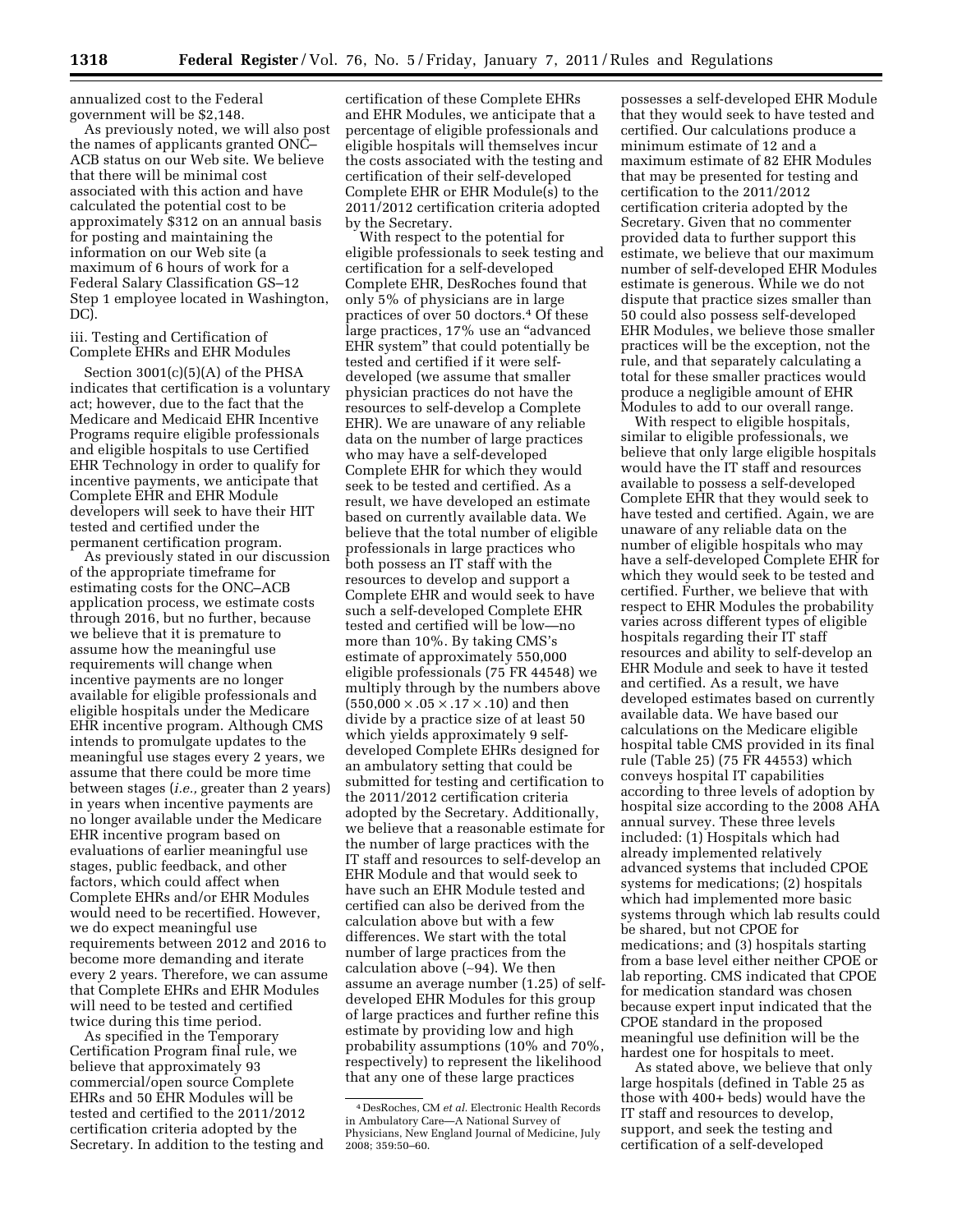Complete EHR. CMS estimated that 379 large hospitals had met either "level 1" or "level 2." As a result, we estimate that approximately 10% of these large eligible hospitals have a self-developed Complete EHR and would seek to have it tested and certified. This equals about 38 self-developed Complete EHRs that we could expect to be tested and certified to the 2011/2012 certification criteria adopted by the Secretary. We believe that this estimate is generous and that a good portion of the eligible hospitals that would likely seek to qualify for incentive payments with selfdeveloped Complete EHRs would only do so for meaningful use Stage 1. After

meaningful use Stage 1 we anticipate that the number of eligible hospitals that would incur the costs of testing and certification themselves will go down because the effort involved to maintain a Complete EHR may be time and cost prohibitive as the Secretary continues to adopt additional certification criteria to support future stages of meaningful use.

With respect to hospital selfdeveloped EHR Modules, we believe the probability varies across different types of eligible hospitals (CAHs, Small/ Medium, and Large) regarding their IT staff resources and ability to selfdevelop EHR Modules. For each hospital type, we have estimated a

minimum and a maximum number of EHR Modules that we could expect to be self-developed and presented for testing and certification to the 2011/2012 certification criteria adopted by the Secretary. For CAHs, we estimate a minimum of 7 and a maximum of 68 EHR Modules. For small and medium hospitals, we estimate a minimum of 163 and a maximum of 488. For large hospitals, we estimate a minimum of 190 and a maximum of 531. Again, we believe that our maximum estimates of self-developed EHR Modules are generous; however, to examine how we reached our estimates, please review our calculations specified in Table 5 below.

TABLE 5—ESTIMATED NUMBER OF SELF-DEVELOPED EHR MODULES DESIGNED FOR AN INPATIENT SETTING STRATIFIED BY TYPE OF ELIGIBLE HOSPITAL FOR TESTING AND CERTIFICATION TO THE 2011/2012 CERTIFICATION CRITERIA ADOPTED BY THE SECRETARY

| Type of eligible hospital | Number of<br>EHs   | Percent with<br><b>EHR Module</b><br>(low) | Percent with<br><b>EHR Module</b><br>(high) | -Average num<br>ber of EHR<br>Modules, if<br>anv | Miniml number<br>of EHR<br><b>Modules</b> | Maximum<br>number of<br><b>EHR Modules</b> |
|---------------------------|--------------------|--------------------------------------------|---------------------------------------------|--------------------------------------------------|-------------------------------------------|--------------------------------------------|
| CAH<br>S/M<br>Large       | 616<br>2169<br>379 | 25                                         | 10<br>15<br>70                              | 1.1<br>.5 <sub>1</sub><br>2.0                    | 163<br>190                                | 68<br>488<br>531                           |
| Total                     | 3164               |                                            |                                             |                                                  | 360                                       | 1087                                       |

Even though under the permanent certification program the costs for testing and certification could presumably be attributed to different entities (*i.e.,* testing costs to a NVLAPaccredited testing laboratory and certification costs to an ONC–ACB), we have included them together in an effort to reflect the overall effect of this final rule. In addition, our cost range for the testing and certification of Complete EHRs and EHR Modules includes consideration of how the testing and certification will be conducted (*i.e.,* by remote testing and certification, on-site testing and certification, or at the ONC– ATCB and for the complexity of an EHR Module).

As recited in the Proposed Rule, CCHIT testified on July 19, 2009 in front of the HIT Policy Committee on the topic of EHR certification, including the certification of EHR Modules. CCHIT estimated that ''EHR-comprehensive'' according to CCHIT certification criteria would have testing and certification costs that would range from approximately \$30,000 to \$50,000. CCHIT also estimated that the testing and certification of EHR Modules would range from approximately \$5,000 to \$35,000 depending on the scope of the testing and certification. We believe that these estimates provide a reasonable foundation and have used them for our

cost estimates for the temporary certification program and as the basis for estimating costs for the permanent certification program. However, we assume that competition in the testing and certification markets will reduce the costs of testing and certification as estimated by CCHIT but we are unable to provide a reliable estimate at this time of what the potential reduction in costs might be.

In creating tables 6 through 13 below, we made the following assumptions:

• The cost for testing and certification will remain the same in the permanent certification program as they were in the temporary certification program even with the additional requirement of surveillance on the part of ONC–ACBs (which we would expect to be included in the cost they charge Complete EHR and/or EHR Module developers). We believe this is a reasonable assumption because of the low and high cost ranges we have estimated.

• That testing and certification costs will be unevenly distributed across subsequent years. We assume that there will be an increase in the year preceding the next stage of meaningful use and a decline between stages because Complete EHR and EHR Module developers will likely want to have their products certified as soon as possible to new standards and certification criteria

so that they can be available to eligible professionals and hospitals for meaningful use purposes. With respect to the peak years for when testing and certification costs would most likely occur, we assume that those peak years will be 2012 and 2014, the years preceding the proposed start dates of meaningful use Stages 2 and 3, respectively. We assume that an increase would encompass 85% of the Complete EHRs and EHR Modules to be certified, which would represent most, if not all, Complete EHRs and EHR Modules previously certified to the 2011/2012 certification criteria adopted by the Secretary and that the remaining 15% of testing and certification costs for 2013 would likely represent new EHR Module entrants to the HIT marketplace and Complete EHR or EHR Module developers who were late to get certified.

• We assume that commercial/open source Complete EHR developers will continue to consolidate due to mergers and acquisitions and that this consolidation would occur at a rate of 5% between meaningful use stages. Therefore, we believe that fewer commercial/open source Complete EHRs will need to be tested and certified prior to each meaningful use stage.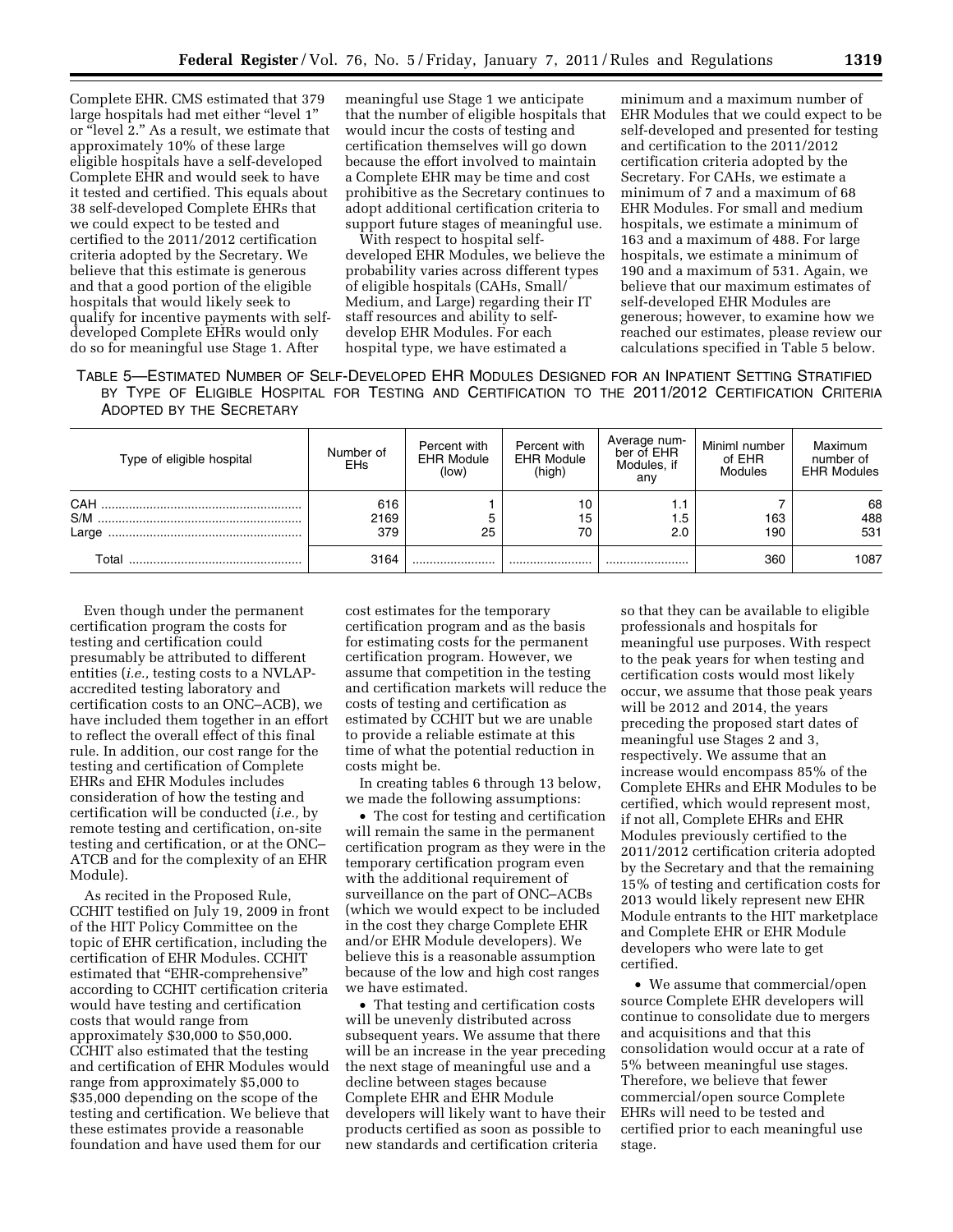• Conversely, we assume that the number of commercial/open sourcedeveloped EHR Modules that would need to be tested and certified to meet associated meaningful use Stage 2 (2013/2014) certification criteria and beyond will grow at a rate of 20% between meaningful use stages (*i.e.,*  based on our prior estimate of 50 EHR Modules between 2010 and 2012, there would be 10 new modules developed during 2012 and during meaningful use Stage 2 to meet certification criteria associated with meaningful use Stage 2). We believe our growth rate is reasonable because the cost barrier for EHR Modules to enter the market will be much less than a Complete EHR. Coupled with the ability of small or start-up HIT developers to enter the market we believe that the potential of EHR Modules will lead to a constant stream of new entrants year after year.

• The number of eligible professionals and eligible hospitals that incur the testing and certification costs for their self-developed Complete EHRs for meaningful use Stage 2 will drop by 50% in 2012 and another 25% in 2014 and level out after 2014 due to our assumption, that by 2014, and the proposed start of meaningful use Stage 3, all of the eligible professionals and eligible hospitals who still have a selfdeveloped Complete EHR are likely to maintain their HIT rather than switch to a commercial product.

• The number of eligible professionals and eligible hospitals that incur the testing and certification costs for their self-developed EHR Modules will remain in the range we have provided for testing and certification to the 2011/2012 certification criteria

adopted by the Secretary. We believe this is the most reliable estimate at this time for a couple of reasons. First, we have provided a generous maximum estimate of EHR Modules that we believe will be self developed and should account for any potential increase in self-developed EHR Modules during future meaningful use stages. Second, and most importantly, we have no information that would suggest a particular direction for the market. We see the potential for a variety of ways that the market could progress, some of which include multiple self-developed EHR Modules being replaced by one commercial/open source EHR Module, more self-developed EHR Modules being created, or an equilibrium being created by eligible professionals and eligible hospitals switching from commercial to self-developed EHR Modules and vice versa. Without knowing the direction of the market, we believe that our estimated range of EHR Modules for testing and certification to the 2011/2012 certification criteria adopted by the Secretary is the most appropriate and reliable estimate to use for establishing projected testing and certification costs for meaningful use Stages 2 and 3.

• We assume that gap certification, as described in this final rule, will likely reduce the costs of certification. However, because of unknown variables such as the number of Complete EHRs and EHR Modules that will be eligible for gap certification and how readily ONC–ACBs will use gap certification, our cost estimates may vary from the actual costs for testing and certification to certification criteria associated with later stages of meaningful use.

As previously mentioned, we anticipate that the temporary certification program will sunset on December 31, 2011, or on a subsequent date that is determined to be appropriate by the National Coordinator. Therefore, it is quite possible that the permanent certification program could commence at the start of 2012 and ONC–ACBs would begin conducting certifications at that time. Taking this into consideration, as similarly calculated for the temporary certification program costs (75 FR 36201), we have estimated and attributed to the permanent certification program's costs the 2012 costs for testing and certifying 15% of the overall number of Complete EHRs and EHR Modules that could potentially be tested and certified to the 2011/2012 certification criteria adopted by the Secretary. This 15% 2012 cost for testing and certification is represented by 15% of the number of each type of Complete EHR and EHR Module we have estimated would be tested and certified to the 2011/2012 certification criteria adopted by the Secretary multiplied by the appropriate estimated costs for testing and certification. The overall cost is expressed in Table 6 below. It should be noted that the cost estimates are different than the cost estimates expressed in the Temporary Certification Program final rule for 2012 because they are based on an increased number of large practice groups and eligible hospitals that may self-develop a Complete EHR and/or EHR Module as specified in the Medicare and Medicaid EHR Incentive Programs final rule (75 FR 44548, 44553).

TABLE 6—DISTRIBUTED TOTAL COSTS FOR THE TESTING AND CERTIFICATION OF COMPLETE EHRS AND EHR MODULES TO THE 2011/2012 CERTIFICATION CRITERIA ADOPTED BY THE SECRETARY UNDER THE PERMANENT CERTIFICATION PROGRAM

| Year | Ratio | Total high cost estimate<br>Total low cost estimate |        | Total average cost<br>estimate |
|------|-------|-----------------------------------------------------|--------|--------------------------------|
|      |       | (\$M)                                               | (\$M)  | (SM)                           |
| 2012 | 15%   | \$.95                                               | \$7.46 | \$3.30                         |

The following tables represent estimated permanent certification program costs for the testing and certification of Complete EHRs and EHR Modules to meaningful use (MU) Stages 2 and 3 and include:

• MU Stage 2: Commercial/Open Source Complete EHRs and EHR Modules—Table 7;

• MU Stage 2: Self-developed Complete EHRs—Table 8;

• MU Stage 2: Self-developed EHR Modules—Table 9;

• MU Stage 3: Commercial/Open Source Complete EHRs and EHR Modules—Table 10;

- MU Stage 3: Self-developed Complete EHRs—Table 11;
- MU Stage 3: Self-developed EHR Modules—Table 12.

Table 7 illustrates the costs for testing and certification of commercial/open source Complete EHRs and EHR

Modules to meaningful use Stage 2. We have factored in the assumed 5% reduction in the estimated number of Complete EHRs presented for meaningful use Stage 1 and 20% increase of the estimated number of EHR Modules presented for meaningful use Stage 1. That is, we believe there will be approximately 88 commercial/ open source Complete EHRs and 60 EHR Modules that will be tested and certified to meaningful use Stage 2.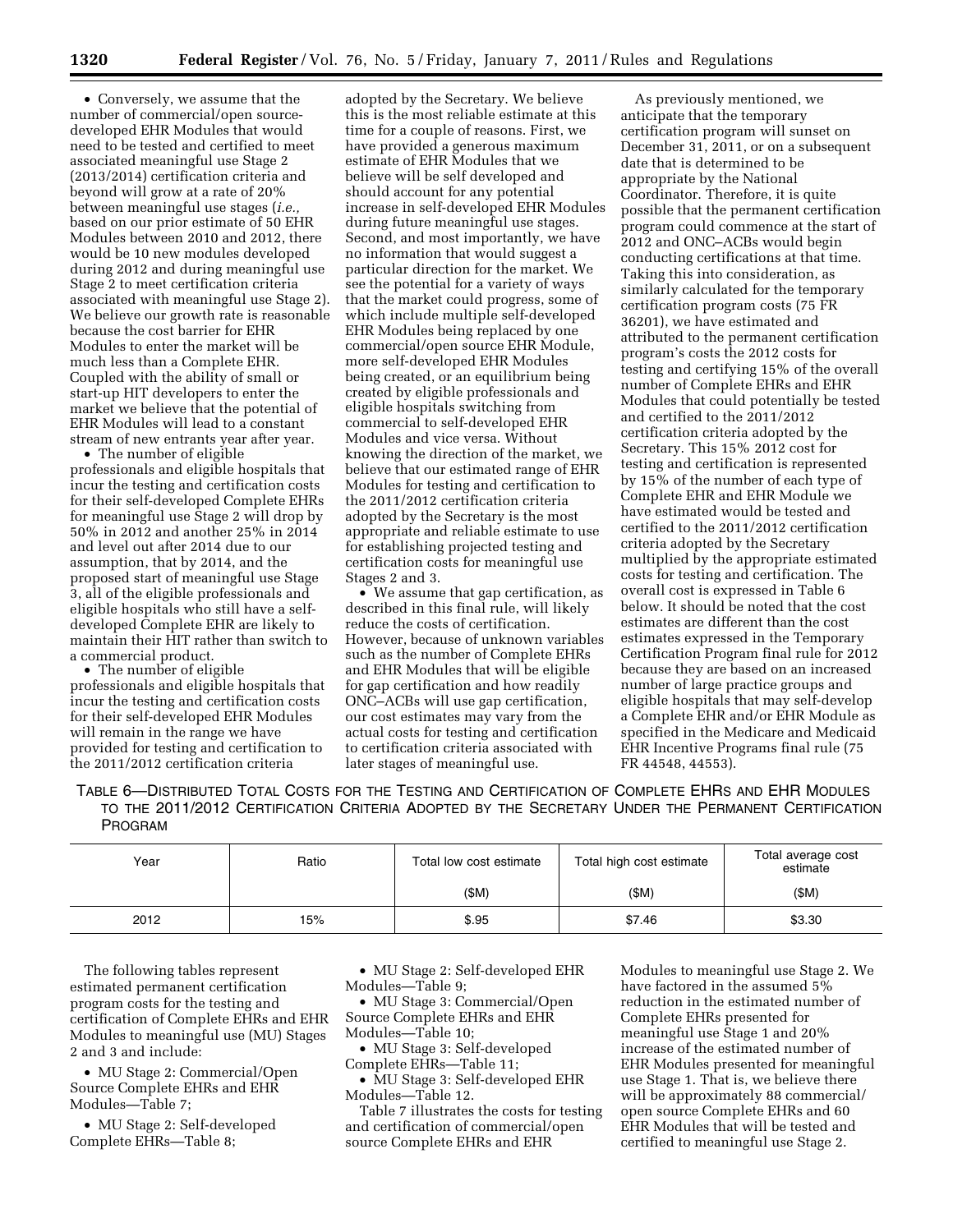# TABLE 7—MU STAGE 2: COSTS FOR TESTING AND CERTIFICATION OF COMMERCIAL/OPEN SOURCE COMPLETE EHR AND EHR MODULE UNDER THE PERMANENT CERTIFICATION PROGRAM

| Type                                                               | Number<br>tested and | Cost per complete EHR/EHR Module<br>(SM) |        |           | Total cost for all complete EHRs/EHR<br>Modules over 3-year period (\$M) |        |           |
|--------------------------------------------------------------------|----------------------|------------------------------------------|--------|-----------|--------------------------------------------------------------------------|--------|-----------|
|                                                                    | certified            | Low                                      | High   | Mid-point | Low                                                                      | High   | Mid-point |
| Commercial/Open Source Complete<br>Commercial/Open Source EHR Mod- | 88                   | \$0.03                                   | \$0.05 | \$0.04    | \$2.64                                                                   | \$4.40 | \$3.52    |
|                                                                    | 60                   | 0.005                                    | 0.035  | 0.02      | 0.30                                                                     | 2.10   | 1.20      |
| Total                                                              | 148                  |                                          |        |           | 2.94                                                                     | 6.55   | 4.72      |

Table 8 illustrates the costs for testing and certification of eligible professional and eligible hospital self-developed Complete EHRs to meaningful use Stage 2. We have factored in the assumed 50% reduction of the estimated number of Complete EHRs presented for meaningful use Stage 1. That is, we believe there will be approximately 5 self-developed Complete EHRs for an

ambulatory setting and 19 selfdeveloped Complete EHRs for an inpatient setting that will be tested and certified to meaningful use Stage 2.

TABLE 8—MU STAGE 2: COSTS FOR TESTING AND CERTIFICATION OF SELF-DEVELOPED COMPLETE EHRS UNDER THE PERMANENT CERTIFICATION PROGRAM

| Type                                                                           | Number                  |        | Cost per complete EHR (\$M) |           | Total cost for all complete EHRs over<br>3-year period (\$M) |        |           |
|--------------------------------------------------------------------------------|-------------------------|--------|-----------------------------|-----------|--------------------------------------------------------------|--------|-----------|
|                                                                                | tested and<br>certified | Low    | High                        | Mid-point | Low                                                          | High   | Mid-point |
| Self Developed Complete EHRs Ambula-<br>Self-Developed Complete EHRs Inpatient | 5                       | \$0.03 | \$0.05                      | \$0.04    | \$0.15                                                       | \$0.25 | \$0.20    |
|                                                                                | 19                      | 0.03   | 0.05                        | 0.04      | 0.57                                                         | 0.95   | 0.76      |
| Total                                                                          | 23                      |        |                             | .         | 0.72                                                         | 1.20   | 0.96      |

Table 9 illustrates the costs for testing and certification of eligible professional and eligible hospital self-developed EHR Modules to meaningful use Stage 2. Based on our assumption, the estimated range of EHR Modules that will be presented for testing and certification to meaningful use Stage 2 will remain the same as for meaningful use Stage 1. That

is, we believe there will be between 12 and 82 self-developed EHR Modules for an ambulatory setting attributable to large eligible professional practice groups that will be tested and certified to meaningful use Stage 2. In addition, we believe there will be between 360 and 1087 self-developed Complete EHRs for an inpatient setting attributable to

CAHs, small/medium hospitals, and large hospitals that will be tested and certified to meaningful use Stage 2. In total, we believe there will be a minimum of 372 and a maximum of 1,169 self-developed EHR Modules that will be tested and certified to meaningful use Stage 2.

TABLE 9—MU STAGE 2: COSTS FOR TESTING AND CERTIFICATION OF SELF-DEVELOPED EHR MODULES UNDER THE PERMANENT CERTIFICATION PROGRAM

| Self-Developed EHR Modules                             | Number                  |                  | Cost per EHR Module (\$M) |                | Total cost for all EHR Modules over<br>3-year period (\$M) |                  |                 |
|--------------------------------------------------------|-------------------------|------------------|---------------------------|----------------|------------------------------------------------------------|------------------|-----------------|
|                                                        | tested and<br>certified | Low              | High                      | Mid-point      | Hiah<br>Low                                                |                  | Mid-point       |
| Min number of EHR Modules<br>Max number of EHR Modules | 372<br>.169             | \$0.005<br>0.005 | \$0.035<br>0.035          | \$0.02<br>0.02 | \$1.86<br>5.85                                             | \$13.02<br>40.92 | \$7.44<br>23.38 |

Table 10 illustrates the costs for testing and certification of commercial/ open source Complete EHRs and EHR Modules to meaningful use Stage 3. We have factored in the assumed 5%

reduction in the estimated number of Complete EHRs presented for meaningful use Stage 2 and 20% increase in the estimated number of EHR Modules presented for meaningful

use Stage 2. That is, we believe there will be approximately 84 commercial/ open source Complete EHRs and 72 EHR Modules that will be tested and certified to meaningful use Stage 3.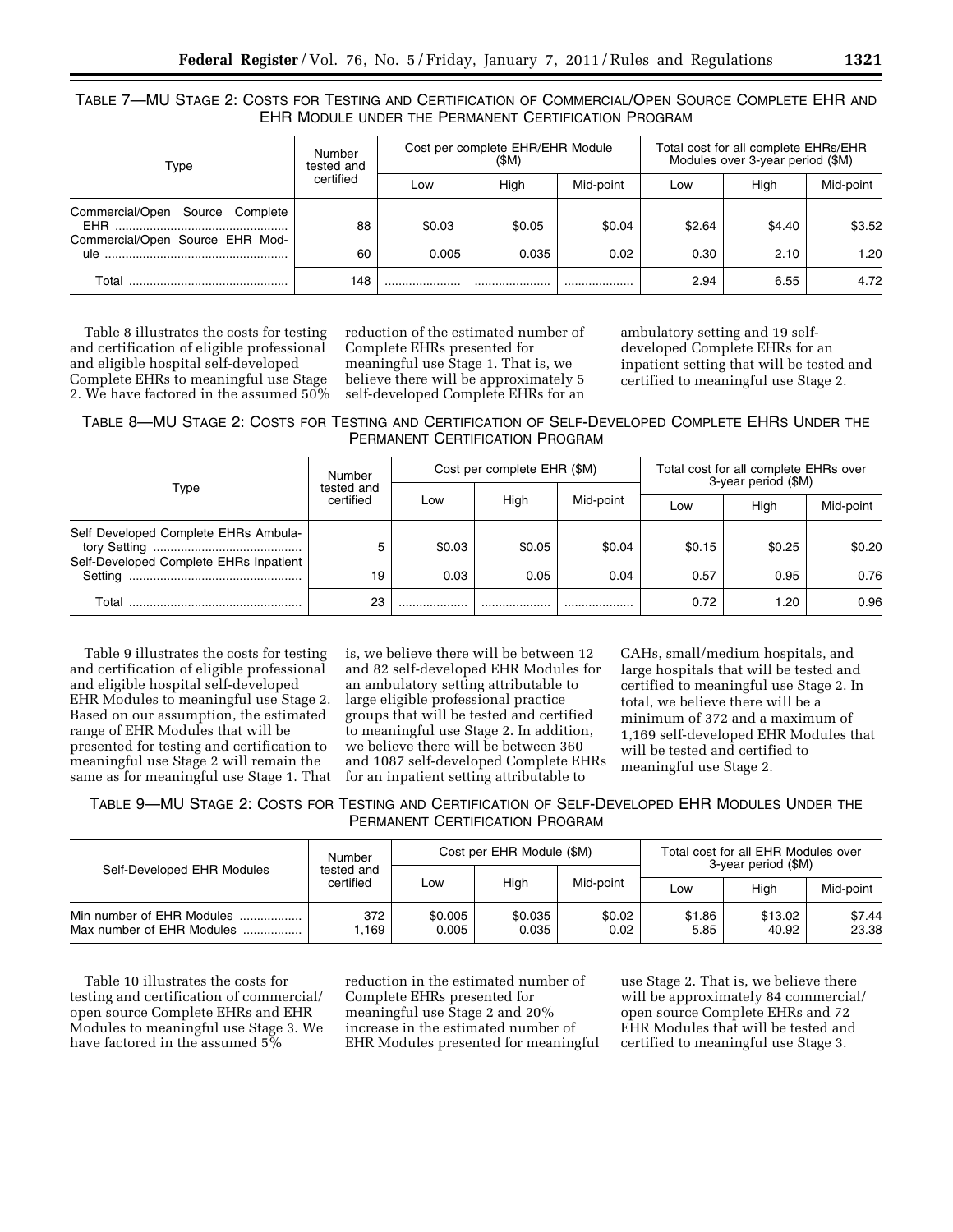TABLE 10—MU STAGE 3: COSTS FOR TESTING AND CERTIFICATION OF COMMERCIAL/OPEN SOURCE COMPLETE EHRS AND EHR MODULES UNDER THE PERMANENT CERTIFICATION PROGRAM

| Type                                                                                     | Number<br>tested and |                 | Cost per complete EHR/EHR Module<br>(SM) |                |                | Total cost for all complete EHRs/EHR<br>Modules over 3-year period (\$M) |                |  |
|------------------------------------------------------------------------------------------|----------------------|-----------------|------------------------------------------|----------------|----------------|--------------------------------------------------------------------------|----------------|--|
|                                                                                          | certified            |                 | Hiah                                     | Mid-point      | Low            | Hiah                                                                     | Mid-point      |  |
| Commercial/Open<br>Source<br>Complete<br><b>FHR</b><br>Commercial/Open Source EHR Module | 84<br>72             | \$0.03<br>0.005 | \$0.05<br>0.035                          | \$0.04<br>0.02 | \$2.52<br>0.36 | \$4.20<br>2.52                                                           | \$3.36<br>1.44 |  |
| Total                                                                                    | 156                  | .               |                                          |                | 2.88           | 6.72                                                                     | 4.80           |  |

Table 11 illustrates the costs for testing and certification of eligible professional and eligible hospital selfdeveloped Complete EHRs to meaningful use Stage 3. We have

factored in the assumed 25% reduction in the estimated number of Complete EHRs presented for meaningful use Stage 2. That is, we believe there will be approximately 4 self-developed

Complete EHRs for an ambulatory setting and 14 self-developed Complete EHRs for an inpatient setting that will be tested and certified to meaningful use Stage 3.

TABLE 11—MU STAGE 3: COSTS FOR TESTING AND CERTIFICATION OF SELF-DEVELOPED COMPLETE EHRS UNDER THE PERMANENT CERTIFICATION PROGRAM

| Type                                                                           | Number                  |        | Cost per complete EHR (\$M) |           | Total cost for all complete EHRs over<br>3-year period (\$M) |        |           |
|--------------------------------------------------------------------------------|-------------------------|--------|-----------------------------|-----------|--------------------------------------------------------------|--------|-----------|
|                                                                                | tested and<br>certified | Low    | High                        | Mid-point | Low                                                          | High   | Mid-point |
| Self Developed Complete EHRs Ambula-<br>Self-Developed Complete EHRs Inpatient | 4                       | \$0.03 | \$0.05                      | \$0.04    | \$0.12                                                       | \$0.20 | \$0.16    |
|                                                                                | 14                      | 0.03   | 0.05                        | 0.04      | 0.42                                                         | .70    | .56       |
| Total                                                                          | 18                      |        |                             | .         | 0.54                                                         | .90    | 0.72      |

Table 12 illustrates the costs for testing and certification of eligible professional and eligible hospital selfdeveloped EHR Modules to meaningful use Stage 3. Based on our assumption, the estimated range of EHR Modules that will be presented for testing and certification to meaningful use Stage 3 will remain the same as it did for

meaningful use Stages 1 and 2. That is, we believe there will be between 12 and 82 self-developed EHR Modules for an ambulatory setting attributable to large eligible professional practice groups that will be tested and certified to meaningful use Stage 3. In addition, we believe there will be between 360 and 1087 self-developed Complete EHRs for

an inpatient setting attributable to CAHs, small/medium hospitals, and large hospitals that will be tested and certified to meaningful use Stage 3. In total, we believe there will be a minimum of 372 and a maximum of 1,169 minimum self-developed EHR Modules that will be tested and certified to meaningful use Stage 3.

TABLE 12—MU STAGE 3: COSTS FOR TESTING AND CERTIFICATION OF SELF-DEVELOPED EHR MODULES UNDER THE PERMANENT CERTIFICATION PROGRAM

| Self-developed EHR Modules                             | Number                  |                  | Cost per complete EHR Module (\$M) |                | Total cost for all EHR Modules over<br>3-year period (\$M) |                  |                 |
|--------------------------------------------------------|-------------------------|------------------|------------------------------------|----------------|------------------------------------------------------------|------------------|-----------------|
|                                                        | tested and<br>certified | Low              | High                               | Mid-point      | Hiah<br>Low                                                |                  | Mid-point       |
| Min number of EHR Modules<br>Max number of EHR Modules | 372<br>.169             | \$0.005<br>0.005 | \$0.035<br>0.035                   | \$0.02<br>0.02 | \$1.86<br>5.85                                             | \$13.02<br>40.92 | \$7.44<br>23.38 |

Table 13 illustrates the 85% and 15% testing and certification cost distributions we estimate would be attributable to meaningful use Stages 2 and 3 (*i.e.,* between 2012 and 2016) under the permanent certification program. Additionally, we assume that 100% of self-developed Complete EHRs and EHR Modules would be certified in

year that precedes the next meaningful use stage (*i.e.,* 2012 and 2014) because eligible professionals and eligible hospitals who remain self-developers will be motivated to ensure that their HIT can meet the definition of Certified EHR Technology prior to the beginning of a new meaningful use stage in order to avoid missing out on the incentives

or being subject to downward payment adjustments. As a result, the costs for self-developers to get their Complete EHRs or EHR Modules are only attributed in Table 13 to the years 2012 and 2014. The totals multiplied by their respective percentages are derived from the tables above.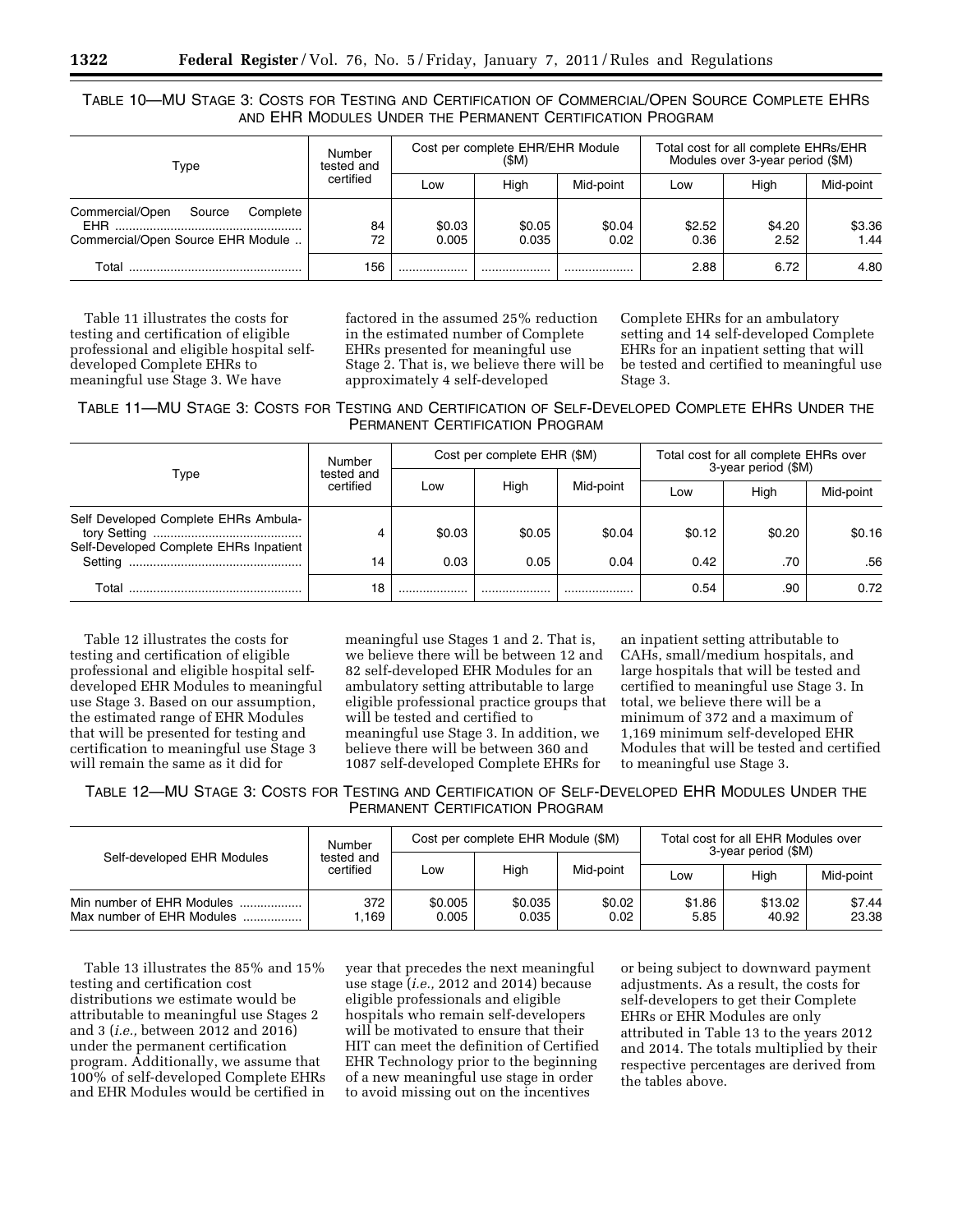TABLE 13—ESTIMATED DISTRIBUTED YEARLY COSTS FOR THE TESTING AND CERTIFICATION OF COMPLETE EHRS AND EHR MODULES ASSOCIATED WITH MEANINGFUL USE STAGES 2 AND 3 UNDER THE PERMANENT CERTIFICATION PROGRAM

| Meaningful Use State and Year(s) | Per-<br>cent-<br>age | Type                                                             | Low<br>(SM) | High<br>(SM)    | Mid-point<br>(SM) |
|----------------------------------|----------------------|------------------------------------------------------------------|-------------|-----------------|-------------------|
| Stage 2:                         | 85<br>100            | Commercial/<br>Open<br>Source<br>SEIf-                           |             | \$5.57<br>42.12 | \$4.01<br>16.37   |
|                                  | 15<br>$\Omega$       | Developed<br>Commercial/<br>Open<br>Source<br>Self-<br>Developed |             | 0.98            | .71<br>$\Omega$   |
| Stage 3:<br>2014                 | 85<br>100            | Commercial/<br>Open<br>Source<br>Self-                           |             | 5.71<br>41.82   | 4.08<br>16.13     |
|                                  | 15<br>0              | Developed<br>Commercial/<br>OpenSource<br>Self-<br>Developed     |             | 1.01            | 0.72<br>$\Omega$  |

iv. Costs for Collecting, Storing, and Reporting Certification Results

# Costs to ONC–ACBs

Under the permanent certification program, ONC–ACBs will be required to provide ONC, no less frequently than weekly, an up-to-date list of Complete EHRs and/or EHR Modules that have been tested and certified as well as certain minimum information about each certified Complete EHR and/or EHR Module.

As stated in the collection of information section, we will require the reporting of this information on a weekly basis and that it will take ONC– ACBs about an hour to prepare and electronically transmit the information to ONC each week (*i.e.,* respondents will respond 52 times per year). As also noted in the collection of information section and consistent with the

Temporary Certification Program final rule, we have specified in this final rule two additional reporting elements that must be submitted by ONC–ACBs on a weekly basis (*i.e.,* clinical quality measures to which a Complete EHR or EHR Module has been tested and certified and, where applicable, any additional software a Complete EHR or EHR Module relied upon to demonstrate its compliance with a certification criterion or criteria adopted by the Secretary). ONC–ACBs will be capturing these additional reporting elements in conjunction with the other information we request that they report on a weekly basis. Consequently, we do not believe that the reporting of these two additional elements will increase the reporting burden or costs for ONC– ACBs.

We believe that an employee equivalent to the Federal Classification of GS–9 Step 1 could complete the transmissions of the requested information to ONC. We have utilized the corresponding employee hourly rate for the locality pay area of Washington, DC, as published by OPM, to calculate our cost estimates. We have also calculated the costs of the employee's benefits while completing the transmissions of the requested information. We have calculated these costs by assuming that an ONC–ACB expends thirty-six percent (36%) of an employee's hourly wage on benefits for the employee. We have concluded that a 36% expenditure on benefits is an appropriate estimate because it is the routine percentage used by HHS for contract cost estimates. Our cost estimates are expressed in Table 14 below.

| Table 14—Annual Costs for an ONC—ACB To Report Certifications to ONC |  |
|----------------------------------------------------------------------|--|
|----------------------------------------------------------------------|--|

| Program reguirement                   | Employee equivalent | Annual burden<br>hours per<br>ONC–ÁCB | Emplovee<br>hourly wage<br>rate | Emplovee<br>benefits hourly<br>cost | Total cost per<br>ONC-ACB |
|---------------------------------------|---------------------|---------------------------------------|---------------------------------|-------------------------------------|---------------------------|
| <b>ONC-ACB Certification Results </b> | GS-9 Step           | 52                                    | \$22.39                         | \$8.06                              | \$1,583.40                |

To estimate the highest possible cost, we assume that all of the estimated applicants (*i.e.,* six) that we anticipate will apply under the permanent certification program will become ONC– ACBs. Therefore, we estimate the total annual reporting cost under the

permanent certification program to be \$9,500.40.

#### Costs to the Federal Government

As stated previously in this final rule, we will post a comprehensive list of all certified Complete EHRs and EHR Modules on our Web site. We believe

that there will be minimal cost associated with this action and have calculated the potential cost, including weekly updates, to be \$10,784 on an annualized basis. This amount is based on 208 hours of yearly work of a Federal Salary Classification GS–12 Step 1 employee located in Washington, DC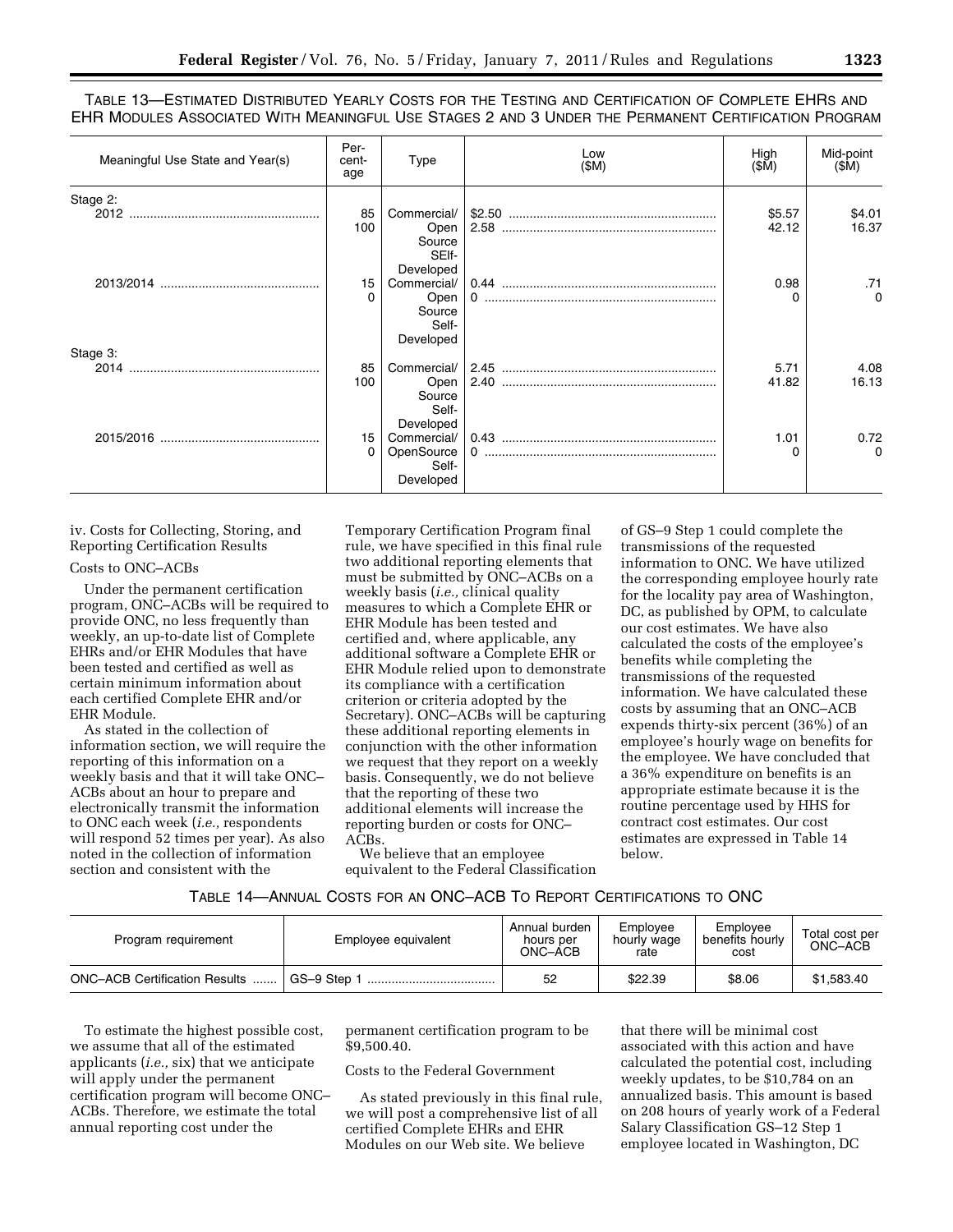v. Costs for Retaining Certification Records

We stated in the Proposed Rule that we believe that the requirement for ONC–ACBs to retain certification records for five years, as specified in § 170.523(g), is in line with common industry practices and, consequently, does not represent additional costs to ONC–ACBs. This determination was based on our consultations with NIST. We did not receive any public comments contrary to our determination and continue to adhere to our determination.

vi. Submission of Surveillance Plan and Surveillance Results

Costs to ONC–ACBs

Under the permanent certification program, ONC–ACBs will be required to submit an annual surveillance plan to the National Coordinator and annually

report to the National Coordinator their surveillance results.

As stated in the collection of information section, we anticipate that the burden for each ONC–ACB will be the same based on the following assumptions. We assume that all surveillance plans will be fairly comparable. We also assume that all ONC–ACBs will, on average, have a similar burden in submitting results. Finally, we assume that an ONC–ACB will submit a copy of their annual surveillance plan and surveillance results by either electronic transmission or paper submission. In either instance, we believe that an ONC–ACB will spend a similar amount of time and effort in organizing, categorizing and submitting the requested information. Therefore, we estimate that an ONC–ACB will annually allocate 1 hour to submit the surveillance plan and 1 hour to submit the surveillance results.

We believe that an employee equivalent to the Federal Classification of GS–9 Step 1 could complete the transmissions of the surveillance plan and surveillance results to ONC. We have utilized the corresponding employee hourly rate for the locality pay area of Washington, DC as published by OPM, to calculate our cost estimates. We have also calculated the costs of the employee's benefits while completing the transmissions of the surveillance plan and surveillance results. We have calculated these costs by assuming that an ONC–ACB expends thirty-six percent (36%) of an employee's hourly wage on benefits for the employee. We have concluded that a 36% expenditure on benefits is an appropriate estimate because it is the routine percentage used by HHS for contract cost estimates. Our cost estimates are expressed in Table 15 below.

TABLE 15—ANNUAL COSTS FOR AN ONC–ACB TO SUBMIT A SURVEILLANCE PLAN AND SURVEILLANCE RESULTS

| Program<br>requirement                                 | Employee<br>equivalent |  | Employee<br>hourly wage<br>rate | Employee<br>benefits hourly<br>cost | Total cost per<br>ONC-ACB |
|--------------------------------------------------------|------------------------|--|---------------------------------|-------------------------------------|---------------------------|
| ONC-ACB Surveillance Plan and<br>Surveillance Results. | GS-9 Step 1            |  | \$22.39                         | \$8.06                              | \$60.90                   |

To estimate the highest possible cost, we assume that all of the estimated applicants (*i.e.,* six) that we anticipate will apply under the permanent certification program will become ONC– ACBs. Therefore, we estimate the total annual costs for submitting surveillance plans and surveillance results will be \$365.40.

Costs to the Federal Government

We believe that we will incur negligible costs in receiving ONC–ACBs' transmissions of surveillance plans and surveillance results.

vii. Overall Average Annual Costs by Entity

The following table provides a summary of our overall estimated annual costs for the entities that we project will incur costs under the permanent certification program (as specified in the RIA of this final rule). For ONC–AA applicants, we have averaged the application costs over a 3 year period because the duration of an ONC–AA's term is 3 years. For ONC– ACB applicants, we have averaged the application costs over a 5-year period to coincide with the timeframe used to estimate testing and certification costs for this final rule. In estimating the overall annual costs for an ONC–ACB, we averaged the estimated costs of ONC–ACB status renewal over a 3-year period because the duration of an ONC– ACB's term is 3 years. For commercial, open source and self-developers, we

have provided the average of the midpoint estimated costs for the testing and certification of Complete EHRs and EHR Modules to certification criteria associated with meaningful use stages 2 and 3 over a 5-year period (*see also*  Table 13). Estimated annual costs for the Federal government are averaged over the appropriate timeframe. For example, costs for reviewing and approving an ONC–AA are averaged over a 3-year period, while costs for reviewing ONC– ACB applications are averaged over a 5 year period. Table 16 is expressed in thousands of dollars (\$1,000). To illustrate, \$27 is expressed as .027 and \$6.5 million is expressed as \$6,500.00.

#### TABLE 16—OVERALL AVERAGE ANNUAL COSTS FOR ENTITIES UNDER THE PERMANENT CERTIFICATION PROGRAM

| ONC-AA applicant | ONC–AA | ONC-ACB<br>applicant | ONC-ACB | Commercial/open<br>Self-developers<br>source developers |          | Federal<br>Government |
|------------------|--------|----------------------|---------|---------------------------------------------------------|----------|-----------------------|
| .027             | N/A    | 7.24                 | 7.68    | .900.00                                                 | 6.500.00 | 14.32                 |

\* Costs are expressed in thousands of dollars (\$1,000).

# b. Permanent Certification Program Benefits

We believe that several benefits will accrue from the establishment of the

permanent certification program. The permanent certification program will provide a stable, consistent and reliable program for the certification of Complete EHRs, EHR Modules and

potentially other types of HIT. The permanent certification program will allow eligible professionals and eligible hospitals to adopt and implement Certified EHR Technology for future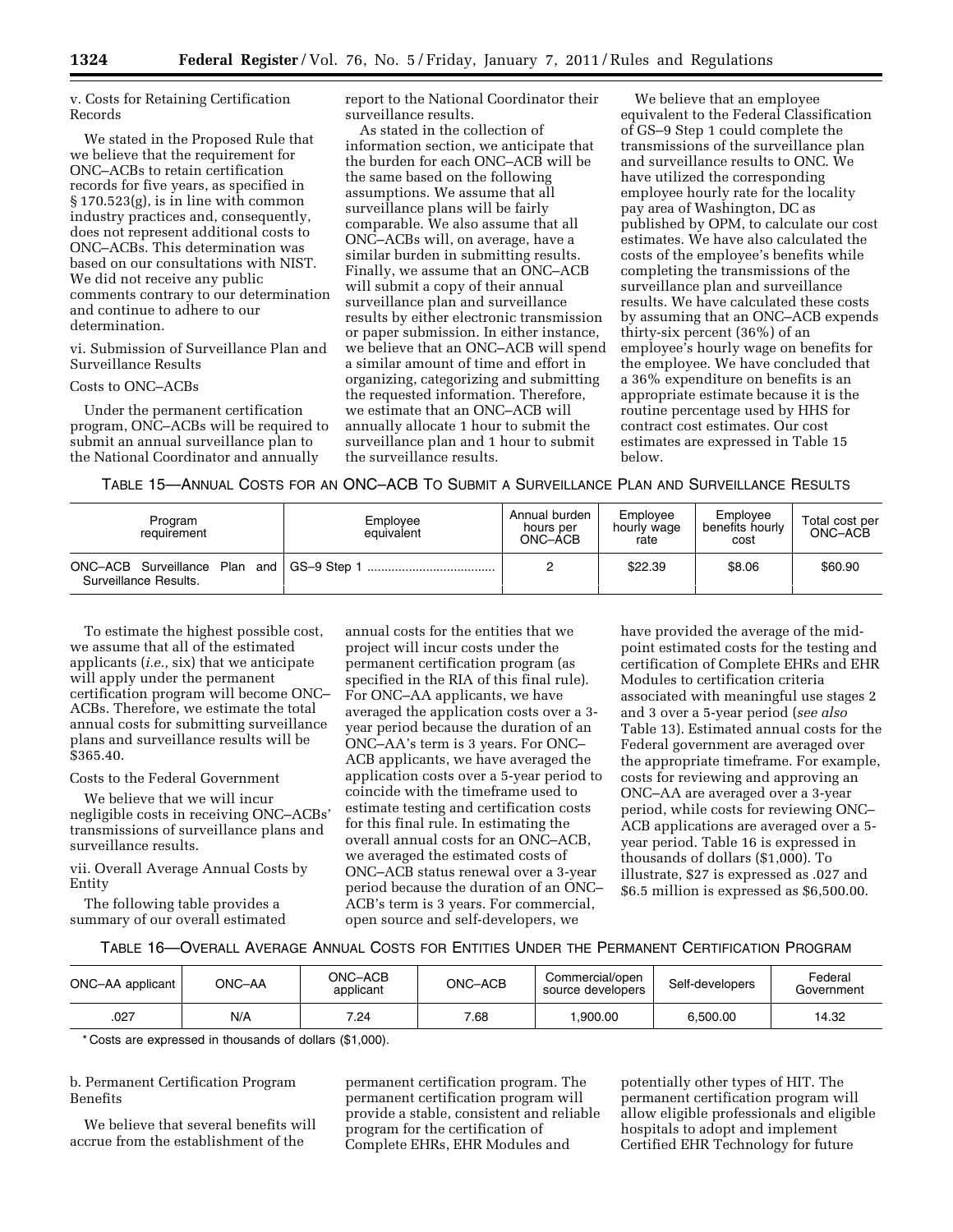meaningful use stages, such as Stages 2 and 3, and thus potentially qualify for incentive payments under the CMS Medicare and Medicaid EHR Incentive Programs. We further believe that the permanent certification program will meet our overall goals of accelerating health IT adoption and increasing levels of interoperability. At this time, we cannot predict how fast all of these savings will occur or their precise magnitude as they are partly dependent on future final rules for meaningful use and the subsequent standards and certification criteria adopted by the Secretary.

### *D. Regulatory Flexibility Act*

The RFA requires agencies to analyze options for regulatory relief of small businesses if a rule has a significant impact on a substantial number of small entities. For more information on the Small Business Administration's (SBA's) size standards, *see* the SBA's Web site.<sup>5</sup> For purposes of the RFA, small entities include small businesses, nonprofit organizations, and small governmental jurisdictions. When conducting a RFA we are required to assess the potential effects of our rule on small entities and to make every effort to minimize the regulatory burden that might be imposed on small entities. We believe that the entities that are likely to be directly affected by this final rule are applicants for ONC–ACB status. Furthermore, we believe that these entities would either be classified under the North American Industry Classification System (NAICS) codes 541380 (Testing Laboratories) or 541990 (Professional, Scientific and Technical Services).<sup>6</sup> We believe that there will be up to 6 applicants for ONC–ACB status. According to the NAICS codes identified above, this would mean SBA size standards of \$12 million and \$7 million in annual receipts, respectively.7 Because this segment of the HIT industry is in a nascent stage and is comprised of very few entities, we have been unable to find reliable data from which to determine what realistic annual receipts would be. However, based on our total estimates for Complete EHRs and EHR Modules to be tested and certified, we assume that the annual receipts of any one ONC–

ACB could be in the low millions of dollars. Moreover, it is unclear, whether these entities may be involved in other testing and certification programs which would increase their annual receipts and potentially place them outside the SBA's size standards.

We believe that we have established the minimum amount of requirements necessary to accomplish our policy goals and that no appropriate regulatory alternatives could be developed to lessen the compliance burden for applicants for ONC–ACB status as well as ONC–ACBs once they have been granted such status by the National Coordinator. Moreover, we believe that this final rule will create direct positive effects for entities because their attainment of ONC–ACB status will permit them to test and certify Complete EHRs, EHR Modules, and/or possibly other types of HIT. Thus, we expect that their annual receipts will increase as a result of becoming an ONC–ACB.

We did not receive any comments related to our RFA analysis on the permanent certification program. As a result, we examined the economic implications of this final rule and have concluded that it will not have a significant impact on a substantial number of small entities. The Secretary certifies that this final rule will not have a significant impact on a substantial number of small entities.

#### *E. Executive Order 13132—Federalism*

Executive Order 13132 establishes certain requirements that an agency must meet when it promulgates a rule that imposes substantial direct requirement costs on State and local governments, preempts State law, or otherwise has federalism implications.

Nothing in this final rule imposes substantial direct requirement costs on State and local governments, preempts State law or otherwise has federalism implications. We are not aware of any State laws or regulations that conflict with or are impeded by our permanent certification program, and we did not receive any comments to the contrary in response to the Proposed Rule.

#### *F. Unfunded Mandates Reform Act of 1995*

Title II of the Unfunded Mandates Reform Act of 1995 (Pub. L. 104–4) requires cost-benefit and other analyses before any rulemaking if the rule includes a ''Federal mandate that may result in the expenditure by State, local, and Tribal governments, in the aggregate, or by the private sector, of \$100,000,000 or more (adjusted annually for inflation) in any 1 year.'' The current inflation-adjusted statutory

threshold is approximately \$135 million. We did not receive any comments related to the permanent certification program on our analysis presented in the Proposed Rule. Therefore, we have determined that this final rule will not constitute a significant rule under the Unfunded Mandates Reform Act, because it imposes no mandates.

OMB reviewed this final rule.

#### **List of Subjects in 45 CFR Part 170**

Computer technology, Electronic health record, Electronic information system, Electronic transactions, Health, Health care, Health information technology, Health insurance, Health records, Hospitals, Incorporation by reference, Laboratories, Medicaid, Medicare, Privacy, Reporting and recordkeeping requirements, Public health, Security.

■ For the reasons set forth in the preamble, 45 CFR subtitle A, subchapter D, part 170, is amended as follows:

#### **PART 170—HEALTH INFORMATION TECHNOLOGY STANDARDS, IMPLEMENTATION SPECIFICATIONS, AND CERTIFICATION CRITERIA AND CERTIFICATION PROGRAMS FOR HEALTH INFORMATION TECHNOLOGY**

■ 1. The authority citation for part 170 continues to read as follows:

**Authority:** 42 U.S.C. 300jj–11; 42 U.S.C. 300jj–14; 5 U.S.C. 552.

■ 2. Add a new subpart E to part 170 to read as follows:

#### **Subpart E—Permanent Certification Program for HIT**

Sec.

- 
- 170.500 Basis and scope.<br>170.501 Applicability. 170.501 Applicability.<br>170.502 Definitions.
- 170.502 Definitions.<br>170.503 Requests for
- Requests for ONC–AA status and ONC–AA ongoing responsibilities.
- 170.504 Reconsideration process for
- requests for ONC–AA status.<br>170.505 Correspondence.
- 170.505 Correspondence.<br>170.510 Types of certifica
- 170.510 Types of certification.<br>170.520 Application
- 170.520 Application.<br>170.523 Principles of
- Principles of proper conduct for ONC–ACBs.<br>170 525 Applic
- 170.525 Application submission.<br>170.530 Review of application.
- 170.530 Review of application.<br>170.535 ONC-ACB application
- ONC-ACB application
- reconsideration.<br>170.540 ONC-ACB
- 170.540 ONC–ACB status.<br>170.545 Complete EHR cer
- 170.545 Complete EHR certification.<br>170.550 EHR Module certification. EHR Module certification.
- 170.553 Certification of health information technology other than Complete EHRs and EHR Modules.
- 170.555 Certification to newer versions of certain standards.
- 170.557 Authorized certification methods.
- 170.560 Good standing as an ONC–ACB.

<sup>5</sup>*[http://sba.gov/idc/groups/public/documents/](http://sba.gov/idc/groups/public/documents/sba_homepage/serv_sstd_tablepdf.pdf)  sba*\_*[homepage/serv](http://sba.gov/idc/groups/public/documents/sba_homepage/serv_sstd_tablepdf.pdf)*\_*sstd*\_*tablepdf.pdf.*  6*See* 13 CFR 121.201.

<sup>7</sup>The SBA references that annual receipts means ''total income'' (or in the case of a sole proprietorship, "gross income") plus "cost of goods sold'' as these terms are defined and reported on Internal Revenue Service tax return forms. *[http://](http://www.sba.gov/idc/groups/public/documents/sba_homepage/guide_to_size_standards.pdf)  [www.sba.gov/idc/groups/public/documents/](http://www.sba.gov/idc/groups/public/documents/sba_homepage/guide_to_size_standards.pdf)  sba*\_*[homepage/guide](http://www.sba.gov/idc/groups/public/documents/sba_homepage/guide_to_size_standards.pdf)*\_*to*\_*size*\_*standards.pdf.*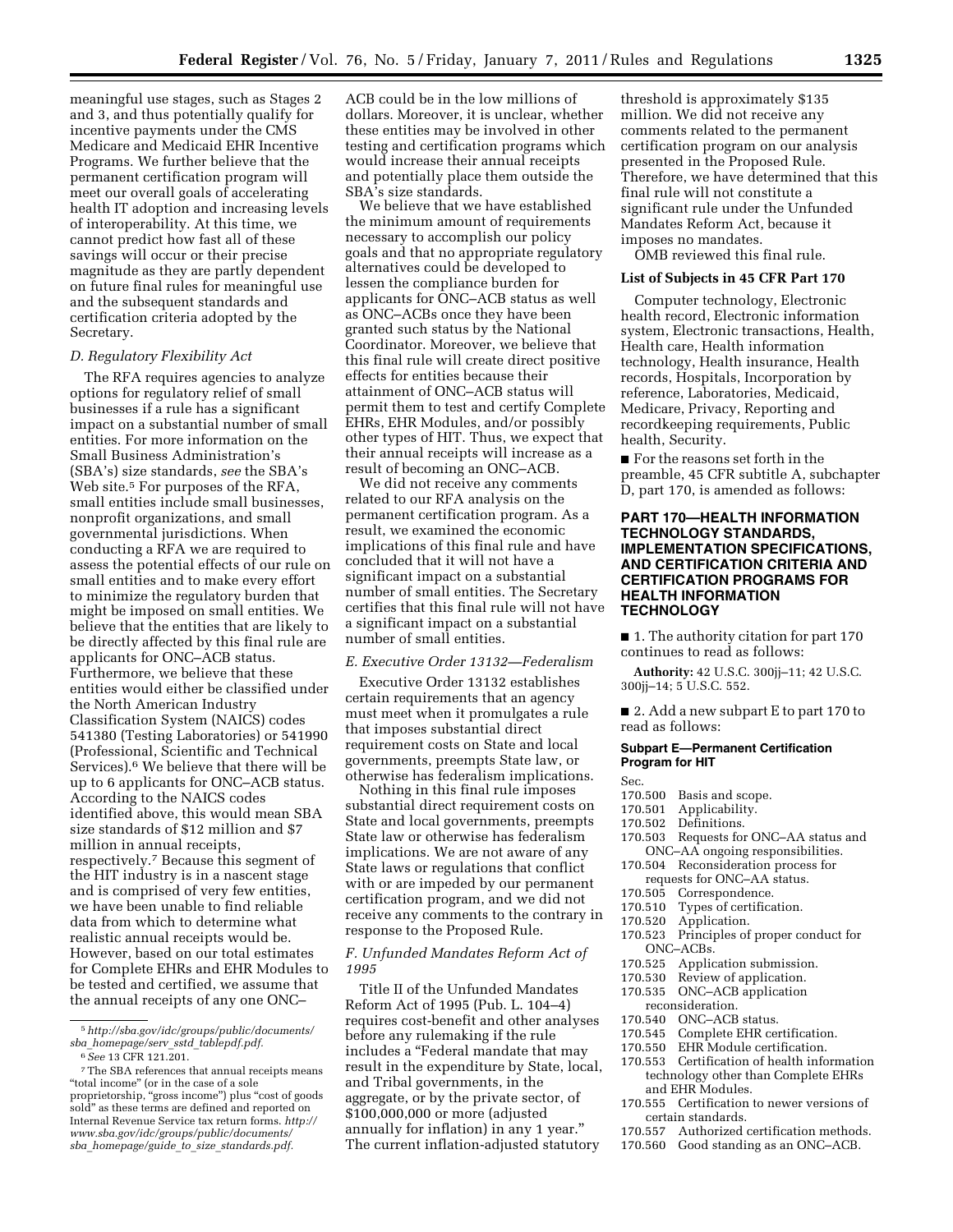- 170.565 Revocation of ONC–ACB status.
- 170.570 Effect of revocation on the certifications issued to Complete EHRs and EHR Modules.

170.599 Incorporation by reference.

#### **Subpart E—Permanent Certification Program for HIT**

#### **§ 170.500 Basis and scope.**

This subpart implements section 3001(c)(5) of the Public Health Service Act and sets forth the rules and procedures related to the permanent certification program for health information technology (HIT) administered by the National Coordinator for Health Information Technology.

#### **§ 170.501 Applicability.**

This subpart establishes the processes that applicants for ONC–ACB status must follow to be granted ONC–ACB status by the National Coordinator; the processes the National Coordinator will follow when assessing applicants and granting ONC–ACB status; the requirements that ONC–ACBs must follow to maintain ONC–ACB status; and the requirements of ONC–ACBs for certifying Complete EHRs, EHR Module(s), and other types of HIT in accordance with the applicable certification criteria adopted by the Secretary in subpart C of this part. It also establishes the processes accreditation organizations must follow to request approval from the National Coordinator and that the National Coordinator in turn will follow to approve an accreditation organization under the permanent certification program as well as certain ongoing responsibilities for an ONC–AA.

#### **§ 170.502 Definitions.**

For the purposes of this subpart: *Applicant* means a single organization or a consortium of organizations that seeks to become an ONC–ACB by submitting an application for ONC–ACB status to the National Coordinator.

*Deployment site* means the physical location where a Complete EHR, EHR Module(s) or other type of HIT resides or is being or has been implemented.

*Development site* means the physical location where a Complete EHR, EHR Module(s) or other type of HIT was developed.

*Gap certification* means the certification of a previously certified Complete EHR or EHR Module(s) to:

(1) All applicable new and/or revised certification criteria adopted by the Secretary at subpart C of this part based on the test results of a NVLAPaccredited testing laboratory; and

(2) All other applicable certification criteria adopted by the Secretary at subpart C of this part based on the test results used to previously certify the Complete EHR or EHR Module(s).

*ONC–Approved Accreditor or ONC– AA* means an accreditation organization that the National Coordinator has approved to accredit certification bodies under the permanent certification program.

*ONC–Authorized Certification Body or ONC–ACB* means an organization or a consortium of organizations that has applied to and been authorized by the National Coordinator pursuant to this subpart to perform the certification of Complete EHRs, EHR Module(s), and/or other types of HIT under the permanent certification program.

*Providing or provide an updated certification* means the action taken by an ONC–ACB to ensure that the developer of a previously certified EHR Module(s) shall update the information required by  $\S 170.523(k)(1)(i)$ , after the ONC–ACB has verified that the certification criterion or criteria to which the EHR Module(s) was previously certified have not been revised and that no new certification criteria adopted for privacy and security are applicable to the EHR Module(s).

*Remote certification* means the use of methods, including the use of webbased tools or secured electronic transmissions, that do not require an ONC–ACB to be physically present at the development or deployment site to conduct certification.

### **§ 170.503 Requests for ONC–AA status and ONC–AA ongoing responsibilities.**

(a) The National Coordinator may approve only one ONC–AA at a time.

(b) *Submission.* The National Coordinator will publish a notice in the **Federal Register** to announce the 30-day period during which requests for ONC– AA status may be submitted. In order to be considered for ONC–AA status, an accreditation organization must submit a timely request in writing to the National Coordinator along with the following information to demonstrate its ability to serve as an ONC–AA:

(1) A detailed description of the accreditation organization's conformance to ISO/IEC17011:2004 (incorporated by reference in § 170.599) and experience evaluating the conformance of certification bodies to ISO/IEC Guide 65:1996 (incorporated by reference in § 170.599);

(2) A detailed description of the accreditation organization's accreditation, requirements as well as how those requirements would complement the Principles of Proper

Conduct for ONC–ACBs and ensure the surveillance approaches used by ONC– ACBs include the use of consistent, objective, valid, and reliable methods;

(3) Detailed information on the accreditation organization's procedures that would be used to monitor ONC– ACBs;

(4) Detailed information, including education and experience, about the key personnel who review organizations for accreditation; and

(5) Procedures for responding to, and investigating, complaints against ONC– ACBs.

(c) *Preliminary selection.* 

(1) The National Coordinator is permitted up to 60 days from the end of the submission period to review all timely submissions that were received and determine which accreditation organization is best qualified to serve as the ONC–AA.

(2) The National Coordinator's determination will be based on the information provided, the completeness of an accreditation organization's description of the elements listed in paragraph (b) of this section, and each accreditation organization's overall accreditation experience.

(3) The accreditation organization that is determined to be the best qualified will be notified that it has been selected as the ONC–AA on a preliminary basis, subject to the resolution of the reconsideration process in § 170.504. All other accreditation organizations will be notified that their requests for ONC–AA status have been denied. The accreditation organization that is selected on a preliminary basis shall not represent itself as the ONC–AA or perform accreditation(s) under the permanent certification program unless and until it receives written notice from the National Coordinator that it has been approved as the ONC–AA on a final basis pursuant to paragraph (d) of this section.

(4) Any accreditation organization that submits a timely request for ONC– AA status and is denied may request reconsideration in accordance with § 170.504.

# (d) *Final approval.*

(1) If the National Coordinator determines that an accreditation organization has met the standard specified in § 170.504(b), then that organization will be approved as the ONC–AA on a final basis. The accreditation organization that was selected as the ONC–AA on a preliminary basis pursuant to paragraph (c) of this section will be notified of this final decision and cannot request reconsideration or further review.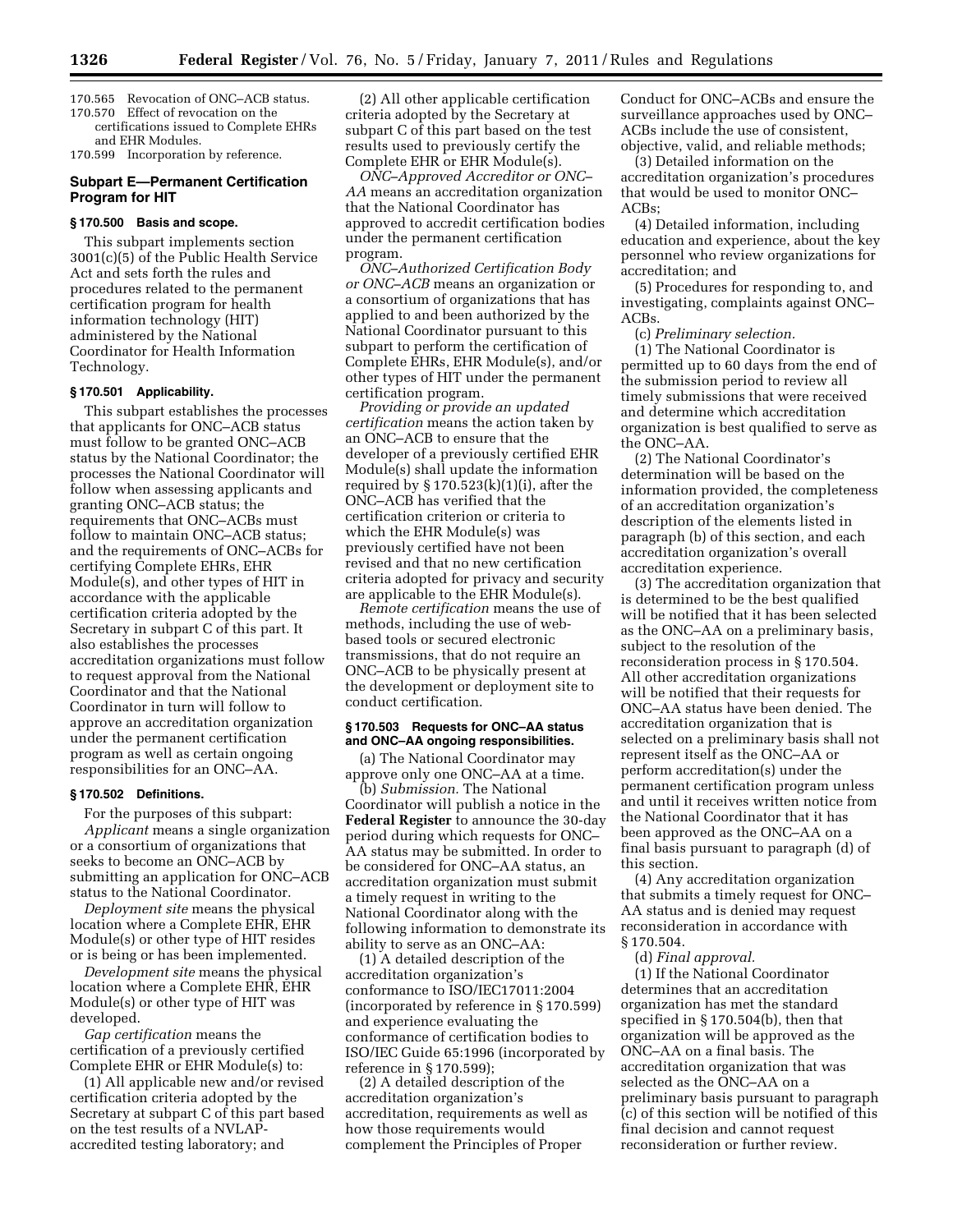(2) If the National Coordinator determines that no accreditation organization has met the standard specified in § 170.504(b), then the organization that was selected as the ONC–AA on a preliminary basis pursuant to paragraph (c) of this section will be approved as the ONC–AA on a final basis.

(e) *ONC–AA ongoing responsibilities.*  An ONC–AA must:

(1) Maintain conformance with ISO/ IEC 17011:2004 (incorporated by reference in § 170.599);

(2) In accrediting certification bodies, verify conformance to, at a minimum, ISO/IEC Guide 65:1996 (incorporated by reference in § 170.599) and ensure the surveillance approaches used by ONC– ACBs include the use of consistent, objective, valid, and reliable methods;

(3) Verify that ONC–ACBs are performing surveillance in accordance with their respective annual plans; and

(4) Review ONC–ACB surveillance results to determine if the results indicate any substantive nonconformance by ONC–ACBs with the conditions of their respective accreditations.

(f) *ONC–AA status.* 

(1) An accreditation organization has not been granted ONC–AA status unless and until it is notified by the National Coordinator that it has been approved as the ONC–AA on a final basis pursuant to paragraph (d) of this section.

(2) An ONC–AA's status will expire not later than 3 years from the date its status was granted by the National Coordinator.

(3) The National Coordinator will accept requests for ONC–AA status, in accordance with paragraph (b) of this section, at least 180 days before the current ONC–AA's status is set to expire.

#### **§ 170.504 Reconsideration process for requests for ONC–AA status.**

(a) An accreditation organization that submits a timely request for ONC–AA status in accordance with § 170.503 and is denied may request reconsideration of the decision to deny its request for ONC–AA status.

(b) *Submission requirement.* To request reconsideration, an accreditation organization is required to submit to the National Coordinator, within 15 days of receipt of a denial notice, a written statement with supporting documentation contesting the decision to deny its request for ONC–AA status. The submission must demonstrate that clear, factual errors were made in the review of its request for ONC–AA status and that the accreditation organization would have

been selected as the ONC–AA pursuant to § 170.503(c) if those errors had been corrected. If the National Coordinator does not receive an accreditation organization's submission within the specified timeframe, then its request for reconsideration may be denied.

(c) *Review of submissions.* The National Coordinator is permitted up to 30 days to review all timely submissions that were received and determine whether an accreditation organization has met the standard specified in paragraph (b) of this section.

(d) *Decision.* 

(1) If the National Coordinator determines that an accreditation organization has met the standard specified in paragraph (b) of this section, then that organization will be approved as the ONC–AA on a final basis. All other accreditation organizations will be notified that their requests for reconsideration have been denied.

(2) *Final decision.* A reconsideration decision issued by the National Coordinator is final and not subject to further review.

# **§ 170.505 Correspondence.**

(a) Correspondence and communication with the National Coordinator shall be conducted by email, unless otherwise necessary. The official date of receipt of any e-mail between the National Coordinator and an accreditation organization requesting ONC–AA status, the ONC–AA, an applicant for ONC–ACB status, or an ONC–ACB is the date on which the email was sent.

(b) In circumstances where it is necessary for an accreditation organization requesting ONC–AA status, the ONC–AA, an applicant for ONC– ACB status, or an ONC–ACB to correspond or communicate with the National Coordinator by regular or express mail, the official date of receipt will be the date of the delivery confirmation.

#### **§ 170.510 Types of certification.**

Applicants may seek authorization from the National Coordinator to perform the following types of certification:

(a) Complete EHR certification; and/or

(b) EHR Module certification; and/or (c) Certification of other types of HIT for which the Secretary has adopted certification criteria under subpart C of this part.

#### **§ 170.520 Application.**

Applicants must include the following information in an application for ONC–ACB status and submit it to the National Coordinator for the application to be considered complete.

(a) The type of authorization sought pursuant to § 170.510. For authorization to perform EHR Module certification, applicants must indicate the specific type(s) of EHR Module(s) they seek authorization to certify. If qualified, applicants will only be granted authorization to certify the type(s) of EHR Module(s) for which they seek authorization.

(b) General identifying, information including:

(1) Name, address, city, state, zip code, and Web site of applicant; and

(2) Designation of an authorized representative, including name, title, phone number, and e-mail address of the person who will serve as the applicant's point of contact.

(c) Documentation that confirms that the applicant has been accredited by the ONC–AA.

(d) An agreement, properly executed by the applicant's authorized representative, that it will adhere to the Principles of Proper Conduct for ONC– ACBs.

#### **§ 170.523 Principles of proper conduct for ONC–ACBs.**

An ONC–ACB shall:

(a) Maintain its accreditation;

(b) Attend all mandatory ONC

training and program update sessions; (c) Maintain a training program that includes documented procedures and training requirements to ensure its personnel are competent to certify HIT;

(d) Report to ONC within 15 days any changes that materially affect its:

(1) Legal, commercial, organizational, or ownership status;

(2) Organization and management

including key certification personnel;

(3) Policies or procedures;

(4) Location;

(5) Personnel, facilities, working environment or other resources;

(6) ONC authorized representative (point of contact); or

(7) Other such matters that may otherwise materially affect its ability to certify HIT.

(e) Allow ONC, or its authorized agent(s), to periodically observe on site (unannounced or scheduled), during normal business hours, any certifications performed to demonstrate compliance with the requirements of the permanent certification program;

(f) Provide ONC, no less frequently than weekly, a current list of Complete EHRs and/or EHR Modules that have been certified, which includes, at a minimum:

(1) The Complete EHR or EHR Module developer name (if applicable);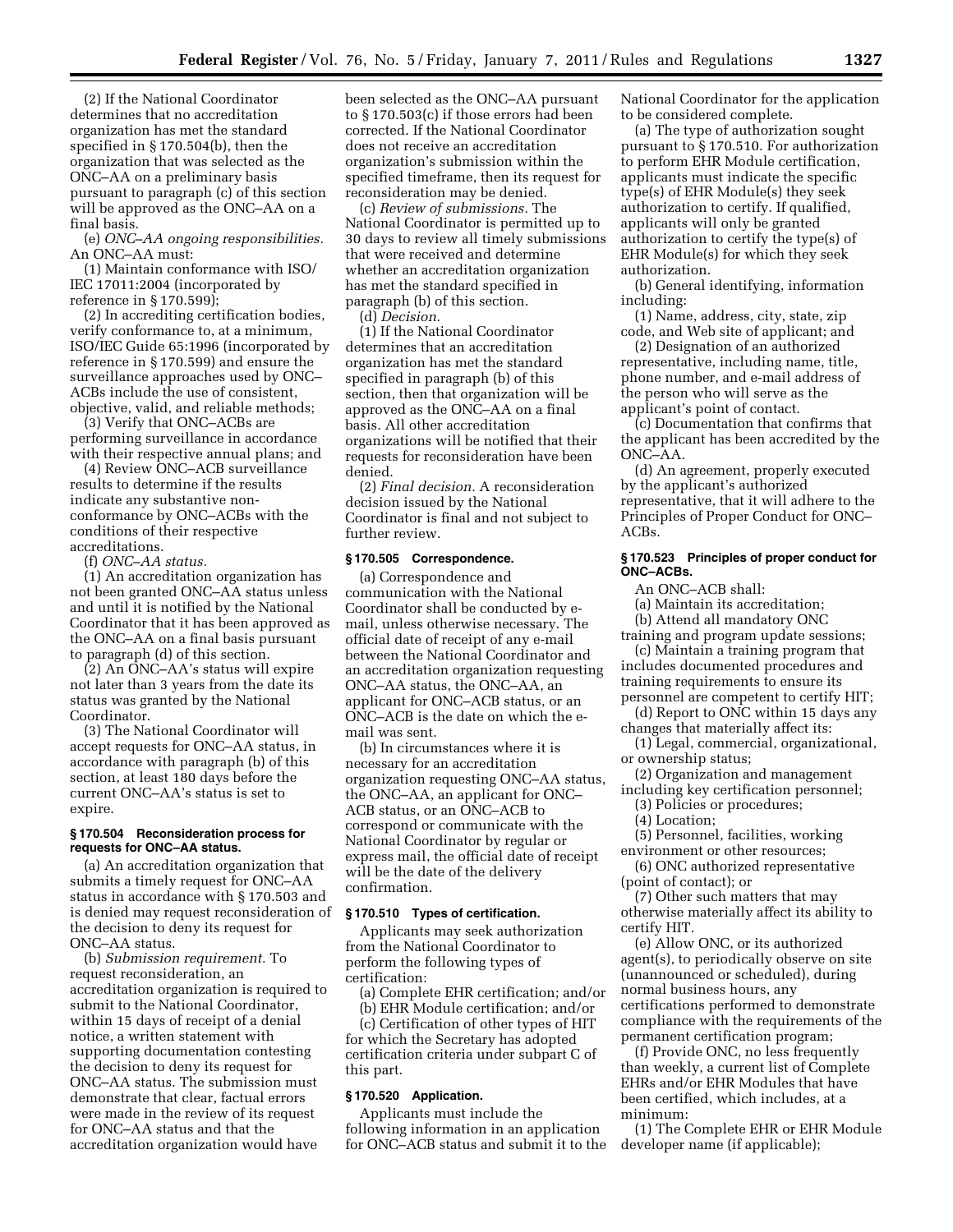(2) The date certified;

(3) The product version;

(4) The unique certification number or other specific product identification;

(5) The clinical quality measures to which a Complete EHR or EHR Module has been certified;

(6) Where applicable, any additional software a Complete EHR or EHR Module relied upon to demonstrate its compliance with a certification criterion or criteria adopted by the Secretary; and

(7) Where applicable, the certification criterion or criteria to which each EHR Module has been certified.

(g) Retain all records related to the certification of Complete EHRs and/or EHR Module(s) for a minimum of 5 years;

(h) Only certify HIT, including Complete EHRs and/or EHR Module(s), that has been tested, using test tools and test procedures approved by the National Coordinator, by a/an:

(1) NVLAP-accredited testing laboratory; or

(2) ONC–ATCB when:

(i) Certifying previously certified EHR Module(s) if the certification criterion or criteria to which the EHR Module(s) was previously certified have not been revised and no new certification criteria are applicable to the EHR Module(s); or

(ii) Performing gap certification.

(i) Submit an annual surveillance plan to the National Coordinator and annually report to the National Coordinator its surveillance results; and

(j) Promptly refund any and all fees received for:

(1) Requests for certification that are withdrawn while its operations are suspended by the National Coordinator;

(2) Certifications that will not be completed as a result of its conduct; and

(3) Previous certifications that it performed if its conduct necessitates the recertification of Complete EHRs and/or EHR Module(s);

(k) Ensure adherence to the following requirements when issuing a certification to a Complete EHR and/or EHR Module(s):

(1) A Complete EHR or EHR Module developer must conspicuously include the following on its Web site and in all marketing materials, communications statements, and other assertions related to the Complete EHR or EHR Module's certification:

(i) ''This [Complete EHR or EHR Module] is 20[XX]/20[XX] compliant and has been certified by an ONC–ACB in accordance with the applicable certification criteria adopted by the Secretary of Health and Human Services. This certification does not represent an endorsement by the U.S. Department of Health and Human

Services or guarantee the receipt of incentive payments.''; and

(ii) The information an ONC–ACB is required to report to the National Coordinator under paragraph (f) of this section for the specific Complete EHR or EHR Module at issue;

(2) A certification issued to a precoordinated, integrated bundle of EHR Modules shall be treated the same as a certification issued to a Complete EHR for the purposes of paragraph (k)(1) of this section, except that the certification must also indicate each EHR Module that is included in the bundle; and

(3) A certification issued to a Complete EHR or EHR Module based solely on the applicable certification criteria adopted by the Secretary at subpart C of this part must be separate and distinct from any other certification(s) based on other criteria or requirements.

#### **§ 170.525 Application submission.**

(a) An applicant for ONC–ACB status must submit its application either electronically via e-mail (or web submission if available), or by regular or express mail.

(b) An application for ONC–ACB status may be submitted to the National Coordinator at any time.

# **§ 170.530 Review of application.**

(a) *Method of review and review timeframe.* 

(1) Applications will be reviewed in the order they are received.

(2) The National Coordinator is permitted up to 30 days from receipt to review an application that is submitted for the first time.

(b) *Application deficiencies.* 

(1) If the National Coordinator identifies an area in an application that requires the applicant to clarify a statement or correct an error or omission, the National Coordinator may contact the applicant to make such clarification or correction without issuing a deficiency notice. If the National Coordinator has not received the requested information after five days, the National Coordinator may issue a deficiency notice to the applicant.

(2) If the National Coordinator determines that deficiencies in the application exist, the National Coordinator will issue a deficiency notice to the applicant and return the application. The deficiency notice will identify the areas of the application that require additional information or correction.

(c) *Revised application.* 

(1) An applicant is permitted to submit a revised application in response

to a deficiency notice. An applicant may request from the National Coordinator an extension for good cause of the 15 day period provided in paragraph (c)(2) of this section to submit a revised application.

(2) In order for an applicant to continue to be considered for ONC–ACB status, the applicant's revised application must address the specified deficiencies and be received by the National Coordinator within 15 days of the applicant's receipt of the deficiency notice, unless the National Coordinator grants an applicant's request for an extension of the 15-day period based on a finding of good cause. If a good cause extension is granted, then the revised application must be received by the end of the extension period.

(3) The National Coordinator is permitted up to 15 days to review a revised application once it has been received and may request clarification of statements and the correction of errors or omissions in a revised application during this time period.

(4) If the National Coordinator determines that a revised application still contains deficiencies, the applicant will be issued a denial notice indicating that the applicant cannot reapply for ONC–ACB status for a period of six months from the date of the denial notice. An applicant may request reconsideration of this decision in accordance with § 170.535.

(d) *Satisfactory application.* 

(1) An application will be deemed satisfactory if it meets all the application requirements, as determined by the National Coordinator.

(2) The National Coordinator will notify the applicant's authorized representative of its satisfactory application and its successful achievement of ONC–ACB status.

(3) Once notified by the National Coordinator of its successful achievement of ONC–ACB status, the applicant may represent itself as an ONC–ACB and begin certifying health information technology consistent with its authorization.

#### **§ 170.535 ONC–ACB application reconsideration.**

(a) An applicant may request that the National Coordinator reconsider a denial notice only if the applicant can demonstrate that clear, factual errors were made in the review of its application and that the errors' correction could lead to the applicant obtaining ONC–ACB status.

(b) *Submission requirement.* An applicant is required to submit, within 15 days of receipt of a denial notice, a written statement to the National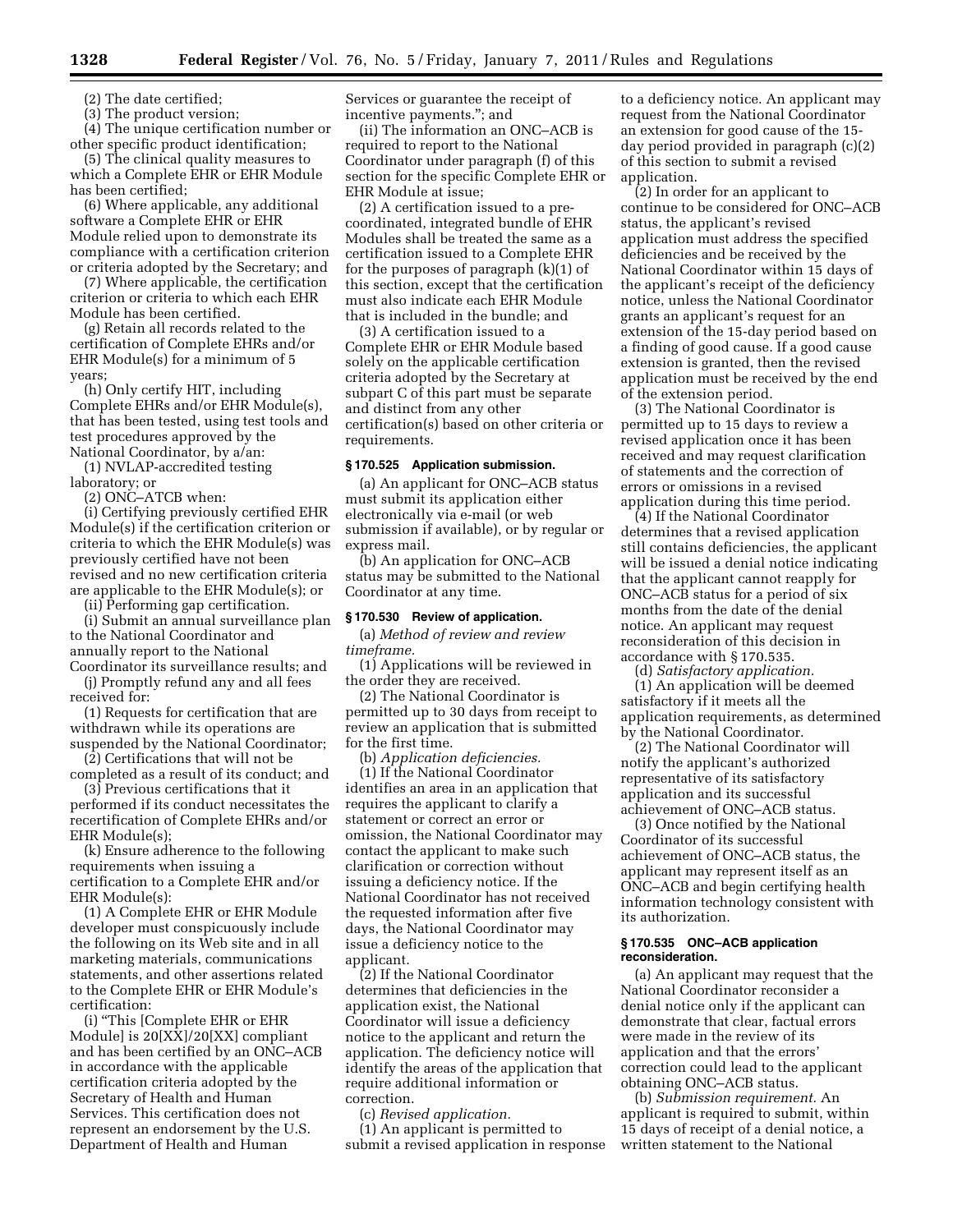Coordinator contesting the decision to deny its application and explaining with sufficient documentation what factual error(s) it believes can account for the denial. If the National Coordinator does not receive the applicant's reconsideration request within the specified timeframe, its reconsideration request may be rejected.

(c) *Reconsideration request review.* If the National Coordinator receives a timely reconsideration request, the National Coordinator is permitted up to 15 days from the date of receipt to review the information submitted by the applicant and issue a decision.

(d) *Decision.* 

(1) If the National Coordinator determines that clear, factual errors were made during the review of the application and that correction of the errors would remove all identified deficiencies, the applicant's authorized representative will be notified of the National Coordinator's determination and the applicant's successful achievement of ONC–ACB status.

(2) If, after reviewing an applicant's reconsideration request, the National Coordinator determines that the applicant did not identify factual errors or that the correction of the factual errors would not remove all identified deficiencies in the application, the National Coordinator may reject the applicant's reconsideration request.

(3) *Final decision.* A reconsideration decision issued by the National Coordinator is final and not subject to further review.

#### **§ 170.540 ONC–ACB status.**

(a) *Acknowledgement and publication.* The National Coordinator will acknowledge and make publicly available the names of ONC–ACBs, including the date each was authorized and the type(s) of certification each has been authorized to perform.

(b) *Representation.* Each ONC–ACB must prominently and unambiguously identify the scope of its authorization on its Web site and in all marketing and communications statements (written and oral) pertaining to its activities under the permanent certification program.

(c) *Renewal.* An ONC–ACB is required to renew its status every three years. An ONC–ACB is required to submit a renewal request, containing any updates to the information requested in § 170.520, to the National Coordinator 60 days prior to the expiration of its status.

(d) *Expiration.* An ONC–ACB's status will expire three years from the date it was granted by the National Coordinator unless it is renewed in accordance with paragraph (c) of this section.

#### **§ 170.545 Complete EHR certification.**

(a) When certifying Complete EHRs, an ONC–ACB must certify in accordance with all applicable certification criteria adopted by the Secretary at subpart C of this part.

(b) An ONC–ACB must provide the option for a Complete EHR to be certified solely to the applicable certification criteria adopted by the Secretary at subpart C of this part.

(c) *Gap certification.* An ONC–ACB may provide the option for and perform gap certification of previously certified Complete EHRs.

(d) *Inherited certified status.* An ONC–ACB must accept requests for a newer version of a previously certified Complete EHR to inherit the certified status of the previously certified Complete EHR without requiring the newer version to be recertified.

(1) Before granting certified status to a newer version of a previously certified Complete EHR, an ONC–ACB must review an attestation submitted by the developer of the Complete EHR to determine whether any change in the newer version has adversely affected the Complete EHR's capabilities for which certification criteria have been adopted.

(2) An ONC–ACB may grant certified status to a newer version of a previously certified Complete EHR if it determines that the capabilities for which certification criteria have been adopted have not been adversely affected.

(e) An ONC–ACB that has been authorized to certify Complete EHRs is also authorized to certify all EHR Modules under the permanent certification program.

#### **§ 170.550 EHR Module certification.**

(a) When certifying EHR Module(s), an ONC–ACB must certify in accordance with the applicable certification criteria adopted by the Secretary at subpart C of this part.

(b) An ONC–ACB must provide the option for an EHR Module(s) to be certified solely to the applicable certification criteria adopted by the Secretary at subpart C of this part.

(c) *Gap certification.* An ONC–ACB may provide the option for and perform gap certification of previously certified EHR Module(s).

(d) An ONC–ACB may provide an updated certification to a previously certified EHR Module(s).

(e) *Privacy and security certification.*  EHR Module(s) shall be certified to all privacy and security certification criteria adopted by the Secretary, unless the EHR Module(s) is presented for

certification in one of the following manners:

(1) The EHR Modules are presented for certification as a pre-coordinated, integrated bundle of EHR Modules, which would otherwise meet the definition of and constitute a Complete EHR, and one or more of the constituent EHR Modules is demonstrably responsible for providing all of the privacy and security capabilities for the entire bundle of EHR Modules; or

(2) An EHR Module is presented for certification, and the presenter can demonstrate and provide documentation to the ONC–ACB that a privacy and security certification criterion is inapplicable or that it would be technically infeasible for the EHR Module to be certified in accordance with such certification criterion.

(f) *Inherited certified status.* An ONC– ACB must accept requests for a newer version of a previously certified EHR Module(s) to inherit the certified status of the previously certified EHR Module(s) without requiring the newer version to be recertified.

(1) Before granting certified status to a newer version of a previously certified EHR Module(s), an ONC–ACB must review an attestation submitted by the developer(s) of the EHR Module(s) to determine whether any change in the newer version has adversely affected the EHR Module(s)' capabilities for which certification criteria have been adopted.

(2) An ONC–ACB may grant certified status to a newer version of a previously certified EHR Module(s) if it determines that the capabilities for which certification criteria have been adopted have not been adversely affected.

#### **§ 170.553 Certification of health information technology other than Complete EHRs and EHR Modules.**

An ONC–ACB authorized to certify health information technology other than Complete EHRs and/or EHR Modules must certify such health information technology in accordance with the applicable certification criterion or certification criteria adopted by the Secretary at subpart C of this part.

# **§ 170.555 Certification to newer versions of certain standards.**

(a) ONC–ACBs may certify Complete EHRs and/or EHR Module(s) to a newer version of certain identified minimum standards specified at subpart B of this part if the Secretary has accepted a newer version of an adopted minimum standard.

(b) *Applicability of an accepted newer version of an adopted minimum standard.*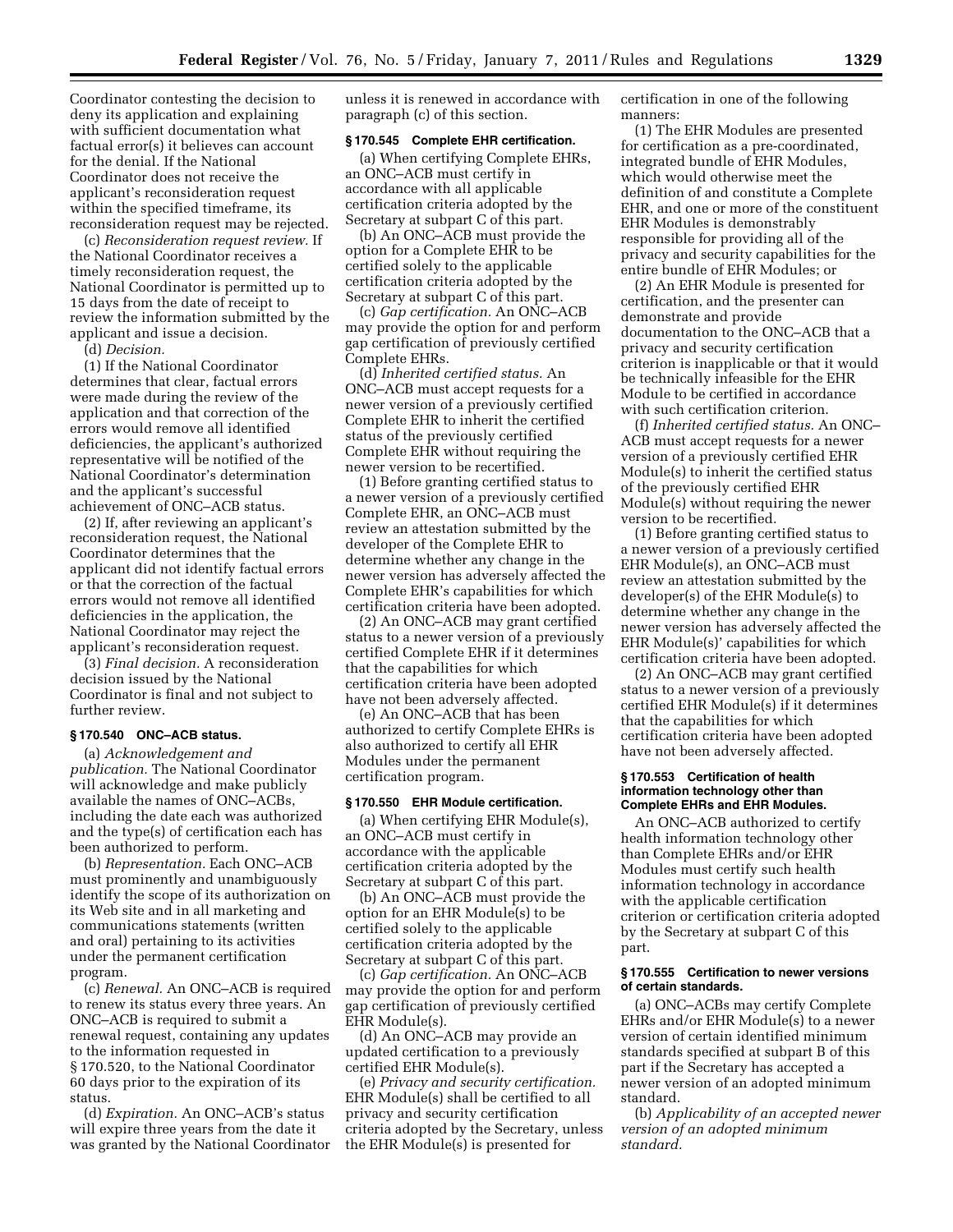(1) ONC–ACBs are not required to certify Complete EHRs and/or EHR Module(s) according to newer versions of an adopted minimum standard accepted by the Secretary until the incorporation by reference provision of the adopted version is updated in the **Federal Register** with a newer version.

(2) Certified EHR Technology may be upgraded to comply with newer versions of an adopted minimum standard accepted by the Secretary without adversely affecting the certification status of the Certified EHR Technology.

### **§ 170.557 Authorized certification methods.**

An ONC–ACB must provide remote certification for both development and deployment sites.

#### **§ 170.560 Good standing as an ONC–ACB.**

An ONC–ACB must maintain good standing by:

(a) Adhering to the Principles of Proper Conduct for ONC–ACBs;

(b) Refraining from engaging in other types of inappropriate behavior, including an ONC–ACB misrepresenting the scope of its authorization, as well as an ONC–ACB certifying Complete EHRs and/or EHR Module(s) for which it does not have authorization; and

(c) Following all other applicable Federal and State laws.

# **§ 170.565 Revocation of ONC–ACB status.**

(a) *Type-1 violations.* The National Coordinator may revoke an ONC–ACB's status for committing a Type-1 violation. Type-1 violations include violations of law or permanent certification program policies that threaten or significantly undermine the integrity of the permanent certification program. These violations include, but are not limited to: False, fraudulent, or abusive activities that affect the permanent certification program, a program administered by HHS or any program administered by the Federal government.

(b) *Type-2 violations.* The National Coordinator may revoke an ONC–ACB's status for failing to timely or adequately correct a Type-2 violation. Type-2 violations constitute noncompliance with § 170.560.

(1) *Noncompliance notification.* If the National Coordinator obtains reliable evidence that an ONC–ACB may no longer be in compliance with § 170.560, the National Coordinator will issue a noncompliance notification with reasons for the notification to the ONC– ACB requesting that the ONC–ACB respond to the alleged violation and correct the violation, if applicable.

(2) *Opportunity to become compliant.*  After receipt of a noncompliance notification, an ONC–ACB is permitted up to 30 days to submit a written response and accompanying documentation that demonstrates that no violation occurred or that the alleged violation has been corrected.

(i) If the ONC–ACB submits a response, the National Coordinator is permitted up to 30 days from the time the response is received to evaluate the response and reach a decision. The National Coordinator may, if necessary, request additional information from the ONC–ACB during this time period.

(ii) If the National Coordinator determines that no violation occurred or that the violation has been sufficiently corrected, the National Coordinator will issue a memo to the ONC–ACB confirming this determination.

(iii) If the National Coordinator determines that the ONC–ACB failed to demonstrate that no violation occurred or to correct the area(s) of noncompliance identified under paragraph (b)(1) of this section within 30 days of receipt of the noncompliance notification, then the National Coordinator may propose to revoke the ONC–ACB's status.

(c) *Proposed revocation.* 

(1) The National Coordinator may propose to revoke an ONC–ACB's status if the National Coordinator has reliable evidence that the ONC–ACB has committed a Type-1 violation; or

(2) The National Coordinator may propose to revoke an ONC–ACB's status if, after the ONC–ACB has been notified of a Type-2 violation, the ONC–ACB fails to:

(i) To rebut the finding of a violation with sufficient evidence showing that the violation did not occur or that the violation has been corrected; or

(ii) Submit to the National Coordinator a written response to the noncompliance notification within the specified timeframe under paragraph (b)(2) of this section.

(d) *Suspension of an ONC–ACB's operations.* 

(1) The National Coordinator may suspend the operations of an ONC–ACB under the permanent certification program based on reliable evidence indicating that:

(i) The ONC–ACB committed a Type-1 or Type-2 violation; and

(ii) The continued certification of Complete EHRs, EHR Module(s), and/or other types of HIT by the ONC–ACB could have an adverse impact on the health or safety of patients.

(2) If the National Coordinator determines that the conditions of paragraph (d)(1) of this section have been met, an ONC–ACB will be issued a notice of proposed suspension.

(3) Upon receipt of a notice of proposed suspension, an ONC–ACB will be permitted up to 3 days to submit a written response to the National Coordinator explaining why its operations should not be suspended.

(4) The National Coordinator is permitted up to 5 days from receipt of an ONC–ACB's written response to a notice of proposed suspension to review the response and make a determination.

(5) The National Coordinator may make one of the following determinations in response to the ONC– ACB's written response or if the ONC– ACB fails to submit a written response within the timeframe specified in paragraph (d)(3) of this section:

(i) Rescind the proposed suspension; or

(ii) Suspend the ONC–ACB's operations until it has adequately corrected a Type-2 violation; or

(iii) Propose revocation in accordance with § 170.565(c) and suspend the ONC–ACB's operations for the duration of the revocation process.

(6) A suspension will become effective upon an ONC–ACB's receipt of a notice of suspension.

(e) *Opportunity to respond to a proposed revocation notice.* 

(1) An ONC–ACB may respond to a proposed revocation notice, but must do so within 10 days of receiving the proposed revocation notice and include appropriate documentation explaining in writing why its status should not be revoked.

(2) Upon receipt of an ONC–ACB's response to a proposed revocation notice, the National Coordinator is permitted up to 30 days to review the information submitted by the ONC–ACB and reach a decision.

(f) *Good standing determination.* If the National Coordinator determines that an ONC–ACB's status should not be revoked, the National Coordinator will notify the ONC–ACB's authorized representative in writing of this determination.

(g) *Revocation.* 

(1) The National Coordinator may revoke an ONC–ACB's status if:

(i) A determination is made that revocation is appropriate after considering the information provided by the ONC–ACB in response to the proposed revocation notice; or

(ii) The ONC–ACB does not respond to a proposed revocation notice within the specified timeframe in paragraph (e)(1) of this section.

(2) A decision to revoke an ONC– ACB's status is final and not subject to further review unless the National